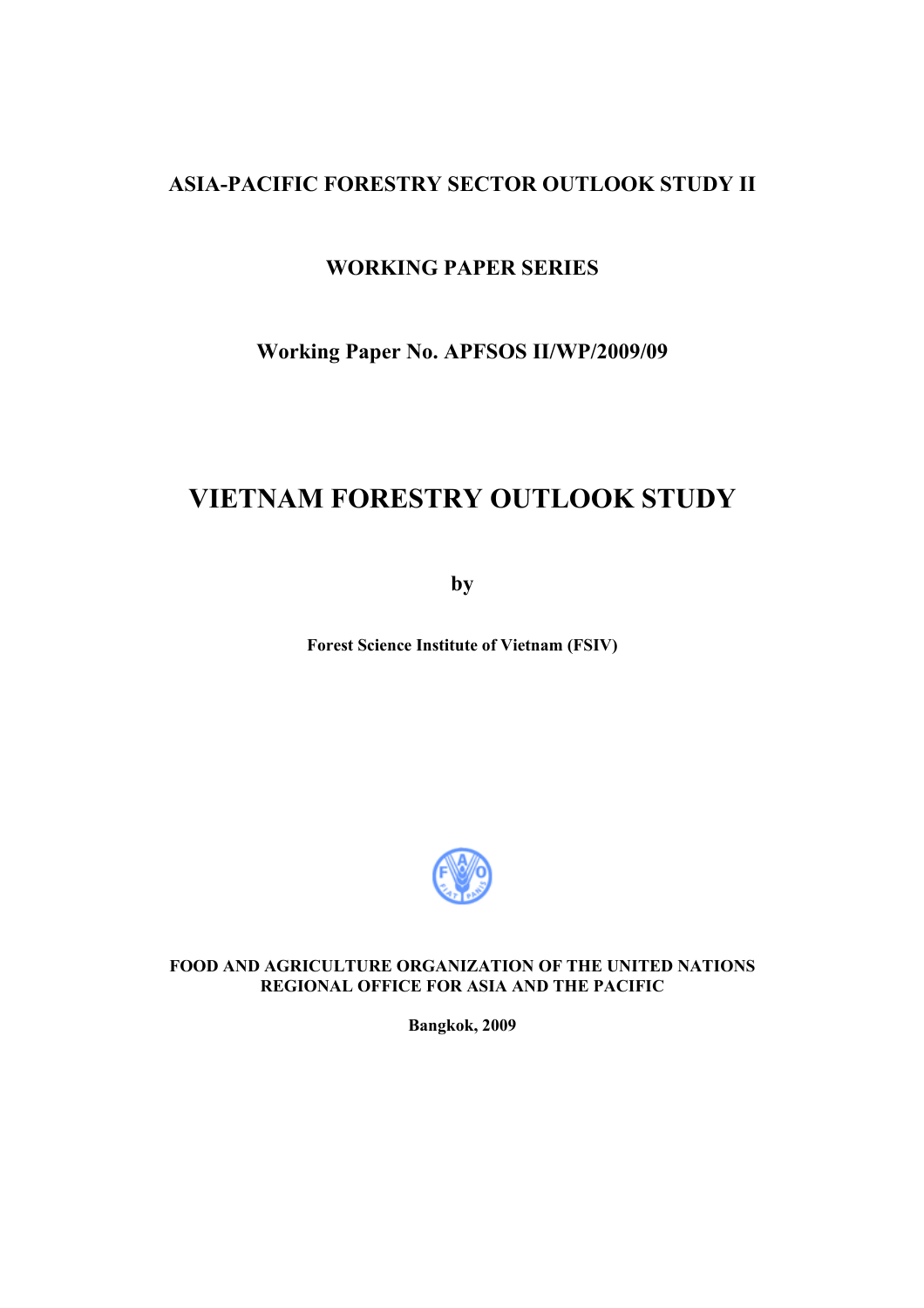# **Contents**

|    | <b>EXECUTIVE SUMMARY</b>                                                                                                                                             | $\overline{4}$                         |
|----|----------------------------------------------------------------------------------------------------------------------------------------------------------------------|----------------------------------------|
| 1. | <b>INTRODUCTION</b><br>Background to the study<br>Study objectives<br>Scope and coverage<br>Key questions/issues addressed<br>The process<br>Structure of the report | 12<br>13<br>13<br>13<br>13<br>14<br>14 |
| 2. | WHERE ARE WE NOW? CURRENT STATE OF FORESTS AND FORESTRY                                                                                                              |                                        |
|    | <b>IN THE COUNTRY</b>                                                                                                                                                | 16                                     |
|    | Trends in the forest resources                                                                                                                                       | 16                                     |
|    | Wood and wood products                                                                                                                                               | 24                                     |
|    | Wood a source of energy                                                                                                                                              | 28                                     |
|    | Non-wood forest products (NWFPs)                                                                                                                                     | 32                                     |
|    | The service functions of forest                                                                                                                                      | 34                                     |
|    | Policy and Institutional framework                                                                                                                                   | 38                                     |
|    | Key issues and an overview of the overall state of forests and forestry                                                                                              | 47                                     |
| 3. | WHAT WILL INFLUENCE THE FUTURE STATE OF FORESTS AND                                                                                                                  |                                        |
|    | <b>FORESTRY?</b>                                                                                                                                                     | 49                                     |
|    | Overview of the changing characteristics of society                                                                                                                  | 49                                     |
|    | International and domestic context                                                                                                                                   | 49                                     |
|    | Demographic changes                                                                                                                                                  | 50                                     |
|    | The political and institutional environment                                                                                                                          | 51                                     |
|    | Economic changes                                                                                                                                                     | 51                                     |
|    | Future energy demand and its implications on forests                                                                                                                 | 53                                     |
|    | Impact of globalization and regional and sub-regional integration                                                                                                    | 54                                     |
| 4. | PROBABLE SCENARIOS AND THEIR IMPLICATIONS                                                                                                                            | 56                                     |
|    | Vietnam's socio-economic development to 2010 and beyond                                                                                                              | 56                                     |
|    | Strengths, weaknesses, opportunities and threats                                                                                                                     | 56                                     |
|    | Scenarios up to 2020                                                                                                                                                 | 57                                     |
| 5. | <b>WHAT WE MAY SEE IN 2020</b>                                                                                                                                       | 60                                     |
|    | Forest resources in the next two decades                                                                                                                             | 60                                     |
|    | Wood and wood products                                                                                                                                               | 60                                     |
|    | Wood as a source of energy                                                                                                                                           | 62                                     |
|    | Non-wood forest products                                                                                                                                             | 63                                     |
|    | Service functions of forests                                                                                                                                         | 63                                     |
|    | Social functions of forests                                                                                                                                          | 65                                     |
| 6. | <b>HOW COULD WE CREATE A BETTER FUTURE?</b>                                                                                                                          | 66                                     |
|    | Forest development planning                                                                                                                                          | 66                                     |
|    | Management, protection, development and use of forest                                                                                                                | 66                                     |
|    | Priority program                                                                                                                                                     | 67                                     |
| 7. | <b>CONCLUSIONS</b>                                                                                                                                                   | 70                                     |
| 8. | <b>REFERENCES</b>                                                                                                                                                    | 71                                     |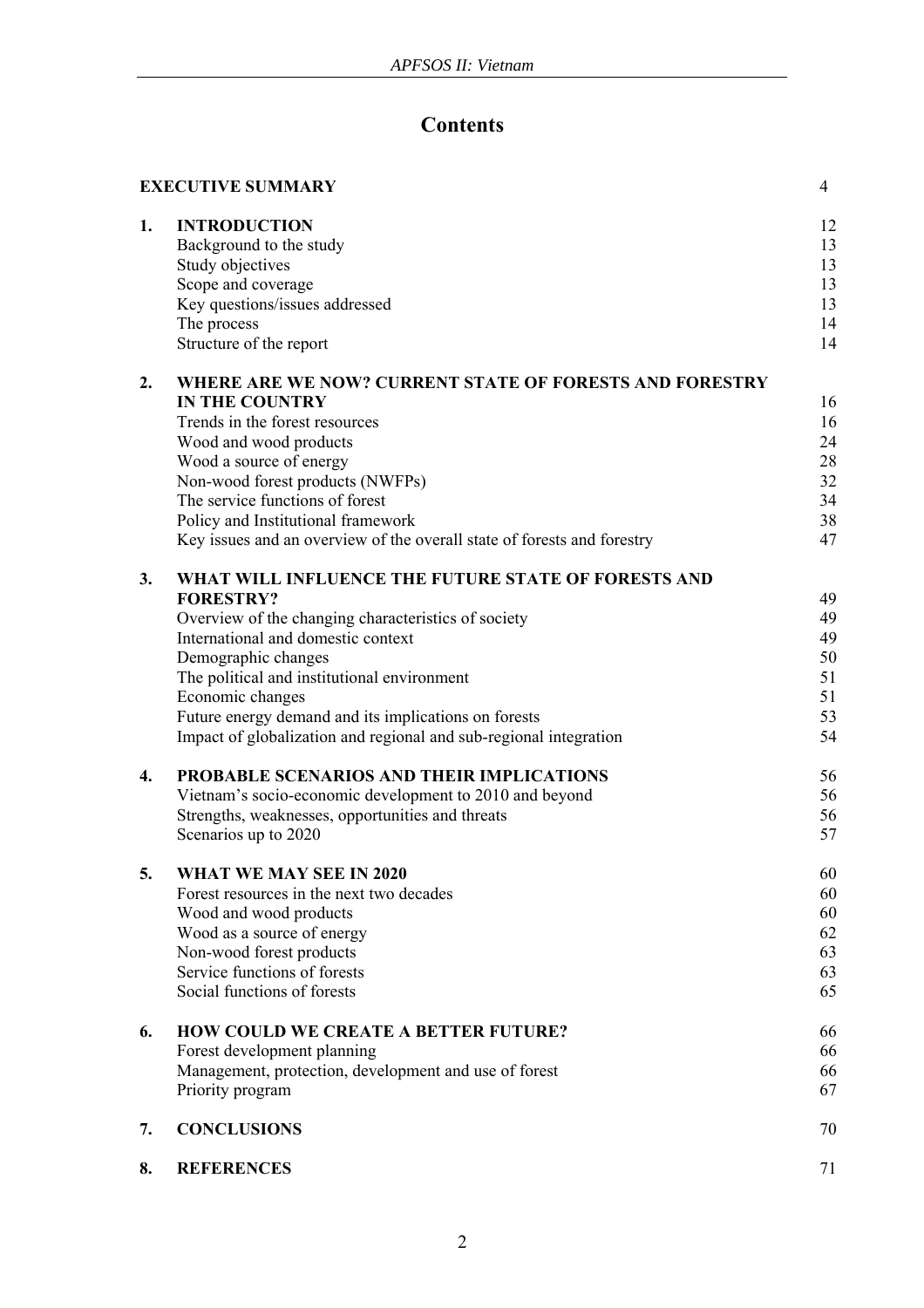### **INFORMATION NOTE ON THE ASIA-PACIFIC FORESTRY SECTOR OUTLOOK STUDY**

The Asia-Pacific Forestry Sector Outlook Study (APFSOS) is a wide-ranging initiative to gather information on, and examine, the evolution of key forestry issues as well as to review important trends in forests and forestry. The main purpose of the study is to provide a better understanding of the changing relationships between society and forests and thus to facilitate timely policy reviews and reforms in national forest sectors. The specific objectives are to:

- 1. Identify emerging socio-economic changes impacting on forest and forestry
- 2. Analyze probable scenarios for forestry developments to 2020
- 3. Identify priorities and strategies to address emerging opportunities and challenges

The first APFSOS was completed in 1998, with an outlook horizon to 2010. During its twenty-first session, held in Dehradun, India, in April 2006, the Asia-Pacific Forestry Commission (APFC) resolved to update the outlook extending the horizon to 2020. The study commenced in October 2006 and is expected to be completed by September 2009.

The study has been coordinated by the Food and Agriculture Organization of the United Nations (FAO), through its regional office in Bangkok and its headquarters in Rome, and implemented in close partnership with APFC member countries with support from a number of international and regional agencies. The Asian Development Bank (ADB), the International Tropical Timber Organization (ITTO), and the United Kingdom's Department for International Development (DFID) provided substantial financial support to implement the study. Partnerships with the Asia-Pacific Association of Forest Research Institutes (APAFRI) and the Secretariat of the Pacific Community (SPC) supported the organizing and implementing of national focal points' workshops and other activities, which have been crucial to the success of this initiative. The contributions of many other individuals and institutions are gratefully acknowledged in the main APFSOS report.

Working papers have been contributed or commissioned on a wide range of topics. These fall under the following categories: country profiles, sub-regional studies and thematic studies. Working papers have been prepared by individual authors or groups of authors and represent their personal views and perspectives; therefore, opinions expressed do not necessarily reflect the views of their employers, the governments of the APFC member countries or of FAO. Material from these working papers has been extracted and combined with information from a wide range of additional sources to produce the main regional outlook report.

Working papers are moderately edited for style and clarity and are formatted to provide a measure of uniformity, but otherwise remain the work of the authors. Copies of these working papers, as well as more information on the Asia-Pacific Forestry Sector Study, can be obtained from:

Mr. Patrick Durst Senior Forestry Officer FAO Regional Office for Asia and the Pacific 39 Phra Atit Road Bangkok 10200 THAILAND Ph. (66-2) 697 4000 Fax: (66-2) 697 4445 Email: patrick.durst@fao.org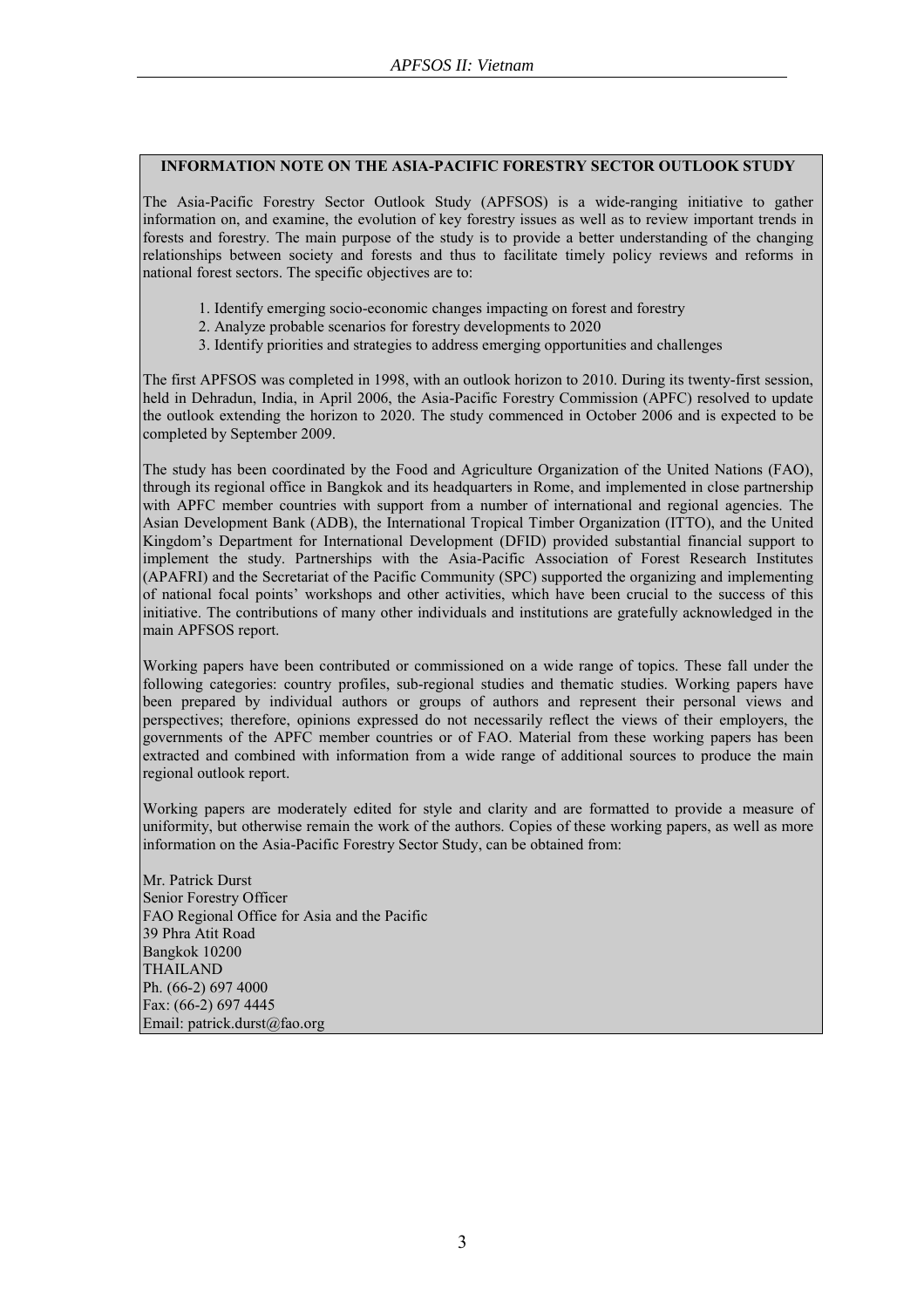### **EXECUTIVE SUMMARY**

### **Key factors impacting forests and forestry**

Forestry is an economic sector that is greatly influenced by socio-economic change in Vietnam. Socio-economic indicators may therefore be used to help estimate the scale of impacts on future sector development. The average increase in GDP in the five years between 2006 and 2010 is estimated at 7.5-8% per year. The GDP growth target in the ensuing years will be greater than 8% per year and GDP in 2010 is forecast to be 2.1 times that in 2000. At current prices, GDP per capita will be between US\$1,050 and US\$1,100. The agriculture sector is expected to account for 15-16% of GDP in 2010 with industries and construction accounting for 43%-44% and services 40-41%. Total export value is expected to increase at 16%/year and the domestic harvested timber volume by 2020 is estimated at around 22-24 million  $m^3$ /year (MARD 2007).

By 2020 Vietnam will become a modern industrial country. In 2007 the population in Vietnam was over 84 million with about three quarters of the population living in rural areas and about 24 million people living in mountainous rural areas. With a population growth rate of about 1.5% between 2001 and 2010 and 1.3% between 2011 and 2020, the national population in 2020 is estimated to reach 100 million. The proportion of employment in agriculture is expected to drop to below 50% by 2010 and the unemployment rate in urban areas will fall to below 5% by 2010. The number of poor households, according to the new poverty line, will fall to 10-11% by 2010 from 22% in 2005.

In terms of the environment, the requirement for forest protection and landscape and biodiversity conservation is increasing; the target is to increase forest cover to 42-43% in 2010 and 47% in 2020.

Globalization is an objective trend and economic integration is inevitable. These trends will affect all sectors creating opportunities for development as well as the potential for increasing and creating challenges for the country. Increased levels of peace, cooperation and development are general trends characterising both the region and the world.

### **Past trends and current state of forests and forestry**

In 1943, Vietnam had 14.3 million ha of natural forests, covering 43% of the total land area of the country. However, forest area has fallen rapidly and by 1990 was just 9.18 million ha or 27.2% of the total land area. For the period 1980-1990, Vietnam lost an average of 100,000 ha of forest per year. In addition to the reduction in forest area, forest quality has also fallen the area with rich and medium levels of stocking has declined while the area of poor and regenerating forest has rapidly increased. In 1990, the area of these types of forest was about 7 million ha, but by 2005 this had increased to 10.2 million, accounting for 80% of the total forest area in Vietnam.

Since 1995, forest area has increased as a result of forest rehabilitation and plantation programs. By the end of 2006, forest area in Vietnam was 12.874 million ha (38% forest cover), of which 10.41 million ha were natural forest and 2.464 million ha were plantation forest. According to the alternative classification into 3 forest types, the area of special use forest amounted to 2,202,888 ha  $(17.1\%)$ , protection forest 5,268,789 ha  $(40.9\%)$  and production forest 5,402,172 ha (42.0%). However, the forests are not evenly distributed throughout the country. In the Central Highlands, Central North and Northeast areas forest cover is high at over 40%, in the Southeast forest cover is nearly 20%. In the Red River Delta and Mekong River Delta, most of the area is used for agriculture and forest cover is below 10%. In 2006, bare land area amounted to 5.608 million ha or 17% of the total area of the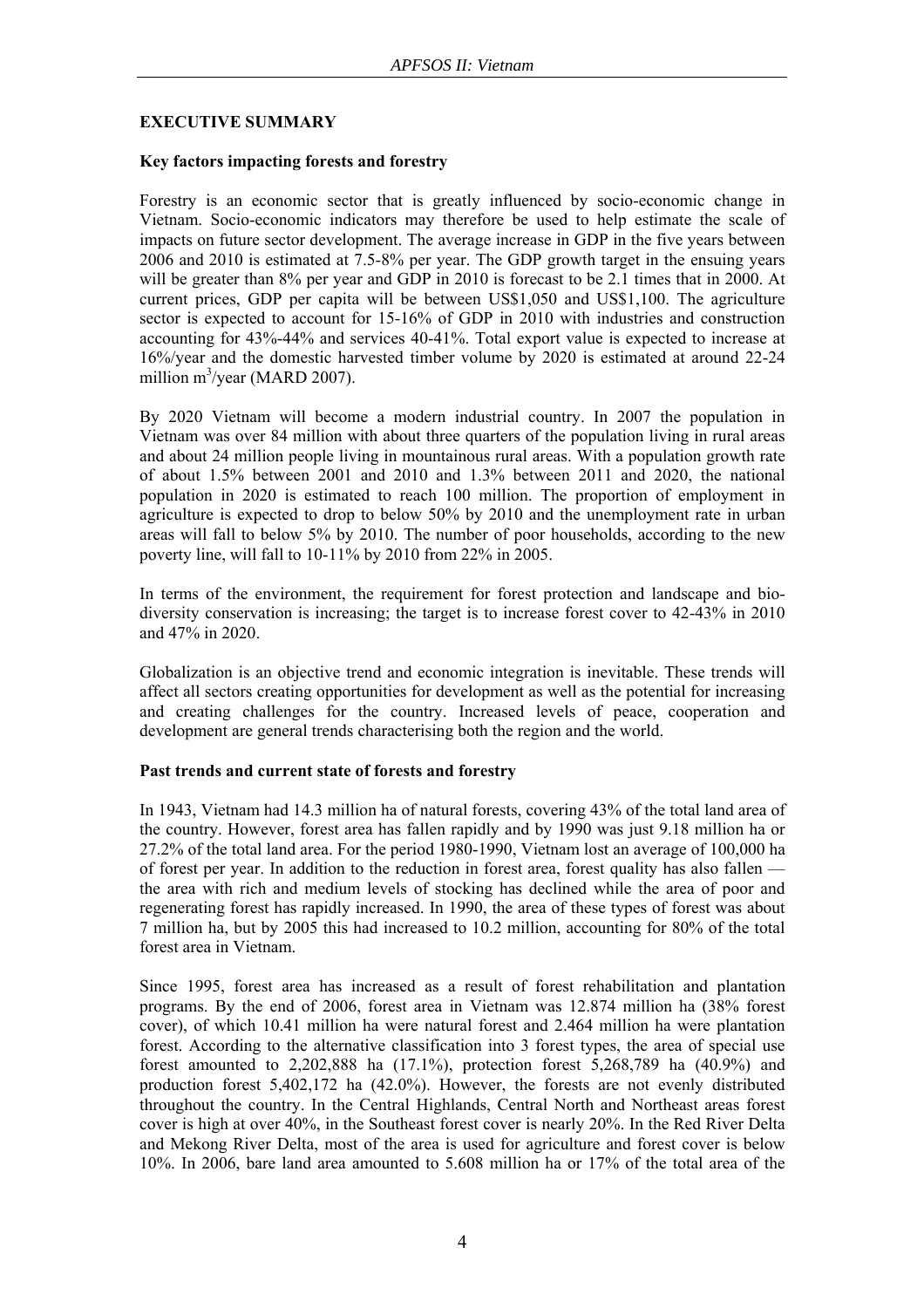country. This area presents both challenges as well as potentials for production forest development in coming years as most of the area is steep and infertile.

In general, forest stocking density is not high in Vietnam. Total volume in December 2005 was estimated at  $811.678$  million m<sup>3</sup>, of which natural forest accounted for 93.4% and plantation forest the remaining 6.6%. The total stock of bamboo was about 8.5 billion stems — mainly in natural forest but also partly in plantation forest. Wood stocks are mainly concentrated in 3 areas: the Central Highlands (33.8%), Central North (23%) and Central South (17.4%). The Red River Delta, Southeast and Southwest areas have the lowest forest cover and wood volumes. These figures identify Vietnam as having the lowest per capita forest area and wood stocks in the world. On average, Vietnam has 0.15 ha of forest per capita and 9.16 m<sup>3</sup> of wood per capita; meanwhile, the world averages are 0.97 ha and  $75 \text{ m}^3$ respectively.

Technological developments in relation to high yielding clone species, cutting and tissue culture and intensive plantation establishment have led to increased plantation growth rates. Eucalyptus plantations using cutting and tissue culture have increased productivity from 8-10 m<sup>3</sup>/ha/year to 15 m<sup>3</sup>/ha/year while Acacia plantations (*Acacia mangium* and Acacia hybrid) reach productivity levels of 20-25 m<sup>3</sup>/ha/year and more. Plantation forests are mainly situated in the Northeast (894,070 ha), Central North (534,585 ha) and Central South Coast (330,914 ha) areas. Areas with fewer plantation resources include the Red River Delta (48,520 ha), Northwest (109,573 ha), Central Highlands (152,114 ha) and Southeast (144,943 ha). The reasons for limited forest plantation areas are small forest land area (Red River Delta), poor accessibility (Northwest) and low competitiveness of industrial trees with natural forest species (Central Highlands, Southeast).

In 1995 MARD launched the forestry development strategy with 4 objectives:

- 1. Realign forestry from focusing on harvest of forest resources to forest resource establishment and sustainable development;
- 2. Restructure forestry from state and public management to multi-sector economic management involving households, individuals, communities, the private sector and others;
- 3. Alter the focus of forestry from timber harvest in natural forests to an economic sector with a variety of products and exports;
- 4. Develop from investment in extensive plantation with limited application of science and technology to intensive plantation with greater scientific and technical application.

According to statistics, forestry economic productivity includes contributions from plantation, harvest and a number of services, and accounted for 1.2% GDP in 2005. However, forestry also has significant contributions provided by the forest product processing industry, exports and environment values that are not included in the forestry sector's contribution to GDP.

### **State of forest resources in 2020**

Vietnam's Forestry Development Strategy (2006-2020) outlines key points in the development of the sector:

- Synchronous forestry development in terms of management, protection, development, proper use of forest resources, plantation improvement, forest product processing, environmental services and eco-tourism
- Forestry development is to make significant contributions to economic growth, poverty reduction and environmental protection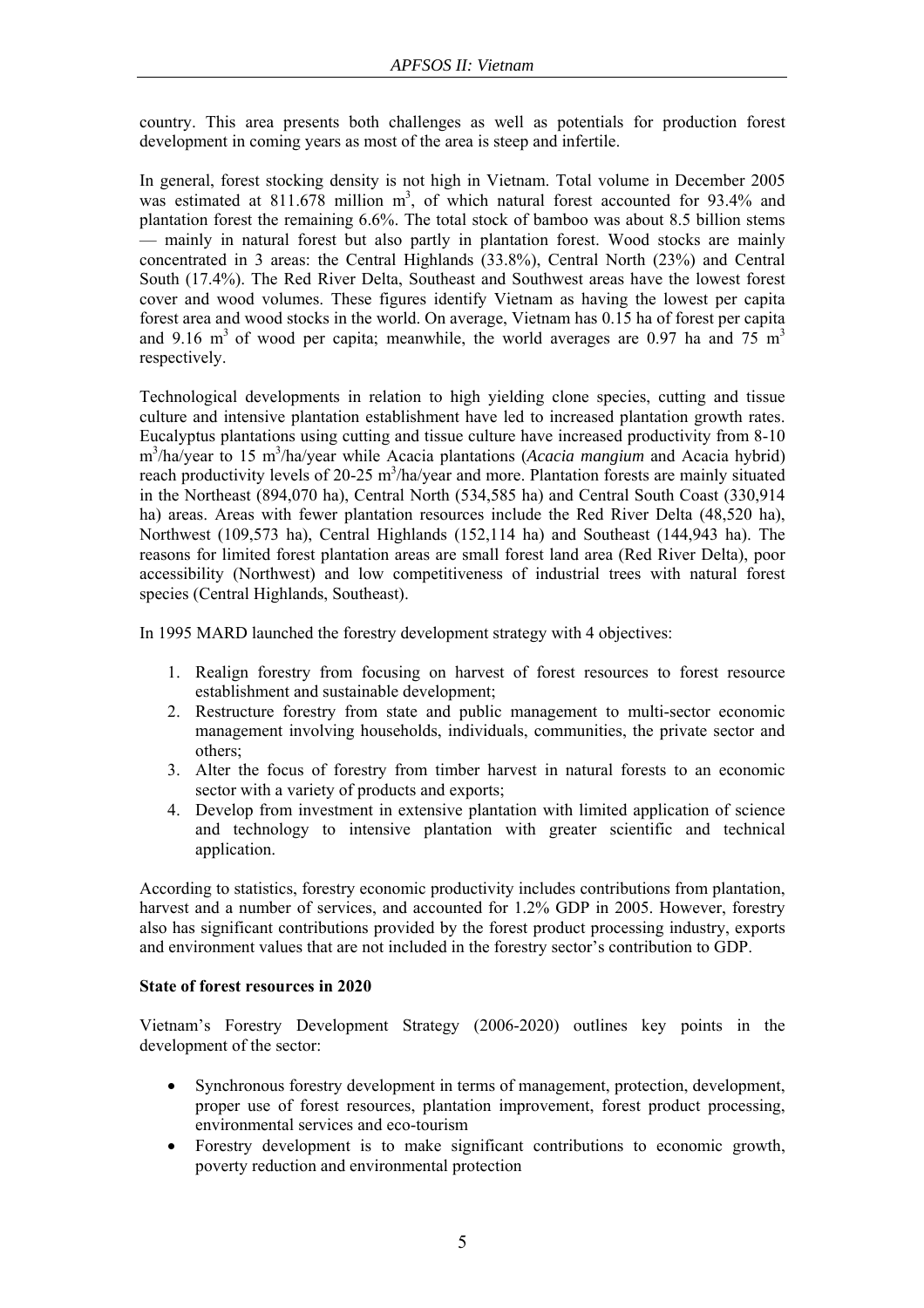- Sustainable management, utilization and development of forests are the foundation for forestry development
- Forestry development is to be based on speeding up and deepening policy related to socialization of forestry activities, and attracting investment for forest protection and development

The forest and forestry objectives for 2020 given in the Vietnam Forestry Development Strategy to 2020 are as follows:

- Establish, manage, protect, develop and use 16.24 million ha of land planned for forestry to increase forested cover to 42-43% by 2010 and 47% by 2020
- Growth in the value of forest production (including forest product processing and environment services) is targeted at between 3.5% and 4% per year; GDP from forestry is targeted to reach about 2-3% of GDP
- Manage, protect, develop and sustainably use 8.4 million ha of production forest including 4.15 million ha of plantation forest, 3.63 million ha of natural production forest and  $0.62$  million ha of rehabilitating natural forest for agro-forestry  $-5.68$ million ha of protection forest and 2.16 million ha of special use forest
- Afforest 1 million ha by 2010 and 1.5 million ha for the period of 2010-2020. Conduct reforestation after harvest of 0.3 million ha per year, plant 200 million scattered tree per year
- Harvest around 20-24 million  $m^3$ /year (of which 10 million  $m^3$  are big timber), to meet the material demands from the forest product processing and pulp industry, and exports
- Fuelwood harvest for the rural area to amount to 25-26 million  $m^3$ /year. This report, however, forecasts fuelwood demand to reach 17.82 million tonnes by 2010 and 10.24 million tonnes by 2020 (1  $m<sup>3</sup>$  is equivalent to 0.7-0.8 tonne depending on timber species)
- Export of forest products is expected to reach US\$7.8 billion (US\$7 billion of timber products and US\$0.8 billion of NWFPs). With the current growth rate of forest product exports at around 20%/year, the target will be attained in 4-5 years
- Increase in income from forest environmental values through the Clean Development Mechanism (CDM), eco-tourism and water resource protection will reach US\$2 billion by 2020
- By 2020, at least 30% of production forest areas will be certified as being sustainably managed

### **Demand and supply of forest products to the year 2020**

With the current high economic growth rates, domestic and export demand for timber and forest products is increasing. In the early 1990s, the total annual timber harvest from both natural and plantation forests was  $4-4.5$  million  $m<sup>3</sup>$ . Currently, timber harvest from plantation forests for pulp, woodchips for export, artificial board and forest products for export and domestic use is about 2-3 million  $m^3$ /year. Given consumption trends in recent years, timber harvest from natural forest, scattered trees and plantation must reach 9.7 million  $m^3$ /year by 2010 and 20-24 million  $m^3$ /year by 2020 (of which 10 million  $m^3$  should be "big" timber). Supply of small wood for pulp by 2010 should be 3.4 million  $m^3$  and 8.3 million  $m^3$  by 2020.

To achieve adequate supply, it will be necessary to improve forest plantation productivity to average more than 15  $m^3$ /ha/year, to improve forest quality and to increase timber utilization to greater than 80%. By 2020, it will be necessary to reduce timber export and gradually increase domestic timber supply. Domestically sourced timber, primarily from plantation forest, will account for 65% of industrial material and 80% of timber for furniture manufacture. Natural forest growth will be 2-5  $\text{m}^3$ /ha/year depending on forest status. To meet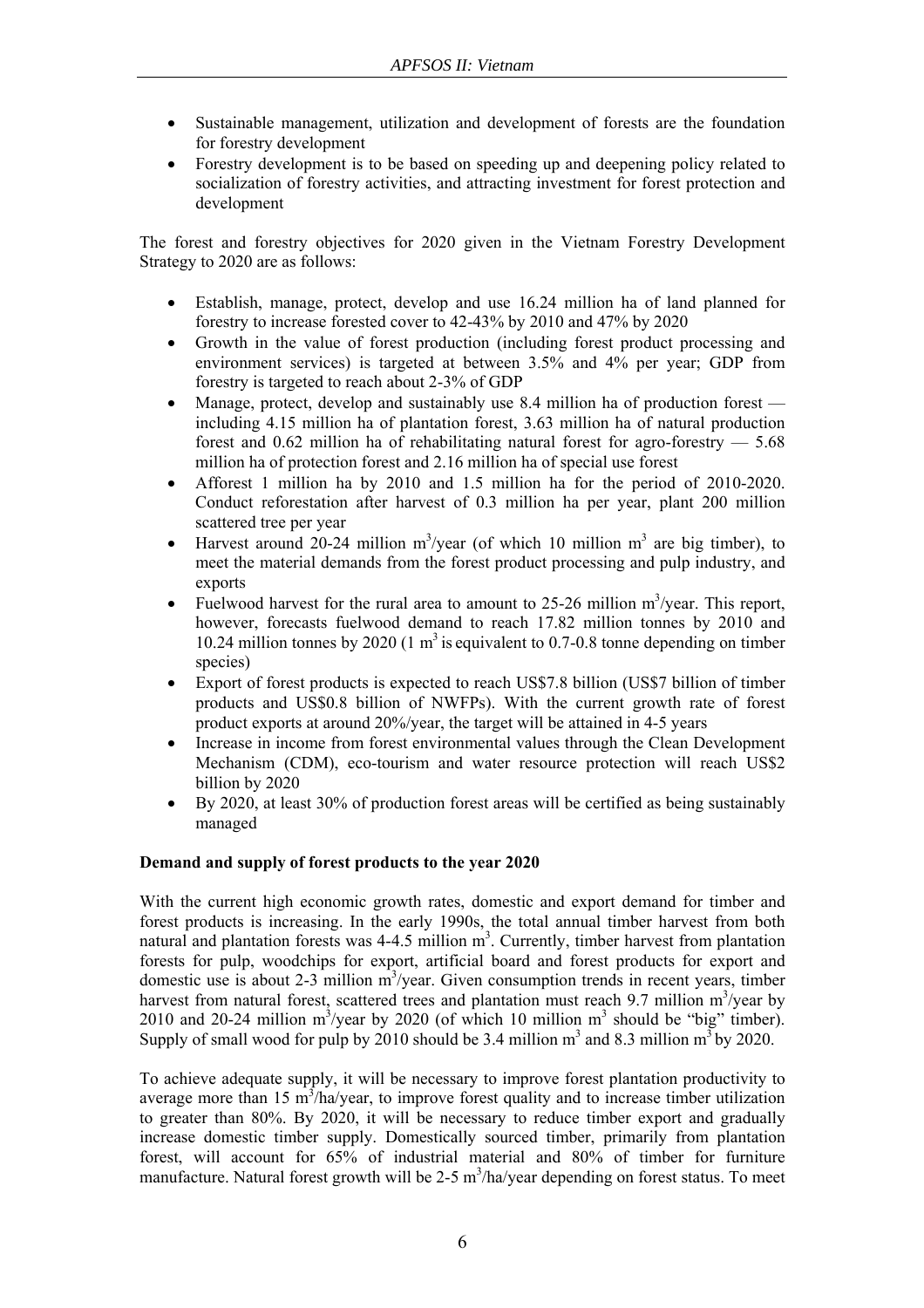demand, however, assisted natural regeneration and enrichment planting of high value species will be necessary as will post-harvest rehabilitation of natural forest.

### **The future of the forest industry**

Forest product processing will gradually rise to meet domestic demand and will increasingly contribute to the value of exports. The years 2002-2006 were considered a breakthrough period for Vietnam timber and forest product export. Vietnam timber product export value was US\$ 219 million in 2002 and US\$1.1 billion by 2004. After 2004, Vietnam maintained high growth rates in timber and achieved timber product export of 35% in 2005 and 24% in 2006. In 2006, the export value of timber and timber product export reached almost US\$2 billion and US\$2.5 billion in 2007. After only 6 years, export of Vietnamese timber products increased ten times. The value of Vietnamese timber exports is now greater even than Malaysia, Indonesia and Thailand and Vietnam has become the biggest furniture exporter in Southeast Asia.

Markets for timber and timber products export are large, and the timber industry is not too dependent on any particular market. In the last five years, Vietnamese timber products have been exported to 120 markets world-wide. Vietnam aims to export US\$3.7 billion worth of forest products by 2010 (US\$3.4 billion of timber products and US\$0.3 billion of NWFPs) and over US\$7.8 billion worth by 2020 (US\$7 billion of timber products and US\$0.8 billion of NWFPs). With the current export growth rate of around 20% per year, Vietnam should meet the 2010 target by 2009.

### **Forest as a source of energy — current situation and anticipated changes**

Inventory and assessment show that about 20% of firewood is traded with the rest comprising branches remaining after harvest or wood collected by users. Firewood is used for fuel in brick and ceramic kilns, noodle, cake and tofu manufacture, sweet processing and cooking. About 24.5 million tonnes of firewood are consumed annually, equivalent to 8.805 million TOE (Tonnes of Oil Equivalent). About 75% of Vietnam's population lives in rural areas and is reliant on traditional fuels including wood and other biomass. About 80% of the population still relies on biomass for cooking needs and biomass is remains an important energy source for local industries.

Total biomass energy used in Vietnam in 2002 amounted to 14 million TOE, of which 76% is used by households. The main areas in which biomass energy is used include the mountainous and hilly areas of the North, the Red River Delta, the Central North and the Mekong Delta. Only about 30% of biomass derived from by-products or waste is used for energy production, the rest is not utilized or is used for other purposes. The proportion of biomass used in total national energy consumption fell from 73% in 1990 to 50% in 2002; however, the quantity of biomass used has increased from 12.39 million TOE to 14 million TOE.

With greater levels of development, more modern energy sources are used. In Vietnam's case, firewood will be replaced by other energy sources such as electricity and gas. By 2020, total firewood consumption will fall and more efficient modes of firewood utilisation will become widespread; however, firewood will still be an important energy source in rural and mountainous areas.

Establishment of plantations for the production of biofuels is a realistic option and it is likely that biofuels will be economically competitive with fossil fuels in the future.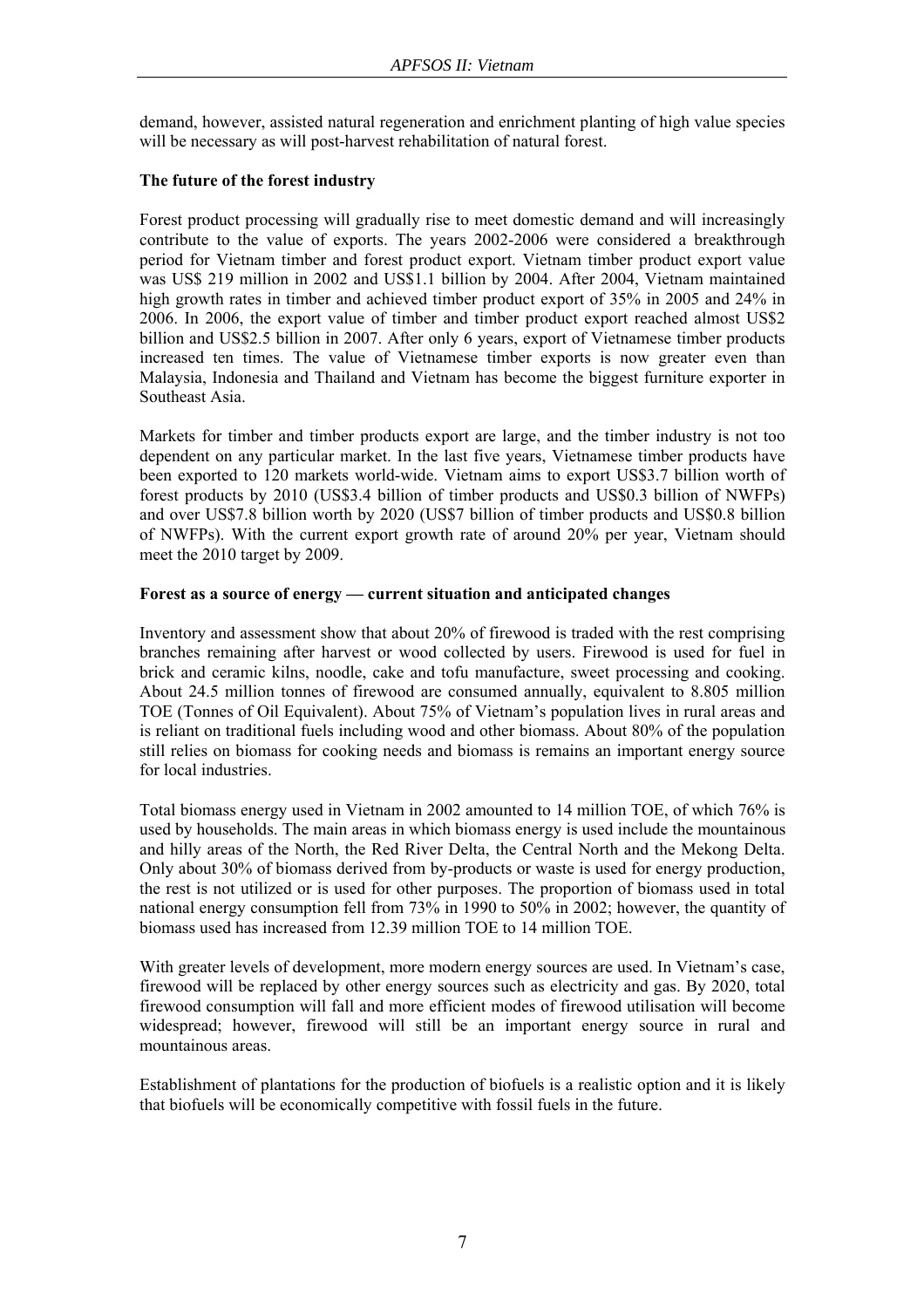### **Forest environmental services**

Forests play an important role in watershed protection including protection against soil erosion and sedimentation and in controlling water flow, floods and water quality. The loss of forest cover due to unplanned harvesting or land use conversion will result in serious consequences for the watershed-related functions of forests. Forests are very important in reducing surface water flow and increasing infiltration. Watershed forests, especially natural forests with a multilayered canopy are very important in maintaining water flow rates during rainy seasons and in supplying water during dry seasons for local use, hydro-power generation and irrigation. Over the past few years, floods have occurred in many provinces in the central and the northern areas of the country. One of the main causes has been forest destruction.

Studies are currently being conducted to evaluate the environmental services of forest and to establish mechanisms to market forest environmental services such as protection against soil erosion and sedimentation,  $CO<sub>2</sub>$  absorption and aesthetic values. By 2020, the forestry sector can meet the needs for environmental services and improve income from environmental value through CDM, eco-tourism and protection of water resources to US\$2 billion.

The urban proportion of the population has increased from 17% in 1990 to 23.45% in 1999, 24% in 2002 and to nearly 26% in 2006. However, urbanization with limited control and poor planning has had negative impacts on the environment, natural resources and the ecological balance as well as human health. The proportion of urban area with tree cover in Vietnam is lower than the world average. In general, trees are mainly distributed in medium and large cities. The area of trees in Vietnamese urban areas amounts to just  $0.5 \text{ m}^2/\text{person}$ , only  $1/40\text{th}$ of the average of modern cities around the world. In Hanoi and Ho Chi Minh City, the area of trees is 2 m<sup>2</sup>/capita, but in Da Nang it is only 0.5 m<sup>2</sup>/capita. Urban planning should therefore pay more attention to the balance between construction and green areas.

Vietnam has established 128 special use forest areas covering 2,228,149 ha and accounting for 11.7% of the total forestry area or 6.7% of the total land area. There are 30 national parks, 60 nature reserves and 38 landscape protection areas in the special use forest system. To protect the environment and biodiversity, the Government of Vietnam has promulgated many related legal documents, including the Law on Environment Protection (2005), the Law on Forest Protection and Development (1991, 2004) and the ordinance on seeds, tree and animal species (2004). Vietnam also participates in most related international conventions including the Convention on Biodiversity (1994), RAMSAR (1989) and CITES (1994). The Government has also issued many important documents such as: Strategic Orientations for Sustainable Development (2004); Strategy for National Environment Protection to 2010 and Orientations to 2020; National Action Plan for Biodiversity (1995, 2007); National Action Plan to Strengthen Control of the Wildlife Trade to 2010; and the National Action Plan for Wetland Conservation and Sustainable Development. The Law on Biodiversity is also being prepared for submission to the National Assembly in the near future.

### **Social functions of forests**

Forestry has contributed to the use of bare land, job creation and improvement of livelihoods for 25% of Vietnam's population living in or near forests and in mountainous areas. By September 2007, there were 8 million ha of forest land allocated to 1.1 million organizations. households and individuals for forestry production. In addition, there were more than 20,000 people working in state forest enterprises and about 90,000 households and individuals received land contracts for forest protection, natural regeneration and plantation establishment in production forest, protection forest and special use forest. The sector also attracts thousands of workers from mountainous communities to participate in forest protection, management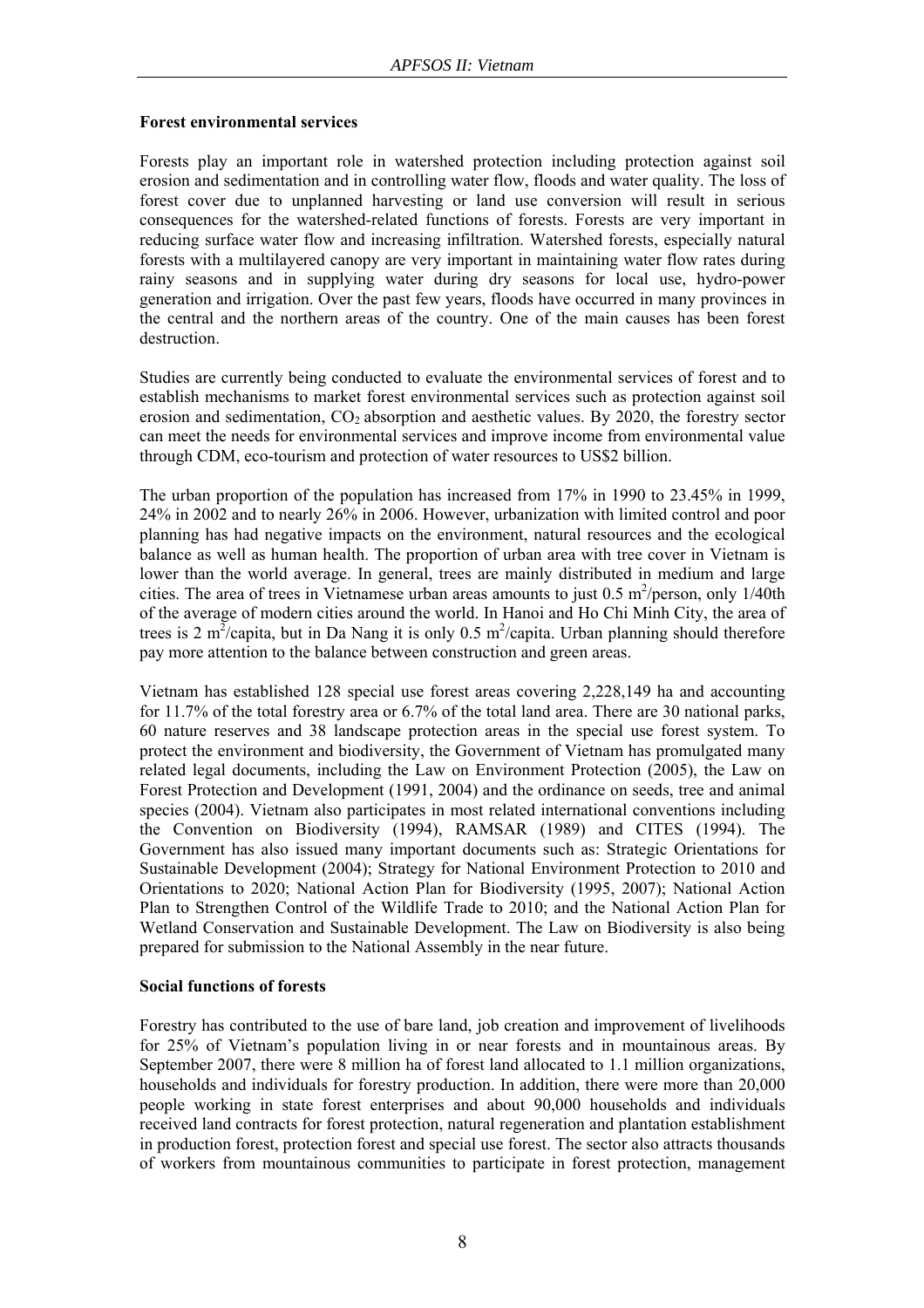and sharing of benefits from forest allocated to communities for long-term use and management (MONRE, 2007).

With regard to forest product processing and trade, there are 1200 enterprises with about 520,000 workers. In addition, many employees work in forest product processing at the household or craft village level. A study in some mountainous provinces showed that income from forestry accounts for up to 15-20% of total household income and in areas with high forest cover, income from forestry may even account for 30-40% of total household income.

The social objectives of the Forestry Development Strategy to 2020 are to increase income, contribute to hunger elimination and poverty reduction of 70% of poor households in focal forestry areas; to complete forest allocation and lease to organizations, enterprises, individuals, households and communities by 2010; and to improve levels of training in forestry.

### **Role of forests in the provision of global public goods**

Global warming has led to the melting of ice caps and glaciers and resultant sea level rise. It has been forecast that by 2100, sea level rise of more than 1 metre may be expected. If this materialises, Vietnam will suffer annual losses of US\$17 billion with 17 million people directly affected and 12.2% of the most fertile land lost. The Red River Delta and the Mekong Delta will be most affected by predicted flooding, typhoons and increased salinity.

With growing awareness of the considerable impacts likely to result from climate change, Vietnam has joined several international conventions including UNFCCC and the Kyoto Protocol. Vietnam is also establishing and implementing a number of programs to protect forests and increase both the quantity and quality of forests throughout the country. Several large programs have been implemented including The Greening of Bare Land Program (Project 327, 1993-1998), the Five Million Hectare Reforestation Program (1998-2010), the Forestry Extension Program, the National Action Plan for Biodiversity (1995, 2007) and the National Action Plan to combat desertification, 2006-2010. Many people are, however, still unaware of the substantial value of forests to the environment and the global climate, and still think in terms of forest product supply. Studies on the value of environmental services have been limited, and have not been used systematically to advocate environmental value to managers and the public. In coming years, it will be necessary to facilitate studies on forest valuation and better advocate the importance of environmental services. At the national level, preparation of socio-economic development plans (SEDP) should integrate activities necessary to adapt to and mitigate climate change. Vietnam also needs to identify priorities in relation to water resources and coastal management, forest protection and development of forestry and fishery. Access to information and capacity building are both very important factors in the process.

### **Emerging opportunities and threats in a globalised environment**

As socio-economic development progresses many opportunities are presenting themselves to forestry as follows:

- Demands for forest products in international and domestic markets have increased; the Vietnamese economy is developing at a high rate and international integration will create opportunities for expansion of forest product production, processing and trading for farmer households, communities and state and private enterprises
- International economic integration creates opportunities to improve the national investment environment, penetrate world markets, acquire advanced technology and foreign investment — especially in relation to timber and NWFP processing for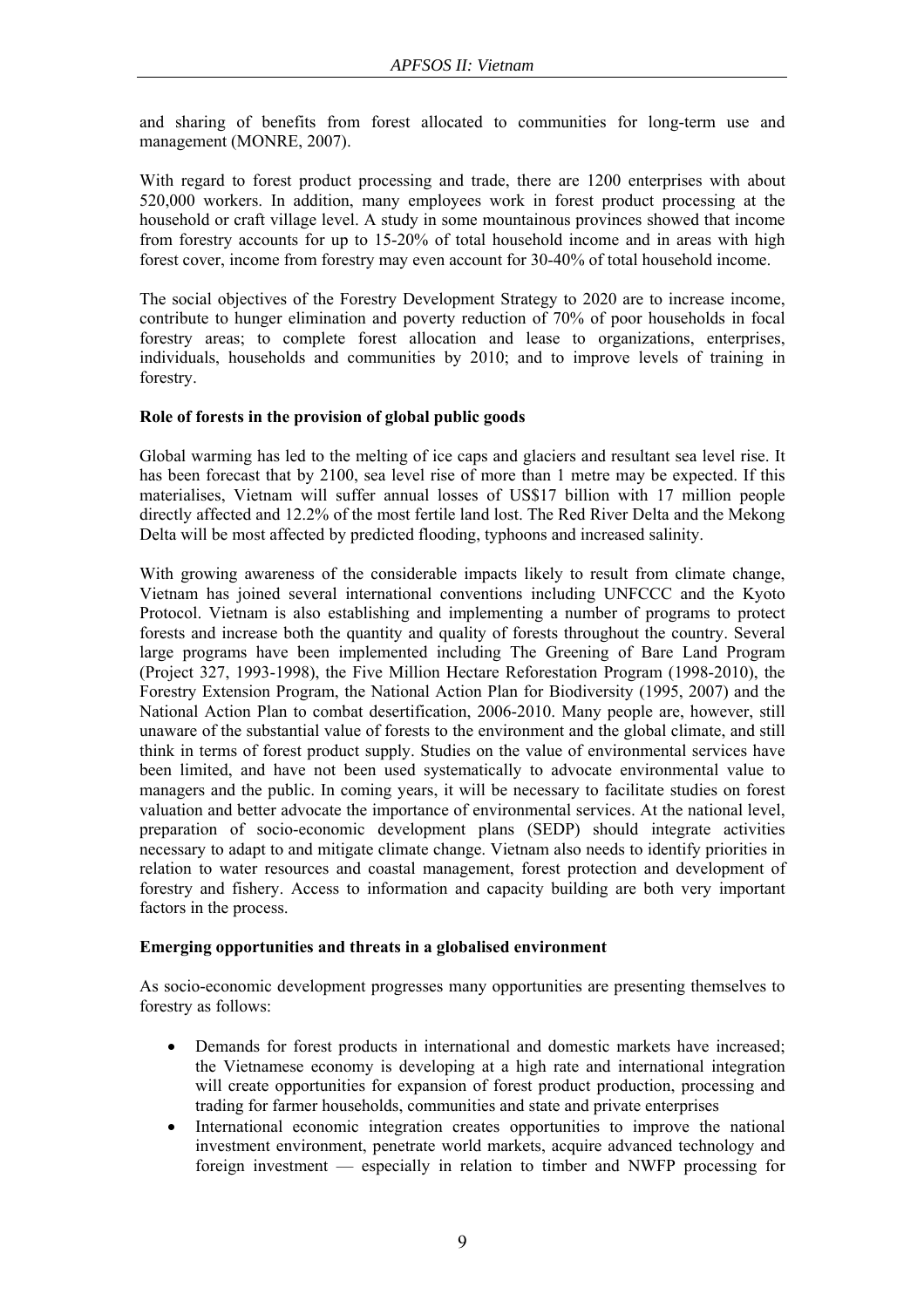export — facilitates sustainable forest management and creates opportunities for establishment of forest plantations

- The state, the public and the international community are becoming increasingly concerned about forest protection and development
- Forestry sector socialization has become a management orientation through multisector economic development, implementation of land and forest allocation and leasing to mobilize social resources for forest protection and development
- The private sector plays a major role in forest product processing and this trend will continue in coming years
- In places with stable market demand, plantation forest has been profitable to farmers and has encouraged investment in afforestation

However, the challenges are numerous, including:

- The growth rate of the forestry sector is still low  $(1.9\%$  in 2001,  $1.6\%$  in 2002,  $1.1\%$ in 2003, 1.1% in 2004, and 1.2% in 2005). Profits from forestry, especially from silviculture are low and the potential of forest resources has not been fully utilized, especially in relation to NWFPs and forest environmental services
- The population is increasing and there is free movement of populations and shifting cultivation continues; the use of agricultural land has not been efficient and this has resulted in expansion into forest areas for cultivation, creating continuous pressure on forests.
- Demand for forest products has created pressure on forest resources, especially natural forest. Plantation and natural forests have low productivity and quality and have not met the demand occasioned by rapid socio-economic development, especially in relation to timber for processing and export. The area of high yielding forest plantations is limited and scattered
- The forest product processing industry has developed quickly but not in a stable manner — lacking both planning and a strategic vision. Competitiveness is not high and linkages and labour allocation are not yet good; brand names have not become popular in world markets; investment in technology development and modernization is insufficient; raw material supply are not stable and there is heavy reliance on imports
- The competitiveness of forest products is low and international integration could therefore be a challenge for the forest product sub-sector; in future competition will strengthen in both international and domestic markets
- There are several constraint to fast, comprehensive and sustainable development in the face of limited resources including in relation to human resources, infrastructure and management skills

### **Creating a more appropriate society-forest relationship: What needs to be done?**

*Orientation towards development planning:* Planning the national forest estate and classifying forest land are the first and the most important measures for the forestry sector to take. All 16.24 million ha of forests and forest land should be managed in a uniform manner on the basis of blocks, compartments and other units plotted on maps and fields. With regard to protection forest, it is necessary to review and reclassify the national area not to exceed 5.68 million ha. With regard to special use forest, it is necessary to review and strengthen the national system to set the total area at no more than 2.16 million ha and to improve forest quality and bio-diversity value. With regard to the expected national production forest area of 8.4 million ha in 2020, 7.78 million ha will be permanent production forests under sustainable management and use.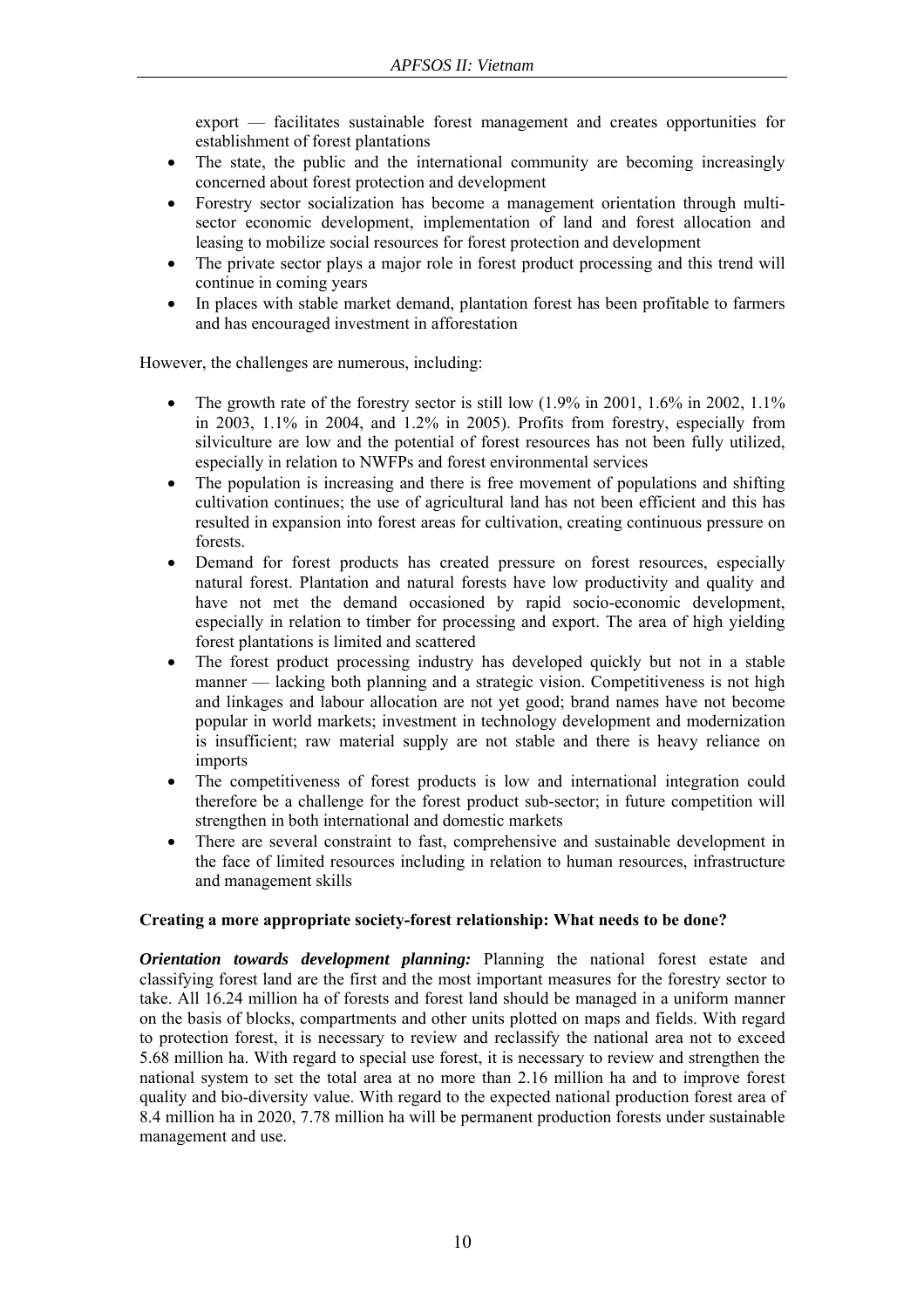*Cross-sectoral participation in forest development and protection:* By 2010, all forest area (natural forest, plantation forest) and forest land will be allocated with priority given to communities, households and the private sector. State organizations will manage around 85% of special use forest, about 70% of nationally important protection forest and about 25% of centralized natural and plantation production forest. The remaining areas of production, special use and protection forest will be managed by private enterprise, communities, households and individuals according to current regulations.

*Forest development orientation:* Efforts will be needed to develop special use forest through conservation, improvement of forest quality and biodiversity and improvement of eco-tourism activities. Similarly protection forests need to be developed to ensure an appropriate level of protection. Efforts are necessary to increase production and quality of forest products using intensive plantations developed on the basis of market demand, competitive advantage and appropriate species as well as development of rural industries, especially small and medium scale forest product processing industries, to improve income for poor households and reduce poverty.

*Forest utilization and forest product processing industry development:* Efforts are necessary to harvest and utilize natural forests in a sustainable manner according to forest management plans and to realise benefits from forest services including watershed and coastal protection, eco-tourism and carbon capture in order to create income for reinvestment into forest protection and development. It will also be important to facilitate forest plantation establishment and use of NWFPs with a focus on advantageous species, and to focus on developing competitive and advanced products including indoor and outdoor furniture and bamboo and rattan products. Promotion of artificial board and pulp production as well and reduction of woodchip export will be other priorities.

### **Prioritized programs**

To improve forestry sector development, effective implementation of the Five Million Hectare Reforestation Program and the three development programs and two support programs contained in the Forestry Development Strategy will be necessary:

- (1) Program for sustainable forest management and development
- (2) Program for forest protection, bio-diversity conservation and development of forest services
- (3) Program for forest product processing and trade
- (4) Program for research, education, training and forestry extension, and
- (5) Program for reform on forestry institution, policies, planning and monitoring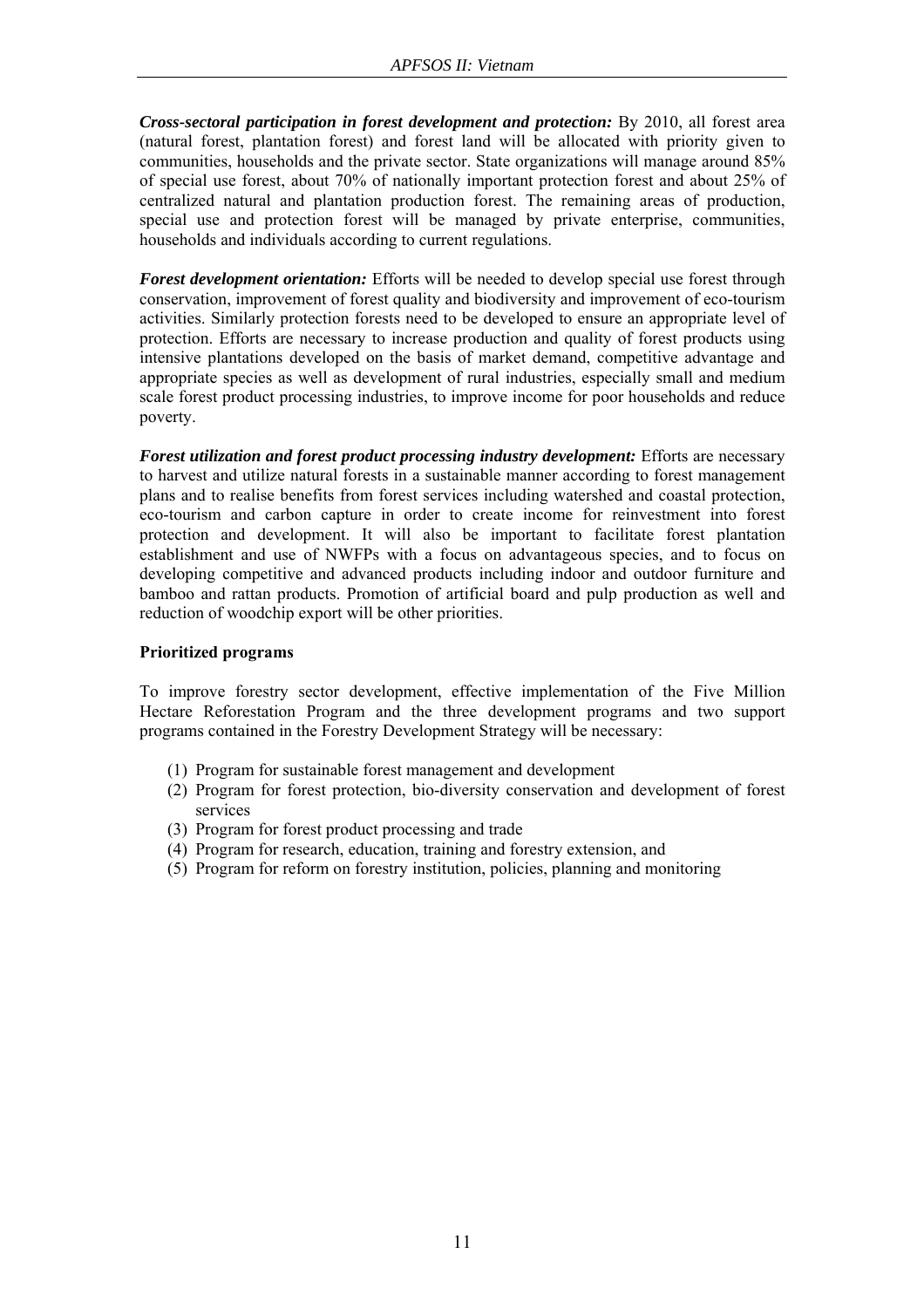### **1. INTRODUCTION**

The Vietnamese forestry sector has long been associated with national development. Directly following the establishment of the Democratic Republic of Vietnam in 1945, the Ministry of Agriculture was established. In February 1955, the Ministry of Agriculture became the Ministry of Agriculture and Forestry including the Department of Forestry. In April 1960, the General Department of Forestry was established and by July 1976, the Ministry of Forestry was established. In November 1995, three ministries: the Ministry of Agriculture and Food Industries, the Ministry of Forestry, and the Ministry of Hydrology were merged under the Ministry of Agriculture and Rural Development (MARD). In 2007, the Ministry of Fisheries was merged with MARD and the forestry sector is currently managed by MARD.

Forestry in Vietnam has undergone many changes especially since 1986 when the Reform Policy was implemented. With increasing levels of development, forestry has changed from a traditional mode based on harvest of natural forest to more a more social footing with greater participation, improved forest protection and increased plantation establishment and timber processing for domestic demand and export. Protection of existing natural forest, greening areas of bare land, planting of production forest and sustainable use of forest resources is, under the policy, expected to increase the importance of forestry as an economic sector while contributing to income, livelihood improvement and poverty reduction.

For the past 20 years, Vietnam has improved the legal documents that relate to forest management including the Law on Forest Protection and Development 1991 (replaced in 2004), the Law on Land 1993 (replaced in 2003) and the Strategy for Forestry Development 2006-2020, which was approved by the Prime Minister in 2007. Vietnam signed the CITES Convention in 1973, RAMSAR in 1989, the Conservation of Bio-diversity in 1994; the United Nations Framework Convention on Climate Change in 1994 and the United Nations Convention to Combat Desertification in 1998. The Government of Vietnam has also issued Strategic Orientations on Sustainable Development for Vietnam (2004), a National Strategy on Environment Protection to 2010 and orientation towards 2020, and a National Action Plan on Biodiversity (1995, 2007). In 2006, the Prime Minister approved the National Action Plan to combat desertification for 2006-2010 and orientation to 2020. Regarding forestry sector development, MARD has issued Strategies on Forest Seeds 2006-2020, a Plan for Conservation and Development of Non-wood Forest Products (NWFPs), and a Plan for Development of Scattered Tree Planting 2006-2020.

With the support of international organizations, Vietnam has invested in many national programs and projects including Program 327 and the Five Million Hectare Reforestation Program, which help to improve forest area and quality. In 1990, the forest area of Vietnam was 9.1 million ha, by 2000 it was 10.9 million ha and by 2006 it was 12.9 million ha, covering 38% of the total land area of the country. Annually, 200 000 ha are planted and harvest from plantation forest equals about 3 million  $m^3$ /year. Timber and forest product processing has developed significantly to meet domestic demand and contribute to export value. The export value of timber products has increased from US\$61 million in 1996 to US\$1,035 million in 2004 and US\$2,500 million in 2007.

In this context, the Vietnam forestry sector outlook provides a valuable framework to view the current and future situation in the national forestry sector. The importance is heightened by the increasing levels of regionalisation and globalisation as evidenced by Vietnam's membership of ASEAN and accession to the WTO.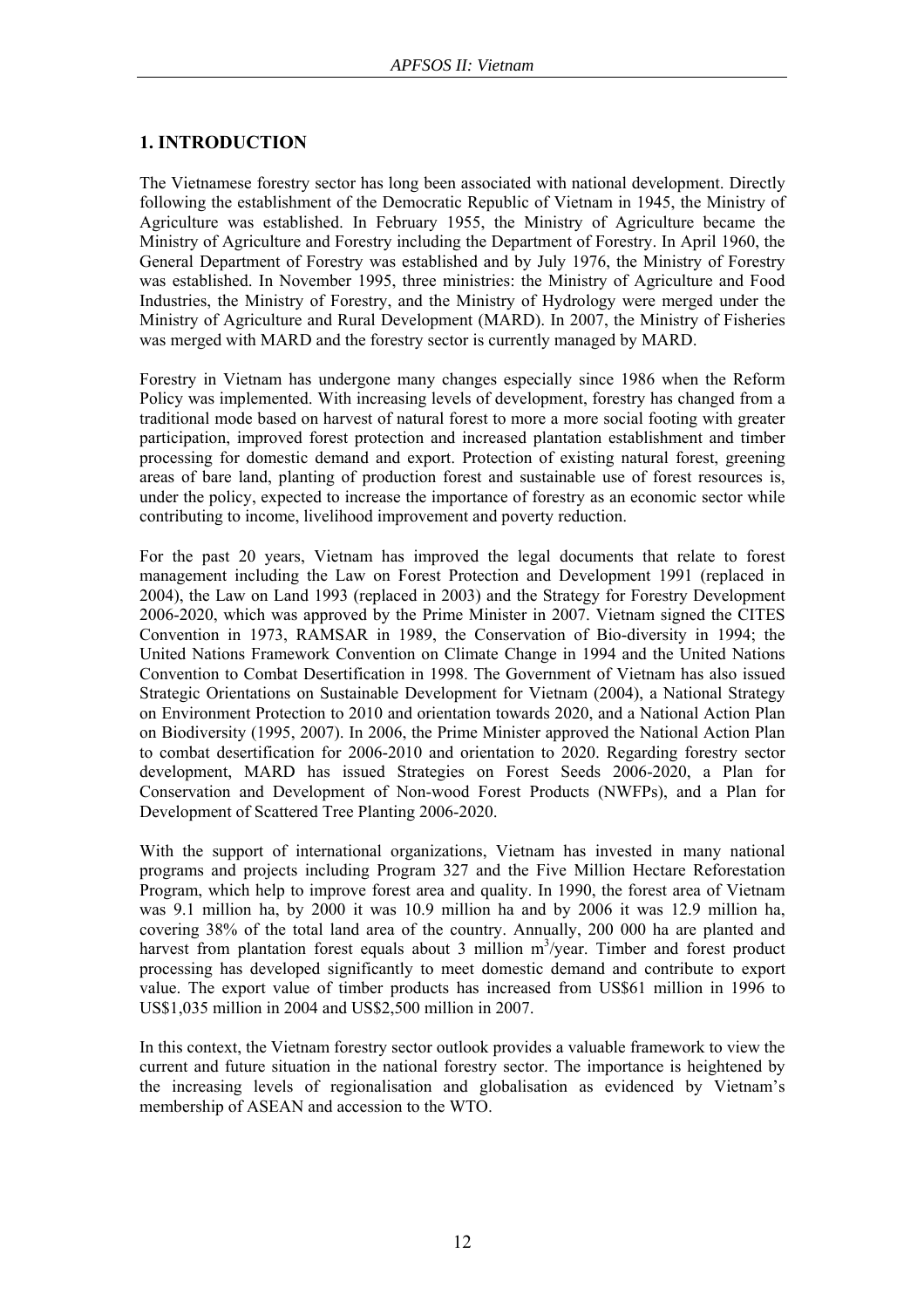### **Background to the study**

Asia-Pacific forestry has been undergoing significant and rapid changes resulting from fast economic growth and increased demand for timber and other forest products as well as forest environmental services. The changes have had a clear impact on the socio-economic situation within and outside the region, reducing the stability and long-term sustainability of the forestry sector. In the 16th meeting of the Asia-Pacific Forestry Committee (APFC) it was therefore agreed to implement a comprehensive study on the outlook for Asia-Pacific forestry. The Committee emphasized the importance of analysing the forestry sector in the context of wider perspectives taking into account macro-economic developments and social and environmental issues while also assessing relationships with other sectors like agriculture and energy. The Committee also called for sharing of experience between regional countries, especially in relation to successes in sustainable forest management, and the relationship between regional and global development.

The Committee assigned FAO, and particularly the FAO Regional Office for Asia and the Pacific to conduct the first Asia-Pacific Forestry Sector Outlook Study (APFSOS). The study was completed in 1998 and since then, significant changes have taken place in the region. The success of plans and policies in forestry will depend on our understanding of forestry sector development in the next two decades. At the 21st APFC meeting in Dehra Dun, India in March 2006, the Committee requested FAO to launch the second Asia-Pacific Forestry Sector Outlook Study (APFSOS II) to assess likely changes in forestry to the year 2020.

### **Study objectives**

The objectives of this study are to:

- 1. Collect and systemize information and data of current situations and trends of major issues of Vietnamese forestry;
- 2. Identify dominant changes affecting forest and forestry;
- 3. Analyze possible scenarios in the development of the forestry sector to 2020;
- 4. Project the future development of the forestry sector in Vietnam to 2020;
- 5. Propose priorities and strategies based on opportunities and challenges.

### **Scope and coverage**

The report focuses on some basic issues in Vietnam forestry:

- Forest resources: mainly focus on area, forest cover, stock volume, management, function for environmental services
- Policies and institutions: present some major institutions involved in forest and forestry management
- Factors affecting forest and forestry: consider some factors including population, economic growth, needs for firewood, technology and environment
- Outlook and scenario to 2020

### **Key questions/issues addressed**

The report will present a comprehensive picture of the current forestry sector situation in Vietnam, recent trends and achievements in the national forestry sector and scenarios for the future development of the sector to 2020. To achieve its objective, this study focuses on the following questions: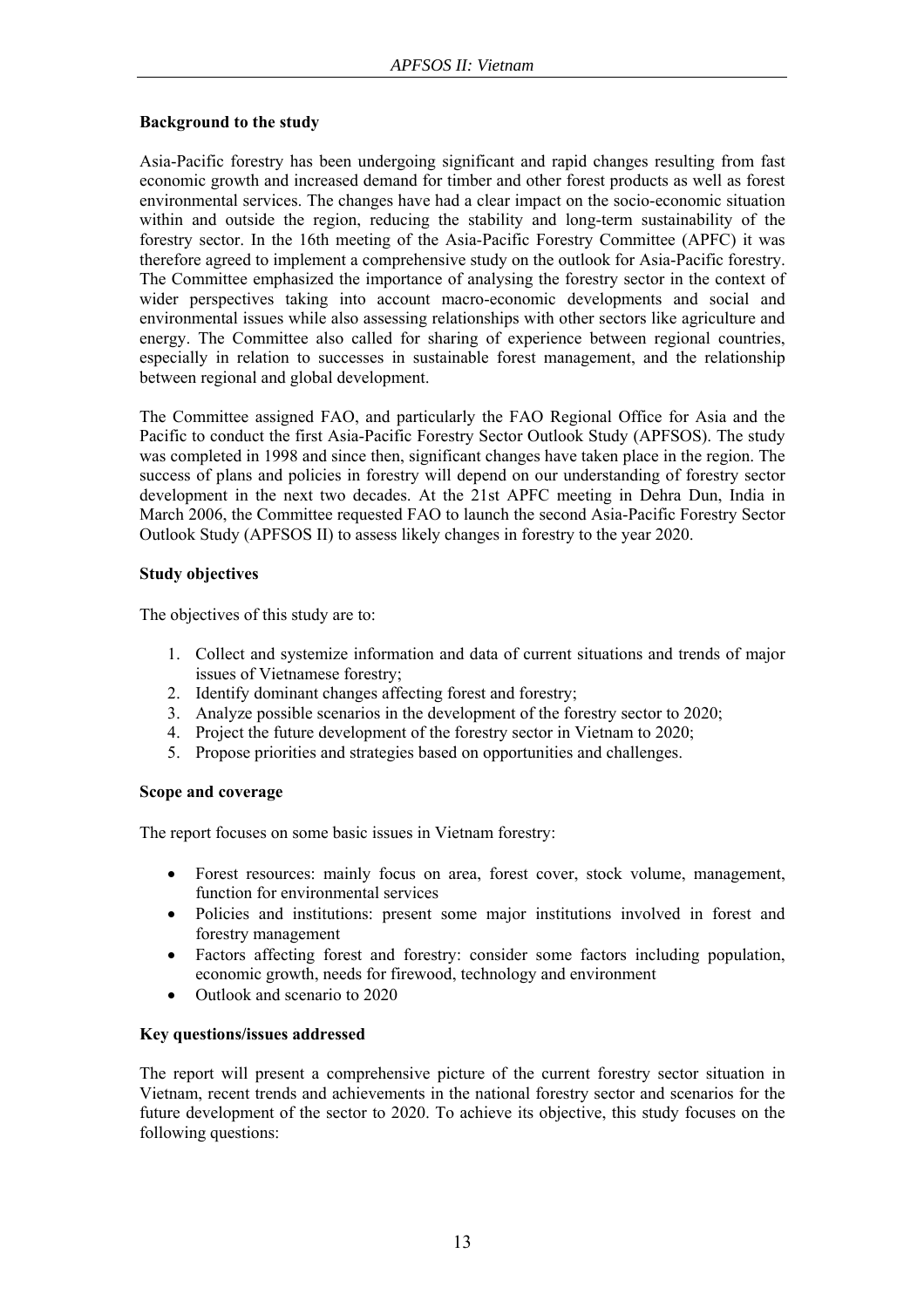- How have Vietnam's forest resources (include also NWFPs and firewood) changed over the past years?
- What achievements have timber and forest product processing industries attained especially in terms of timber product export?
- How important are environmental services and conservation for Vietnam?
- How have forestry management policies and institutions changed over past years?
- How do internal and external factors affect the Vietnamese forestry sector?
- What are the major factors affecting Vietnamese forestry and relations between people and forests as well as the social issues that arise from these relations?
- What is the role of forestry in livelihood improvement for forest dwellers through forest product processing and trade?

### **The process**

To implement this study, the Forest Science Institute of Vietnam (FSIV) was assigned by the Ministry of Agriculture and Rural Development (MARD) as the focal point with the responsibility of establishing a national working group to collect data and prepare reports according to FAO requirements.

To initiate the Outlook Study, a meeting was held in Chiang Mai, Thailand from January 31 to February 2, 2007 to assemble national outlook study focal points from around the Asia-Pacific Region. The objectives, methodology and Outlook Study process were discussed during this meeting. Following the guidelines disseminated at the meeting, FSIV implemented relevant activities as follows:

- Establishing a 12 member National Working Group including managers, policy makers and scientists representing various fields and organizations related to forestry such as FSIV, Forestry University of Vietnam, Forest Inventory and Planning Institute, Department of Forestry, Department of Legislation, Department of Science and Technology, Vietnam Forestry Techniques and Science Association, Vietnam Timber and Forest Products Association, Strategy Research Institute (Ministry of Investment and Planning)
- Holding meetings of the National Working Group to discuss and develop the report structure and study methodology to implement the study
- Establishing a drafting team and assigning tasks to its members
- Collecting data and information and drafting sections of the report (drafting team)
- Holding drafting team meetings to discuss and comment on the contents and progress of the report
- Holding meetings of the National Working Group to discuss and comment on the report and plan the national consultation workshop
- Holding the national consultation workshop in Hanoi
- Revising the report according to comments given at the National Workshop
- Translating the report from Vietnamese into English

### **Structure of the report**

This report was developed on the basis of both the general structure suggested by FAO and adjustments made according to the situation in Vietnam. The structure of the report is therefore as follows:

• *The current status of forests and forestry in Vietnam* including status and trends in forest resources and management, wood and forest products, wood energy, NWFPs, service functions of forests and the political and institutional framework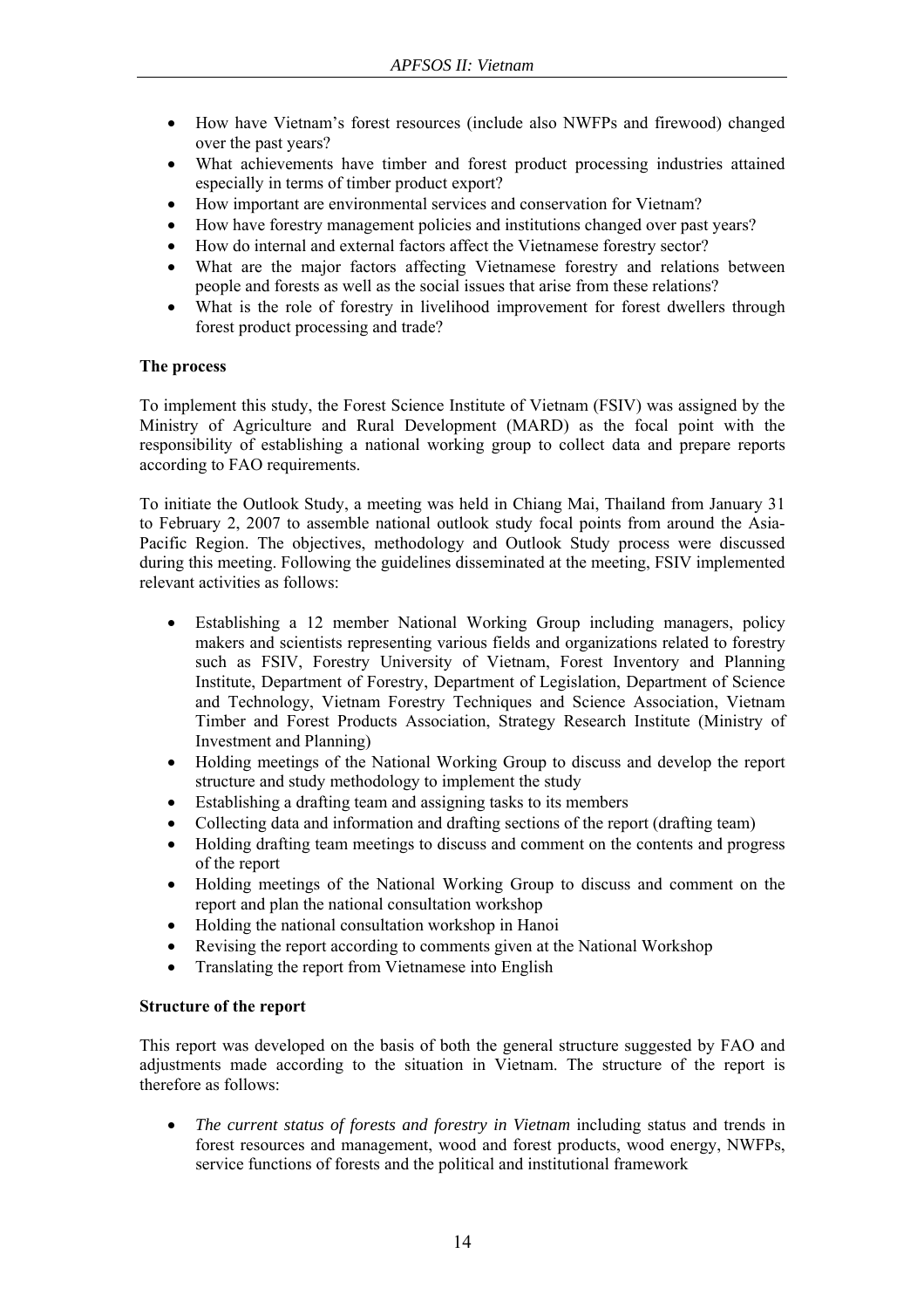- *Influences on the future state of forests and forestry* including a discussion of the main changes in society that will impact on forests and forestry, such demographic and economic changes, developments in the political and institutional environment, globalization and regional and sub-regional integration, technological changes within and outside the forest sector and the impact of environmental issues and policies on the forestry sector
- *Probable scenarios and their implication*s including a discussion of the probable scenarios encompassing society, the economy, and the political and institutional environment likely to develop in the coming decade
- *What we may see in 2020* including a prediction for 2020 of the state of forest resources, wood and forest product production, wood energy, NWFPs and the service and societal functions of forests
- *How a better future could be created* including a discussion of forest sector development planning, forest protection and management, promotion of investment and human resources and solutions to implement the Forestry Development Strategy
- Summary and conclusions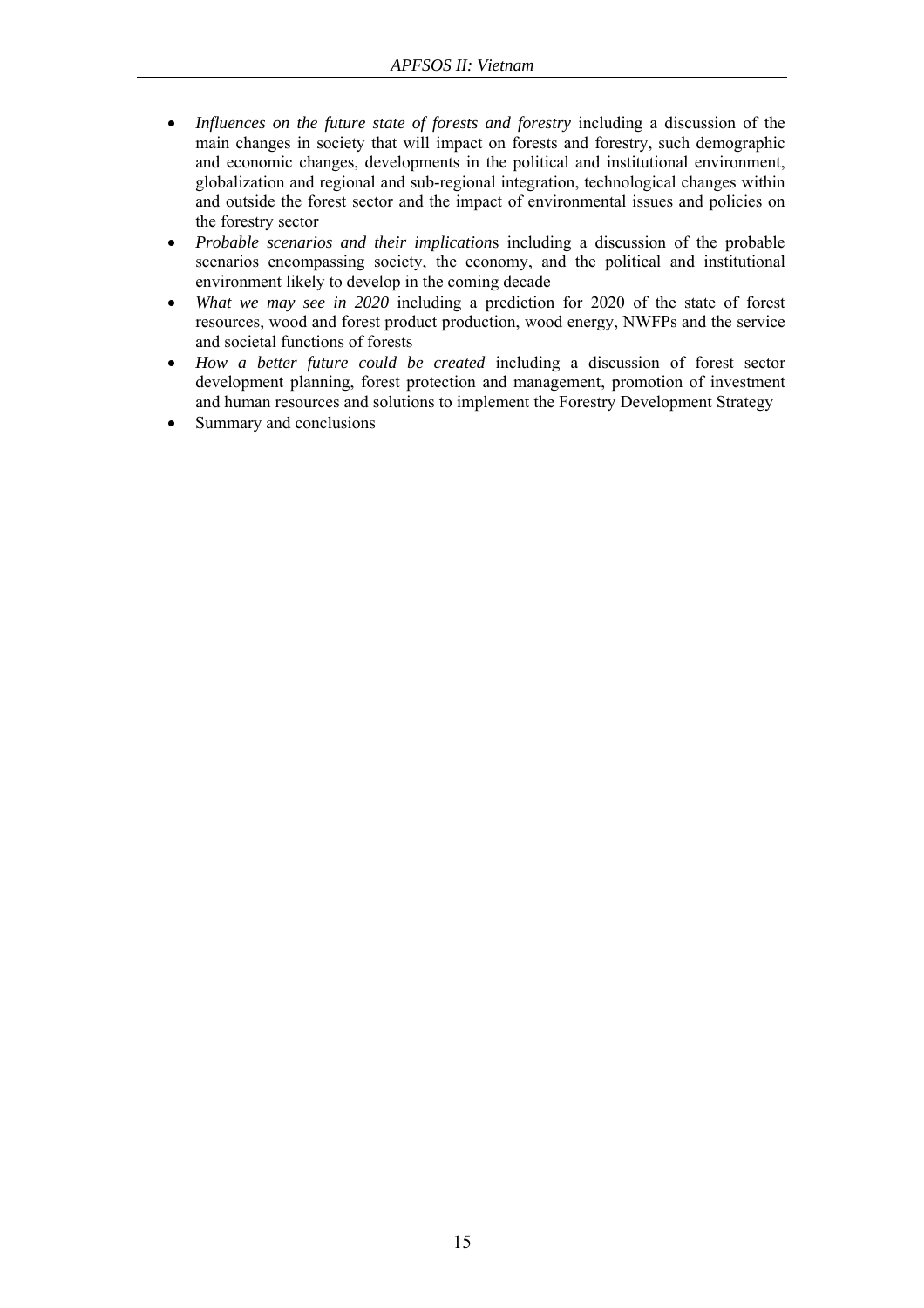### **2. WHERE ARE WE NOW? CURRENT STATE OF FORESTS AND FORESTRY IN THE COUNTRY**

### **Trends in forest resources**

### *Key characteristics regarding forest area, growing stock, increment and within country differences*

According to the findings of various studies in 1943, Vietnam had 14.3 million ha of natural forest amounting to 43% forest cover. However, by 1990, forest cover had decreased sharply to 9.18 million ha, accounting for 27.2% of the national land area. Between 1980 and 1990, Vietnam lost an average area of 100,000 ha of forest annually. Since 1995, forest area has increased continuously thanks to forest plantation establishment and natural forest rehabilitation. By the end of 2006, forest area reached 12.9 million ha, or 38% land cover, including 10.41 million ha of natural forest and 2.464 million ha of plantation forest (Table 1).

|      |                       | <b>Forest cover</b> |                   |        |
|------|-----------------------|---------------------|-------------------|--------|
| Year | <b>Natural forest</b> | <b>Plantation</b>   | <b>Total area</b> | $(\%)$ |
| 1943 | 14,300                |                     | 14,300            | 43.0   |
| 1976 | 11,077                | 92                  | 11,169            | 33.0   |
| 1980 | 10,486                | 422                 | 10,608            | 32.1   |
| 1985 | 9,308                 | 584                 | 9,892             | 30.0   |
| 1990 | 8,430                 | 745                 | 9,175             | 27.0   |
| 1995 | 8,252                 | 1,050               | 9,305             | 28.0   |
| 1999 | 9.444                 | 1,471               | 10,916            | 33.2   |
| 2002 | 9,865                 | 1,919               | 11,785            | 35.0   |
| 2003 | 10,005                | 2,090               | 12,095            | 36.1   |
| 2004 | 10,088                | 2,218               | 12,306            | 36.7   |
| 2005 | 10,283                | 2,333               | 12,616            | 37.0   |
| 2006 | 10,410                | 2,464               | 12,874            | 38.0   |

### **Table 1***.* **Trends in forest area and cover 1943-2006**

Source: Prime Minister, 2001; MARD 2001; 2004; 2005; 2006, 2007.

Due to a range of socio-economic causes and unsustainable management and use, the quality and quantity of forests in Vietnam has decreased over the decades. Forests are not equally distributed throughout the country (Table 2). In the Central Highlands, North Central and Northeast regions, forest cover is high, at over 40%. In the Southeast region, a large area has been used for industrial plantations including tea, coffee, rubber and pepper, etc. According to the results, forest cover is less than 20%. In the northern and southern delta where cultivation is dominant, forest cover is very low — less than 10% (MARD, 2007).

### **Table 2. Forest area and cover by regions in 2006**

| <b>Region</b>          | <b>Forested area</b> | <b>Natural forest</b> | <b>Plantation</b> | <b>Forest</b> |
|------------------------|----------------------|-----------------------|-------------------|---------------|
|                        | (ha)                 | (ha)                  | forest (ha)       | cover $(\%)$  |
| <b>Northwest</b>       | 1,508,740            | 1,399,167             | 109,573           | 40.3          |
| Northeast              | 3,164,873            | 2,270,803             | 894,070           | 47.9          |
| <b>Red River Delta</b> | 95,819               | 47,299                | 48,520            | 7.6           |
| North Central          | 2,611,525            | 2,076,940             | 534,585           | 50.7          |
| <b>Central Coastal</b> | 1,775,770            | 1,444,856             | 330,914           | 40.6          |
| Central Highlands      | 2,976,951            | 2,824,837             | 152,114           | 54.6          |
| Southeast              | 431,135              | 286,192               | 144,943           | 18.2          |
| Southwest              | 309,037              | 60,045                | 248,991           | 7.7           |
| <b>Total</b>           | 12,873,851           | 10,410,141            | 2,463,710         | 38.0          |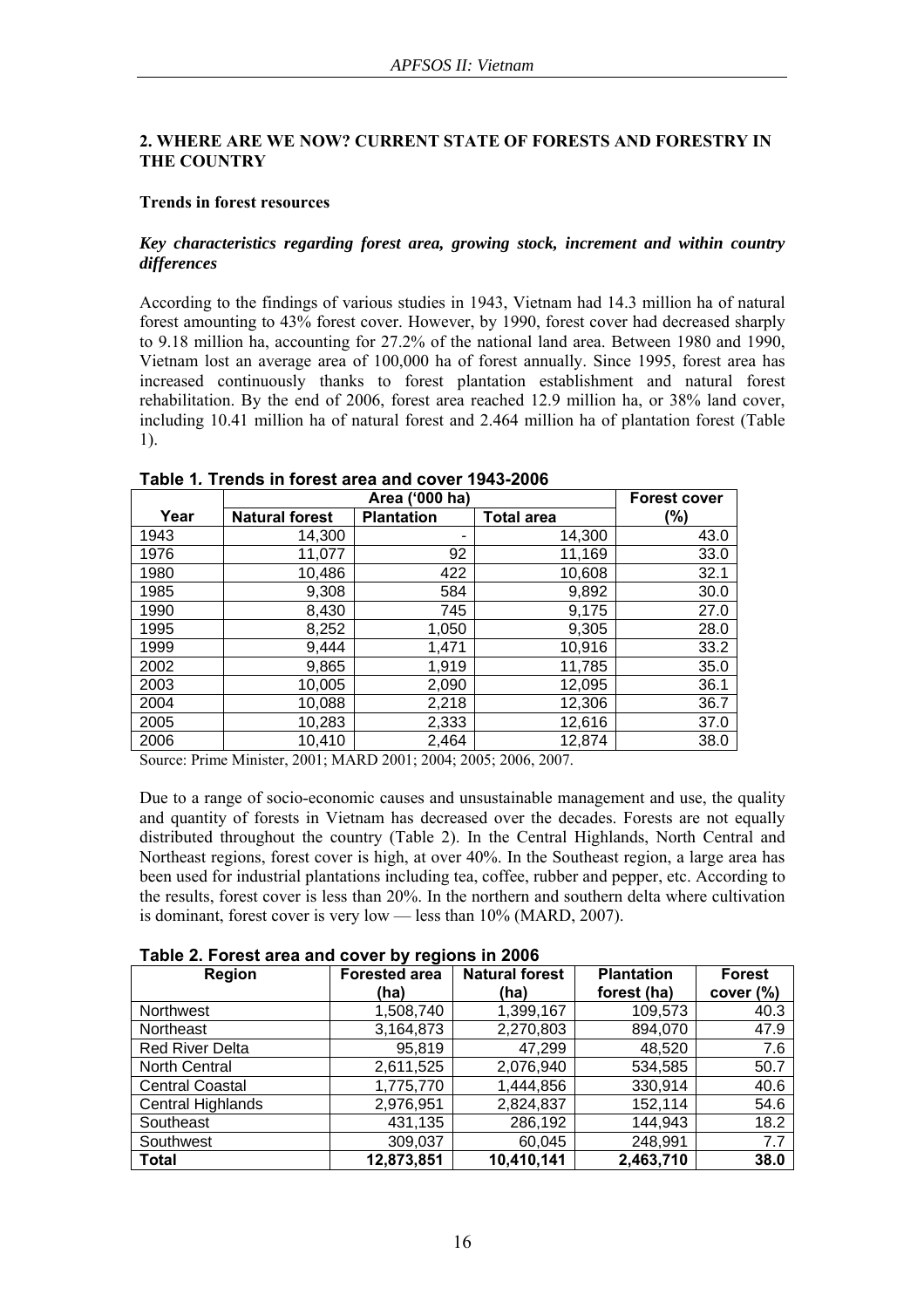The total forest area of Vietnam in December 2006 was 12,873,850 ha of which natural forest accounted for 10,410,141 ha and plantation forest 2,463,709 ha. According to forest use classification, the area of special-use forest was 2,202,888 ha, protection forest 5,268,789 ha, and production forest 5,402,172 ha (MARD 2007). Timber forest constituted the largest proportion of current natural forest with 8,192,053 ha followed by bamboo with 695,979 ha, mixed forest with 729,104 ha, swamp mangrove with 64,042 ha, and mountain forest with 728,963 ha. Of the total area of plantation forest, stocked forest constituted 1,059,083 ha, nonstocked forest (young forest) 1,104,984 ha, bamboo 81,307 ha and NWFPs 218,336 ha. Bare lands and bare hills amounted to 5,608,763 ha (MARD 2007). According to the Vietnamese swamp mangrove protection and development plan to 2015 (Do, et al 2006) swamp mangrove area in 1943 amounted to 400,000 ha. This fell to 185,000 ha by 1982 and 156,608 ha by 2002. The 2002 estimate is 2.5 times higher than the figure given by MARD, 2007.

The quality of forest has also fallen. The average volume of natural forest is around 76.5 m<sup>3</sup>/ha and the total area of rich and average quality forest has declined continuously. The area of poor forest and secondary forest increased rapidly from 7 million ha in 1990 to 10.2 million ha in 2005, constituting over 80 percent of total forest area in Vietnam.

The total standing volume of wood in the country in late 2005 amounted to 811.678 million m<sup>3</sup> of which natural forest accounted for 93.4% and plantation forest the remaining 6.6%. The average volume of the growing stock of intensive plantation forest in which advanced varieties and silvicultural methodologies are applied was  $40.6 \text{ m}^3/\text{ha}$ . Stocks of bamboo and rattan were high at around 8.5 billion stems distributed in natural forest and some areas of plantation forest.

The bulk of the country's wood volume is mainly located in 3 regions: the Central Highlands (33.8%), North Central region (23%) and South Central region (17.4%). The lowest percentages of forest cover and wood volume are in the northern, southeast and southwest regions (MARD, 2007).

With respect to plantation forests, the Northeast, North Central and South Central coastal regions have the largest plantation timber volume. These 3 regions are seen as the main material suppliers to the paper, artificial board and chip production industry. The Central Highlands, Northwest, Southeast, Red River Delta and Mekong Delta have only small areas of plantation forest as forest plantation is not their priority.

In the context of total area and volume, Vietnam has low per capita forest area and wood volume in comparison with other countries. On average, Vietnam has 0.15 ha of forest per capita and  $9.16 \text{ m}^3$  of standing stock per capita while the world average figures are 0.97 ha and 75  $m^3$  respectively (MARD, 2007).

With respect to plantation forests, seedling development and intensive plantation techniques have resulted in increasing forest growth rates. The average productivity of tissue culturebased Eucalyptus plantations increased from 8-10 m<sup>3</sup>/ha/year to 15 m<sup>3</sup>/ha/year and acacia plantations (Acacia hybrid, Acacia mangium) attained 20-25 m<sup>3</sup>/ha/year and above.

### *Forest ownership — changes in recent years and their implications*

For a long time, forest in Vietnam belonged to state-owned entities for management and utilization. These entities included state forest enterprises, the special use forest management board, the protection forest management board and cooperatives. Recently, ownership has shifted towards households, individuals, village communities and the private sector as they are increasingly being allocated both forest and forest land.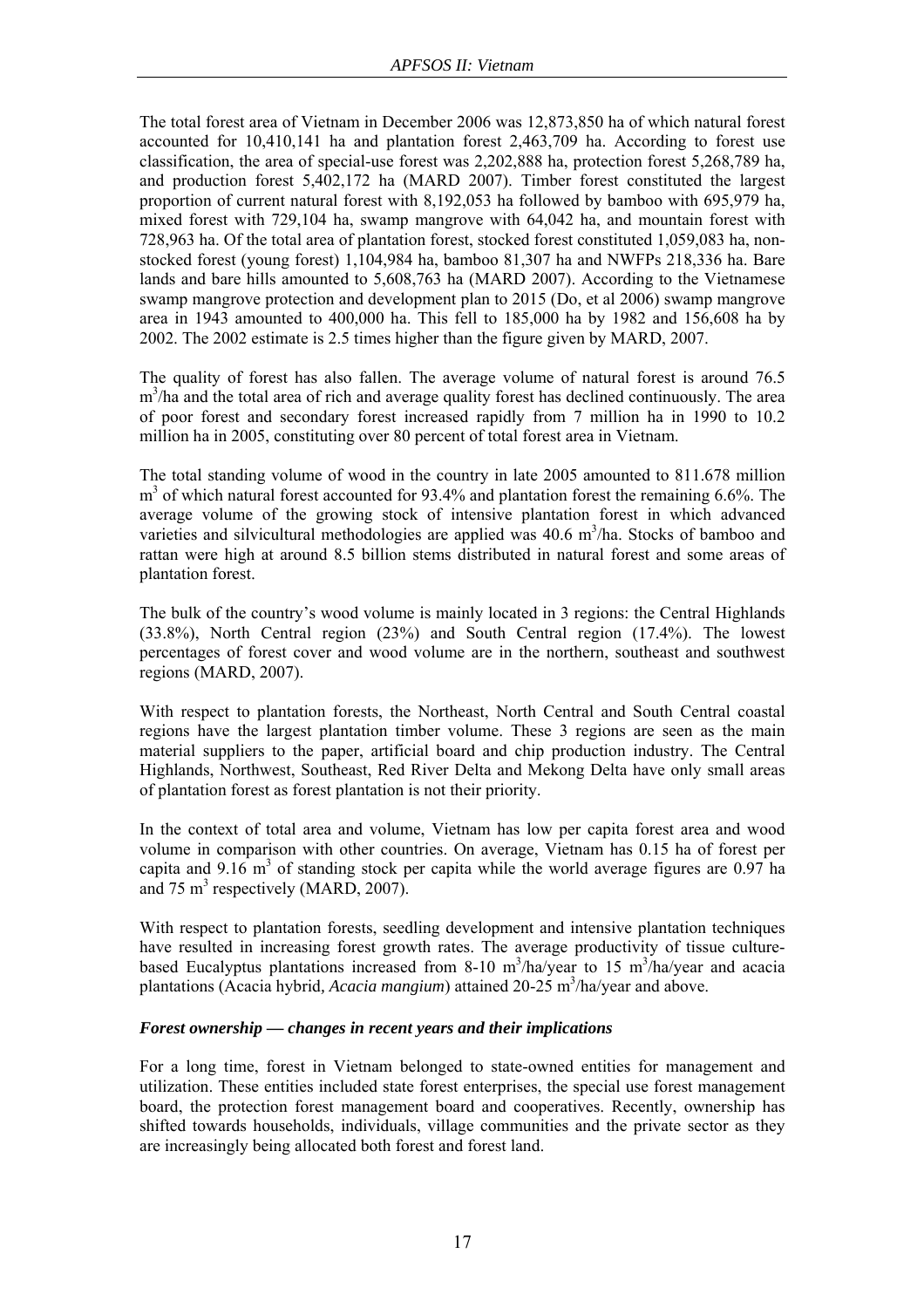Vietnam has two laws that govern forest resource ownership and use. The land law covers issues related to land and the law on forest protection and development covers forest related areas. The land laws of 1993 and 2003 stipulate that land is under public ownership with the State acting as the representative. The State hands over land use rights to different groups through land allocation and lease and recognition of land use rights for those using land in a stable manner. The State also hands over forest use rights to forest owners through forest allocation and lease, recognition of forest use rights, and rights or ownership rights over planted production forests. The State uniformly manages and disposes of natural forests and forests developed with State capital including: forests being planted for which ownership has been transferred to the State; forest wild animals; forest micro-organisms; and forest landscape and environment.

As all land is under public ownership, the State only hands over forest land use rights (50 years with possible extension) in the form of land allocation and lease, and recognition of land use rights without private ownership. Natural forest is under public ownership but organizations, households and individuals may be allocated or leased natural forest (50 years with possible extension) for stable long-term forestry use but with entitlement to utilization rather than ownership. For natural production forests, households and individuals are awarded sureties or can contribute capital in return for forest use rights, which are in effect brought about by the forest owners' investment. For plantation forest, households and individuals are awarded sureties or can contribute capital in return for resulting benefits from the planted production forest and with ownership rights remaining with the forest owners.

Between the end of the 1980s and the beginning of the  $21<sup>st</sup>$  century, Vietnam has implemented policy on land, forest allocation and has gradually shifted from state ownership of forest resources to public or social forestry. After promulgation of the Law on Forest Protection and Development (1991, 2004) and the Land Law (1993, 1999, 2003), land and forest allocation legislation has been strengthened with the establishment of three main types of forest ownership:

*Firstly:* State ownership is recognized for any forest or forest land area allocated to the State's economic entities, special use forest management board, protection forest management board, people's armed forces, agencies involved in the study and development of technology, training and forest vocational training in addition to forest and forest land area that has not yet been allocated to any entity for management and is under the management of commune people's committees.

**Secondly:** Forest under the ownership/utilization of households, individuals, the private sector or joint-venture companies is recognized for long term and stable use for forestry purposes.

*Thirdly:* forest under community ownership/utilization is recognized as forest or forest land area traditionally managed by the local community or allocated by the State for stable longterm management for forestry purposes.

*Structure of forest and forest land ownership and utilization rights:* By 1/1/2006, State owned forest and forest land amounted to 10,940,379 ha and covered 76% of the total forest and forest land area (including area that had not yet been allocated to any entities and was under the management of commune people's committee as stated in the existing regulations). Forest area owned by households, individuals and the private sector totalled 4,787,762 ha, accounting for nearly 24% of the total land area. The remaining area belonged to community, cooperative and joint-venture enterprises. In the coming years, Vietnam will further enhance forest and forest land allocation to households, individuals, communities and the private sector.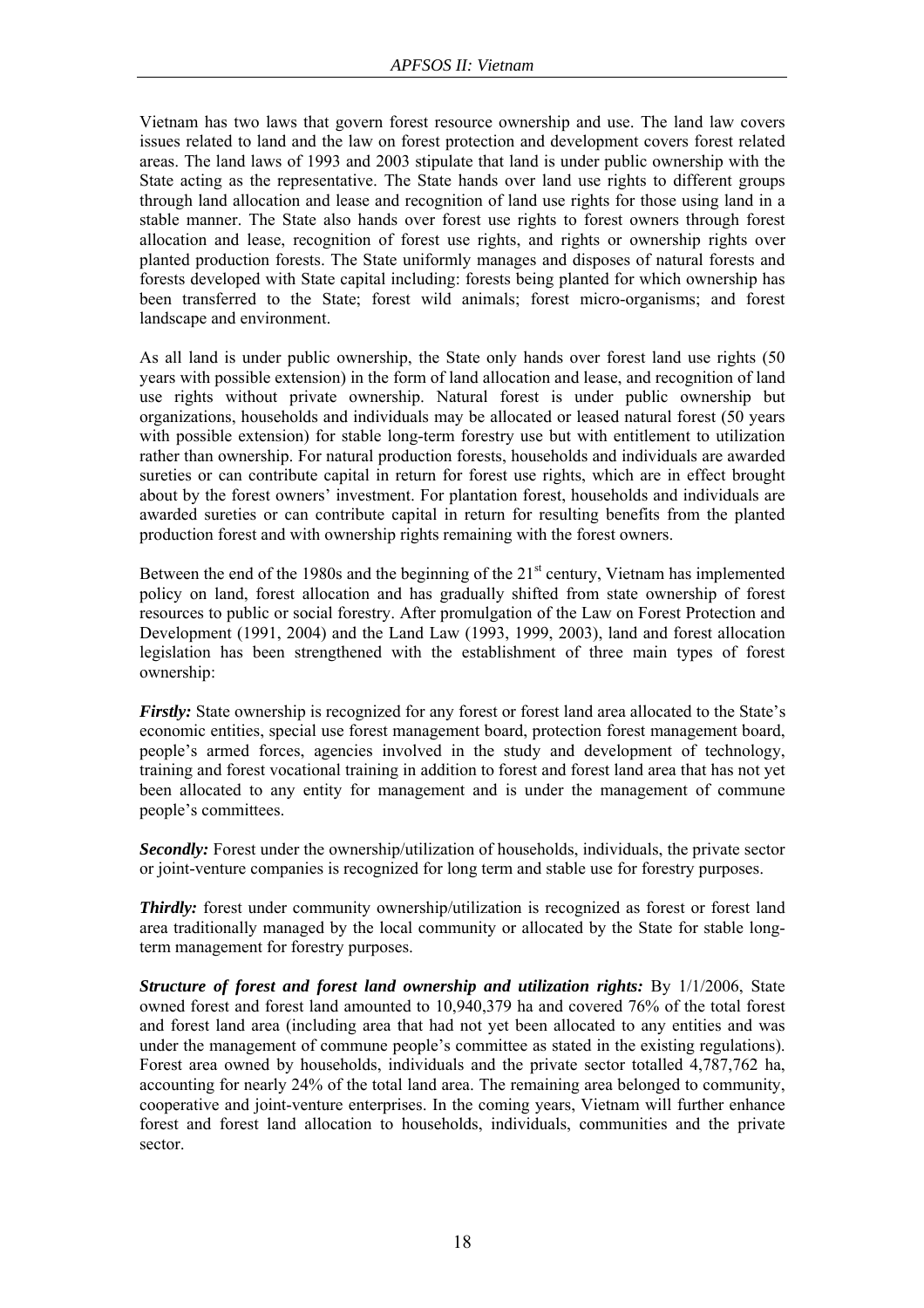*Natural forest ownership/utilization rights:* Out of a total of 10,283,173 ha of natural forest in 2005, the state's owned area amounted to 74% (7,649,578 ha) while other economic entities owned 26%. Of this, 5% (501,038 ha) belonged to communities and 19% (1,910,198 ha) was owned by households, individuals and private entities while the remaining area constituted natural forest for lease in accordance with the law on forest protection and development. In coming years, natural forest area owned by the non-state sector will increase in line with current plans.

*Structure of plantation forest ownership/utilization:* Out of the total 2,333,526 ha of plantation forest in 2005, State owned plantations accounted for 52% (1,223,646 ha) with the remaining 48% belonging to other economic entities. Plantation forests owned by households, individuals and private entities accounted for 40% (944,685 ha) while only 3% (58,432 ha) belonged to communities and cooperatives. In the coming years, plantation forest area owned by the non-state sector will increase as the State has guidance to further allocate plantation forest to households, individuals and communities.

The application of incentives in addition to the implementation of the policy on forest lease should also encourage private sector investment in forests. As a result of these moves there have been recent changes in the structure of forest ownership and utilization. Nevertheless, the majority of natural forest still belongs to the State although there is a tendency for more and more households, individuals and private entities to own plantation forest.

Changes in forest ownership and utilization have not only been reflected in changes in the structure of forest and land ownership/utilization but have also resulted in the establishment of a nationwide forest owners system. Nowadays, households, individuals and village communities who are allocated forest and forest land also become integrated into the forest owners system. Joint ownership schemes are also being established and these include both joint-ventures and ownership by stock-holding companies.

According to the data from the Ministry of Natural Resources & Environment, as of 1 January 2005, there were 1,180,465 forest land owners, including 1,173,829 households and individuals; 1,245 commune people's committees; 1,365 economic organizations; 3,105 other entities in addition to a number of enterprises involved in joint-ventures with foreign partners and enterprises with foreign investment.

### *Extent of production forests and changes over time*

Before 1960, natural forest was the dominant source of forest product production. In 1962, the first national park (Cuc Phuong national park) was set up and marked a break for the establishment of the special use forest system. Subsequently, a protection forest system aimed at watershed protection, erosion prevention and river mouth protection was also established. However, there still existed a large natural production forest area used for forest product supply. By the 1990s degradation and loss of natural production forest had become serious and in 1997 the Government therefore began limiting natural forest exploitation.

During the early 1990s, the total annual wood volume exploited (natural and plantation forest) was around  $4-4.5$  million m<sup>3</sup>. Today, natural forest exploitation is around  $150\ 000-300\ 000$ m<sup>3</sup>/year in addition to 2.5-3 million m<sup>3</sup>/year from plantation forest (MARD 2007). Placing limits on natural forest exploitation was necessary to prevent further destruction. However, once natural forest is rehabilitated, exploitation, while ensuring sustainable forest management, should be seen as a crucial task of the forestry sector in order to meet increasing demand from the processing and exporting industry.

Following limitations on natural forest exploitation the area of plantation forest and particularly the area of plantation production forest, increased sharply — from a total of 872,275 ha of plantation production forest in 1999 to nearly 1.7 million ha in 2006. Similarly,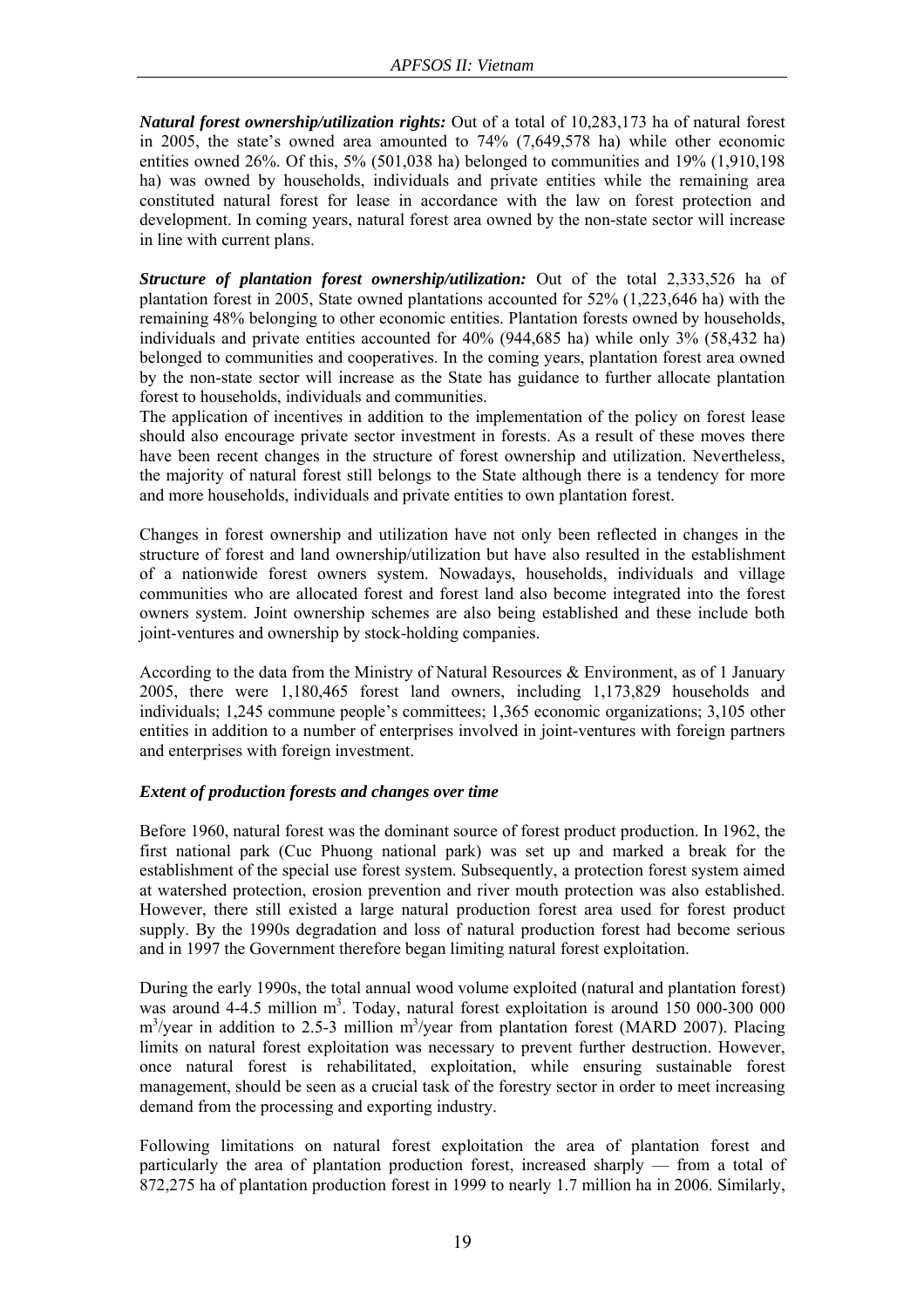the total production forest area in 2006 rose to 13% above that in 1999 — plantation production forest area increased by 92%. By the end of 2006 the national production forest area equalled 5.4 million ha and accounted for 42% of the total existing forest area. Management attention has been focused on the establishment of intensive industrial material zones, sustainable management and use of production forest with emphasis on multi-purpose use and integration of rehabilitated natural forest into the exploitable forest area.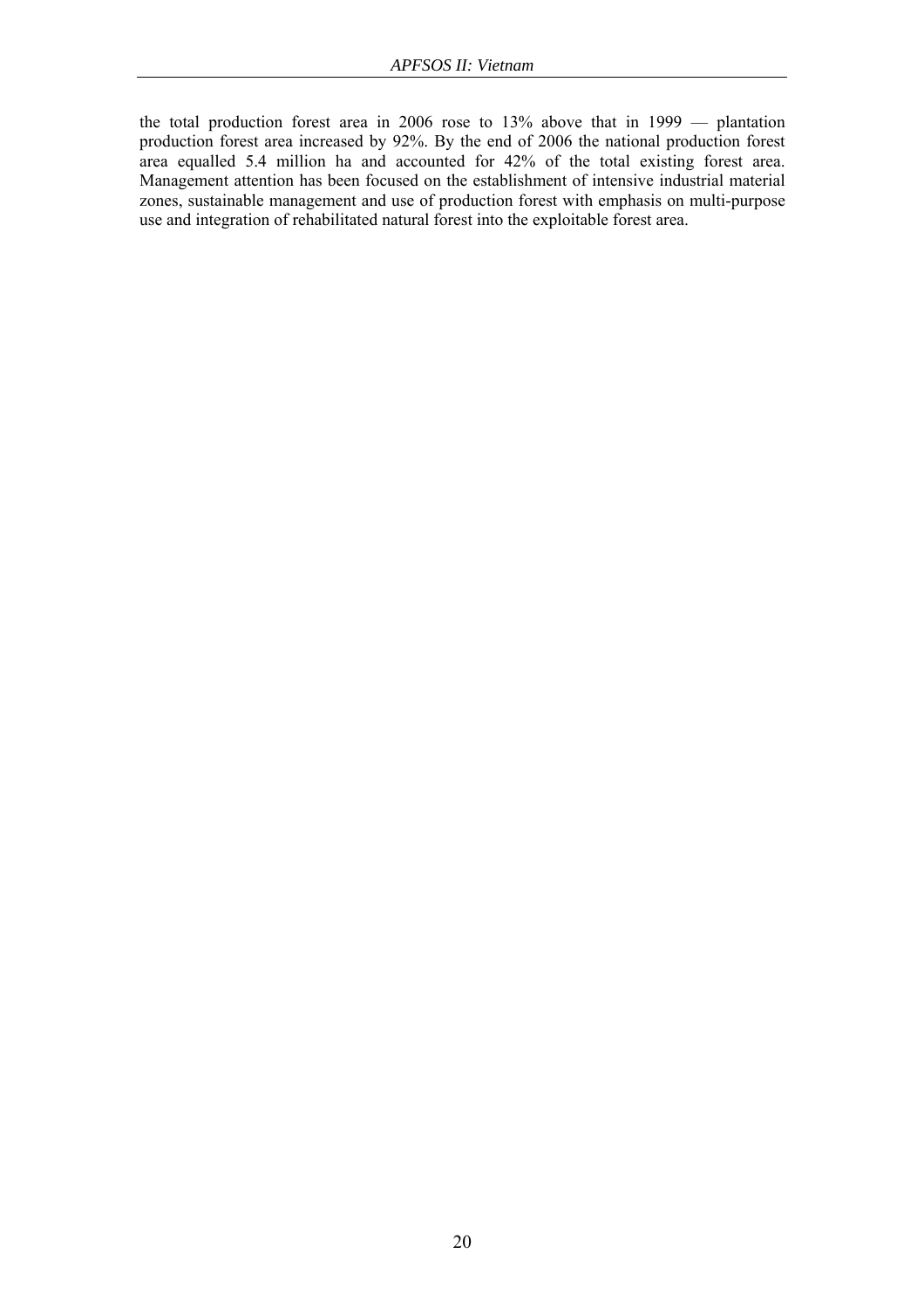| <b>Forest type</b>       | Area (ha) |           |           |
|--------------------------|-----------|-----------|-----------|
|                          | 1999      | 2005      | 2006      |
| <b>Natural forest</b>    | 3,168,781 | 3,105,674 | 3,723,305 |
| <b>Timber forest</b>     | 2,579,391 | 2,467,063 | 2,937,305 |
| Bamboo, rattan forest    | 321,580   | 358,278   | 408,820   |
| Mixed forest             | 257,643   | 251,133   | 323,968   |
| Mangrove forest          | 8,973     | 11,795    | 10,441    |
| Limestone forest         | 194       | 17,405    | 42,410    |
| <b>Plantation forest</b> | 872,275   | 1,382,040 | 1,678,867 |
| With timber              | 420,411   | 477,964   | 680,952   |
| Without timber           | 342,794   | 692,298   | 766,852   |
| Bamboo, rattan           | 60,482    | 75,543    | 74,763    |
| Specialty species        | 48,588    | 136,235   | 156,300   |
| <b>Total</b>             | 4,040,056 | 4,487,714 | 5,402,172 |

### **Table 3. Production forest development in recent years**

Source: Government of Vietnam 2001, MARD 2006, 2007.

### *Status of forest management in the country*

### **Table 4. Forest management status in Vietnam, 2005**

|                                             | Unit                                         | World <sup>1</sup> | Việt nam <sup>2</sup>    |
|---------------------------------------------|----------------------------------------------|--------------------|--------------------------|
| 1. Forest resources                         |                                              |                    |                          |
| Total forest area                           | million ha                                   | 3,952              | 12.616                   |
| Forest cover                                | $\frac{0}{0}$                                | 31                 | 37                       |
| Forest area/person                          | ha/person                                    | 0.62               | 0,15                     |
| Changes in total forest area                |                                              | $-0.21$            | $+1.9$                   |
| Total volume                                | $\frac{\%}{\text{p}}$ billion m <sup>3</sup> | 434                | 0.691                    |
| Average volume                              | $m^3/ha$                                     | 110                | 76.5<br>(natural         |
|                                             |                                              |                    | forest)                  |
|                                             |                                              |                    | 40.6 (plantation         |
|                                             |                                              |                    | forest)                  |
| Average volume/person                       | $\overline{\mathsf{m}^3/\text{person}}$      | 70                 | 8.4                      |
| 2. Biodiversity                             |                                              |                    |                          |
| Primary forest area                         | million ha                                   | 1,422.7            | $\blacksquare$           |
| Special use forest area                     | million ha                                   | 442.62             | 1.93                     |
| % special use forest                        | %                                            | 11.20              | 15.20                    |
| Changes of special use forest area          | %/year                                       | $+1.87$            | $\blacksquare$           |
| 3. Production function                      |                                              |                    |                          |
| Total production forest area                | million ha                                   | 1,348.40           | 4.48                     |
| - Natural forest                            | million ha                                   | 1,188.60           | 3.106                    |
| - Plantation forest                         | million ha                                   | 159.80             | 1.382                    |
| Change in natural production forest area    | $\sqrt{\frac{2}{3}}$ /year                   | $-0.35$            | $-0.33$                  |
| Change in plantation production forest      | %/year                                       | $+0.24$            | $+9.74$                  |
| area                                        |                                              |                    |                          |
| 4. Protection function                      |                                              |                    |                          |
| <b>Protection forest</b>                    | million ha                                   | 367.53             | 6.20 (49%)               |
|                                             |                                              | $(9.3\%)$          |                          |
| - Natural forest                            |                                              | 335.91             | 5.33                     |
| - Plantation forest                         |                                              | 31.62              | 0.87                     |
| % protection forest                         | $\frac{9}{6}$                                | 8.60               | 12.65                    |
| Change in natural protection forest area    | $\sqrt{\frac{9}{9}}$ year                    | $+1.06$            | $\overline{\phantom{a}}$ |
| Change in plantation protection forest area | $\sqrt{2}/\sqrt{2}$ ear                      | $+1.41$            | $\mathbf{r}$             |
| 5. Socio-economic function                  |                                              |                    |                          |
| Timber exploitation                         | $m^3/$<br>million                            | ~1,000             | 2.70<br>(natural         |
|                                             | year                                         |                    | forest timber $\sim$     |
|                                             |                                              |                    | 7.4%                     |
| - Industrial timber                         |                                              | 1,800              |                          |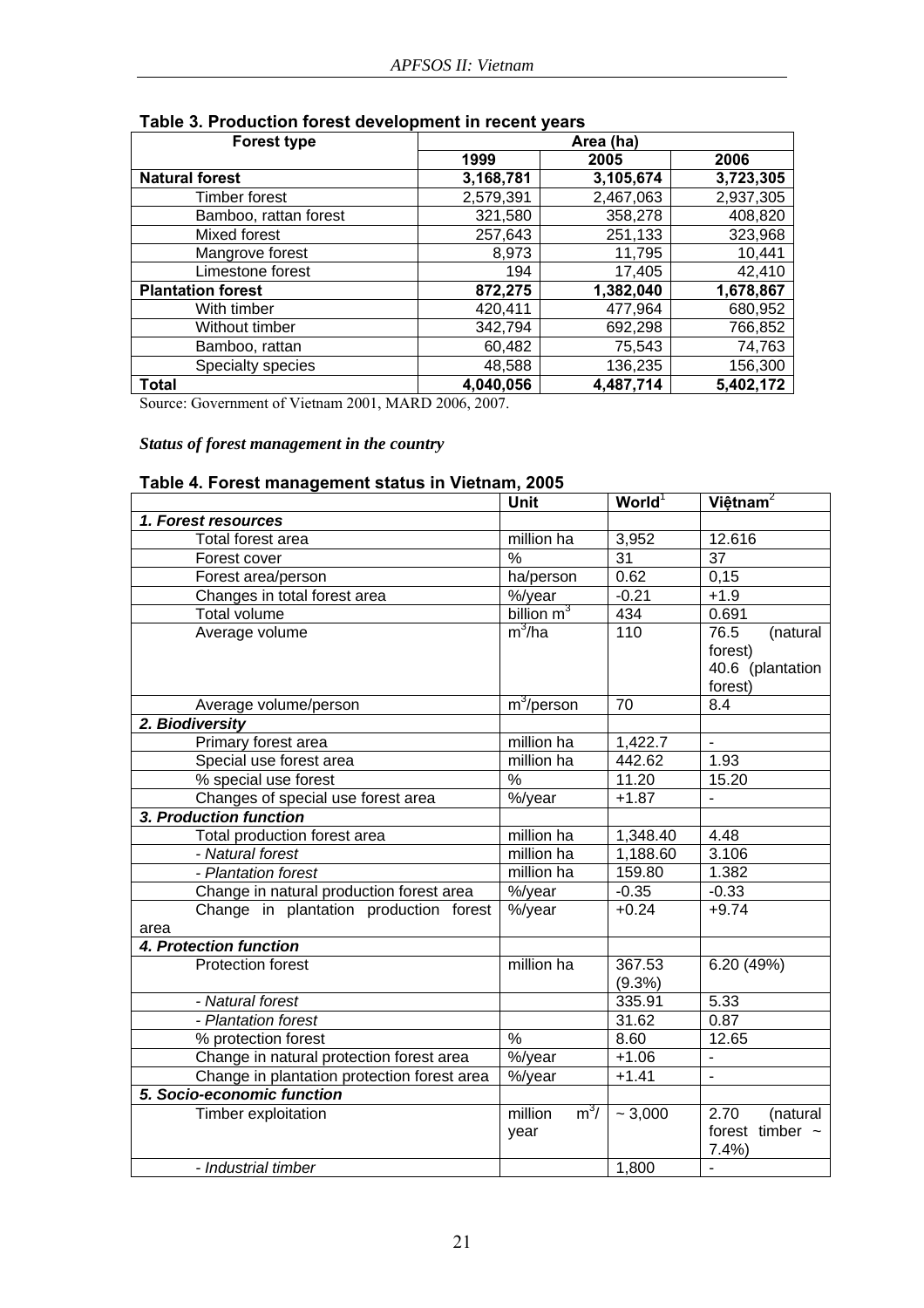| - Fire wood                         |                         | 1,200   |                  |
|-------------------------------------|-------------------------|---------|------------------|
| Changes in wood exploitation volume | %/year                  | $-0.11$ |                  |
| Wood exploitation volume            | <b>US\$/</b><br>billion | 64.00   |                  |
|                                     | vear                    |         |                  |
| Changes in wood exploitation value  | %/ year                 | $+0.67$ |                  |
| <b>NWFP</b> exploitation            | billion<br><b>US\$/</b> | 4.70    | $\blacksquare$   |
|                                     | vear                    |         |                  |
| Changes in NWFP exploitation value  | %/year                  | $+0.80$ |                  |
| Number of forest labourers          | million/year            | 10.00   |                  |
| Changes in forest labourers         | %/year                  | $-0.97$ |                  |
| Private forest ownership            | %                       | 16.00   | 10% (1.2 million |
|                                     |                         |         | ha)              |
| Change in private forest ownership  | %                       | $+0.76$ |                  |

Source: FAO 2005 (average data for period 1990-2005), GoV 2001, MARD 2006, 2007 (average data for period 1999-2005).

By 2005, Vietnam's 4.48 million ha of production forest accounted for 35.8% of the total forest area. However, the wood volume generated was just  $\sim 2.7$  million m<sup>3</sup>, mainly from plantation and scattered forest. This situation resulted from enforcement of national policy at the end of the 1990s to limit natural forest exploitation to  $150,000$ -300,000 m<sup>3</sup>/year. Forest loss, however, still takes place in Vietnam. For instance, in 2005 around 2,744 ha were destroyed and 7,552 ha were devastated by fire (Department of Statistics 2006). Nevertheless, thanks to the presence of policies that strengthen forest protection and management, particularly implementation of national programs 327 and 661, forest area has been constantly increasing. According to MARD (2007), forest area in Vietnam increased at an average rate of 240,000 ha/year between 2000 and 2005. An increasing forest area is seen as one of the crucial indicators of sustainable forest management. According to plans, natural forest exploitation will increase significantly in the future once secondary forest areas have had the chance to regrow.

Protection forest in Vietnam has increased considerably over the last years. In 1993, Vietnam had 2.80 million ha of protection forest covering 32% of the total forest area, and by 2003 this figure had increased to 5.61 million ha, including 4.90 million ha of natural forest and 0.71 million ha of plantation forest (Forest Sector Manual, 2004). The existing protection forest management system is threatened by the fact that state financing, on which it is currently dependent, may not be available in perpetuity. A sustainable solution could be for the protected forests to generate their own benefits. This could be achieved by allowing limited production from protection forest while still taking into account the service functions of the forest.

Over the last 10 years, the government in general and the forestry sector in particular have paid special attention to sustainable forest management. A number of legal documents have been issued, comprising provisions on sustainable forest management and protection as follows: the Law on Forest Protection and Development (2004); the Law on Environmental Protection (2004), the Land Law and others. The State also has large scale implementation programs, such as the 5 Million Hectare Reforestation Program, and policy to reduce natural forest exploitation. In pursuit of State decisions and instructions, the forestry sector has promulgated various policies and regulations that provide guidance on sustainable forest management and in 2007, the Government issued the Vietnam Forest Development Strategy by 2020, which focuses on sustainable forest management and development.

As a reflection of the importance of forest certification in allowing access of Vietnamese timber and NWFPs to world forest product markets, the national working group on sustainable forest management and certification was established in 1998. The working group developed national principles on sustainable forest management based on the international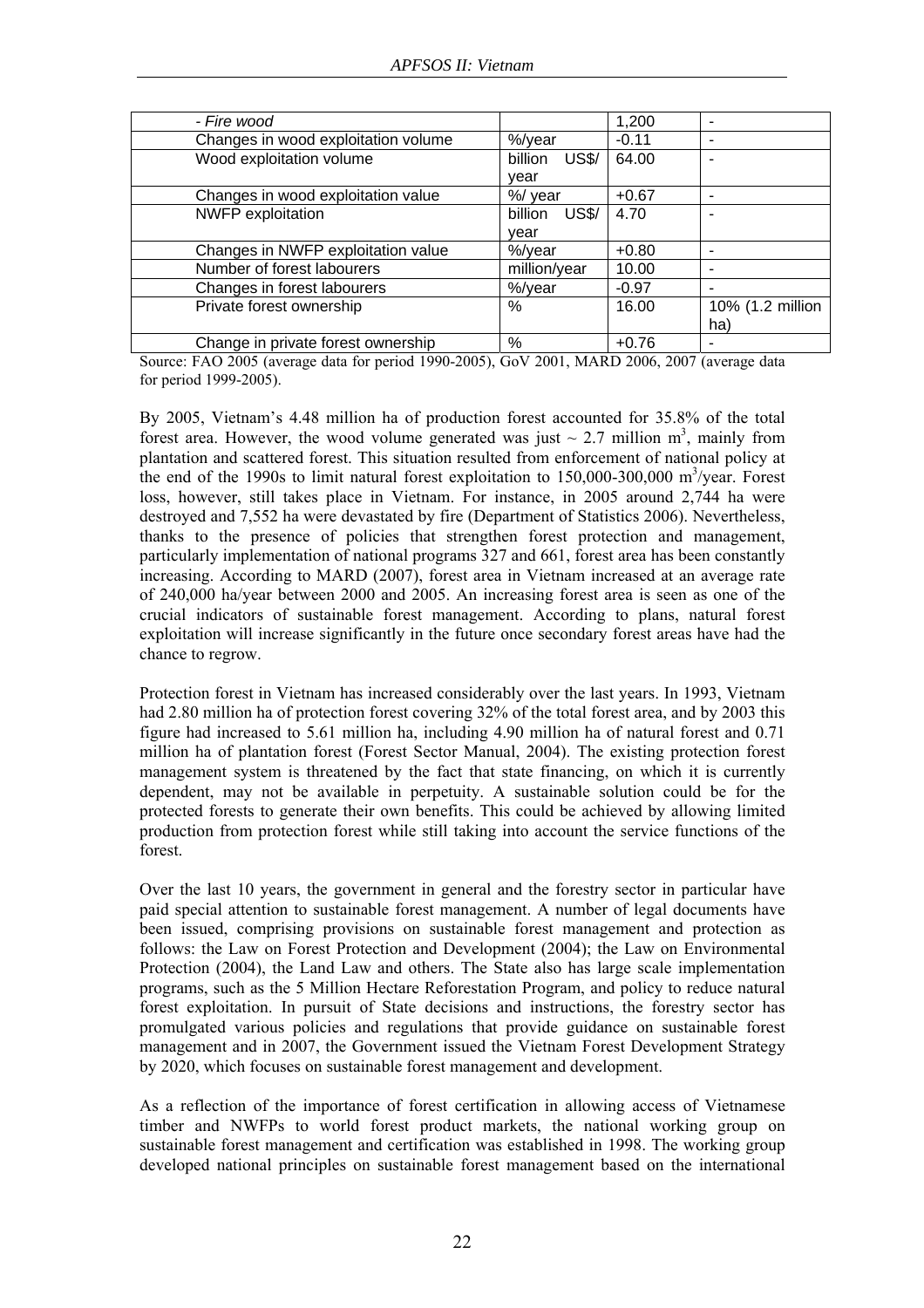principles of the Forest Stewardship Council (FSC). By 2007, the national principles were completed and tested in Vietnam.

Currently, there are several forest certification schemes world-wide. However, there are only two globally operational schemes, the FSC and the PEFC (Programme for the Endorsement of Forest Certification Schemes). By the end of 2007, the FSC had certified 913 forest management entities in 78 countries with a total area of 93,898.717 ha. In 2006, the FSC certified the New O.J forest plantation joint-venture company in Quy Nhơn (Bình Định) with an area of 9,904 ha. Additionally, other organizations such as SGS Vietnam and Smartwood have granted 145 CoC (chain of custody) certificates to Vietnamese furniture exporting enterprises and timber importing agencies.

### *Overall state of forest (especially health and vitality) including key problems that undermine sustainable forest management*

A central problem confronting sustainable forest management in Vietnam is the lack of unity between central and local authorities. Forest management systems should have transparent and logical policies and institutional structures. The most important issues in creating a supportive policy environment are the relationships between property and land use rights and management responsibilities at different levels and in different sectors. Management mechanisms must provide rights both to enterprises and to forest owners and management systems must be developed in the context of regional and global as well as national issues.

At present, awareness of forestry among individuals and organisations in Vietnam is generally only in relation to direct economic values. There is little concern over the value of forests in terms of environmental protection, recreation, tourism or biodiversity conservation. Nonmaterial benefits of forest, however, provide considerable value for communities and society but as yet have not been commercialized. As a result, enterprises and organizations assigned to manage well stocked forest will reap economic benefits whereas those assigned to manage degraded forest or bare land may have to invest money and wait for long periods to see returns on their investments. This situation also means that protection and special use forest management boards have to operate on limited financing which causes the efficiency of forest management and protection to be similarly limited. Connected major problems include illegal exploitation of timber and forest products and hunting and smuggling of wild animals.

In recent years, the area of plantation forests in Vietnam has increased rapidly although quality is generally low and the average timber volume of mature plantation is only 80 to 90 m<sup>3</sup>/ha. In relation, if investment is not made in increasing production from plantation forests and natural regeneration the target of increasing forest cover to 43 percent by 2010 as stated in the forestry development strategy may not be attained. Decision No, 147/2007/QĐ-TTg of September 10 2007 on production forest development during 2007 to 2015 that sets the target of planting 2 million ha of production forest will, however, provide some of the support necessary to reach the target. The predominance of pure and even age stands in the national forest plantation stock presents further problems, however, and has resulted in appearance of epiphytotic diseases, affecting both eucalyptus and pine, that may cause great damage to the nation's plantation forest.

Currently Vietnam has more than 6 million ha of 'easy-to-burn forest', consisting of pine forest, supratidal forest, bamboo forest, eucalyptus forest, dry open dipterocarp forest and regenerating forest. During past decades, there has been an average of 16,000 ha of forest burned annually. According to data from the Department of Forest Protection, in the last 40 years (1963-2002) there have been over 47,000 forest fires which damaged over 633,000 ha of mainly young forest, of which 262,325 ha were plantation forests and 376,160 ha were natural forests.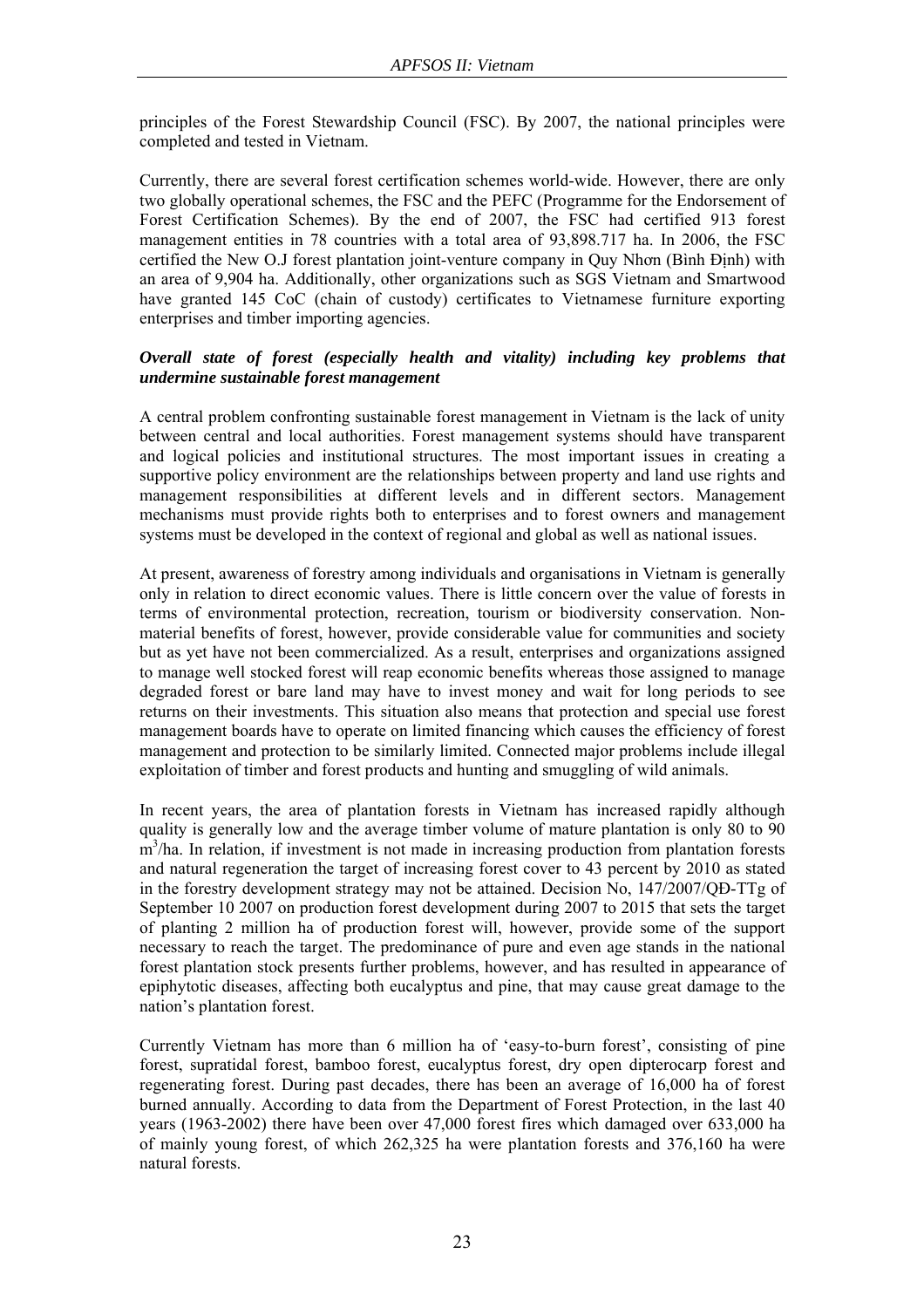Mangrove forests were rapidly destroyed and converted to aquaculture in the 1980s and 1990s and during the last 20 years, over 200,000 ha of mangrove have been logged and cleared for shrimp pond establishment (Phan Nguyen Hong, 2003). Converting forest land for the establishment of industrial crop plantation such as rubber, coffee, pepper and cashew has also had considerable effects.

### **Wood and wood products**

### *Production and consumption of wood products*

Wood consumption in 1993 was estimated as follows: Sawmills used more than 2 million  $m<sup>3</sup>$ of roundwood; MDF producers used  $70,000$  m<sup>3</sup>, and particle board manufacturers used 140,000 m3 . National demand for wood was mainly satisfied through natural forest exploitation and imported wood while plantation forests (consisting of rubber) played only a limited role due to the small amount of saw logs produced by plantations.

The wood processing industry in Vietnam plays an important role in increasing the value of products produced by the forestry sector. Forestry products in Vietnam are diverse and include many classes, from products having undergone minimal processing such as sawn timber, flooring, plywood and chipboard to more processed products for direct consumption such as tea chests, beds, wardrobes, sofas and other furniture.

Table 5 shows wood industry capacity and production in Vietnam for the period 2001-2005. Sawn timber remains the most important product by volume although the production of woodchips is also considerable. Since 2005 there has been significant growth in the production of wood furniture in Vietnam and this is likely to increase as long as supply remains. For most products, however, installed capacity exceeds production due to a shortfall in supply resulting from diminishing timber extraction in Vietnam over the past decade.

| <b>Product</b>      | Capacity                 | <b>Production</b>          |
|---------------------|--------------------------|----------------------------|
| Sawn timber         | 4,000,000 m <sup>3</sup> | 2,165,000 m <sup>3</sup>   |
| <b>MDF</b>          | 144,000 $m3$             | 84,000 m <sup>3</sup>      |
| Plywood             | 150,000 $m3$             | 60,000 $m3$                |
| Paper               | 970,000 $m3$             | 30,000 $m3$                |
| Pulp                | 682,000 tonnes           | 642,000 tonnes             |
| Wood furniture      |                          | 1,042,000 $m3$ of products |
| Wood chips          |                          | 1,800,000 bone dry tonnes  |
| Mine pole, scaffold |                          | 80,000 $m3$                |

**Table 5. Average annual wood industry capacity and production in Vietnam 2001-2005** 

Source: Vietnam Association of Timber and Forest Products, 2005.

Table 6 shows that national consumption in 2005 exceeded that in 2003 for almost all wood products and that the value of exports increased at a much higher rate reflecting the focus on value addition and increase in the export of furniture.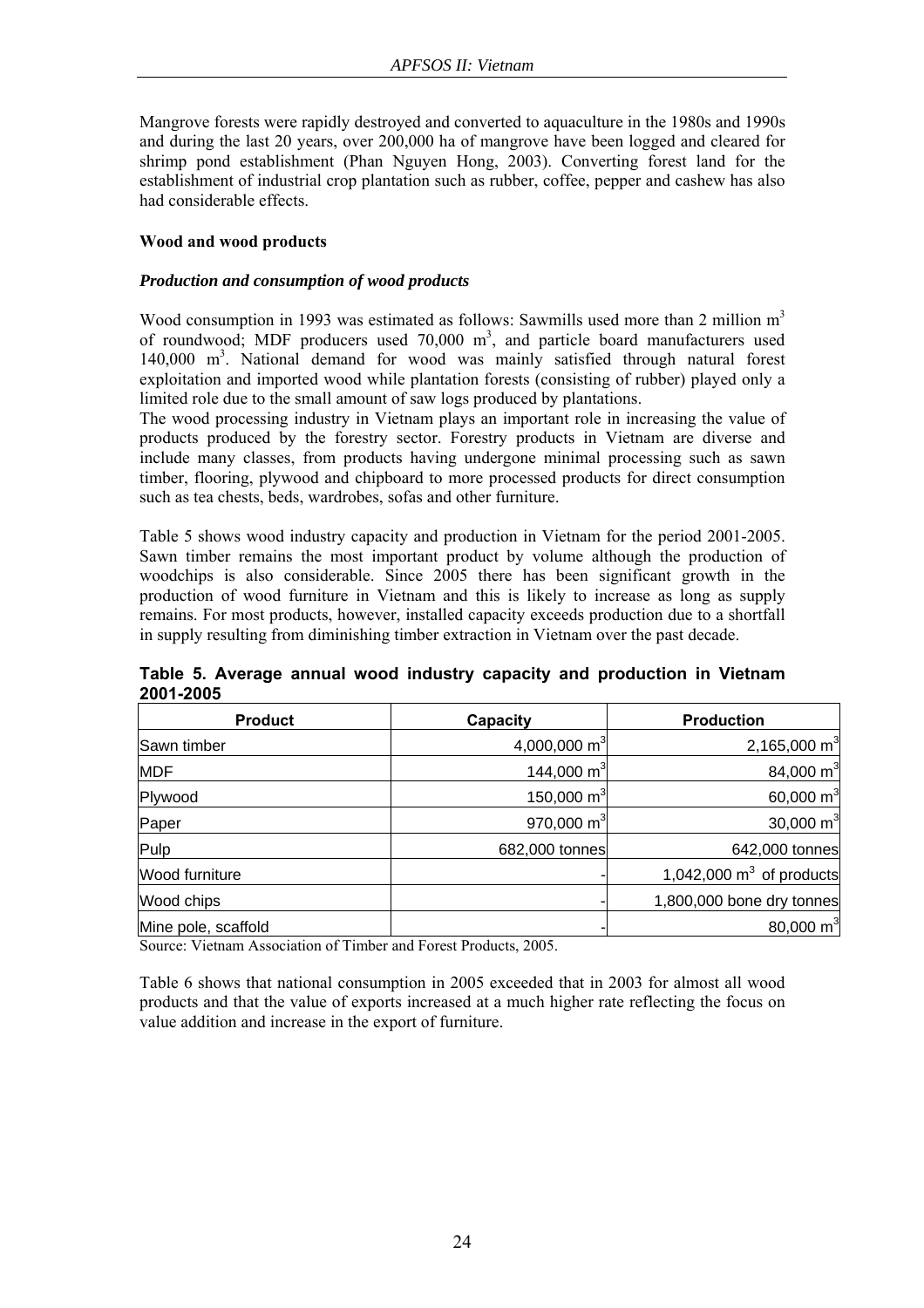| <b>Consumption</b>                                                | 2003  | 2005   |
|-------------------------------------------------------------------|-------|--------|
| Consumption of domestic wood and export ('000m <sup>3</sup> )     | 7,420 | 10,063 |
| Large size timber in the industrial sector and civil construction | 4,561 | 5,373  |
| Small timber for panels and wood chips for export                 | 1,649 | 2,032  |
| Small timber for producing wood pulp                              | 1.150 | 2,568  |
| Mine poles                                                        | 60    | 90     |
| Value of exported forestry products (million US\$)                | 721   | 1,700  |
| Wood products                                                     | 567   | 1,500  |
| <b>NWFPs</b>                                                      | 154   | 200    |
| <b>Fuelwood consumption (million m<sup>3</sup>)</b>               | 25    | 25     |

### **Table 6. Volume of wood consumption in 2003 and 2005**

### *The state of the forest product industry and timber processing technology*

Currently there are 1,200 timber processing enterprises in Vietnam of which 24% are state owned, 10.4% are joint ventures and 65.6% are non-state owned enterprises. The technology used in Vietnam's wood processing industry has progressed in recent years although there is still a big gap in comparison with the most advanced countries. In the future, if there is no renewal of equipment or update in technology, it will be hard for wood products from Vietnam to compete in international markets.

The total capacity of the saw milling industry is estimated to be 3 to 4 million  $m<sup>3</sup>$  per year. In 2003, MDF production capacity was 54,000 m<sup>3</sup> although recently, a factory with 60,000 m<sup>3</sup> capacity was established. Particle board production capacity was estimated at  $80,000 \text{ m}^3$  in 2003 and in 2001, 6 plywood factories were in operation. Most of the country's sawmills are small and produce only 1000 to 2000  $m^3$ /per year. In general, investment in capital is low and the mills can only meet limited demand for products that are of insufficient quality for higher paying markets. The mills do, however, employ many labourers and take advantage of people's available time outside of harvesting periods.

Timber processing technology includes many different areas covering the full spectrum of forest product production from harvesting to finishing of highly processed products. The production of sawn wood in the past was commonly done using crosscut saws and band saws. Both types of saw are, however, slow, have low capacity and are inefficient in terms of wood loss. During recent years, vertical electrically controlled hole saws have been increasingly used and many countries have applied digital technology to design a cutting map before sawing. This technology has, however, not been applied in Vietnam.

With respect to timber drying, there are four methods that are generally available (1) Freeze drying, (2) heat drying, (3) steam drying and (4) air drying. Steam drying is the most commonly used method in Vietnam.

In general, investments in wood and forest product processing equipment have been insufficient in Vietnam and innovation has fallen behind, especially in the Northern region. Proportions of consumption accounted for by different processes and products are as follows:

• Saw milling and wood preliminary treatments account for approximately 40% of the total processing capacity, including domestically manufactured band saws and disk saws as well as one-sided planers, moulding machines and drills, the majority of which are imported from Taiwan, Province of China, People's Republic of China, Czechoslovakia and Japan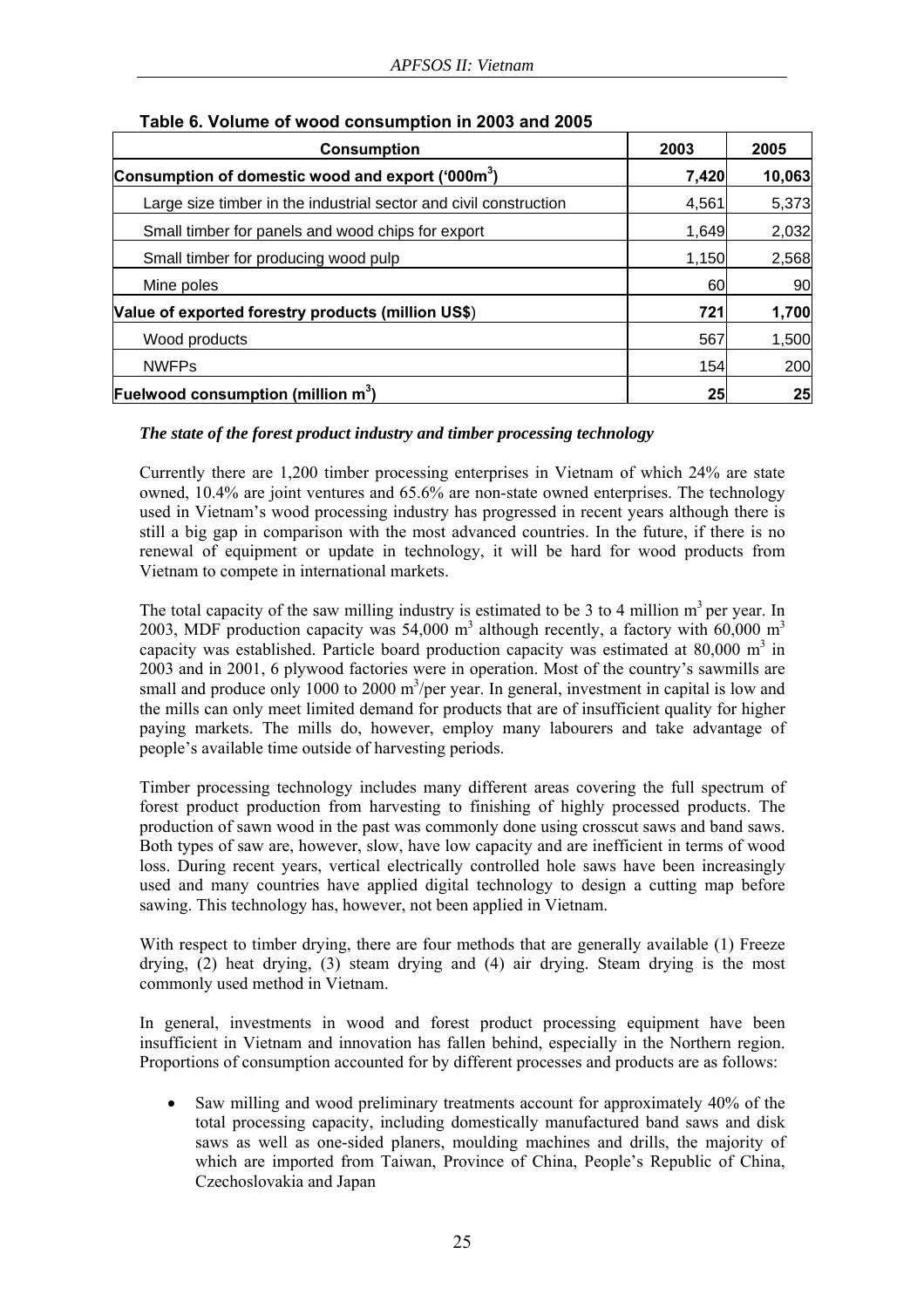- Equipment for refining and finishing timber to produce furniture accounts for about 50% of the total processing capacity and includes three and four side-planers, one or two-axis milling machines, tenon milling machines, multi-bullet drillers, polishing machines, lathes and drying-rooms. In recent years, most establishments have imported comprehensive assemblies and high-tech equipment from Japan, France, Taiwan, P.O.C. and Republic of Korea
- Lines for producing panels account for 10% of the total processing capacity. Some lines are synchronous but many use dated technology and only lines installed since 1995 utilise modern technology and equipment
- Total processing capacity is around 4 million  $m<sup>3</sup>$  of round timber per year, but only 2 million  $m<sup>3</sup>$  per year are actually processed

Increasing investments have been made in the pulp and paper industry. However, in general, Vietnam's paper manufacturing facilities are small scale and use dated technology. These factories also cause a lot of pollution, especially those producing non-wood pulp and paper produced in Vietnam is of low quality and cannot compete with imported paper either for quality or price. Recently, new investments have enabled purchase of new technology but product quality has not met the export requirements and other factors also need to be dealt with.

Currently there are nearly 300 paper production facilities in Vietnam but the total capacity is under 20,000 tonnes. The scale of a company necessary to be competitive is about 10 times higher than the current average capacity. For example, new facilities in Thailand, China and Indonesia have capacities of over 500,000 tonnes.

In 2003, Vietnam produced nearly 640,000 tonnes of pulp and consumed approximately 2.6 million m<sup>3</sup> of wood. Major raw materials for these companies are woodpulp, waste paper and bamboo and in 2003 the estimated proportions consumed were: 80% woodpulp and 20% nonwooden pulp and waste paper. Demand for woodpulp imports has been gradually increased due to increased requirements for higher quality inputs.

### *Trade in forest products*

### *Import of raw materials*

Vietnam imports a diverse range of raw materials for production of wooden products including roundwood, sawn timber and artificial board types. Import turnover reached US\$250 million in 2002, rising to US\$800 million in 2006 as shown in Table 7.

| Year                      | 2002  | 2003 | 2004 | 2005 | 2006 |
|---------------------------|-------|------|------|------|------|
| Value (million US\$)      | 245.8 | 250  | 522  | 680  | 800  |
| Quantity (million $m^3$ ) |       |      | 2.6  |      | 4.51 |

**Table 7. Forest product imports 2002-2006** 

Wood is imported from Laos, Malaysia, Myanmar, Indonesia, New Zealand, New Guinea, Australia, Guyana, South Africa, Mozambique, Brazil, Sweden, and Russia. Types of wood imported into Vietnam mainly comprise dipterocarps, eucalyptus, followed by Parashorea and Michelia.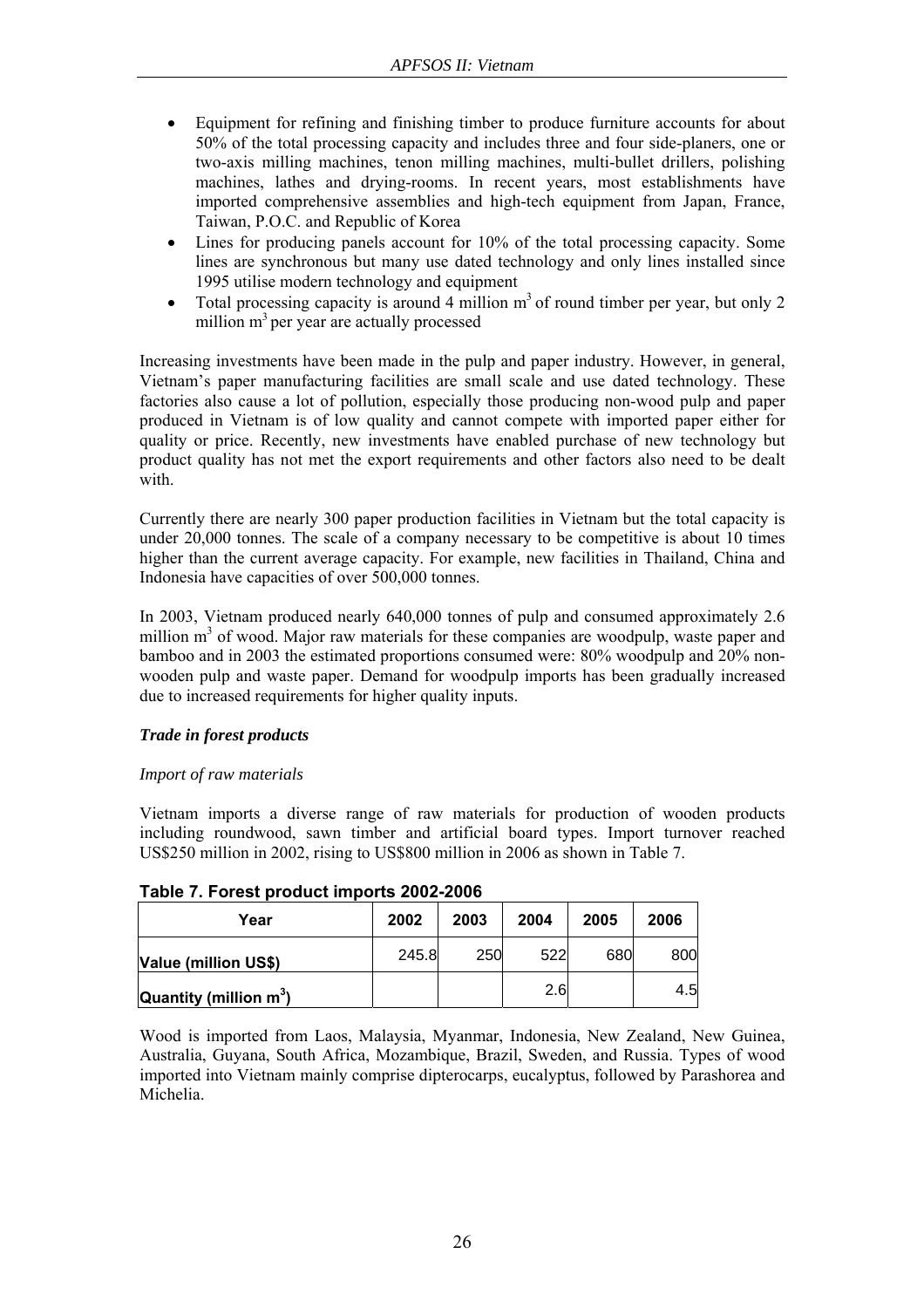### *Export of timber and forest products*

The period 2002-2006 was considered prosperous for the timber industry and timber export business in Vietnam. In 2002 national export turnover of wood products reached US\$219 million; in 2003 it rose to US\$567 million and, with a growth rate of 88%, reached US\$1.1 billion in 2004. In the following years, growth rate remained high at 35% in 2005 and 24% in 2006 to reach nearly US\$2 billion. Within 6 years, export turnover of wood products in Vietnam increased 10 times and in surpassing Malaysia, Indonesia and Thailand, Vietnam became the biggest exporter of wood products in Southeast Asia.

| I UMIV VI TUHUV VI VAMVITTUITUTVI IIVIII MVVU UIIU IVIVUTMIVUUVTU TVVV EVVI |      |                 |  |                                                              |     |     |                        |  |
|-----------------------------------------------------------------------------|------|-----------------|--|--------------------------------------------------------------|-----|-----|------------------------|--|
|                                                                             | 1996 |                 |  | 1998   2000   2001   2002   2003   2004   2005   2006   2007 |     |     |                        |  |
| Value current US\$ $\big _{60.5}$<br>$\vert$ (million)                      |      | 108.1 219.3 334 |  |                                                              | 435 | 567 | 1054  1570  1970  2500 |  |

**Table 8. Value of export turnover from wood and forest products 1996-2007** 

Vietnam's export market for wood and wood products is rather diverse and there is no strong dependence on any particular country. In the past 5 years, Vietnam's wood products have been exported to  $\sim$ 120 countries all over the world. Major export markets include the USA, EU, Japan and others. In 2005 25.8% of Vietnamese wood products were exported to the USA; 16% to Japan; 11% to the UK; 6.1% to Taiwan, P.O.C.; 4.6% to France; 4.3% to Germany; 3.5% to Australia; 3.2% to the Netherlands; 3% to Republic of Korea; 2.8% to China; 2% to Belgium; 1.7% to Spain; 1.6% to Denmark; 1.4% to Malaysia; and 17.8% to other countries.

|                 | 2003   | 2004    | 2005    | 2006    |
|-----------------|--------|---------|---------|---------|
| EU              | 160.74 | 379.10  | 457.63  | 500.23  |
| US              | 115.46 | 318.80  | 566.97  | 744.10  |
| Japan           | 137.91 | 180.00  | 240.87  | 286.80  |
| Other countries | 271.45 | 172.00  | 297.79  | 470.00  |
| <b>Total</b>    | 685.56 | 1049.90 | 1563.26 | 2001.13 |

**Table 9. Value of wood export markets for Vietnam (unit: million US\$)** 

Source: Vietnam Association of Timber and Forest Products.

In 2005 wood product exports composed: outdoor furniture, 17%; indoor furniture (living room, dining-room), 31.4%; bedroom furniture, 13.4%; office furniture, 4.1%; kitchen furniture, 3.2%; other wooden furniture, 16.8%; wooden furniture combined with other materials, 5.1%; and wooden handicrafts, 8%.

Recently, the growth rate of wood product exports has increased greatly and, in particular, the growth rate of indoor furniture exports has increased rapidly. Export turnover of indoor furniture in 2006 reached US\$501 million, an increase of 46% over 2005. Indoor furniture exports to the US market have especially high growth rates. The export turnover of chairs in 2006 was US\$386 million, an increase of 23% in comparison with 2005. The USA, the EU and Japan are the three largest importers of chairs from Vietnam.

Although export turnover of wooden office furniture is not currently as high as that for indoor furniture, there is considerable potential to increase exportation as wooden office furniture is becoming more and more popular in world markets.

Table 10 shows the volumes and relative profitabilities for a range of wooden products in Vietnam emphasising the reason for the recent growth in furniture exports.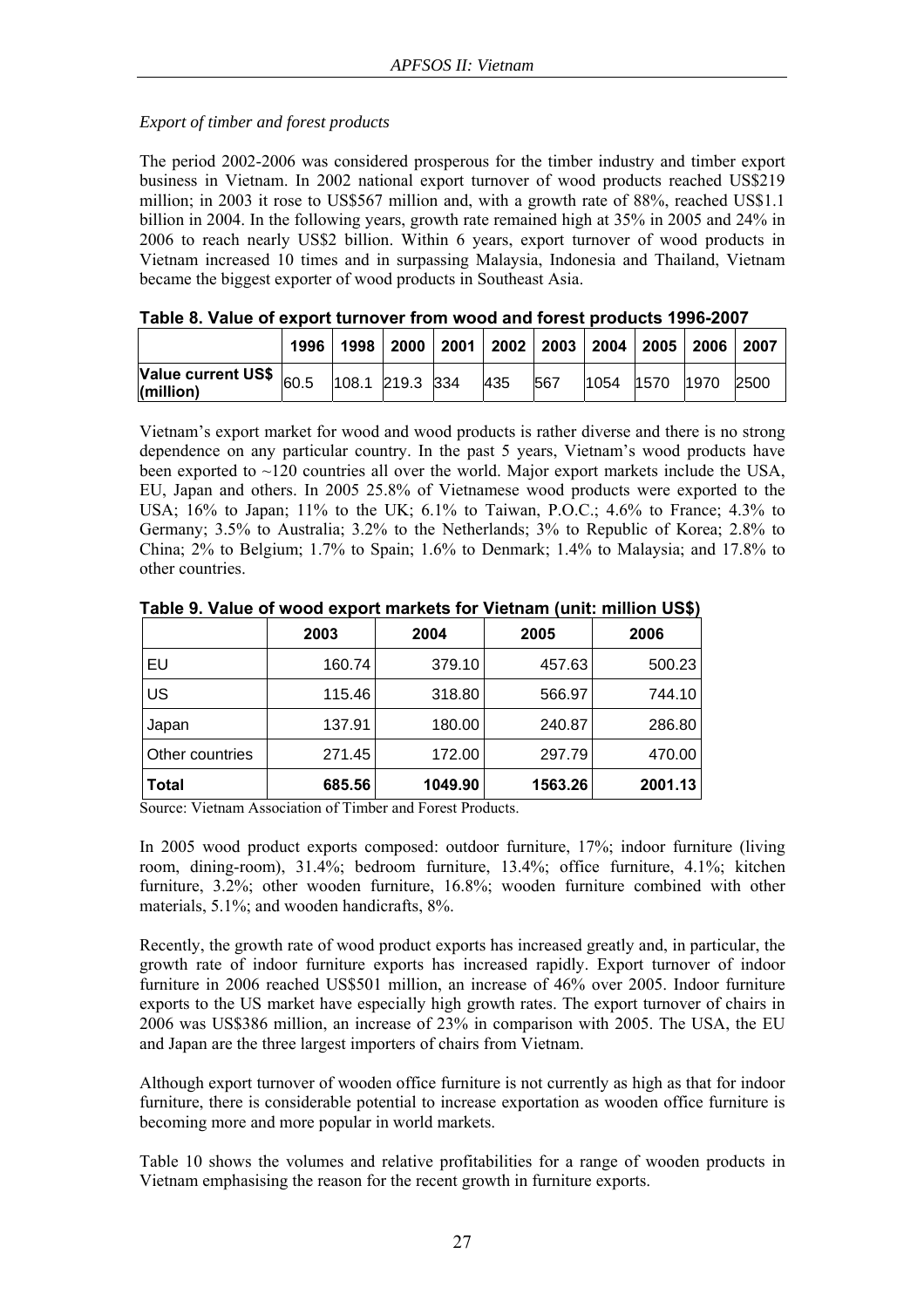|                                                 |                            |                                      |                                   | <b>Artificial board</b>                           |                  |
|-------------------------------------------------|----------------------------|--------------------------------------|-----------------------------------|---------------------------------------------------|------------------|
|                                                 | <b>Indoor</b><br>furniture | Outdoor<br>furniture<br>(Cam Ha Co.) | <b>MDF</b><br>(An Khe<br>Factory) | <b>Particle board</b><br>(Thai Nguyen<br>factory) | <b>Woodchips</b> |
| Product<br>volume<br>(m <sup>3</sup> /per year) | 10,000                     | 15,000                               | 54,000                            | 16,500                                            | 140,000          |
| Investment<br>(dong/m <sup>3</sup> )            | 6,000,000                  | 7,000,000                            | 9,600,000                         | 9,000,000                                         | 535,700          |
| Net profits (%)                                 | 12                         | 11                                   |                                   |                                                   | 17               |

**Table 10. Profitability of typical indoor furniture and woodchip factories in 2006** 

Source: Program on wood processing and forest product business – forestry strategy.

### **Wood as a source of energy**

### *Extent of wood energy use*

Around 20% of fuelwood consumed in Vietnam is marketed while the majority is collected by the user for home consumption. Fuelwood is used mainly for cooking in rural households but is also used for baking bricks, tiles, porcelain and cakes, as well as for processing soft noodles, tofu and candies. Total national consumption of fuelwood is 24.5 million tonnes, equal to 8.805 million Tonnes of Oil equivalent (TOE) as shown in Table 11.

|  |                   | $\alpha$ able TT. Dividess consumption by type and mial output (unit. KTOE) |      |      |              |         |         |       |
|--|-------------------|-----------------------------------------------------------------------------|------|------|--------------|---------|---------|-------|
|  |                   |                                                                             |      |      |              |         |         |       |
|  |                   |                                                                             | Fuel | Rice | <b>Straw</b> | Bagasse | Other   | Total |
|  |                   |                                                                             | wood | husk |              |         | biomass |       |
|  | House stove       |                                                                             | 6997 | 665  | 1950         | 165     | 890     | 10667 |
|  | Kiln<br>material) | (construction                                                               | 663  | 140  |              | -       | 100     | 903   |

**Table 11. Biomass consumption by type and final output (unit: KTOE)** 

**Total 8805 915 1950 642 1688 14000**  Source: Institute of Energy 2002.

**Heat** Improved stove<br> **Internal Contract Accord**<br> **Improved** stove  $(a$ griculture

It has been reported that wood waste has become difficult to sell to households as gas is a preferred fuel. Brick manufacturers and owners of lime kilns do, however, still use wood waste. Large wood processing installations also often use wood waste for heat and power generation but this is not generally practiced at smaller installations.

**Electricity** Cogeneration of energy  $\begin{vmatrix} - & \cdot & \cdot \\ - & \cdot & \cdot \end{vmatrix}$  - 377  $\begin{vmatrix} - & \cdot & \cdot \\ - & \cdot & \cdot \end{vmatrix}$  377

foodstuff processing ) 1145 110 - 100 698 **2053** 

With nearly 75% of the population living in rural areas, large volumes of biomass including wood, straw, rice husks and leaves are used for energy production. It is estimated that 80% of the population is dependent on biomass for cooking. Moreover, biomass is also an important source of energy for local industries producing bricks, tiles, lime, glazed terra-cotta, porcelain, food and foodstuffs for domestic and export markets.

Total biomass consumption in Vietnam in 2002 was 14 million TOE in which households accounted for 76% of the total consumption. Biomass is utilised at the household level for domestic cooking, cooking pig bran and providing heat for drying, warming and processing.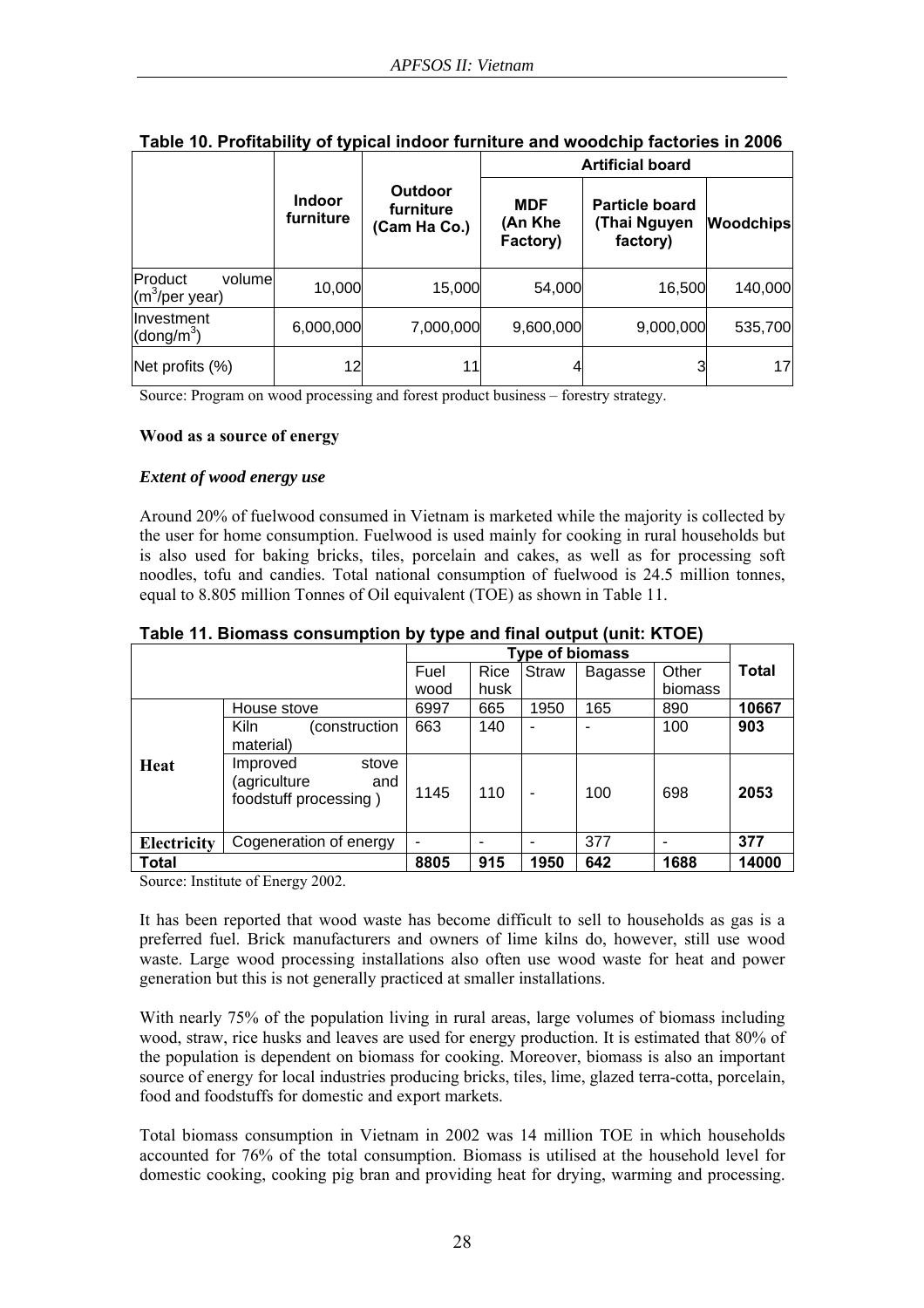The total consumption of biomass energy at the household level was 10.6 million TOE, accounting for 76% of total national consumption of biomass energy. Biomass energy is also used for industrial processing and small scale manufacturing, e.g. processing of construction material, sugar and food stuffs. Total consumption of biomass for these applications was 3.33 million TOE, accounting for 24% of the total biomass consumed nationwide.

Areas consuming large quantities of biomass include the Northern mountainous region and the Red River Delta region. Nearly 30% by volume of the biomass consumed for energy production is either industrial by-products or from waste. Although the proportion of biomass in national energy consumption declined from 73% in 1990 to 50% in 2002, the absolute volume of biomass consumed increased from 12.39 million TOE to 14 million TOE.

To 2020, total consumption of fuelwood is likely to fall and methods for using fuelwood are likely to be more efficient. Fuelwood will, however, remain a major source of energy in rural and mountainous areas.

|                      |              |                     | <b>Type of biomass</b> | Total          | Proportion        |             |         |
|----------------------|--------------|---------------------|------------------------|----------------|-------------------|-------------|---------|
| Areas                | Fuel<br>wood | <b>Rice</b><br>husk | <b>Straw</b>           | <b>Bagasse</b> | Other<br>products | consumption | $(\% )$ |
| Household            | 6997         | 665                 | 1950                   | 165            | 890               | 10667       | 76      |
| Mountainous          | 1875         | 30                  | 150                    | 15             | 20                | 2090        |         |
| & hilly areas        |              |                     |                        |                |                   |             |         |
| River<br>Red         | 685          | 200                 | 1220                   | 20             | 40                | 2165        |         |
| Delta                |              |                     |                        |                |                   |             |         |
| North Central        | 1085         | 140                 | 500                    | 30             | 120               | 1875        |         |
| South Central        | 710          | 130                 | 80                     | 29             | 240               | 1189        |         |
| Central              | 605          |                     |                        |                | 32                | 637         |         |
| Highlands            |              |                     |                        |                |                   |             |         |
| Southeast            | 625          | 60                  | ٠                      | 18             | 140               | 843         |         |
| Cuu<br>Long          | 1412         | 105                 | -                      | 53             | 298               | 1868        |         |
| Delta                |              |                     |                        |                |                   |             |         |
| <b>Industry</b><br>— | 1808         | 250                 | $\blacksquare$         | 447            | 798               | 3333        | 24      |
| small                |              |                     |                        |                |                   |             |         |
| handicrafts          |              |                     |                        |                |                   |             |         |
| Sugar                |              | ۰                   |                        | 377            |                   | 377         |         |
| production           |              |                     |                        |                |                   |             |         |
| Construction         | 663          | 140                 |                        | -              | 100               | 903         |         |
| material             |              |                     |                        |                |                   |             |         |
| Other                | 1145         | 110                 |                        | 100            | 698               | 2053        |         |
| Total                | 8805         | 915                 | 1950                   | 642            | 1688              | 14000       | 100     |

**Table 12. Bioenergy consumption by type and area (unit: KTOE)** 

Source: Institute of Energy 2002.

### *Current status of energy conversion technologies*

In Vietnam, direct combustion is still the most popular technology for energy production from biomass. Conditional on the use, purpose and scale, either heat or electrical power is produced.

About three quarters of Vietnamese households use biomass in traditional stoves (for instance three-legged stoves) for daily cooking with low conversion efficiency (8-15%). Ways of increasing the efficiency of biomass conversion and thermal transmission are being investigated and many improved stoves have been introduced, demonstrated and disseminated at the local level.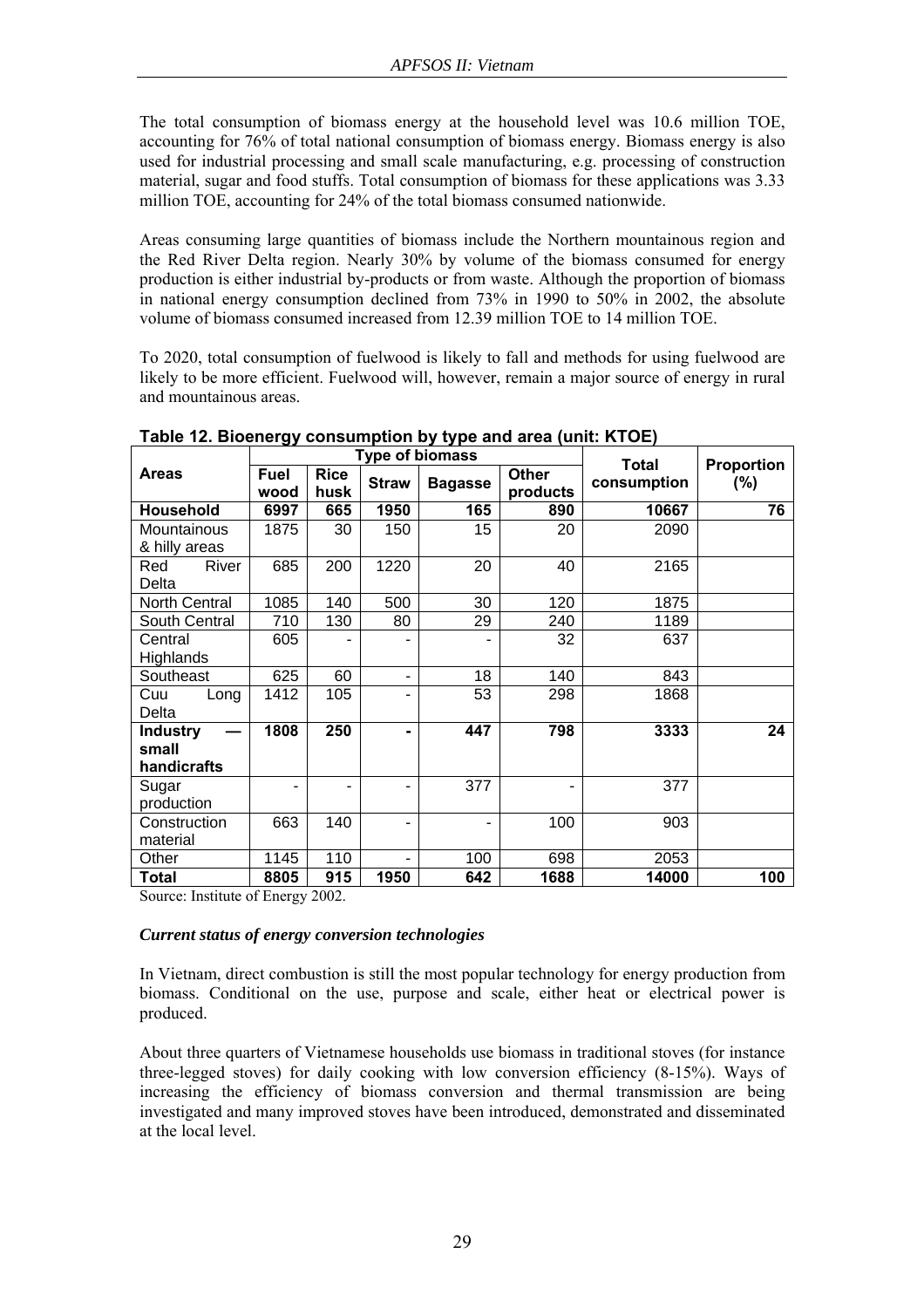Manual stoves are used with rice husks for making bricks, with fuelwood for ceramics production and there are also smaller stoves used for processing food (rice noodles, rice cakes, etc.); depending on the type of biomass used, the conversion efficiency of these stoves ranges from 15-35%.

Steam stoves/kilns, the majority of which are foreign-designed, are imported and used for burning sugarcane dregs. Their advantage is in terms of conversion efficiency which may equal 50% or even 80% and they are likely to offer a good opportunity to expand power production capacity in sugarcane factories if incentives and small power service contracts become more favourable.

### *Large-scale biomass use*

The potential of biomass for large scale energy production is considerable although there are some constraints: i) low capacity of installations; ii) high investment rate per unit output; iii) existing habits of using grid based electricity and diesel engines. However, it is likely that exploitation and use of biomass will become more promising in the future, for the following reasons:

- Technological advancement will reduce investment per unit output
- Fossil energy sources will gradually become depleted and prices may increase
- Tendencies are developing towards greater use of clean energy and reduced greenhouse gas emissions
- Support is growing for alternative energy development policies based on requirements for equal energy access, poverty reduction and environmental protection, especially in the areas outside the national grid

### *Policies and regulations impacting wood energy use*

Renewable energy development in Vietnam is in its infancy with only about 1% of national energy supplies coming from renewable sources. In recent decades, Vietnam has attained significant poverty reduction and hunger elimination. However, Vietnam is still a poor country with 75% of the population living in rural areas. Poverty reduction in these areas is a Government priority for the coming years and provision of electricity is an important means of improving villagers' lives and promoting economic development.

Currently, over 80% of villagers use the national electricity grid and this will rise to 95% by 2010. This increase is likely to result in the replacement of other fuels and particularly fuelwood as households begin to use electric cookers and electric lamps as well as electricity in agricultural drying, processing of foodstuffs and manufacture of small handicrafts.

### *Economics of wood energy use*

Major factors affect the production of wood for energy including the soil and aerial environment and the species cultivated. In some countries, short-rotation biomass production is competitive at a price level of US\$2/GJ. This estimation is based on experience with fast growing eucalyptus plantation in Brazil from which energy is produced at an average price of US\$1.7/GJ. Research in the USA showed that with continuous research and development effort, the price of biomass energy could be reduced to US\$1.5/GJ or less by 2020. Other research showed that with increased land prices and increased biomass production, the price of biomass energy in 2020 may be around US\$1.8/GJ while the price of coal in the USA is predicted to be US\$1.3/GJ.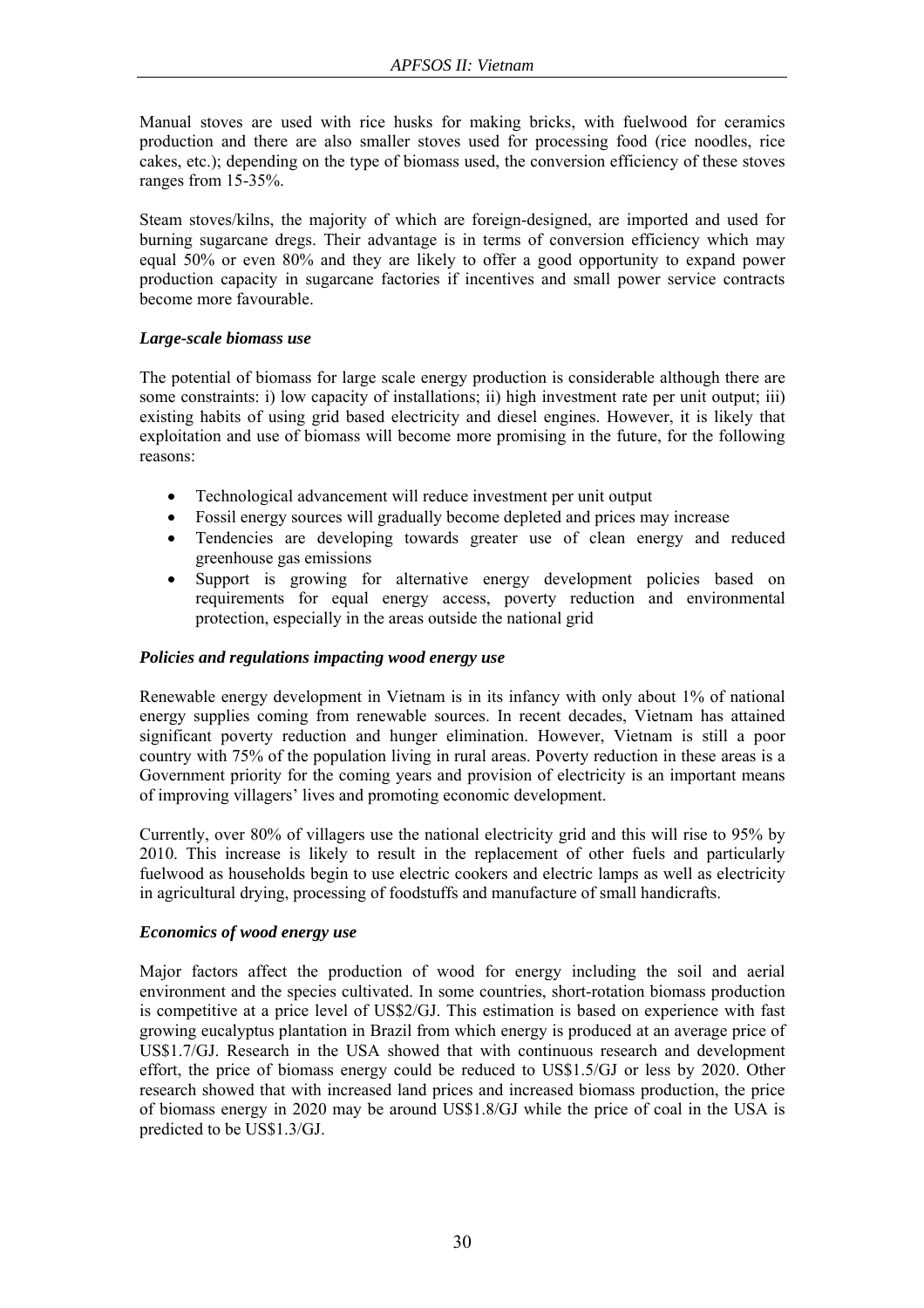At US\$2/GJ, biomass is competitive with oil at US\$20/barrel. Planting trees for biomass production is an increasing trend around the world and the possibility of biomass becoming fully commercialised as an energy source in the coming years is made much more likely by oil prices of over US\$100/barrel.

### *Potentials for increased wood energy use*

Wood which is used for fuel in Vietnam may come from natural forests, plantations, scattered trees, household land and from waste produced by the timber processing industry. The following estimates relate to each of the sources:

- The sustainable supply of fuelwood from **natural forests** is around 0.5-1 tonnes/ha/yr and the total volume of fuelwood extracted from natural forests is therefore estimated at 6.8421 million tonnes/year (Institute of Energy 2001)
- The total area of **plantations** in 2002 was estimated at 1.8 million ha. If it is assumed that average forest growth is  $6 \text{ m}^3$ /ha, it may be assumed that 50% of the harvested volume may be used for fuel and that the specific volume of wood is  $0.7$  tonnes/m<sup>3</sup>; the total potential volume of fuelwood from plantations is 3.781 million tonnes/year
- On **non-forested land** where trees are well protected and regeneration takes place, a fuelwood yield of 0.4-0.5 tonnes/ha/year may be expected. The total volume of fuelwood extracted from non-forest areas (hilly land) in 2002 was 3.85 million tonnes
- If the average growth of different tree species is estimated at 5  $m^3/ha$  and 60% of wood harvested is used for fuel, **dispersed plantings** of 3 billion trees (equivalent to 3 million ha) are estimated to be able to supply 6.05 million tonnes per year

Fuelwood may also be harvested from cash crop and fruit trees including rubber, cashew, coconut and other fruit trees such as orange, pomelo and rambutan:

- **Rubber:** From now until 2010, it will be necessary to re-plant an average of 5,000 ha/year of rubber. The volume of timber extracted will be  $100 \text{ m}^3/\text{ha}$ . The percentage potentially used as fuelwood is 50%, equivalent to 35 tonnes/ha. Thus a total of 175,000 tonnes per year will potentially be available. In addition, in the area not yet replaced, the exploitable fuelwood volume is 0.5 tonnes/ha on average
- **Tea:** A volume of approximately 0.5 tonne/ha/year is collected from annual thinnings of tea plantations that could be used for fuelwood
- **Cashew and coffee** potentially yield between 0.5 and 1 tonne/ha/year
- **Coconut**: each of the 150-160 coconut trees per hectare has 13 new leaves annually and each dry peduncle weighs around 1 kg. Apart from the leaf peduncle, bark and coconut husks are also major fuel materials. On average, each hectare of coconut trees may provide 6.5-7 tonnes fuelwood/year. The total annual volume of fuelwood from this source is more than 2.39 million tonnes

Wastes from the timber-processing industry may also be used as fuel and these include sawdust, wood chips, off cuts and odds and ends. The volume of timber waste comprises some 60% of the round timber input. The annual volume of sawlogs consumed is  $800,000 \text{ m}^3$ , producing around 800,000 tonnes of timber waste. Apart from this timber waste, fuelwood may be derived from reclamation of construction timber, fences, houses etc. According to overall calculations the amount of waste which can be used as fuelwood is 1.65 million tonnes.

According to recent calculations, the total of sustainable biomass production in Vietnam is about 77,869,800 tonnes, including 25,360,800 tonnes of fuelwood. Other material may also be derived from agricultural by-products and wastes as shown in Table 13.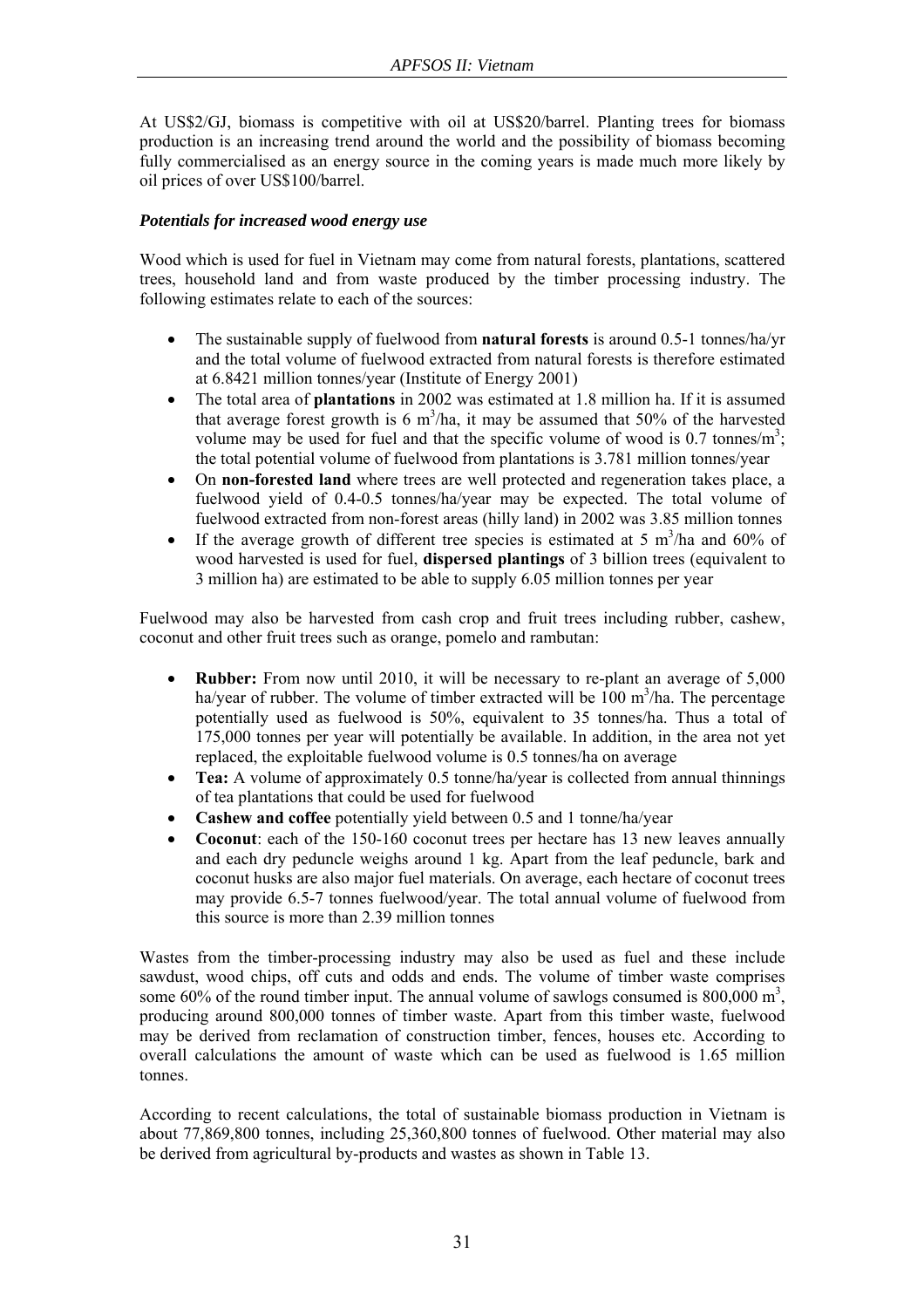| <b>Biomass type</b>       | <b>Potential</b><br>(million<br>tonnes) | <b>Harvest</b><br>coefficient<br>(%) | <b>Actual</b><br>capacity<br>(million<br>tonnes) | <b>Capacity of</b><br>electricity<br>(MW) |
|---------------------------|-----------------------------------------|--------------------------------------|--------------------------------------------------|-------------------------------------------|
| 1. Rice husk              | 6,504                                   | 23                                   | 1,5                                              | 75-100                                    |
| 2. Straw                  | 32,500                                  | ۰                                    | ٠                                                |                                           |
| 3. Sugarcane dregs &      | 4,500                                   | 63                                   | 2,80                                             | 150-200                                   |
| sugarcane leaves and tops | 2,000                                   | 80                                   | 1.60                                             | 70-100                                    |
| 4. Coffee cover           | 0,075                                   | $\overline{\phantom{0}}$             | $\overline{\phantom{0}}$                         |                                           |
| 5. Timber waste           | 0,8                                     | 10                                   | 0,08                                             | 5                                         |
| 6. Energy trees           |                                         |                                      |                                                  | To be clarified                           |
| <b>Total</b>              | ۰                                       |                                      |                                                  | 300-405                                   |

### **Table 13. Summary of potential agricultural wastes for energy production**

The potential for utilisation of biomass for energy production in Vietnam is huge agricultural by-products alone account for an annual production of over 50 million tonnes and this is in addition to 25,360,800 tonnes of wood potentially available for energy production. The total potential electricity generation capacity from biomass is around 450 MW (Nguyen Duc Cuong 2001).

### **Non-wood forest products (NWFPs)**

### *Main NWFPs and their economic significance*

NWFPs in Vietnam are classified into 6 groups:

- (1) Fiber products such as bamboo, rattan, and leaves;
- (2) Food stuffs including bamboo shoots, vegetation, leaves, fruits, grains, spices; honey, wildlife, swallow nests and edible insects;
- (3) Medicinal plants and aromatic substances;
- (4) Extracted products such resins and oils, essential oils and stains;
- (5) Forest animals and products of forest animals, birds and insects, and
- (6) Other products such as decorative plants, leaves for packing food and goods.

Vietnam has a tropical monsoon climate and complex topography resulting in a diverse and plentiful flora including many NWFPs. Vietnam also has a large area of bamboo forest of nearly 1,489,000 ha of which 1,415,500 ha are natural forest and 73,500 ha are plantation. Vietnam also has over 3800 herbal species (Nguyen Tap, 2006); over 1000 tree species that can provide oil, resin and tannin; 200 species of bamboo (Nguyen Hoang Nghia, 2005) and 40 species of rattan.

Areas most important for NWFP production include bamboo forests (mostly within natural forests), rattan stocks within natural forests (381,936 ha), resin trees covering an area of 255,718 ha and cinnamon trees covering 80,991 ha. Other NWFPs are generally of less significance at the national level (MARD, 2006).

| <b>NWFP</b>                         | 1999  | 2000  | 2001   | 2002   | 2003   | 2004   | $2005^1$ |
|-------------------------------------|-------|-------|--------|--------|--------|--------|----------|
| Honey                               | 2,054 | 3,609 | 5,669  | 16,541 | 18,692 | 17,930 | 8,038    |
| Pole, branch                        | 231   | 276   | 423    | 398    | 305    | 854    | 626      |
| Cinnamon, anise                     | 8,309 | 9.134 | 10,329 | 11,022 | 11,715 | 11,912 | 5,108    |
| Medicine                            | 5,703 | 5,746 | 6.164  | 6,467  | 6.747  | 6,575  | 2,371    |
| Resin<br>flora<br>and<br>extraction | 4,089 | 4,335 | 4,700  | 4,172  | 4,939  | 5,651  | 2,110    |

**Table 14. Major NWFPs and their export value (unit: 1000 US\$)**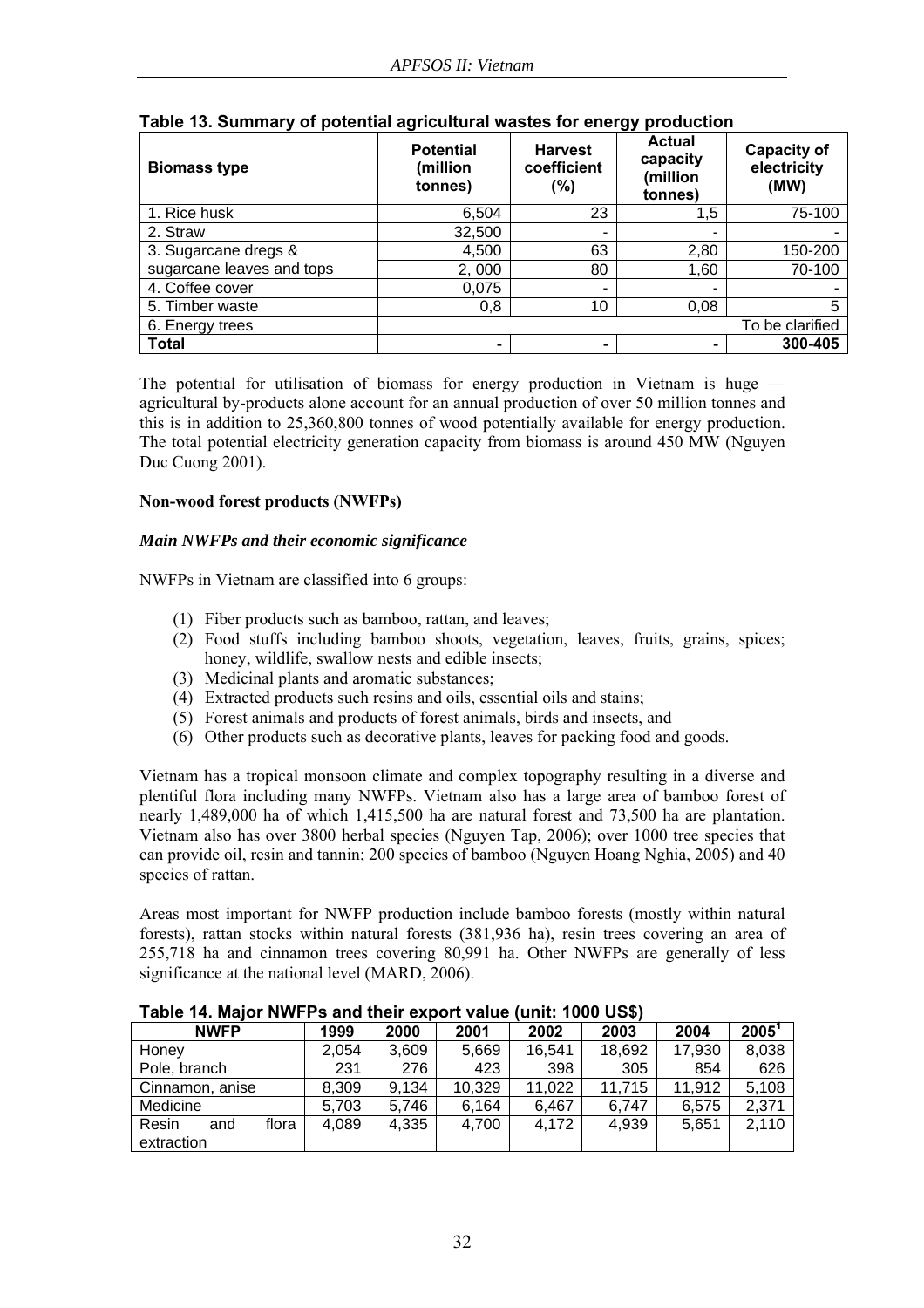| <b>Bamboo</b><br>rattan<br>and<br>material | 6,523  | 5,068  | 4,626   | 7,621   | 8,830   | 9,911   | 4,071  |
|--------------------------------------------|--------|--------|---------|---------|---------|---------|--------|
| Chemical<br>products<br>from nature        |        | 141    | 46      | 40      | 29      | 863     | 488    |
| Essential oil from flora                   | 3.157  | 3,680  | 2,922   | 3,433   | 3,595   | 6.044   | 1,180  |
| Products from rattan,<br>bamboo, rush      | 48,216 | 65,932 | 73,216  | 88,747  | 99,737  | 138,218 | 63,860 |
| <b>Total</b>                               | 78,283 | 97,921 | 108,905 | 138,592 | 154,589 | 197,958 | 87,852 |

<sup>1</sup> for the first 5 months in 2005

Source: Customs Office 2005.

As shown in Table 14, rattan, bamboo and rush products are the most economically important NWFPs in Vietnam and account for 60-70% of the total export value. Other products such as cinnamon, anise, honey, medicinal plants, resin and essential oil also play a significant role and are of great importance for the livelihoods of local people. In 2004 the total export turnover of NWFPs was US\$200 million, 2.5 times that in 1999. In general, growth rates for NWFP export are high at an average of 15-25%/per year. Bamboo and rattan are, however, increasing at over 30% per year. NWFPs from Vietnam have been exported to around 90 countries and regions over the world (MARD, 2006).

There is great demand for NWFPs and forest products for village level handicraft production. Handicraft production is a pastime that attracts many villagers after harvest periods and which serves to increase villagers' income. Processing of NWFPs creates jobs and income in rural areas and is an important part of the local economy. NWFPs account for 15% to 25% of household income in some forested regions. Products and handicrafts manufactured include: statues, objects of worship, interior furniture, bookshelves, small boxes and souvenirs. These products are usually made from hardwood from natural forests. Currently, there are 432 villages making wood products, mainly in Ha Tay, Thai Binh, Ninh Binh (northern area), Thanh Hoa (central region) and Can Tho (southern region). These villages create jobs for nearly 100,000 villagers, of which women account for 20%. Export of wooden products from villages had increased from US\$7.5 million in 1996 to US\$40 million in 2005.

### *Status of management of NWFP resources*

Currently, neither MARD nor the provinces have established departments in charge of NWFP management. State management of NWFPs concentrates on creating a legal framework for NWFP conservation and development and includes contents detailed in the following paragraphs (MARD, 2006).

Since 1992, the Government has promulgated policy to encourage investment and development of forests. Accordingly, forest owners may borrow capital with preferential interest rates if they include NWFP management. Additionally, the Government has tax reduction policies related to activities such as forest plantation establishment and tree planting on bare land and denuded hills, which includes planting of NWFPs.

The Government also has policies on the inheritance of benefits from land and forests allocated or contracted to households and individuals. Recently, the Government has promulgated the following initiatives:

- An action plan for 2007-2010 on NWFP protection and development
- A MARD approved project on NWFP preservation and development 2006-2020 (Decision No, 2366-QĐ/BNN-LN dated August 17 2006).
- Documents relating to trade in rare flora and fauna according to the CITES Convention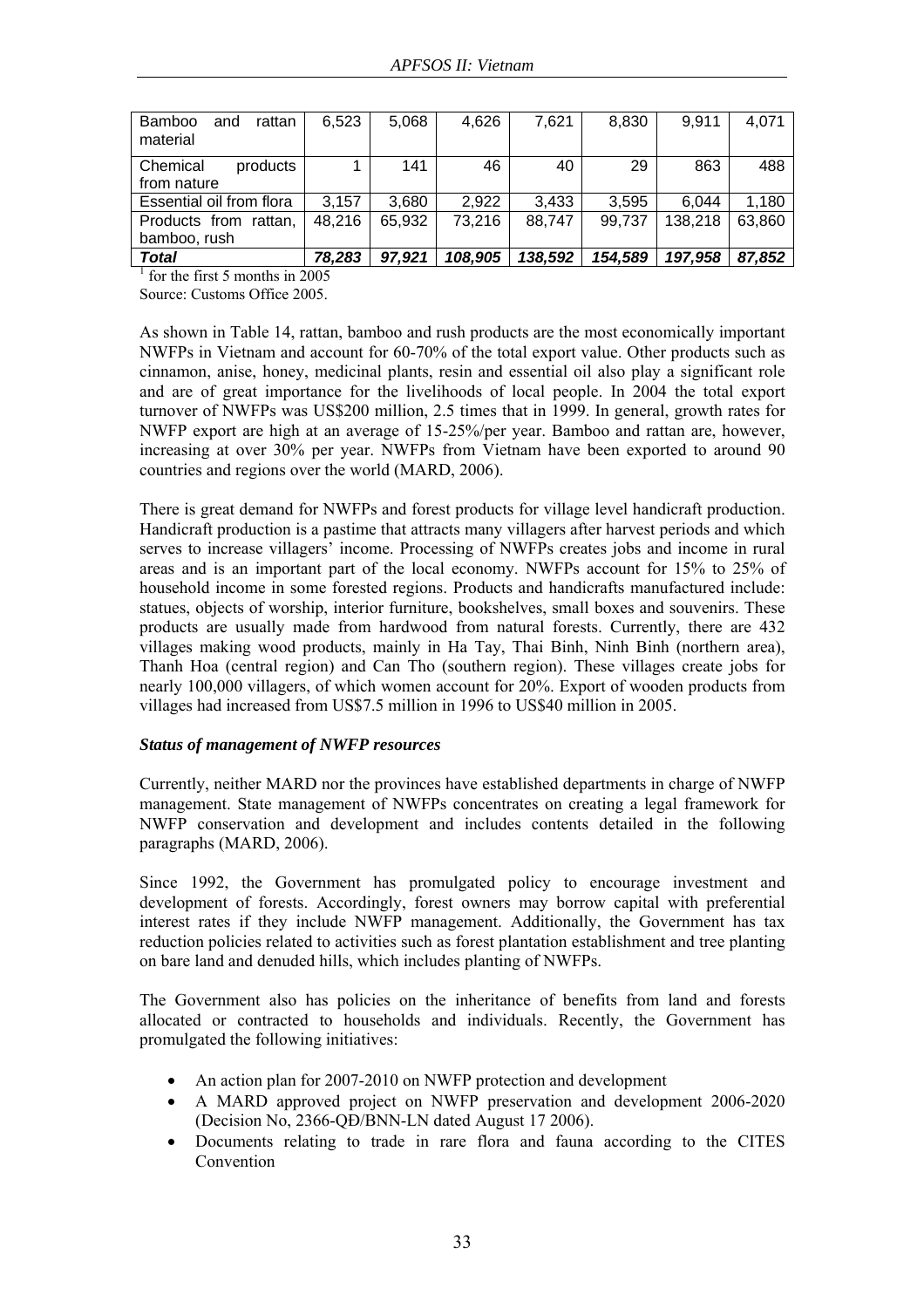At the provincial level, the Department of Agriculture and Rural Development approves documents and grants licenses to organizations for the exploitation of bamboo in production and protection forests. District People's Committees grant exploitation licenses to forest owners including households, individuals and communities. They also issue regulations to allow forest owners to exploit and transfer NWFPs (except where harvest of species is forbidden).

### **The service functions of forest**

### *Significance of forest-based recreation*

Forests play an important role in recreation through the system of national parks, nature reserves, cultural and historic areas and the wide range of natural beauty spots in the country.

Ecological tourism is booming in Vietnam with a high and stable economic value. Especially in national parks, nature reserves and beauty spots, ecological tourism has brought benefits for many local regions. The tourism and landscape value of Thac Ba Lake has been estimated at up to VND530 million/year, the National Park of Ba Be at VND1.5 billion/year and the average value of each hectare of forest is estimated at VND209,000-278,000.

### *Urban forestry*

The urban population has increased in Vietnam from 17% of the national population in 1990 to 23.45% in 1999, more than 24% in 2002 and nearly 26% in 2006. By 2004 there were 708 towns classified into: two special cities, two cities (level I), 14 (level II), 20 (level III), 52 (level IV) and 618 (level V). Among them, there are five central cities, 82 provincial towns and 621 small towns. However, badly-controlled and poorly planned urbanization has had impacts on health, the environment, natural resources and ecological balance. Urban planning also pays little heed to the ratio of land area for construction and for tree planting or open spaces. Moreover, some areas, once planted, have subsequently been developed.

The proportion of planted land in urban areas of Vietnam is below world average. Generally, trees have been planted mainly in big and medium size cites. Small towns have not been significantly planted and contain only very small areas of parks and trees. Many towns are lacking trees altogether and face associated challenges. The planting target in towns averages 0.5 m<sup>2</sup>/person, which is equal to only one fortieth the figure for modern cities of 20 m<sup>2</sup>/person (Thanh Ha 2006). Moreover, the average land area available for planting in towns is small and trees and parks are unevenly distributed. For example, in Hanoi and Ho Chi Minh City the average area of land for trees is 2  $m^2$  person whereas in Da Nang it is only 0.5  $m^2$ /person.

These problems have resulted from the lack of suitable mechanisms and policies to involve economic sectors and people in the development of trees in urban areas. The management of trees in urban areas is unclear and inadequate and the limitation in land area has resulted in changes to plans for tree planting. The tree species selected for parks and streets are not suitable in many cases and therefore the extent of green cover and the function of urban trees is not fully realised.

To increase the coverage of trees in urban areas according to construction plans and sustainable development principles, the Ministry of Construction has completed procedures for tree planting in urban areas. The Circulation No 20/TT-BXD on management of trees in urban areas made by the Ministry of Construction is based on the general regulation that trees in urban areas must be owned and managed by individuals or organizations. Planting must be carried out according to plans for urban construction and guidelines detailing appropriate species. The selection of trees must be done based on local characteristics, climate and soil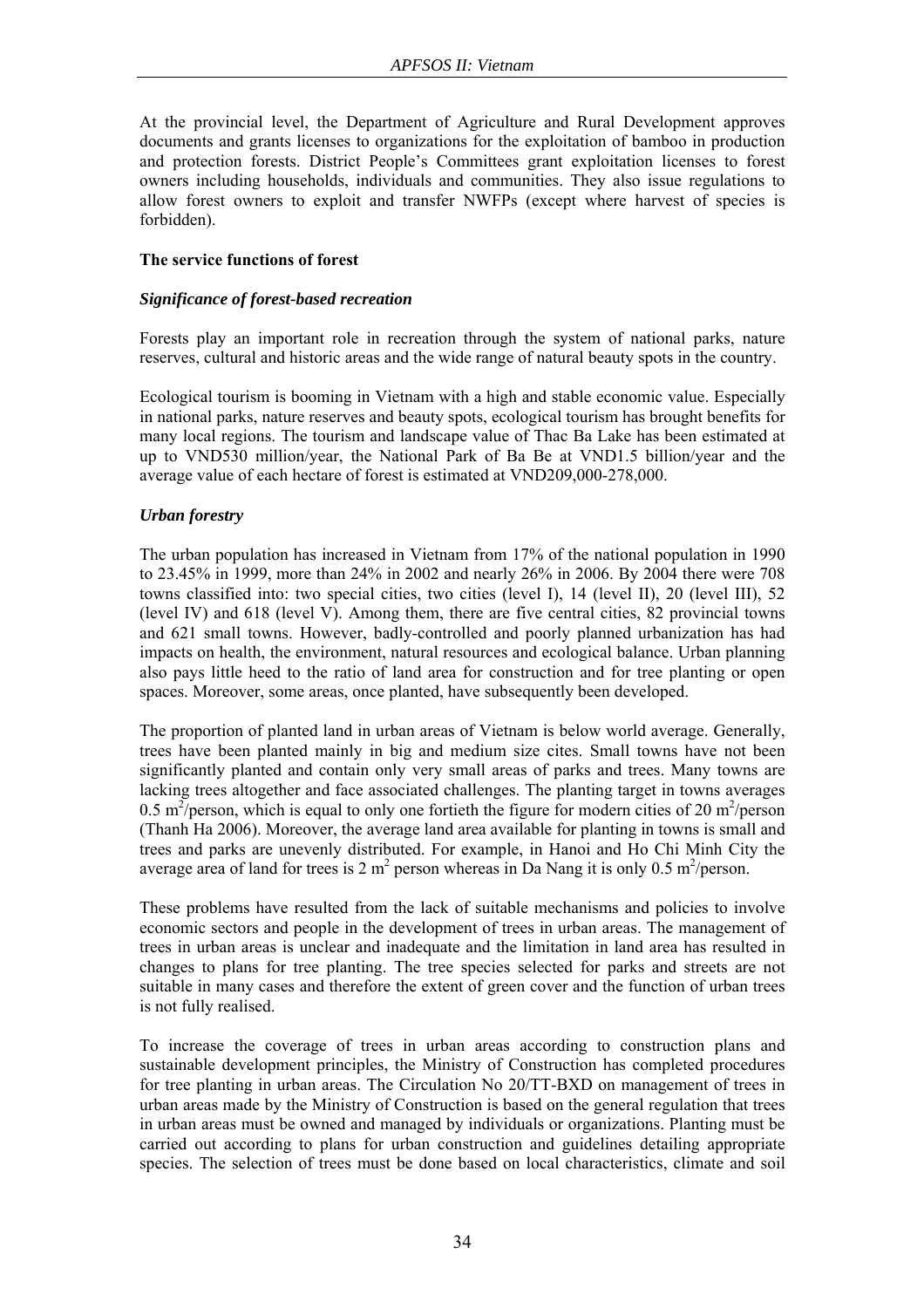conditions, as well as utility requirements, landscape considerations, traffic safety and the environment without causing harm to infrastructures.

### *Forests and water*

Forests play an important role in the protection of watershed areas in Vietnam. They help to retain soil, control erosion and prevent sedimentation and the accumulation of mud and sand from runoff; they help regulate flows of water, reduce flooding and improve the quality of water. The disappearance of forest through unplanned exploitation or change in land-use can bring serious consequences in relation to changes in the level of protection for the watershed area.

Forests play important roles in reducing surface flow and increasing the absorption of water into soil. Research has shown that surface flow beneath forests is 2.5 to 2.7 times lower than in agricultural areas (Thai Phien and Toan 1998). Surface flow in natural forests may be 3.5 to 7 times less than in plantation forests (Bui Nganh et al, 1984, Vo Đai Hai, 1996). In natural forests, the velocity of absorption of water into the soil is 16.8 mm/minute compared to 10.2 mm/minute in plantation forests and 2.1 mm/minute in grass-plots or shrub covered areas (Hoang Niem 1994, Vu Van Tuan 2003).

Evergreen broad-leaved forests with cover of 70-80% can prevent 9.5-11.7% of rain water from falling to the ground and vegetation cover of 30-40% can prevent 5.7% in this context. If vegetation cover is reduced from 70-80% to 30-40%, soil erosion will increase by 42.2% and flow on the ground will increase by 30.4%. Similarly, if the cover of *Pseudoxytenanthera* sp. is reduced from 70-80% to 40-50% erosion will increase by 27.1% and surface flows will increase by 33.8% (Nguyen Ngoc Lung and Vo Đai Hai, 1997). Forests and especially those with multi-layered canopies are very useful and efficient in retaining water in the wet season and supplying water in the dry season (FSIV & IIED 2002). In recent years, floods have had serious impacts in some Central and Northern provinces, and some of this has resulted from deforestation.

The important roles of the national protection forest system are included in forest management regulations under the 2004 Law on Protection and Development of Forest and in Prime Minister's Decision No. 186/2006/QĐ-TTg. A range of measures to restore and develop protection forests are included in the Forestry Development Strategy.

### *Conservation of biodiversity*

By 2003, Vietnam had established 128 special-use forests (Protected Areas) covering 2,228,149 ha or 11.7% of the total forest land and 6.7% of the total natural land area. The system of special-use forests includes 30 national parks, 60 nature reserves and 38 landscape reserves (Table 15).

| <b>Grades</b>                    | <b>Number</b> |
|----------------------------------|---------------|
| I, National parks                | 30            |
| II, Nature reserves              | 60            |
| a) nature reserves               | 48            |
| b) species/habitat reserves      | ィク            |
| III, Landscapes protection areas | 38            |
| `otal                            | 128           |

**Table 15. The system of protected areas in Vietnam** 

Vietnam has also developed programs and plans for the protection and restoration of rare and valuable species that are at risk of extinction. This includes development of parks, botanical gardens and centres for animal rescue (Table 16).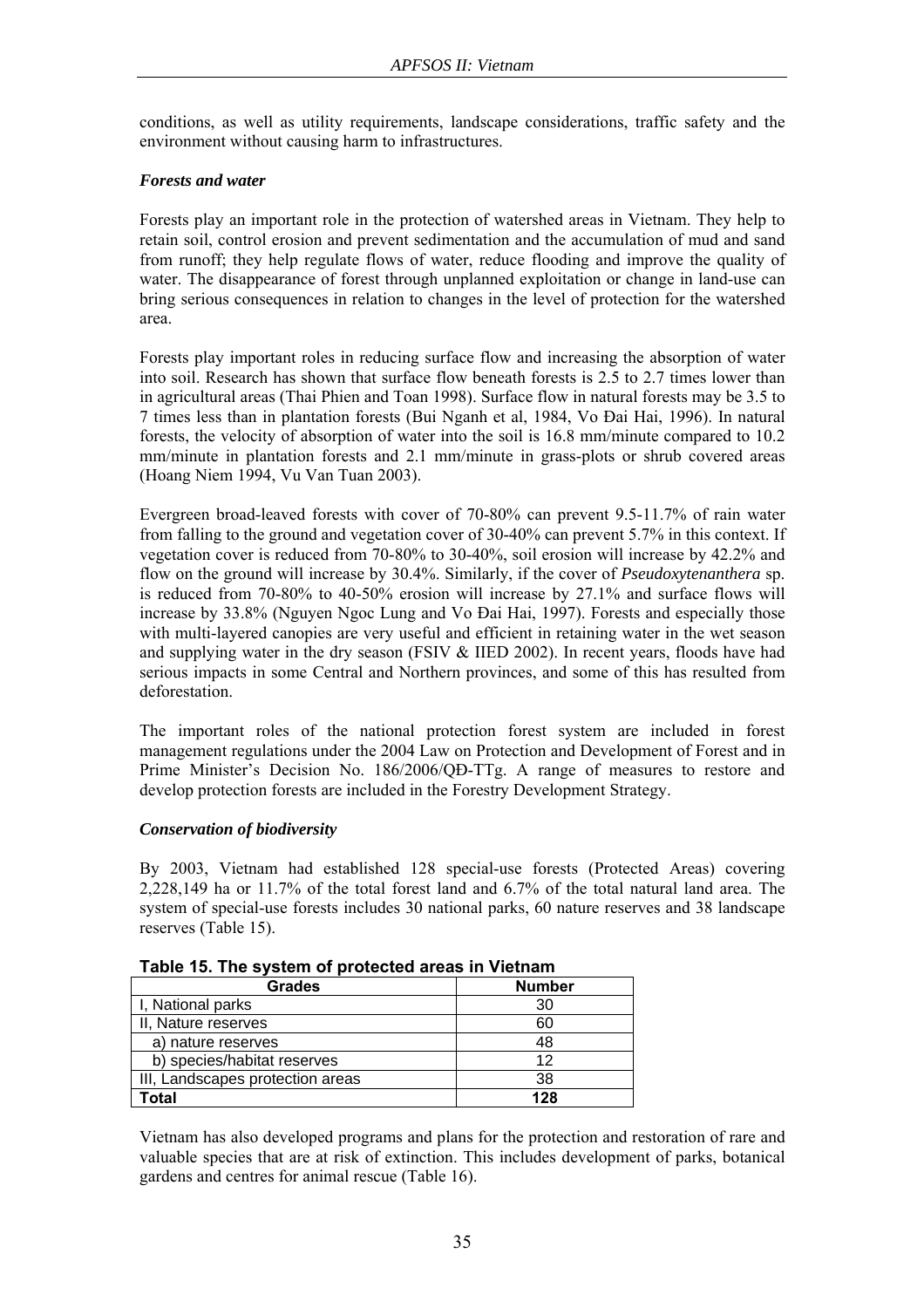| <b>National parks</b>   | Number of | Genera | <b>Families</b> | <b>Herbal</b> | <b>Timber</b> |
|-------------------------|-----------|--------|-----------------|---------------|---------------|
|                         | species   |        |                 | plants        | trees         |
| Ba Be                   | 369       | 272    | 98              |               |               |
| Ba Vi                   | 812       | 472    | 99              | 250           |               |
| Bach Ma                 | 1406      | 635    | 170             | 108           | 200           |
| Ben En                  | 597       | 412    | 134             | 177           |               |
| Cat Ba                  | 745       | 495    | 149             | 350           | 265           |
| Cat Tien                | 1362      | 638    | 151             | 310           | 440           |
| Con Dao                 | 882       | 562    | 161             | 165           | 371           |
| Cuc Phuong              | 1983      | 915    | 229             |               |               |
| Hoang Lien              | 2024      | 771    | 200             | 428           | 123           |
| Pu Mat                  | 1165      |        |                 | ۰             |               |
| Tam Dao                 | 904       | 478    | 213             | ۰             |               |
| Yordon                  | 566       | 290    | 108             | 227           | 116           |
| <b>Total in Vietnam</b> | 11,373*   | 2524   | 378             |               |               |
|                         | 11,000**  | 2342   | 318             |               |               |

**Table 16. National parks and constituent vegetation diversity** 

\* Nguyen Nghia Thin (1997).

\*\* Tran Đinh Ly (1993).

To protect bio-diversity, the Vietnamese government has promulgated a series of legislative instruments including the Law on Environment Protection (2004), the Law on Protection and Development of Forest (1991, 2004) and the Ordinance on Crops and Domestic Animals (2004). Vietnam is also signatory to several international conventions including: the Convention of Biodiversity (1994), RAMSAR (1989) and CITES (1973). The Government has also issued some important biodiversity-related documents including the Strategy for Sustainable Development in Vietnam (2004); the Strategy for National Environment Protection by 2010 and Orientation for 2020; the Plan for National Action on Biodiversity (1995, 2007); the Plan for National Action on Reinforcement of Control over Trade in Wild Animals and Plants by 2010; and the Plan for National Action on the Protection and Sustainable Development of Tidal Land. The Government is also drawing up a Law on Biodiversity to submit to Congress.

### *Forests and climate change*

The rapid increase in fuel consumption for transport, everyday activities, manufacturing, and farming and its association with waste and the degradation and loss of forest areas has resulted in projected increases in global temperatures as a result of greenhouse gas emissions. Vietnam, with its long coast and many rivers, is one of the countries expected to be most severely and most directly impacted by climate change. More than one third of its population and around 16% of the land area will be impacted by sea-level rise and hundreds of animal and plant species will be under threat of extinction.

As global temperature increases, polar ice caps will melt and break up with resulting sea-level rise. By 2100, the sea-level is predicted to rise by between 0.69 and 1 metre. If this materialises, Vietnam will face damage amounting to an annual cost of US\$17 billion; 17 million inhabitants will be directly impacted; 12.2% of the country's most fertile farming areas may disappear; and coastal regions and provinces in the Red River and Mekong Deltas may become prone to flooding.

Each year, Vietnam is hit by between five and eight large storms and tidal surges that result in economic, social and environmental damage. In the past, people and their property were well protected from natural disasters by the system of dykes, the natural mangrove areas and coastal plantation forests. In recent years, inland deforestation has increased to contribute to flooding and inundation in coastal riverine areas and many other regions. Moreover, the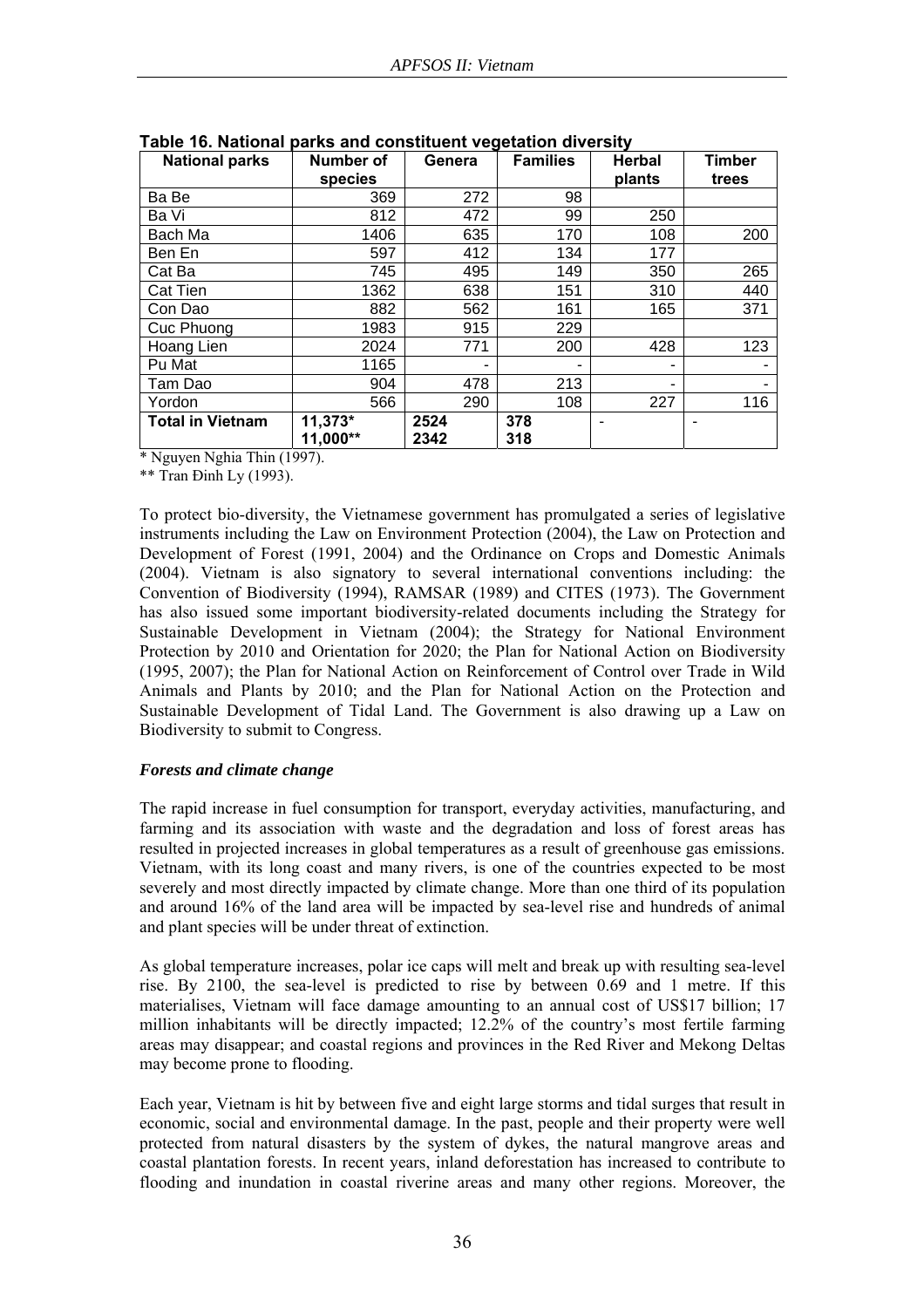removal of mangroves for aquaculture, tourism development and urbanization has increasingly impacted the lives of coastal communities. The restoration and development of mangroves is therefore very important and necessary for coastal protection.

The very important roles of forests in climate regulation, especially in sequestering and storing carbon, have been made clear in recent years. The value of carbon stored in natural forests is VND35-77 million/ha and the value of  $CO<sub>2</sub>$  absorption is VND5-13 million/ha/year. With respect to plantation forests, the value of  $CO<sub>2</sub>$  absorption is estimated at VND1 to 7 million/ha/year (Vu Tan Phuong, 2007).

To contribute to efforts to combat the effects of climate change on the country and on the world, Vietnam is signatory to the United Nations Framework Convention on Climate Change (UNFCCC, 1994) and the Kyoto Protocol. It has also developed and implemented a number of programs to protect and develop forests across the country in relation to climate change threats. Major programs have been implemented such as programme 327 (1993-1998), the Five Million Hectare Reforestation Programme (1998-2010), the Program of Forestry Promotion, the National Action Plan for Biodiversity (1995, 2007) and the National Action Plan for Protection against Desertification (2006-2010).

### *Protective roles of trees and forests*

The East Coast of Vietnam is regularly subject to storms and typhoons from the South China Sea. Every year there are around 10-15 storms and typhoons which cause damage to houses, buildings and trees and also result in flooding, landslides and water logging. As such, storms and typhoons strongly impact on people's lives and national production.

Landslides usually happen in mountainous regions in the wet climatic zones of Vietnam, especially in places without forest cover. Every year, Vietnam has thousands of landslides that result in loss of life and damage to infrastructure including damage to dykes, burial of dwellings and fields, drainage of reservoirs, lowering of water tables causing localised water shortage, exposure of hazardous substances and pollution of water courses.

Around the world, floods have been continuously reported in recent years and are a frequent threat to inhabitants living in mountainous areas especially areas without forest. Flash floods occur over a period of hours or a day and the interval between peak rainfall and flood peak may be around 2-3 hours. The damage to infrastructure may, however, be considerable. Reduction in forest area in recent years has made flash floods more frequent in many places throughout the country, especially in the northern mountainous areas (for example Ha Giang, Lao Cai, Yen Bai, Son La, Cao Bang, Bac Can) and the Central Highlands.

Three quarters of Vietnam's terrain comprises hills and mountains and within this area more than 20 million people live. The Government has promulgated laws to manage, use and develop forest resources and improve the living standards of local inhabitants in these areas including the Land Law (1993, 2003), Forest Protection and Development Law (1991, 2004), Environmental Protection Law (2004) and Vietnam's Forestry Development Strategy for the period 2006-2020 (2007).

### *Wildlife management*

The biodiversity of Vietnam is threatened by excessive consumption of animals and associated products and from habitat destruction. Many of the species which are threatened are forest dependent. According to WWF, Vietnam presently has around 700 species of flora and fauna which are endangered at the national level and 300 which are threatened worldwide. Forty-nine species are highly endangered. Surveys have shown that many local people do not understand basic laws on endangered species conservation and habitat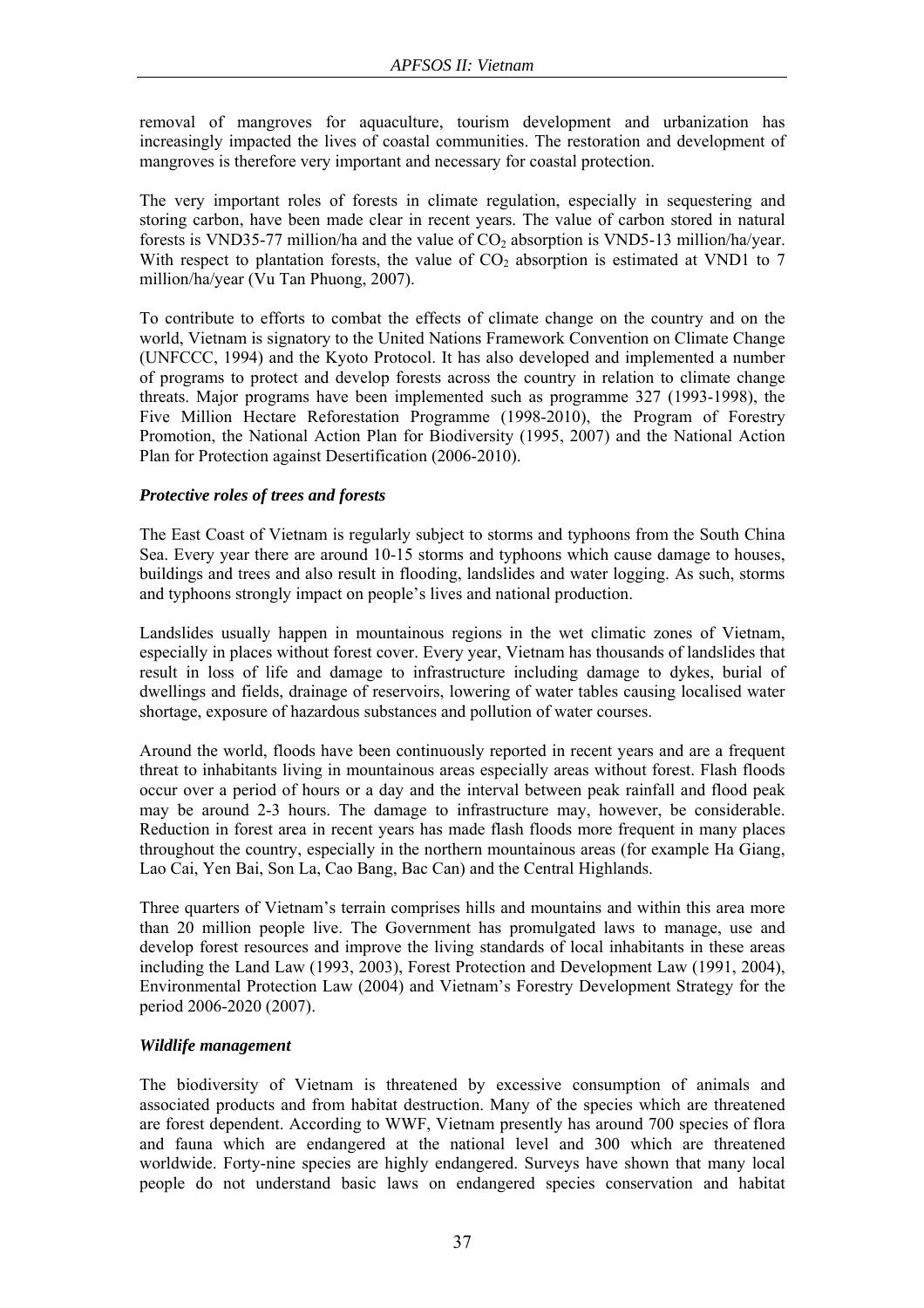protection. Therefore, raising awareness and responsibility in relation to biodiversity conservation is both necessary and urgent.

Vietnam has formulated a legal framework and made considerable efforts to fight the illegal wildlife trade as well as having joined CITES some time ago. In 2007, Vietnam elaborated and implemented a national biodiversity work plan for 2010 and vision towards 2020 and implemented the Biodiversity Convention and Cartagena Biodiversity Safety Protocol.

### **Policy and institutional framework**

To enable appropriate forest management and use and in accordance with the law on forest protection and development 1991; 2004, forest in Vietnam is divided into three main categories: protection, special use and production forest. The State uniformly manages and disposes of natural forests and forests developed with the State's capital; planted forest where the ownership right has been transferred to the State; wild forest animals; forest microorganisms; and the forest landscape and environment. The State hands over forest use rights through forest allocation and lease; recognition of forest use rights, and rights or ownership rights over planted production forests; and regulates rights and obligations of forest owners. MARD is responsible to the Government for nationwide forest management, protection and development. The Government regulates organizational structure, tasks and authorities of professional forestry agencies from the central to district level and forestry officers working in communes, towns and in large forest areas.

The Forestry Development Strategy introduced a new concept of the forestry sector as follows:

*Forestry is a specific technical economic sector, including all activities connected with commodity production and services from the forest, such as reforestation/afforestation, harvesting, transportation, production and processing of forest products, and providing environmental services related to forests; the forestry sector plays very important role in the protection of the environment, biodiversity conservation, and poverty reduction, particularly for the people in the mountainous areas, and contributes to social stability and to national defence security.* 

Recently, the Government has promoted socialization of forestry by issuing the Land Law (1993, 2003), the Forest Protection and Development Law (1991, 2004) and the Forestry Development Strategy to 2020 (2007). Promotion of land and forest allocation and lease of forest to individuals, farmers, communities and non-state owned economic sectors is evidence of the Government's effort to socialise forestry. These efforts will provide significant livelihood support to about 24 million people living in mountainous areas and will contribute greatly to sustainable forest management. The Government is improving the legal framework to foreigners and foreign companies that want to invest in forest and forest land or do business in forestry.

# *General trends as regards forest policies and legislation*

The Forestry sector has made some significant strategic changes in accordance with renovation as shown in Figure 1.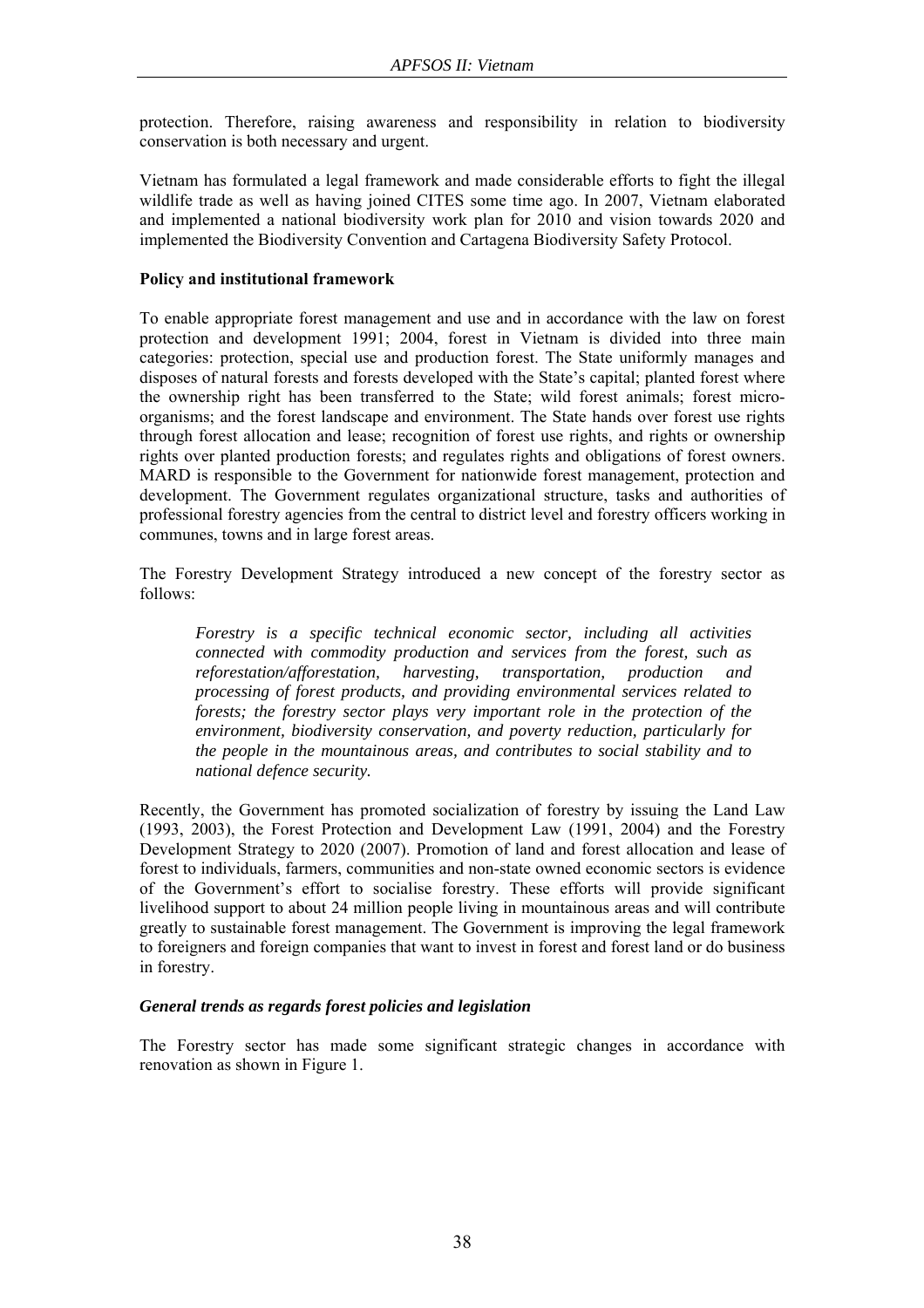

**Figure 1. Trends in forestry laws and policies** 

As shown in Figure 1 there are four trends underway in forestry as follows:

*First trend*: Changing from exploitation and use-based forestry into plantation development, protection, enrichment and maintenance of forest through classification according to purpose (special-use, protection or production), limitation of exploitation and closure of natural forest and expansion of plantation forests.

*Second trend:* Changing from extensive production and monoculture forestry to intensive and diversified forestry including agro-forestry and collective trading of forest products. This trend is made clear in the implementation of economic forest plantation development in support of the forest product processing industry and increases in investment for economic forest plantation according to forest and tree types. Forestry not only encompasses timber trees but also the development of NWFPs, long-rotation industrial trees and fruit trees.

*Third trend:* A gradual shift from public forestry to people's or social forestry with the participation of various economic sectors. Social forestry development is identified in the following ways:

- Gradual restructuring of state forest enterprises throughout the country. All state forests must be rearranged in two ways: (1) They must be maintained, strengthened and transformed into forestry companies, they must implement accounting mechanisms, be given the right of control and be self-financing while taking responsibility for production and trading efficiency; (2) some state forest enterprises must be transformed into forest management boards acting as non-productive organizations; (3) some state-owned forests must be transformed into other types of trading enterprise
- Promoting private forestry: all economic sectors should be encouraged to take part in forestry through forest and land allocation, lease and contracts for organizations, households and individuals; preferential investment and credit policies; policies on benefits from forests; policies for promoting farmstead economies and tax exemption

*Fourth trend*: Classifying the level of state management of forestry and forest product production and trading. The classification of state level management of forestry must be carried out according to the regulation that more power must be given to local bodies. Similarly the Government should not be deeply involved in forestry related trading activities and production.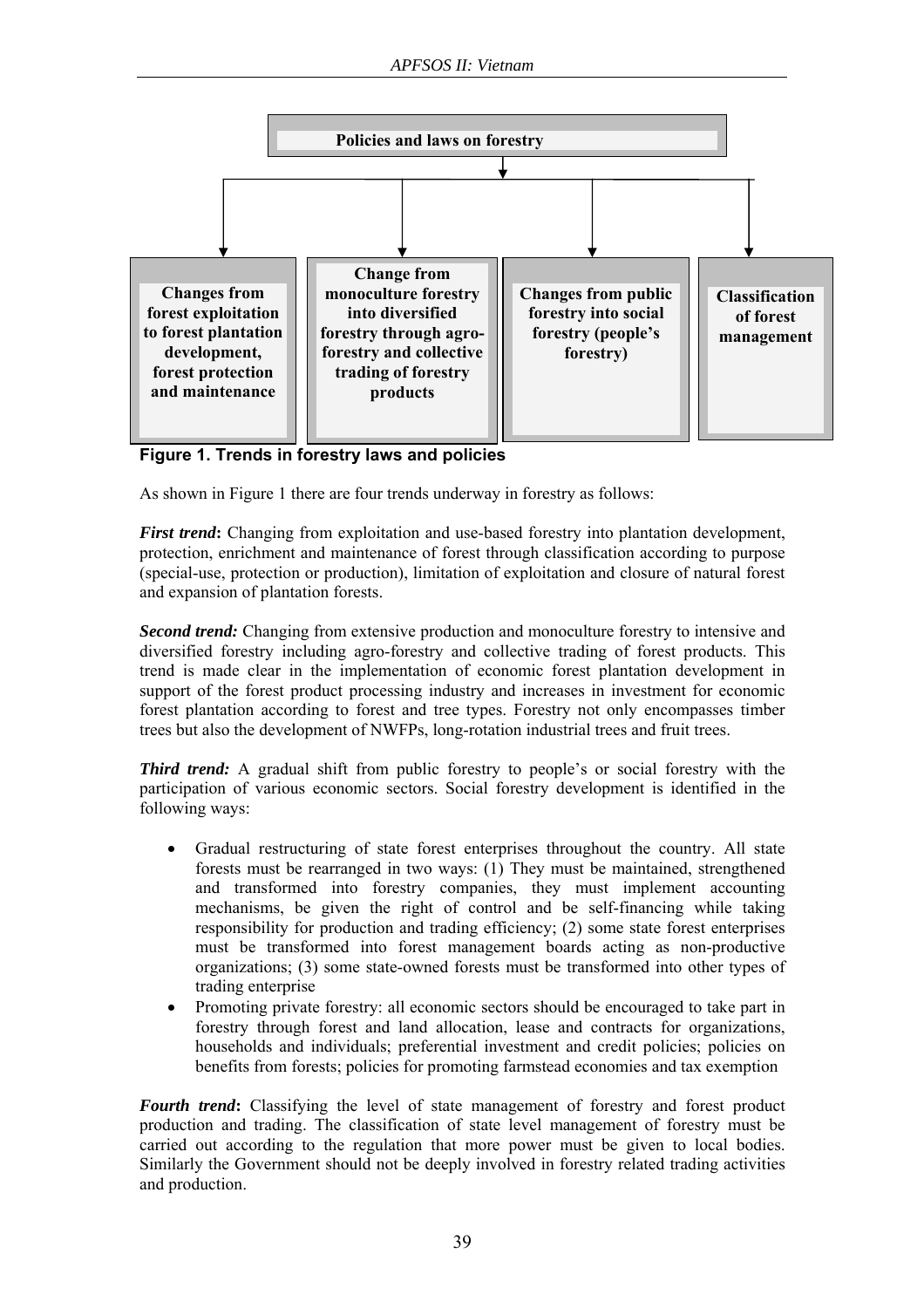The classification of production and trading management is based on two systems of forest owners. Forest owners involved in production and trading enterprises such as forestry based companies, joint venture enterprises, joint stocks companies and those involved in nonproductive management organizations such as management boards for protection and specialuse forests.

### *Recent policy changes that have impacted forests and forestry*

With the reforms in forestry since 1986, the Government has issued some important laws relating to forestry policies resulting in important projects/programs as follows:

- Planning of three types of forests and policies for land and forest allocation
- Program of tree planting on bare land and denuded hills (program 327)
- Five Million Hectare Reforestation Program (program 661)
- Program for exploiting, processing and trading forest products
- Program for reform of state forest enterprises

The impacts of each program are detailed in the following sections.

### *a. The impacts of the planning of three types of forests and forest and land allocation*

The classification of the three types of forests (special-use, protection and production) has been implemented throughout the country, creating a legal framework for the management, development and promotion of protection and exploitation of other benefits of forest. The total forest land area is 16.24 million ha, of which 2.16 million ha are special-use forest; 5.68 million ha are protection forest and 8.40 million ha are production forest.

Forest and land have been allocated to organizations, households, individuals and communities to promote a system of forest owners throughout the country and assure that each parcel of land and forest is clearly owned and managed. According to the Ministry of Natural Resources and Environment (2007), by September 2007, more than 8 million ha of forest land had been allocated to more than 1.1 million organizations, households and individuals. Additionally more than 20,000 labourers working in state forest enterprises and nearly 90,000 households and individuals have received contracts to protect, plant or to regenerate natural forests or plant trees in state forest enterprise areas or in special-use or protection forest areas. The policy has involved thousands of workers in mountainous communities in sustainably managing, protecting and using benefits from forests (Ministry of Natural Resources and Environment 2007). According to available statistics, in 2002, there were 368 state forest enterprises; more than 100 special-use and protection forest management boards; 1.1 million households had been allocated forest land and communities in 1,203 communes and 146 districts in 24 provinces were taking part in the management and sharing of benefits from forests.

A survey carried out in some mountainous provinces showed forestry had contributed some 15-20% of the total income of households and in provinces with greater forest cover, the income from forestry contributed 30-40% of total household income.

#### *b. Impacts of Program 327*

Program 327 has established new protection and special-use forests, providing improved conditions for benefiting from forest services such as biodiversity protection, the protective and ecological functions of forests, reducing the impacts of natural disasters and protecting water resources. According to statistics from the Ministry of Planning and Investment,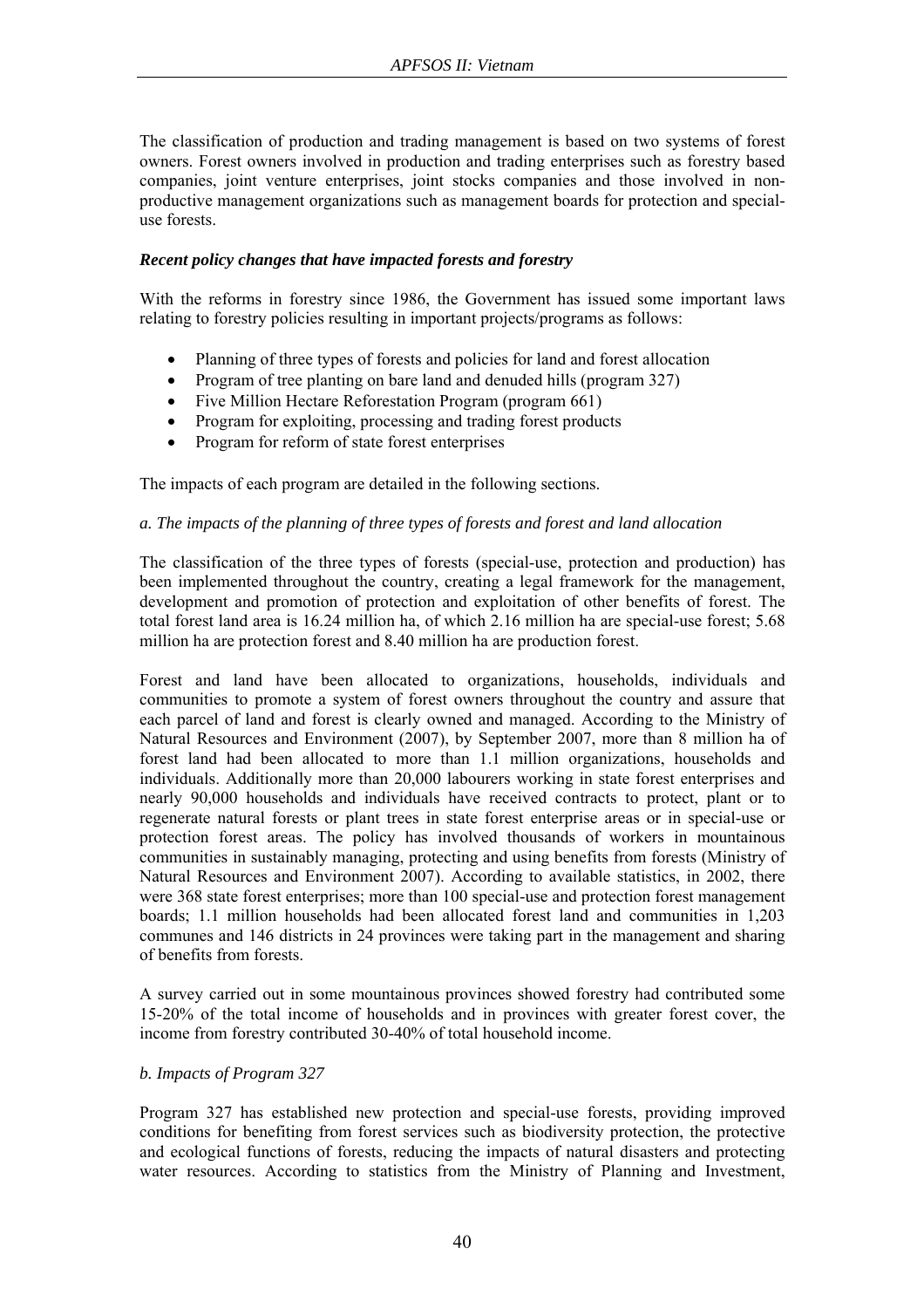between 1993 and 1997 the Government invested VND2,314,58 billion in program 327, 58% of which was in forestry, 15% in agriculture, 19% in infrastructure development and 8% in non-productive organizations.

Under program 327, forests have been well protected and deforestation from slash and burn cultivation and illegal and uncontrolled logging has been limited. Through contracts, investment and lending to households, the program has enabled production of forest products and advantages including establishment of mixed forests, large native tree species and fruit trees which function to provide economic, environmental and poverty alleviation needs.

Program 327 attracted many workers from minority groups, created jobs, improved incomes and social welfare for thousands of households, contributed to the construction of infrastructure and has improved the livelihoods of people living in mountainous and hilly areas. Results have also included adjusting labour demands between regions, encouraging new models of commodity production, intensifying farming through new technology to increase yields and improve household economic conditions.

# *c. Impacts of the Five Million Hectare Reforestation Program (Project 661)*

Project 661 is a national program that began in 1998 replacing the 327 program. The program has contributed greatly to restoration of forests throughout the country, especially in some Northern and North Central mountainous areas (Table 17). The program increased national forest cover from 33% in 1999 to 39% in 2006 with average annual growth of 1% and has made the following achievements:

- In the period 1998-2005, the program allocated 2.261,966 ha/year of protection and special-use forests and established 1,267,126 ha of new protection and special-use forest — equal to 63% of the project's 2010 target. Investment for special-use and protection forests has come from the Government and from international organizations
- In the same period, 770,350 ha of production forests were planted equalling 26% of the 2010 target. Of this area, 683,396 ha were for industrial roundwood and 86,954 ha were fruit trees
- Bare ground has been planted in many places to control erosion, floods and natural disasters and to help regulate climate, while natural forests have been restored and increased in areas for watershed protection
- The quality of plantation forests has been improved and in protection forests, many multi-purpose trees have been planted to improve farmers' income and provide protection, including bamboo, *Rhamnoneuron* sp, *Camellia oleifera*, *Canarium* sp, *Litsea* sp and *Camelia sinensis* var *assamica*). The success rate has reached 80-90%
- The program has built and upgraded establishments for research, tree breeding and forest plantation and production related activities. The program has also produced high productivity trees through cross-breeding and has improved multi-purpose trees through selection; it has developed seed production, cutting and tissue culture technologies
- The program has brought benefits to mountainous communities, creating jobs and income for households and reducing poverty
- The program has been implemented in 60 provinces and cities, involving more than two million labourers in protection, production and regeneration of forests. It has increased the income of households, especially where the contribution of forestry to household income was high
- Many nurseries, forest roads, guard stations and fire fighting stations have been built through the program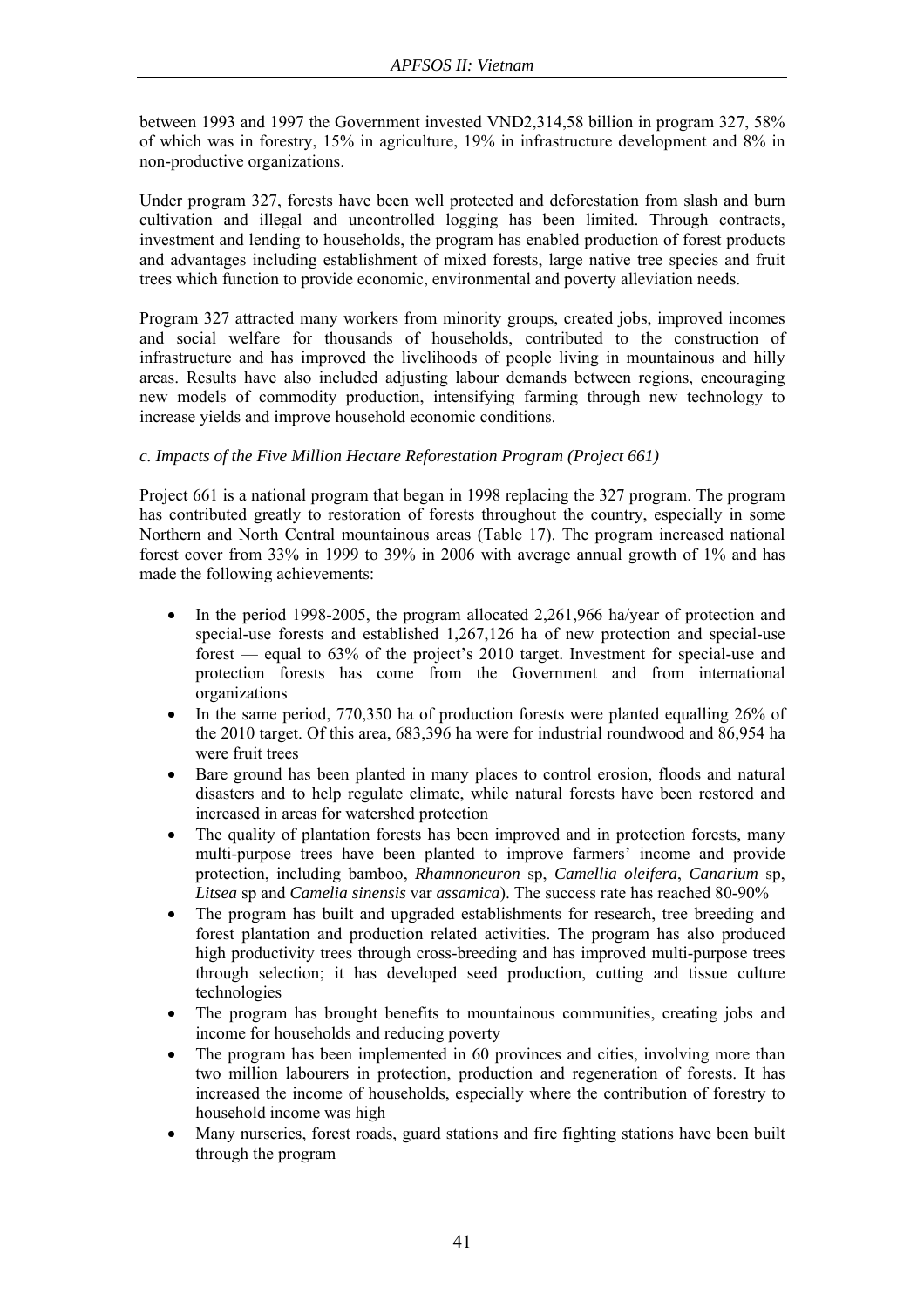• Through the program, many international organizations have supported and invested in the protection and development of forests. In the period 1998-2005, 45 projects supported by the United Nations, bilateral donors, NGOs, the World Bank and the Asian Development Bank have been implemented. Twenty-four donors have also pledged to support and invest in the program

| <b>TT</b>      | <b>Targets</b>                              | Targets by 2010 | Implemented<br>1998-2005 | <b>Percentages of</b><br>target by 2010 |
|----------------|---------------------------------------------|-----------------|--------------------------|-----------------------------------------|
|                | <b>Quantity (ha)</b>                        |                 |                          |                                         |
| 1              | Allocated<br>through<br>forest              |                 | 2,261,966                |                                         |
|                | contract for protection                     |                 |                          |                                         |
| $\overline{2}$ | <b>Plantation forests</b>                   | 5,000,000       | 2,037,496                | 41                                      |
| 2.1            | Protection<br>special-use<br>and<br>forests | 2,000,000       | 1,267,126                | 63                                      |
| $\blacksquare$ | New plantation forest                       | 1,000,000       | 631,318                  | 63                                      |
|                | Regenerated and<br>maintained               | 1,000,000       | 635,808                  | 64                                      |
|                | forests                                     |                 |                          |                                         |
| 2.2            | <b>Production forests</b>                   | 3,000,000       | 770,350                  | 26                                      |
|                | Forests for industrial materials            | 2,000,000       | 683,396                  | 34                                      |
|                | Fruits and industrial plantation            | 1,000,000       | 86,954                   | 9                                       |
| $\mathbf{I}$   | <b>Invested</b><br>capital<br>(VND          | 33,000,000      | 5,916,248                |                                         |
|                | million)                                    |                 |                          |                                         |
| 1              | Central budget                              | 8,500,000       | 3,317,848                | 39                                      |
| $\overline{2}$ | Local budget                                |                 | 246,717                  |                                         |
| 3              | Loans from credit                           |                 | 1,552,995                |                                         |
|                | Foreign capital                             |                 | 371,077                  |                                         |
|                | Equity of forestry enterprises              |                 | 301,283                  |                                         |
|                | Capital from resources tax                  |                 | 126,328                  |                                         |

# **Table 17. Results of Project 661 (period 1998-2005)**

Source: Ministry of Agricultural and Rural Development (2005).

### *d. The program of exploitation, processing and trading of forest products*

The targets of the program are to limit the exploitation of timber from natural forests, to increase processing and value addition, to gradually switch from using materials from natural forests to plantation forests and to develop the forestry industry on the basis of market demand. Achievements of the program include the following:

- The program has limited the volume of timber extracted from natural forests. In the early 1990s, the volume of wood consumed was about 4-4.5 million  $m^3$ /year of which about 1.5-2 million  $m^3$ /year were harvested from natural forests. Recently, the figure has fallen to about 2.2 or 2.5 million  $m^3$ , of which 400,000-500,000  $m^3$  were from natural forests (including  $100,000$ -200,000 m<sup>3</sup> from forest conversion), and 1.5 to 2.5 million  $m<sup>3</sup>$  were derived from plantation forests. The quantity of imported wood was 3 to 4 million  $m<sup>3</sup>$  per year
- In the early 1990s, nearly 30 provinces were given rights to exploit timber in the natural forests but now only 14 have rights that are based on principles of sustainable harvest. Natural forests in provinces where exploitation rights are not given have been closed for restoration and maintenance for 10 to 15 years. Efforts to limit exploitation of natural forests have been successful and resumption of natural forest exploitation should now be considered
- State forest product enterprises have been rearranged according to the policy of privatization. Inefficient enterprises have been combined and a national processing industry network has been formed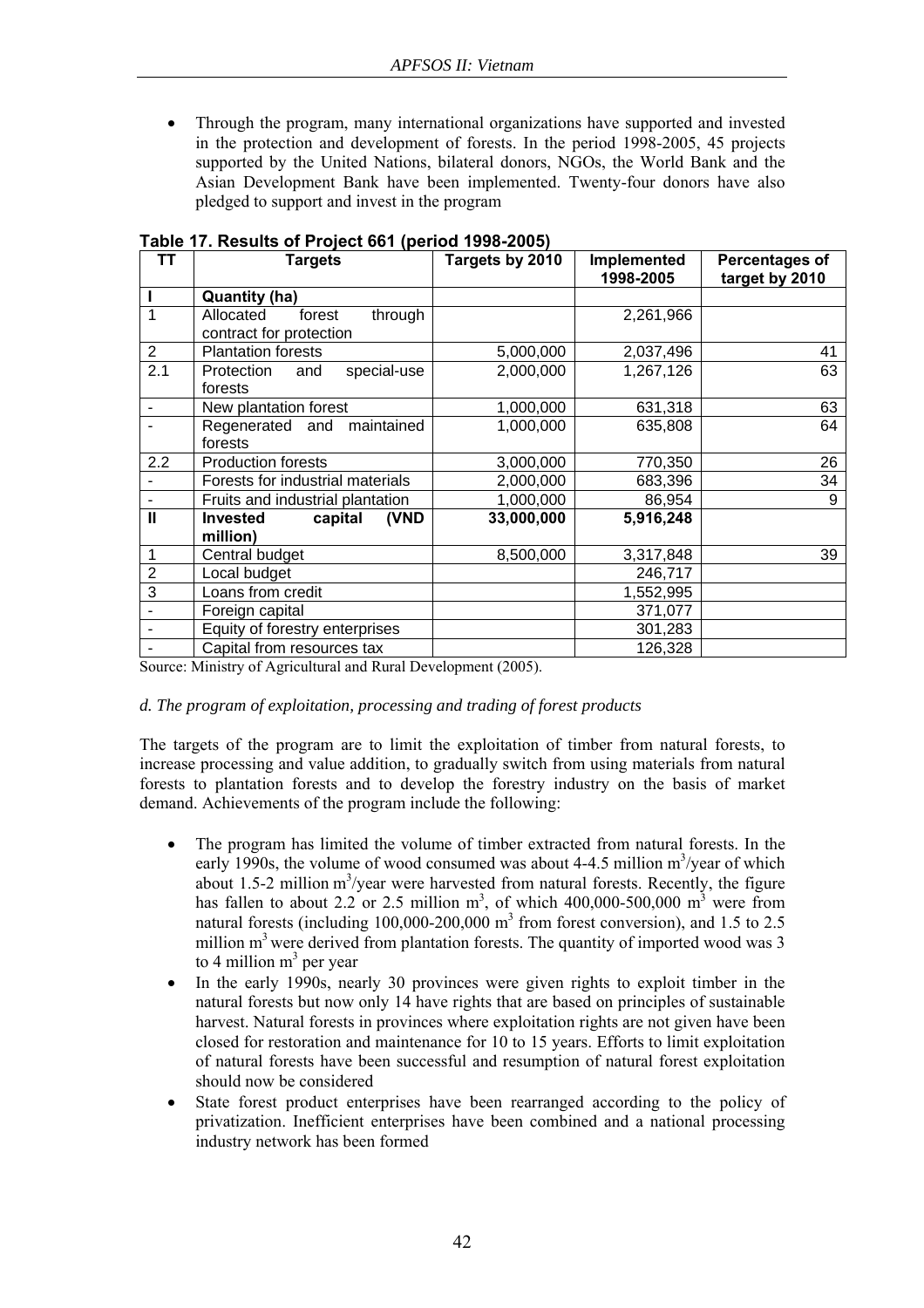There are about 300 enterprises specializing in wood processing for export. There are 88 enterprises processing bamboo, 40 processing rattan, 713 cooperatives and villages processing and weaving rattan and bamboo and more than 342,000 labourers amounting to 25.4% of employment in handicraft manufacture. There are 115 state enterprises, 10 joint stock companies, 36 limited companies and 170 privately owned enterprises producing medicine from herbal plants. There are also companies importing and exporting pharmaceutical products. There are also five plants processing pine resin with the capacity of 15,000 tonnesyear and a number of enterprises extracting chemical products from raw materials.

Paper and wood processing industries have increased capacity and production and have significantly increased the importance of the sector. Increased value addition has also been a focus. For example, in 2005, sawn timber accounted for only 14% of the total value of the processing sector whereas construction and civil woodwork, boats and transportation accounted for 60%, woodwork (fine arts) 13%, man-made boards 8.4% and rattan and bamboo 4.2%:

- The processing industries have supplied jobs for thousands of people. This sector has attracted nearly 520,000 labourers of whom 115,200 people work in saw mills, 1,750 in board processing factories, 830 in MDF plants, 5,900 in pulp mills, 85,700 in paper mills and 310,600 in forest product manufacturing. The actual number of workers in the forest product processing sector is larger than officially estimated since there is no formal estimation of small-scale processing establishments such as households
- The private sector plays an important role in forest product processing activities clearly shown in the structure of percentages of processed industrial product production of main forestry goods in the future

### *e. Program for renovation of state enterprises*

The targets of the program for renovation of state enterprises are to rearrange the structure and management of state forest enterprises (LTQD) to improve production efficiently and for trade, to contribute to the protection and development of forests and to advance socioeconomic development. Impacts have been as follows:

a) Restructuring and renovation of state forest enterprises have reinforced and improved the management of forests, solved problems of land shortage, and provided local people with cultivated land. According to a report issued by the Ministry of Forestry (currently the Ministry of Agricultural and Rural Development), there were 412 state forest enterprises after re-registration under Decree No 388/CP dated January 20 1991. By 2002, this number had fallen to 368 enterprises, a reduction of 10.7% compared to 1991. In 2002, there were 5,000,794 ha allocated to these enterprises, equalling 15.2% of national natural land and 81.2% of the area allocated in 1991. By 2006, the land area managed by state forest enterprises was nearly 4 million ha.

From 1991 to 2002, the Government reclaimed land from 222 of 358 state forest enterprises and in 38 out of 41 provinces and cities which had state forest enterprises. The total reclaimed land area amounted to 1,204,800 ha. This land was re-allocated to households under the control of local authority for long-term stable use. From 2002-2006, 300,000 ha of state forest enterprise land were transferred to local authorities. This has been a continuous process with priority given to households, individuals and communities.

b) The program has led to better protection, plantation forests have been enlarged and raw material supply sources have been geographically consolidated. By 2002, 534,580 ha of forest had been planted. Of this 320,281 ha were production forests equalling 59.9% of the total plantation forest area. The areas managed by 316 state-forest enterprises have been re-planted and this has helped to form concentrated regions for industrial timber supply in combination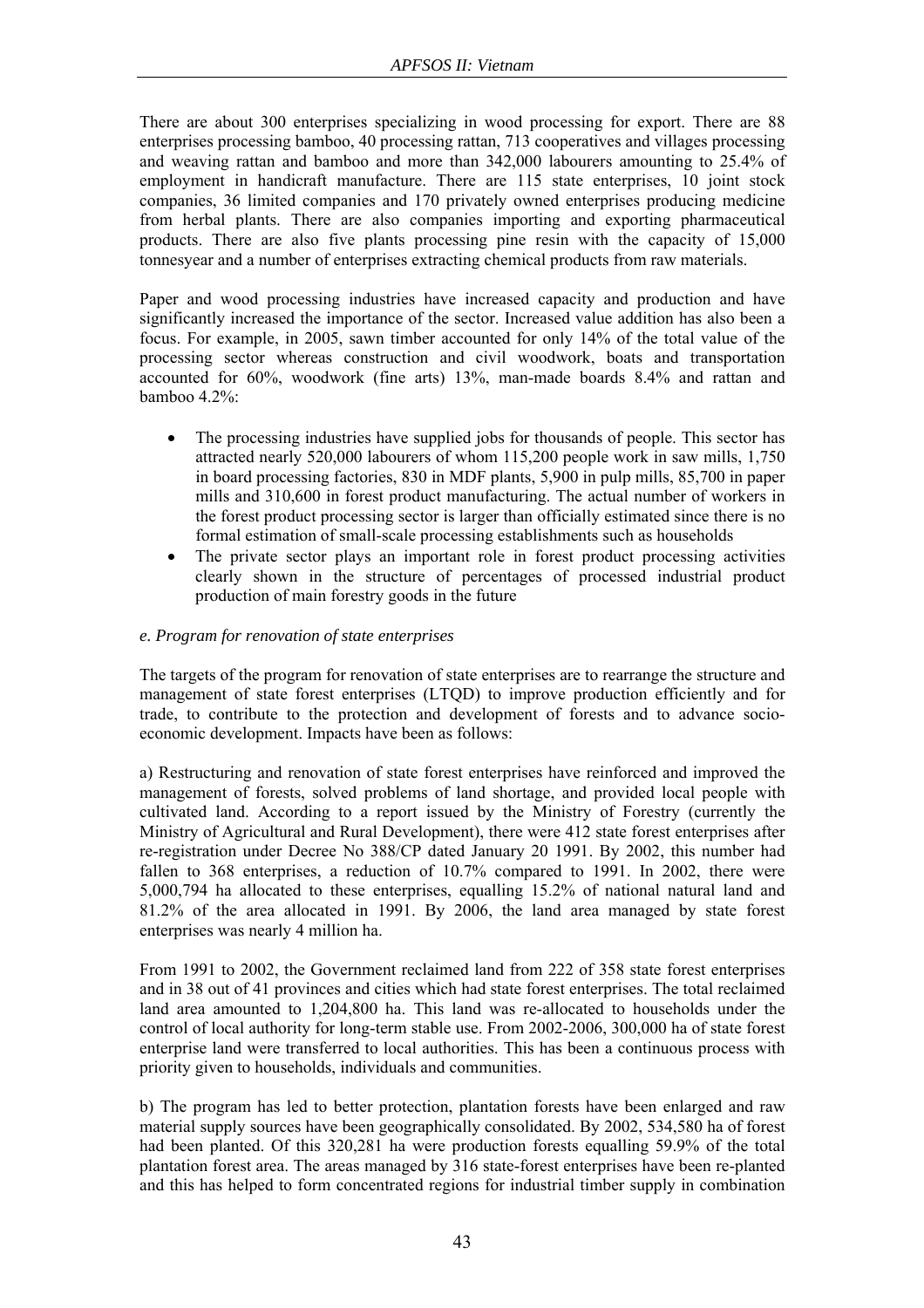with associated processing industries. Different regions specialise in different products including a region supplying paper materials (Phu Tho, Vinh Phuc, Tuyen Quang, Yen Bai, Ha Giang, Dong Nai) and a region supplying wooden posts for mines (Quang Ninh, Lang Son, Thai Nguyen, Bac Giang). By 2006, state-forest enterprises (forestry-based companies) had planted 600,000 ha.

c) Some state forest enterprises have applied agro-forestry and forestry-agriculture models and reduced monoculture. Forest structure and silviculture have also been addressed. Different forestry models have been implemented including mixed forest plantation, planting fruit trees with forest trees, raising animals under forest canopies, planting pine trees with acacia trees on poor land, planting cinnamon trees for natural regeneration-oriented protection, selecting trees according to site to shorten production cycles and implementing aquaculture in mangroves and tidal forests.

Some state-forest enterprises have invested in intensive methods, used improved seeds, implemented guidelines on land suitability for different species, adopted tissue culture and cuttings using high productivity trees to replace former methods; as such productivity and production have increased from 70 m<sup>3</sup>/ha/year to more than 100 m<sup>3</sup>/ha/year with a rotation of 6 to 8 years.

Some state forest enterprises have implemented natural regeneration as a low cost and rapid means of forest rehabilitation. Thousands of hectares of natural forests have been reestablished with this method and more forests have been formed, contributing to protection forest area in the country.

Some small-scale forest product processing establishments have been formed by state-forest enterprises to optimise use of raw materials, supply services for local inhabitants and improve the economic efficiency of forests as well as the efficiency of production and trade of forest products.

In addition to these major programs, the Forestry Development Strategy includes a number of programs to be implemented to 2020 as shown in Box 1.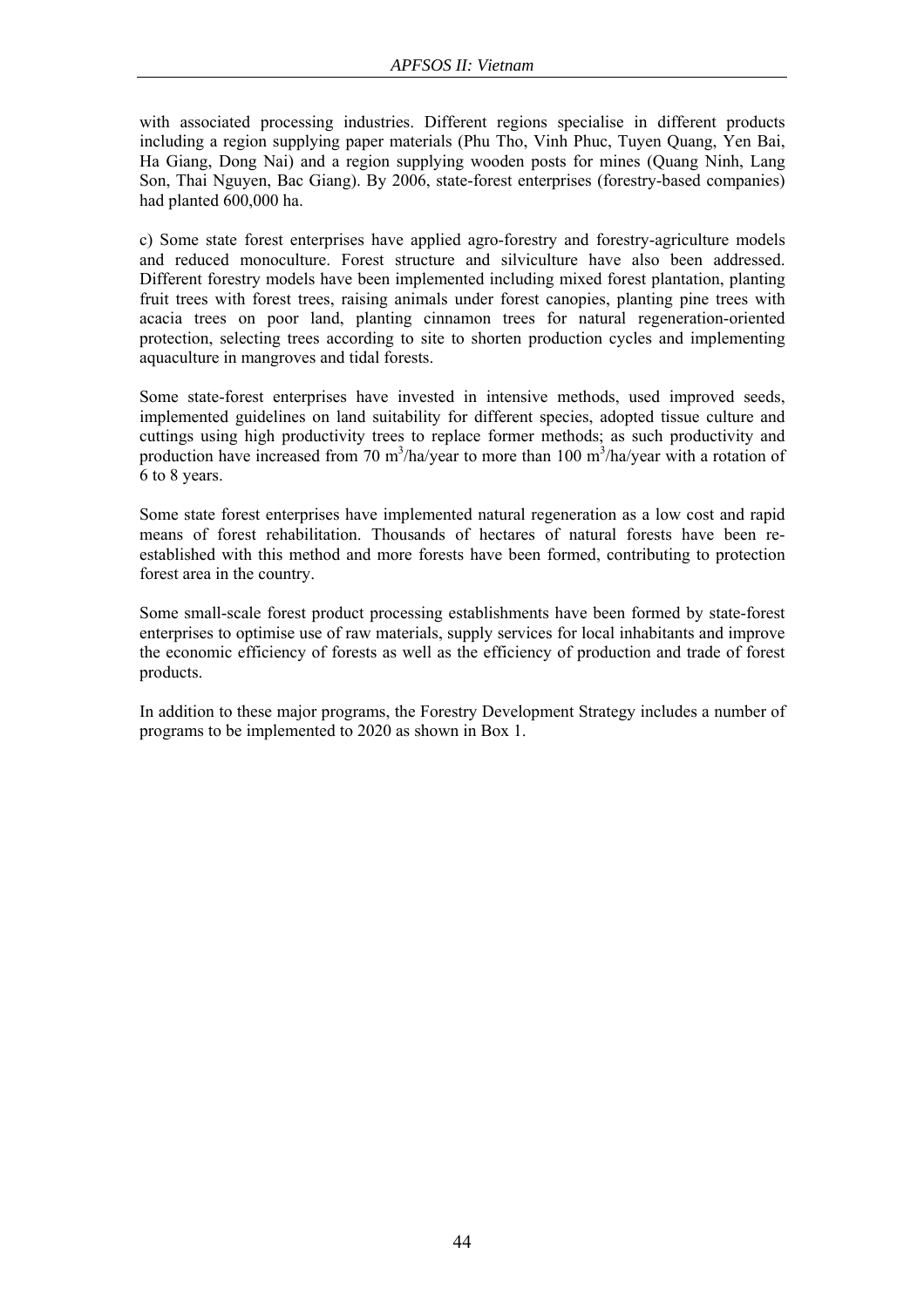# **Box 1. Forestry Development Strategy Programs**

#### **I. Sustainable forest management and development program**

#### *Objectives*

To manage, develop and use forest sustainably and effectively to meet the basic demands for forest products for domestic consumption and export; to contribute to national economic growth and stabilization of society, particularly for mountainous ethnic minority areas, while ensuring protection functions, biodiversity conservation and providing environmental services that contribute to sustainable national development. Key aims of the program include:

- Managing and sustainably utilising forest areas planned for production, including 3.63 million ha of natural forests, 4.15 million ha of plantation forests, and 0.62 million ha of forest planned for agro-forestry activities
- Allocating or leasing all forests and forest land to forest owners by 2020
- Improving the quality of 0.5 million ha of poor natural forests by enrichment and planting 200 million scattered trees annually to meet fuelwood demand in rural areas
- Establishing 1 million ha of plantation forest by 2010 (including 0.75 million ha of production forests, and 0.25 million ha of protection forests)
- Carrying out inventory of forest resources and strengthening forest resource data.
- Forestry enterprises to develop, implement and monitor forest management plans
- Certifying at least 30% of production forests for sustainable management by 2020
- Investing in modern equipment for forest product processing

#### **II. Program on forest protection, biodiversity conservation and environmental service development**

#### *Objectives*

To protect forests and conserve biodiversity in an effective manner with the active participation of local communities and enhance the contribution of environmental services from forests.

### **III. Forest product processing and trade program**

#### *Objectives*

To produce internationally competitive products mainly on the basis of sustainable domestic sources for wood and NWFPs; apply advanced and environmentally friendly technologies to meet the basic demands for domestic consumption and for export; and to develop the forest product processing industry to become a key economic factor of the forestry sector.

### **IV. Program on Research, Education, Training and Forestry Extension (RETE)**

#### *Objectives*

To improve the quality and effectiveness of RETE activities to develop high-quality human resources for the forestry sector. Science and technology are the basis for sectoral development. Research and training are linked with production and markets to increase the contribution to economic growth of the forestry sector, to protect the environment and to improve the livelihoods of people working in forestry activities.

#### **V. Program on renovating the forest sector institutions, policy, planning and monitoring**

#### *Objectives*

To create a favourable legal environment for forestry activities according to market orientation and international integration, with the broad participation of households, communities and the private sector. To strengthen the organizational system while planning work and monitoring in the forestry sector are enhanced.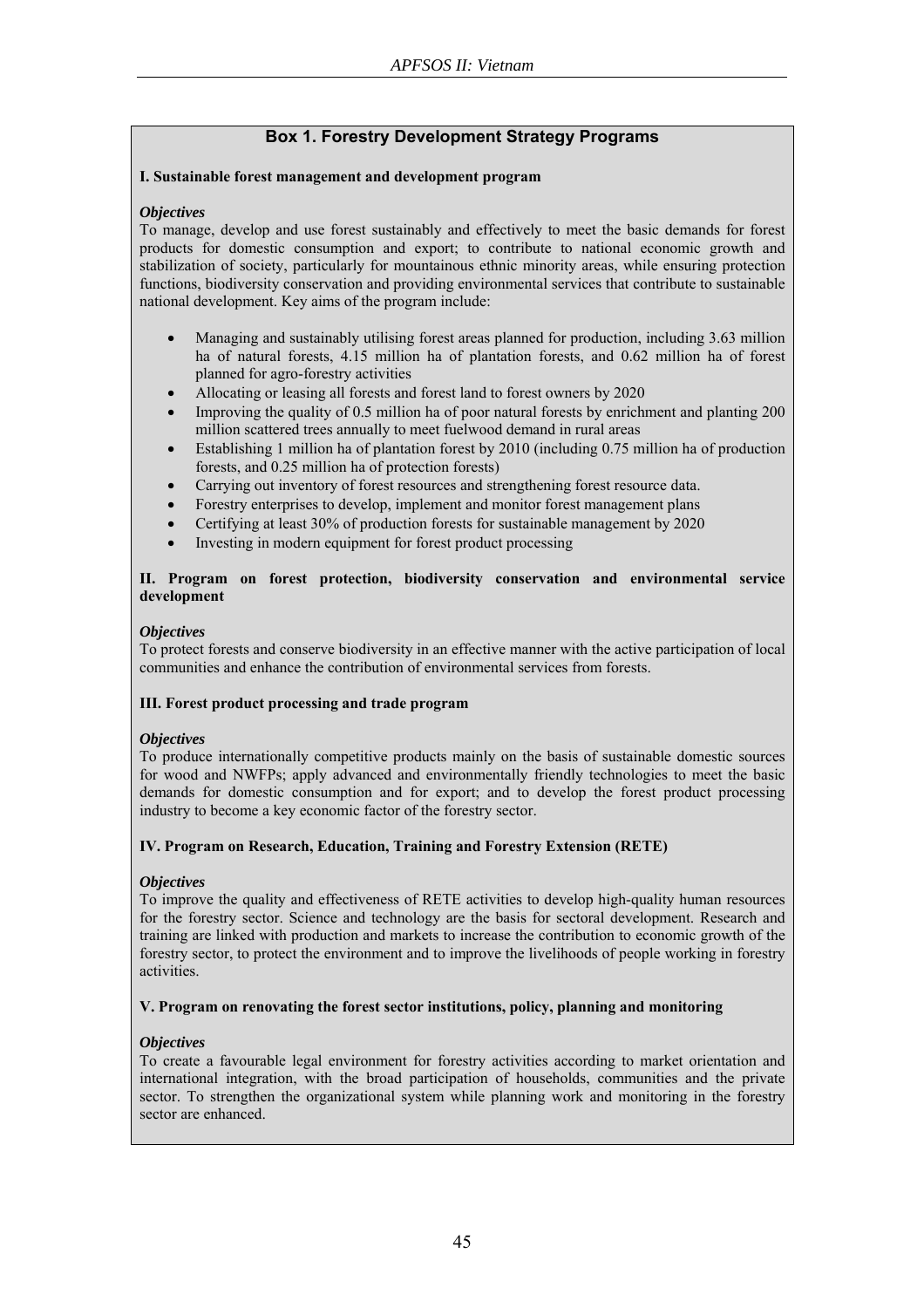### *Institutional arrangements for forest management — the role of the public and private sectors*

Under MARD, the Department of Forestry has rights to manage, develop and exploit products from plantation forests. The Department is also responsible for protecting natural forest resources, managing forest products and implementing the law to protect forests.

The system of forestry management from the central to the local level is not comprehensive or united. There are no forestry branches in some provincial Offices of Agricultural and Rural Development and the difference between the number of forestry officers and forest rangers in provinces, districts and communes is considerable. According to statistics from the Department of Forestry, in 2005 there were 559 officers in forestry branches or in departments of forestry under the control of Offices of Agricultural and Rural Development where there are no branches of forestry. Three hundred and twenty eight officers are stationed in the Northern provinces and 231 in the Southern provinces. In 2005, there were 9,500 forest rangers — 8,200 of them were personnel and the rest contract labourers.

State-forest enterprises were once considered to be the main agents of forestry production but are now being rearranged in three main ways: (1) Becoming accountable companies authorized to self-finance and being responsible for efficiency and productivity; (2) In certain cases, becoming Boards of Forest Management and acting as non-productive organizations; (3) Moving some state-forest enterprises into other business or dissolving them.

Many promotional policies have been launched by the Government to encourage all economic sectors to take part in agro-forestry through land and forest allocation, lease or contracts to organizations, households and individuals. Many preferential policies have also been issued including favourable investment, credit and tax rates, policies related to benefits from forests and to promote farmstead economies.

### *State of research and education in the forestry sector*

In the forestry sector, a network of education and research organisations exists including research institutes, universities, schools of forestry, local forestry related organizations and forestry related non-government organizations.

The Forest Science Institute of Vietnam is the main forestry research institute. The institute was formed in 1961 with six departments specializing in silviculture, forestry economics, forest product processing, forest restoration, forest resources and vegetation and forest protection. There are also four centres for the study of seeds, bio-technology, ecology and forest environment, and special forest products, and two centres for the study and transfer of forest technologies and application of silviculture. Nine regional centres are located in Sonla, Vinh Phuc, Phu Tho, Quang Tri, Gia Lai, Lam Đong, Đong Nai, Ca Mau and Ho Chi Minh city.

The University for Forestry in Xuân Mai specializes in forestry education. It was formed in 1964 and remains one of the most important centre for study in the sector. There are other similar establishments including the University of Agriculture and Forestry in Thu Duc, Ho Chi Minh city, the Highland University, the University of Agriculture and Forestry in Thai Nguyen, University for Agriculture and Forestry in Hue and the high school for Agriculture and Forestry in Quang Ninh.

The forestry sector has focused on tree breeding and development of propagation technologies by cuttings and tissue culture. By 2006 pine, acacia, eucalyptus, melaleuca, casuarina, and chukrasia were affirmed as having advanced stocks from 30 sources. Many high productivity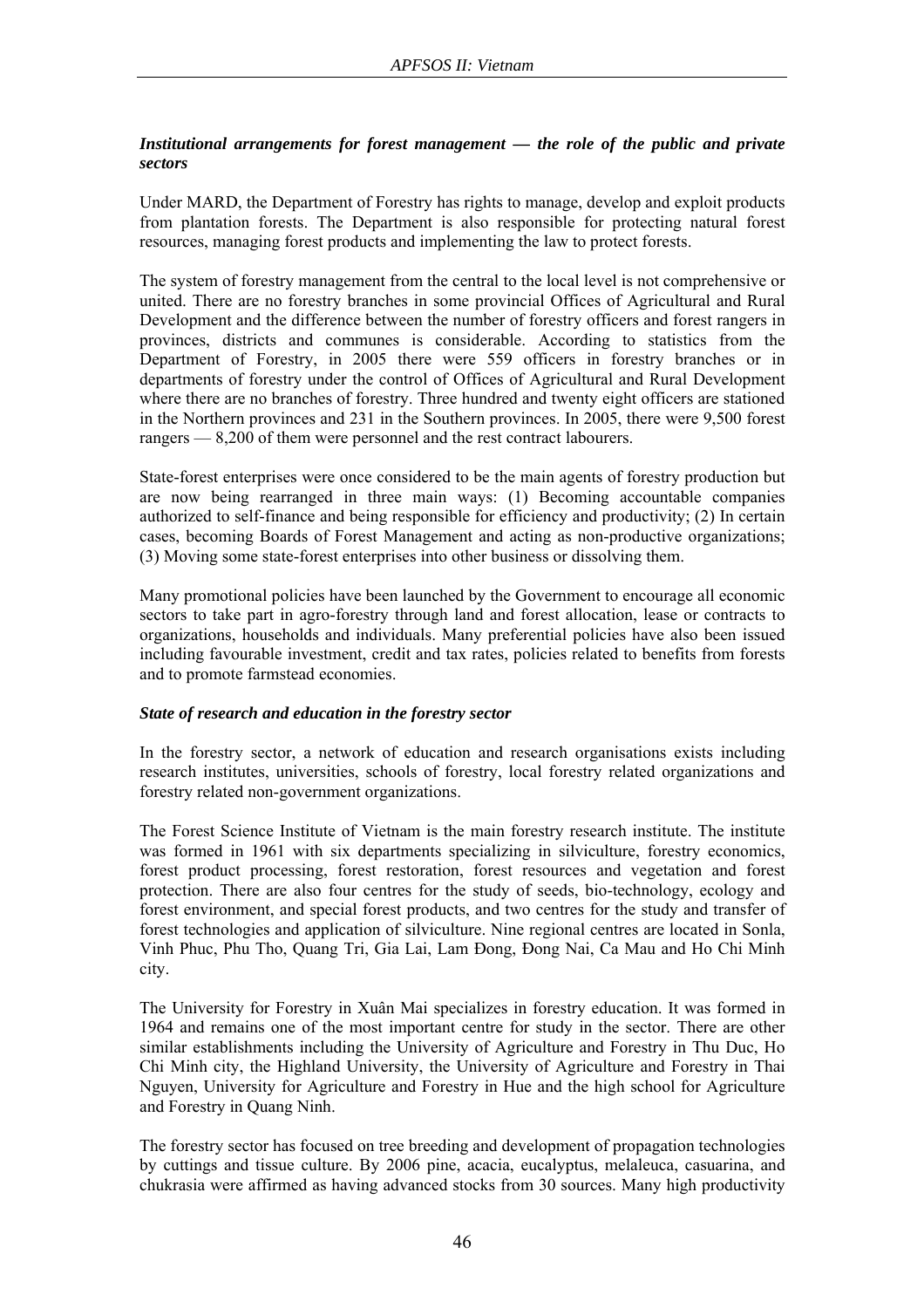varieties (20-25 m<sup>3</sup>/ha/year for eucalyptus, 15-20 m<sup>3</sup>/ha/year for *Acacia auriculiformis*, and more that  $30 \text{ m}^3/\text{ha}/\text{year}$  for hybrid acacia) have been put into production and this has greatly increased the productivity and effectiveness of forest plantations.

Basic studies have been completed including species classification, growth and yield studies, land and forest classification, and forest monitoring to supply basic statistics for planning forest development. Some studies on bio-diversity have also been carried out and many rare animals and plants have been found and protected.

Studies have been conducted on natural forest restoration, forest enrichment, classification of protection forests and establishment of fig tree, wattle, pine, acacia and eucalyptus plantations. Causes of forest diseases have been discovered as have treatments both biological and otherwise. Software for fire forecast using satellite photographs has also been developed.

In the process of studying the forestry industry, advances in equipment and tools have been made including timber cutting machines — disk saws, planers, veneer peeling lathes and small sawing machines; wood drying technology — production of boards, synthetic lining agents; using timber from plantation forests and using post-consumer wood products. Models of community forestry and agro-forestry and silvo-fisheries have also been developed to improve the incomes of local and mountain communities.

# **Key issues and an overview of the overall state of forests and forestry**

### *Key forest and forestry issues in Vietnam*

- (1) Pressure on land and forest products is increasing, especially in mountainous areas which are short of agricultural land and where there is free population movement.
- (2) Natural forests have not been managed sustainably.
- (3) In many areas, the quality and bio-diversity of natural forests is falling.
- (4) Plantation forest rotations are long, profits are low, investment is risky and plantation is mostly located in mountainous areas where levels of development are low and the competitiveness of plantation forests is limited due to the quantity of natural forest in the area and the returns available from other crops.
- (5) The growth of forestry and its contribution to GDP is very small (about 1.2%) because forest protective functions and environmental services have generally not been identified and the contribution of forest product processing and export is not taken into account.
- (6) The forest product processing industry has made great achievements in recent years but without stability, plans or strategic vision. Competitiveness has not been high enough, no brand has been developed in world markets, there is lack of capital for modernization and wood availability has been unstable and dependent on foreign sources.
- (7) Forestry has not efficiently reduced poverty or brought jobs to people who work in the field. Incomes are low and unstable, most forestry workers are from mountainous areas and cannot live on forest work alone and the lives of forest officers are difficult.
- (8) Although the system of forest policies is comprehensive, it is asynchronous in that some policies do not support the socialization of forestry and introduction of market mechanisms. Some new policies and mechanisms for forest development and forest product processing have not been implemented in time to stimulate other economic players such as households, communities and individuals to become involved in forestry.
- (9) The socialization of forestry should make considerable changes but there are still disadvantages in managing forest and forest land and the progress of forest and land allocation or allocation of forestland use rights is slow. Some local authorities hesitate to allocate land and natural forests to people, especially to households and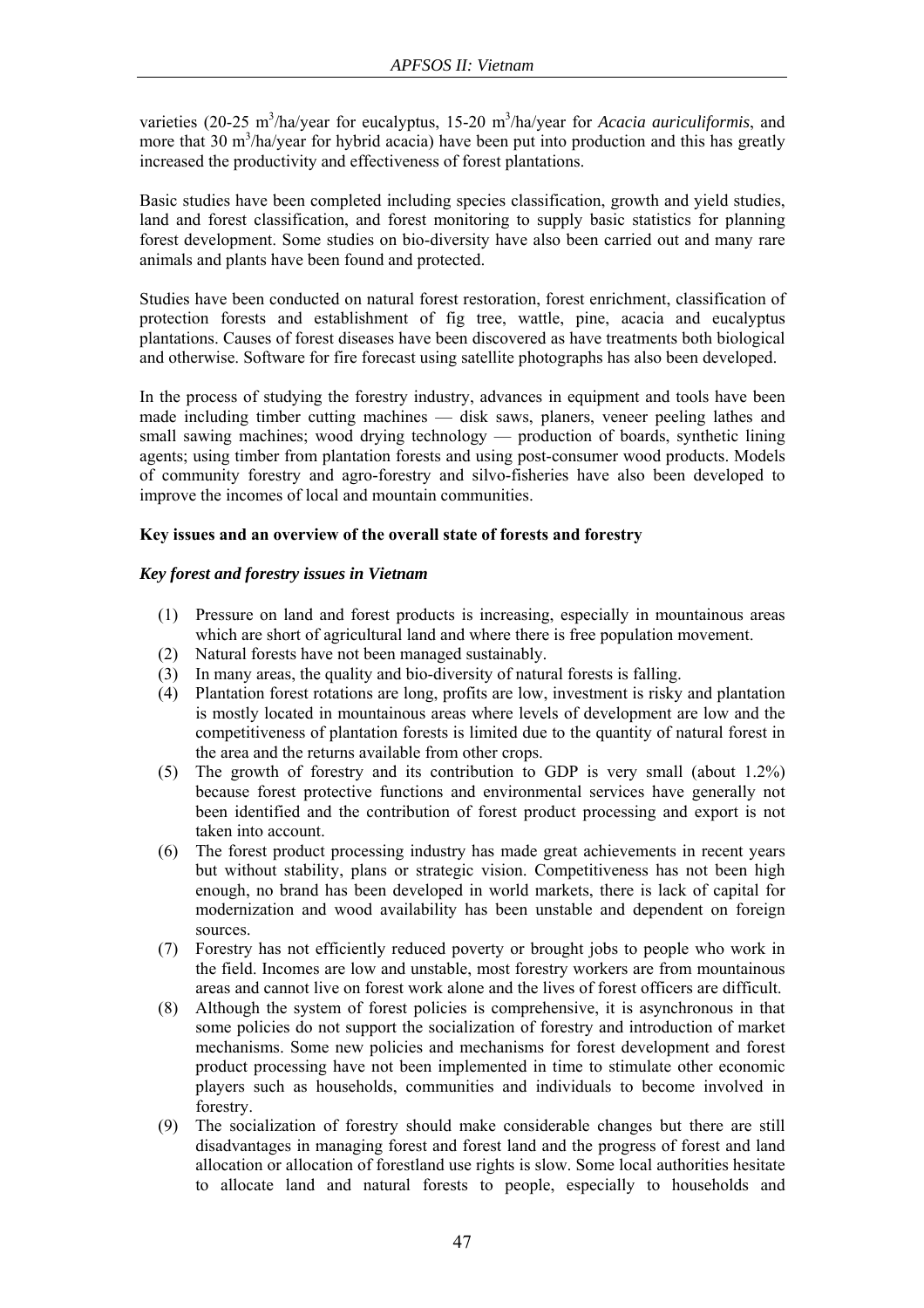communities and some private economic actors do not consider the situation in the field.

- (10) Forest management is not united and remains dispersed. The quantity, quality and ability of forest officers working in management, science or technical areas, does not meet the requirements laid down by market requirements and economic integration. The management of forests is classified according to locality but the system is inefficient as a foundation for policies and mechanisms or as a material, technical or financial base.
- (11) Technology transfer does not meet requirements for production and demand; there is a lack of available methods to use millions of hectares of poor natural forests and bring income to local mountain communities. The network of organizations promoting forestry is thin and weak.

### *Overview of the status of forests and forestry in Vietnam*

*Status of forest resource and forest land of Vietnam* 

- (1) Vietnamese forests have high levels of biodiversity with about 15,000 species of plants, 310 vertebrate species, 840 bird species, 286 reptile and 162 batrachian species. The forestry sector has actively contributed to ecosystem conservation and preservation of valuable and rare animal and plant genetic resources.
- (2) Forest cover has increased with the establishment of plantations, special use forests and protection forest throughout the country. In 1990 the forest area was 9.1 million hectares covering 27.8% of the national land area, in 2003 it was 12 million hectares covering 36.1%, and in 2006 it increased to 12.61 million hectares, covering 37%.
- (3) The area of plantation forest has increased, but the harvestable forest area is small as the majority is immature or is not production forest and the yield of plantation forest is not high. Timber species currently account for only a small area of plantation forests.
- (4) Average timber stocking in natural forests is low  $(70-80 \text{ m}^3/\text{hectares})$  and the area of rich forest ( $> 150$  m<sup>3</sup>/hectares) accounts for only 20% of the existing natural forest area. Timber resources are concentrated primarily in three areas: Central Highlands, Northern Central region and Southern Central region. These areas account for about 70% of total reserves.
- (5) In Vietnam there is only 0.15 hectare of forest per person and  $9.16 \text{ m}^3$  timber per person, in comparison with the world average of 0.97 hectares of forest per person and  $75 \text{ m}^3$  timber per person.
- (6) Unused forestland in the country amounts to 6.76 million hectares, of which most is bare land and denuded hills. These areas will pose challenges to the future development of forestry production since they comprise mostly sloping and degraded land.
- (7) Forestry product processing has developed rapidly to meet domestic demand and contribute to export turnover. Between 1990 and 1995, export turnover of timber and forestry products remained at around US\$200 million per year compared to US\$2.5 billion in 2007.
- (8) Forestry has contributed jobs and improvement in living standard for about 25% of the Vietnamese population living in or near forests.
- (9) Forestry sector operations are moving from state-ownership with a centrally planned structure to socialized forestry with multi-component economic institutions operating under market conditions to produce commodities. Statistics show that the private sector is the main force behind forest product processing in the country.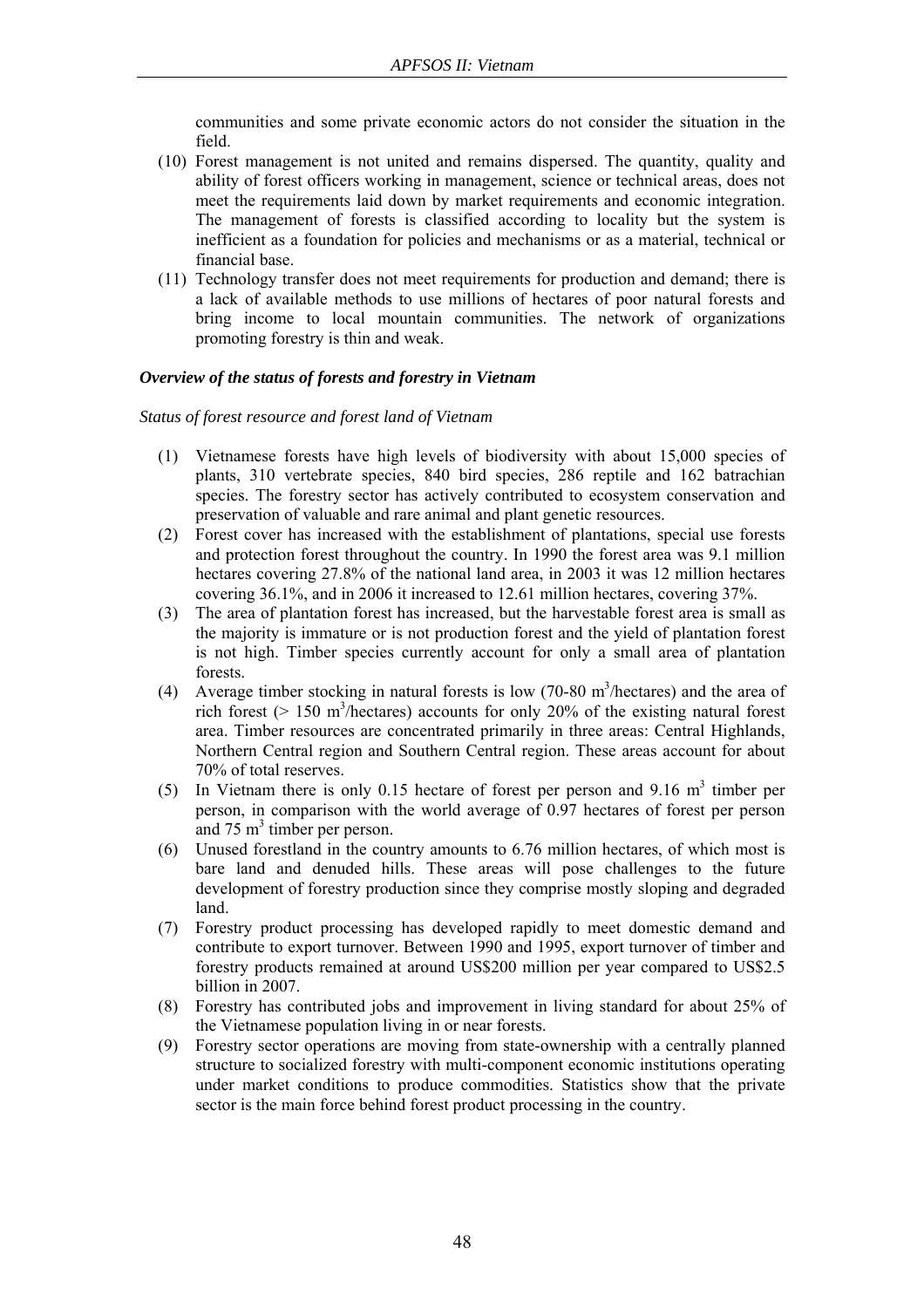# **3. WHAT WILL INFLUENCE THE FUTURE STATE OF FORESTS AND FORESTRY?**

### **Overview of the changing characteristics of society**

Until 2007, the Vietnamese population was more than 84 million people, three quarters of whom lived in rural areas (Statistical Office 2007). About 24 million people have settled in rural areas. Most highland farmers make a living from forest and relevant forestry activities, so forest and forest land play an important role for their livelihoods. People living in mountainous and rural areas are often poor due to a suboptimal market approach, weak infrastructure, poor land, backward farming, and people have low cultivation standards. The poor in remote areas often depend on forests, NWFPs and forest land to cultivate crops. In addition, the growth of population in these areas is high, creating pressure on forest and forest land.

The Government has promulgated policies for forestry socialization, raising the living and educational standards of rural people, and gradually decreasing the gap between urban and rural areas. Since 1994, forest land allocation to organizations, individuals, and households to use in the long term for forestry purposes has been conducted extensively nationwide. Especially in 2003, the Government introduced the Land Law and then the Forest Protection and Development Law (in 2004). According to these laws, households or individuals are allocated areas to use that are smaller than 30 hectares within 50 years. Besides, households or individuals can carry out various transactions according to land use rights.

Socially, Vietnam has made notable achievements. People's living standards have been improved. Human resources have been enhanced, particularly in rural and mountainous areas. However destitution is still high and the risk of returning to poverty is present, especially among ethnic minority groups in remote areas.

Policies and laws have been issued or amended in accordance with market mechanisms and international integration, step-wise to create a full, safe and convenient legal environment for production and business. However, the economic law system is incomplete and needs to be addressed (MARD, 2007).

### **International and domestic context**

### *International context*

Integration into regional and global economies is indispensable for all countries and Vietnam in particular. The country should adjust towards an open-door policy, reducing and removing tariff and non-tariff barriers and liberalising exchange of commodities, services, capital and technology among countries. Vietnam should develop industries and fields that have competitive advantages, establish an independent, self-regulated economy and efficiently take part in the international division of labour. The Asia-Pacific region continues to be a dynamic developing region. China is playing an increasingly important role and following the financial crisis in 1997, ASEAN countries are restoring the momentum of development and improving competitiveness.

# *Domestic context*

By 2020, Vietnam's population will reach about 100 million, with the population growth rate falling from 1.5% between 2001 and 2010 to 1.3% between 2011 and 2020. Vietnam's GDP growth rate was 8.17% in 2006 and 8.5% in 2007. Average per capita income in Vietnam in 2007 was US\$835 and in 2008 it is expected to reach US\$960. If GDP average growth rate stays at an estimated 7.2% per year, per capita GDP will reach US\$1,050-1,100 in 2010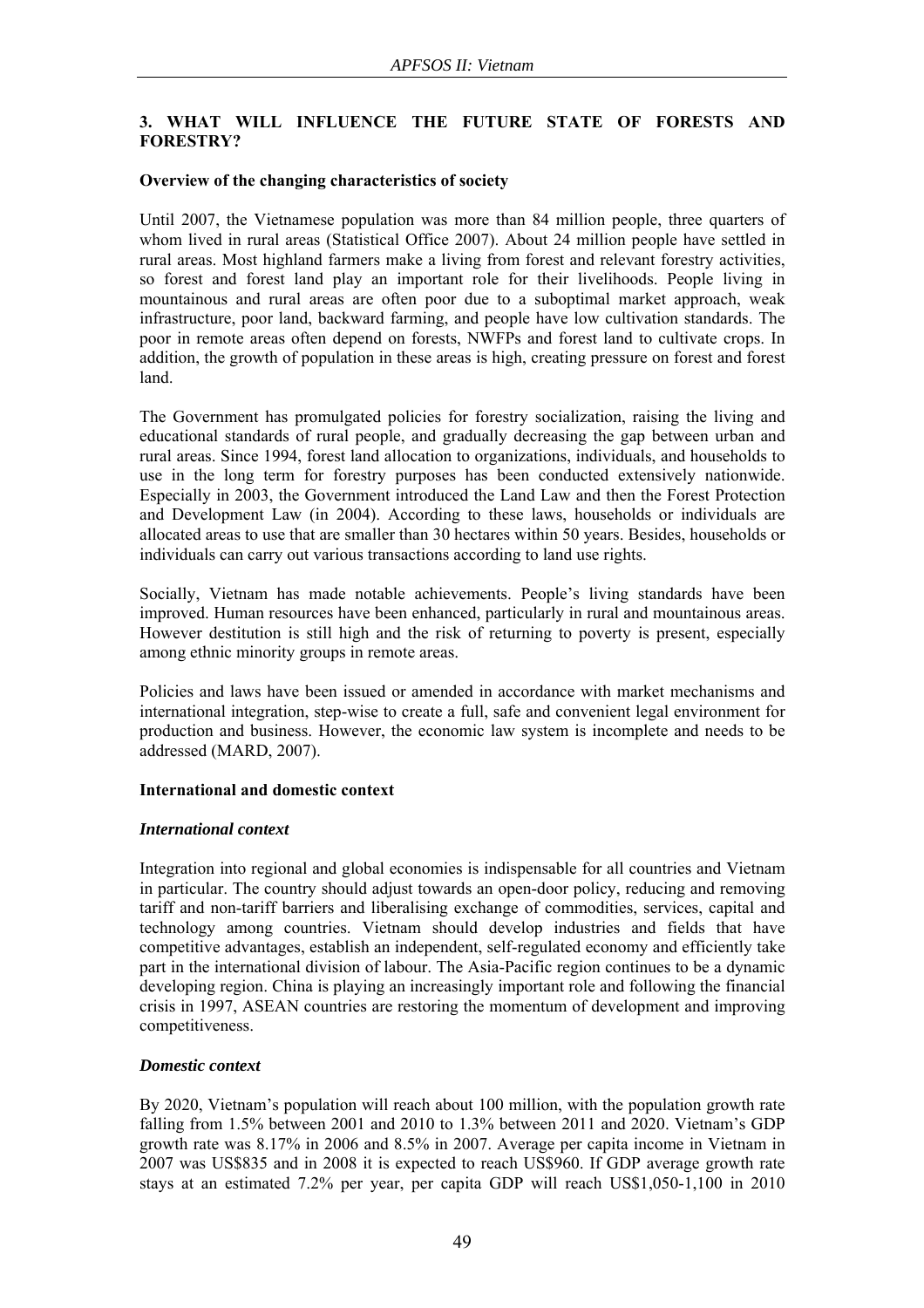although the figure may be higher as the present GDP growth rate is 8.5% per year. Recent achievements in Vietnam's national situation include the following:

- The fast pace of economic growth
- The economy continues to modernise and industrialise
- Social capital is increasing rapidly
- A socialist-oriented market economy is established and the macro economic situation is stable
- Integration internationally has resulted in important advances
- Education and training have been well developed
- The political situation and society are stable

Some weaknesses are evident:

- The quality of socio-economic development and the competitiveness of the economy are weak
- The national economic structure is changing slowly
- The socio-economic infrastructure does not meet development requirements
- The socialist oriented market economy has many restrictions and there is lack of balance at the macro level
- Integration into international and external economies has many restrictions
- A number of problems related to culture and society are urgent but are resolved only slowly, especially with respect to training and human resource development, which are falling behind the pace set by rapid economic development.

### **Demographic changes**

Vietnam's population has increased rapidly over the last century. At the beginning of the last century, Vietnam had about 15 million people. By 1940, this figure had increased to 25 million. By 2006 Vietnam's population was more than 84 million with an average density of 254 people/ $km^2$  — five times greater than the world average. The Red River Delta has the highest population density at about 1,225 people/km<sup>2</sup> as shown in Table 18. The Northeast area and the Western Highlands have the lowest population densities and are hilly and mountainous with most inhabitants belonging to minority groups.

| Region                         | <b>Population</b><br>('000s) | Area<br>(km <sup>2</sup> ) | <b>Population</b><br>density<br>(people/km <sup>2</sup> ) |
|--------------------------------|------------------------------|----------------------------|-----------------------------------------------------------|
| Red River Delta area           | 18,207,9                     | 14,862,5                   | 1,225                                                     |
| Northeast area                 | 9,458,5                      | 64,025,2                   | 148                                                       |
| Northwestern area              | 2,606,9                      | 37,533,8                   | 69                                                        |
| Northern Central region        | 10,668,3                     | 51,552                     | 207                                                       |
| Southern Central littoral area | 7,131,4                      | 33,166,1                   | 215                                                       |
| <b>Western Highlands</b>       | 4,868,9                      | 54,659,6                   | 89                                                        |
| East Nam Bo                    | 13,798,4                     | 34,807,7                   | 396                                                       |
| Cuu Long Delta River           | 17,415,5                     | 40,604,7                   | 429                                                       |
| <b>Vietnam</b>                 | 84,155,8                     | 331,211,6                  | 254                                                       |

| Table 18. Population density in different areas of Vietnam in 2006 |  |  |
|--------------------------------------------------------------------|--|--|
|--------------------------------------------------------------------|--|--|

Source: Statistical Office 2007 (http://www.gso.gov accessed 12/2007).

Vietnam's birth rate is likely to decrease in the long term although in 2003 there was a slight increase (Table 19). The birth rate in Vietnam in 2003 at 2.23 children per female is approximately the rate necessary for replacement and is below the regional average (Statistical Office 2005).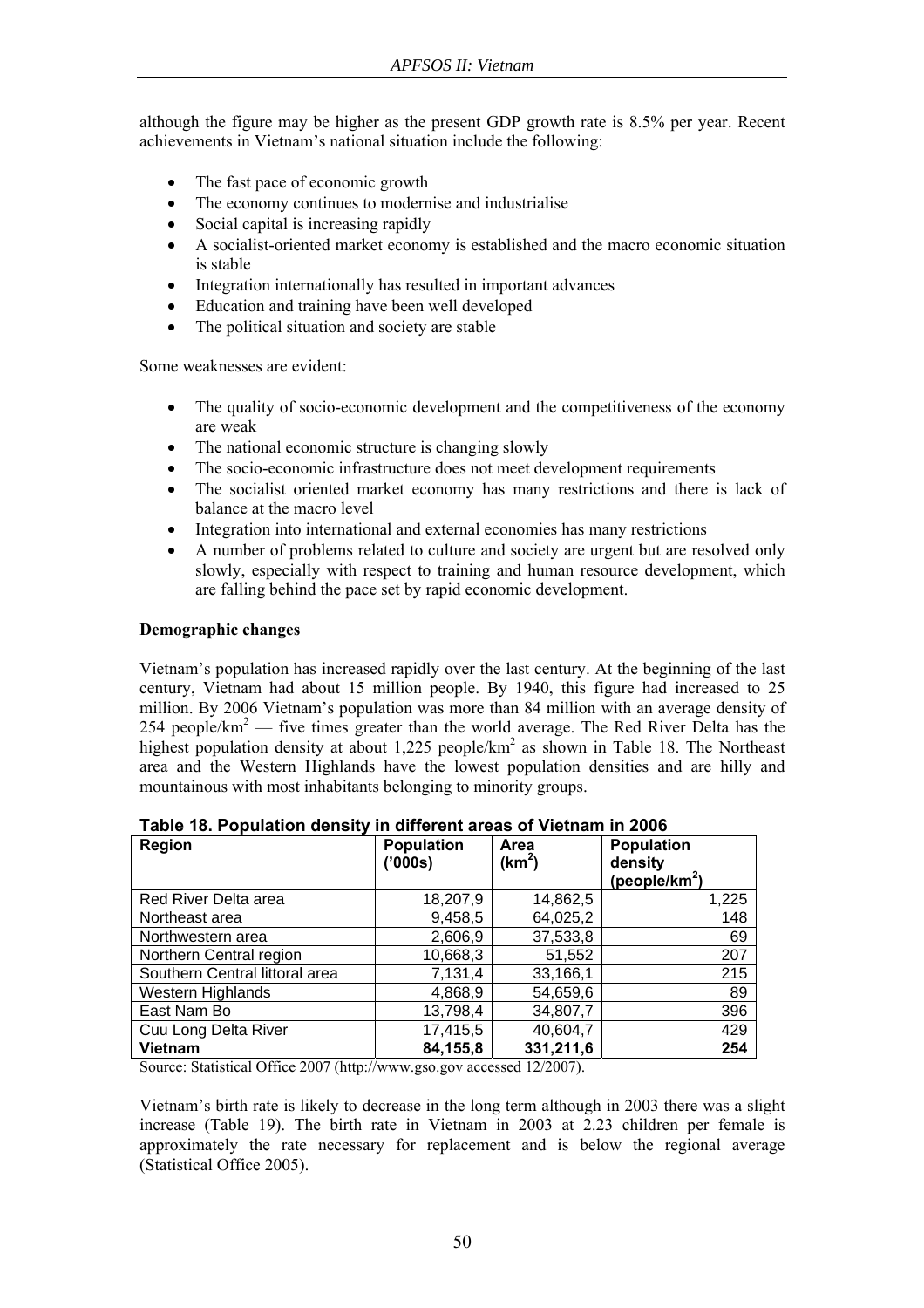| Year | <b>Crude birth rate</b><br>(births per 1000 people) | Crude death rate<br>(deaths per 1000 people) | <b>Natural</b><br>increase<br>rate |
|------|-----------------------------------------------------|----------------------------------------------|------------------------------------|
| 1998 | 21.1                                                | 5.6                                          | 15.5                               |
| 2000 | 18.6                                                | 5.6                                          | 13.0                               |
| 2001 | 19.0                                                | 5.8                                          | 13.2                               |
| 2002 | 17.5                                                | 5.8                                          | 11.7                               |
| 2003 | 19.2                                                | 5.4                                          | 13.8                               |

# **Table 19. Vietnam's crude birth rate, crude death rate and natural increase rate**

In recent years, economic development and processes of industrialization, modernization and urbanization have taken place with rapidity and have attracted many domestic and overseas investors as well as a huge number of labourers from rural areas. From April 2004 to March 2005, there were 278 000 emigrants — equivalent to 3.36 persons per 1000 people. Among the eight geographic/economic zones in the country, the Southeast only experienced immigration from other areas (7210 people), while the Southern Central Littoral region experienced the highest rate of emigration (2770 people), followed by the Northern Central region (2380 people). The area with the lowest rate of net emigration was the Western Highlands (180 people), followed by the Red River Delta area (590 people) (Central Statistical Office 2007).

### **The political and institutional environment**

MARD manages and directs the forest sector and the Prime Minister approves guidelines, important policies and the sector's organization. Other policies relating directly to the sector are issued by MARD. The government's role in forestry and forestry sector management is being strengthened but is increasingly being distanced from production and business management by increasing the role of households and the private sector, especially in forest product processing and trade.

Decentralization of forestry management has been a concern of the Vietnamese government for a long time. This has been especially so since 1998 when the Government issued decisions to assign responsibility for forest management to authorities at provincial, district and commune levels. For example, in the past national parks were under the direct management of MARD. At present, all except eight national parks are under the direct management of MARD. The eight remaining parks, and national nature reserves, are managed by local government. Province level government has responsibility for local forest resource management according to the plan approved by MARD.

### **Economic changes**

# *Growth rates of income including changes in its distribution*

There is diversity of economic sectors in Vietnam but key sectors of the economy are still under state management. After 1986, Vietnam's economy developed rapidly and achieved an average growth rate of around 9% from 1993 to 1997 before falling to 8.5% in 1997 and to 4% in 1998http://vi.wikipedia.org/wiki/1998 due to the Asian financial crisis. Subsequently it increased to 4.8% in 1999 and from 6 to 7% between 2000 and 2002. After that, GDP increased continuously from 7.3% in 2003 to 8.17% in 2006 as shown in Table 20.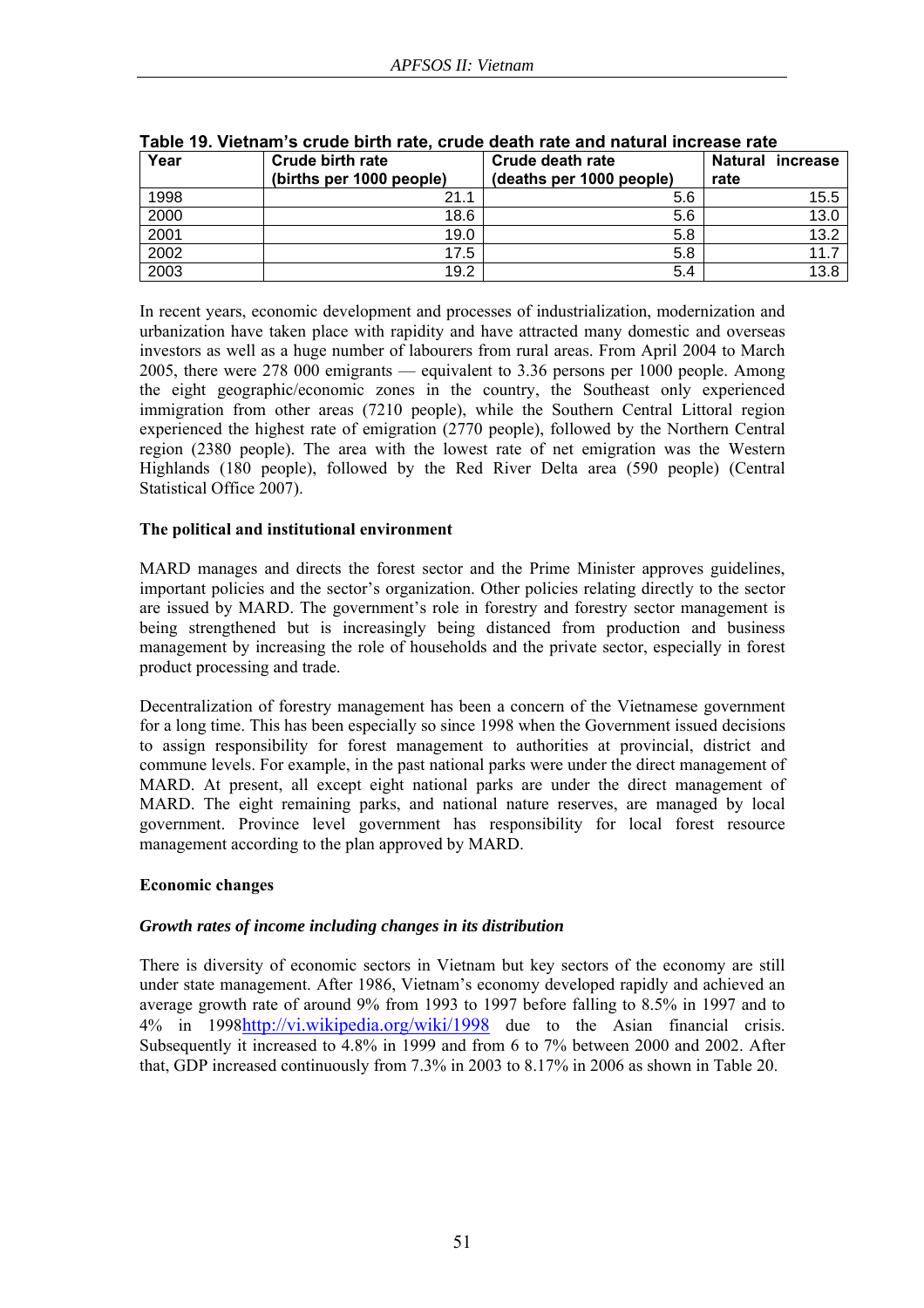| Year | <b>GDP</b><br>(US\$) | <b>Annual GDP</b><br>growth $(\%)$ | Year | <b>GDP</b><br>(US\$) | <b>Annual GDP</b><br>growth $(\%)$ |
|------|----------------------|------------------------------------|------|----------------------|------------------------------------|
| 1986 | 109.2                | 2.8                                | 1996 | 213.8                | 9.3                                |
| 1987 | 113.1                | 3.6                                | 1997 | 231.3                | 8.2                                |
| 1988 | 120                  | 6                                  | 1998 | 244.7                | 5.8                                |
| 1989 | 125.6                | 4.7                                | 1999 | 256.2                | 4.8                                |
| 1990 | 132                  | 5.1                                | 2000 | 273.6                | 6.8                                |
| 1991 | 139.6                | 5.8                                | 2001 | 292.5                | 6.9                                |
| 1992 | 151.8                | 8.7                                | 2002 | 313.2                | 7.1                                |
| 1993 | 164.1                | 8.1                                | 2003 | 336.2                | 7.3                                |
| 1994 | 178.5                | 8.8                                | 2004 | 362.4                | 7.8                                |
| 1995 | 195.6                | 9.5                                | 2005 | 393                  | 8.4                                |
|      |                      |                                    | 2006 | 425.1                | 8.2                                |

**Table 20. GDP and GDP growth rates 1986-2006** 

Source: Statistical Office 2007 (accessed from Wikipedia 2007).

The contribution of the forestry sector to GDP varies according to the economic situation of the country, the region and the world. Export of Vietnamese agricultural products such as rice, pepper, coffee, tea, rubber, joinery and NWFPs has increased consistently but the percentage contribution to GDP fell from 42% in 1989 to 16% in 1999. In 2006, the contributions of different sectors to GDP were as follows: agriculture 16.0%, forestry 1.2%, industry and construction 41% and services 38% (Wikipedia, 2007).

The contribution of agriculture, fisheries and forestry to GDP fell from 24.5% in 2000 to about 21% in 2005. The contribution of the forestry sector to GDP has remained low at 1.3% in 2000 and 1.2% in 2005. The contribution of agriculture fell from 19.8% in 2000 to 15.9% in 2005. Comparison of the relative contributions of the two sectors shows that although forestry makes a smaller contribution, it has been better maintained.

It should be noted that the contribution of the forestry sector to GDP would be considerably greater if the forest product processing industry were included. Present statistics only include the value of planned main operations and not the value of forest products extracted, processed and marketed. Forest services such as watershed and coastal protection and urban environmental amelioration, and values associated with biodiversity conservation, genetic resource conservation and ecotourism are also not accounted for in calculations of the contribution of forestry to GDP.

### *Changes in the employment situation and its implications on forestry and the forest industry*

Forest management, protection and development employ a huge labour force. According to the Ministry of Natural Resources and Environment (MONRE), as of September 2007, more than 1.1 million households together with hundreds of communities and collectives had land and forest allocated and became forest owners. Therefore, the implementation of land and forest allocation policies attracted more than 2 million rural labourers in mountainous areas. Within the framework of the 5 Million Ha Reforestation Program 2.261 million ha were allocated for forest protection and regeneration for the period 1998-2005 with a total investment of almost 100 billion dong. Planting operations also create job opportunities through activities such as nursery management, planting, tending, harvesting and processing.

The forestry sector and especially the timber industry play an important role in employment creation and income provision for many Vietnamese, especially in rural and mountainous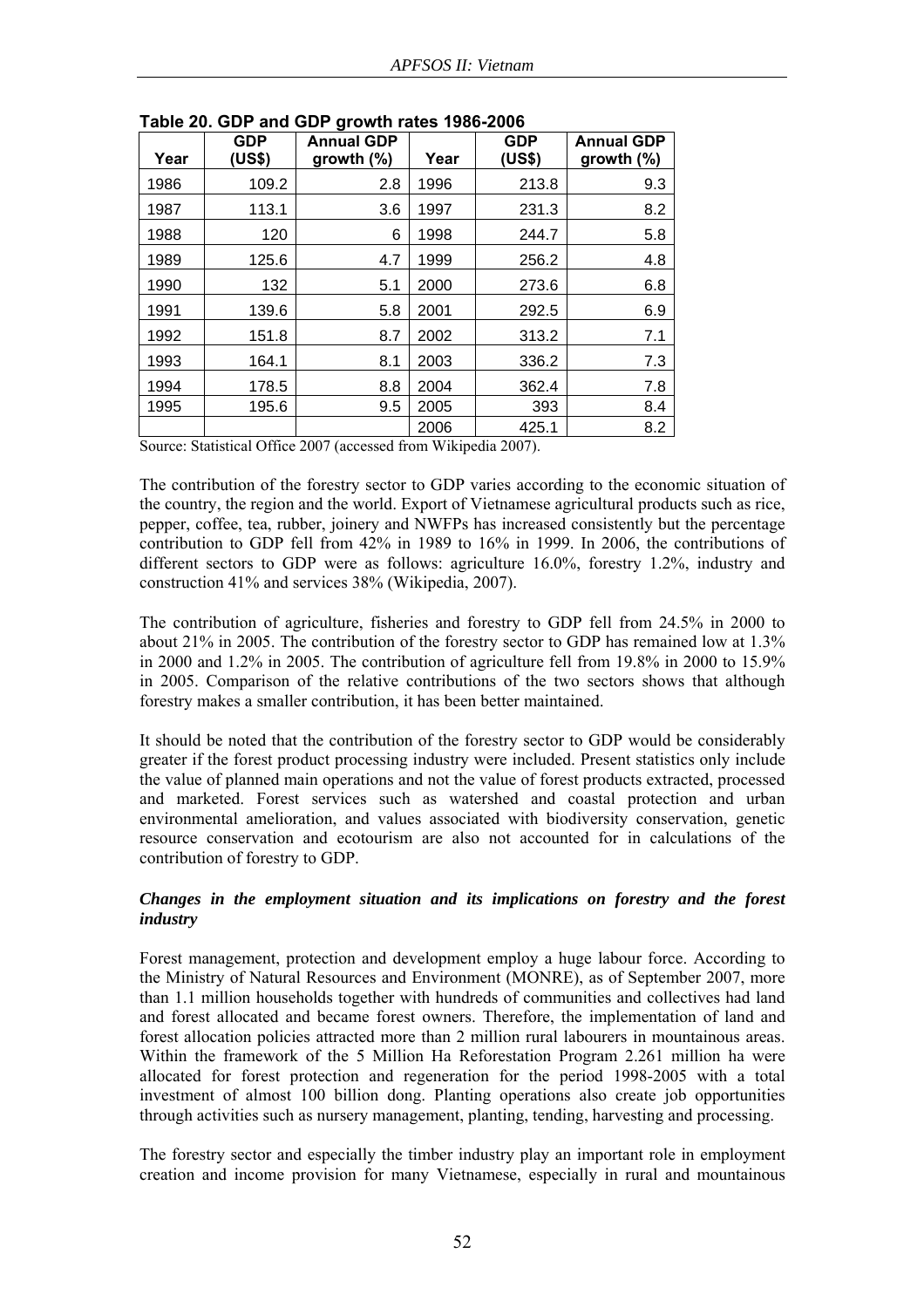areas. According to the MONRE (2007), up to September 2007 there were more than 8 million hectares of forest land allocated to more than 1.1 million organizations, households and individuals. Additionally, there were more than 20,000 labourers working in state owned forest plantations and about 90,000 households and individuals were allocated land for protection and assisted natural regeneration and for afforestation in state owned forest plantations, protection forests and special use forests. Measures taken also attracted thousands of workers from communities in rural and mountainous areas to take part in forest management and protection for which they received benefits (MONRE 2007).

The timber and export forest product processing industry has developed strongly in recent years and has made an important contribution to increased employment. The forestry sector has played an important role in increasing incomes for Vietnamese people, especially for farmers in mountainous areas.

### *Forests in the context of improving rural economies*

Forests play an important socio-economic and environmental role and are linked to the livelihoods of nearly 24 million people living in and adjacent to forests — most of them belonging to ethnic minorities. Forests are one of the major sources of income in farmer households in mountainous areas. The relationship between forests and rural livelihood improvement includes the following links:

- Some forest land is converted into agricultural land for rubber, coffee, and cashew and for cattle grazing
- Timber and NWFPs contribute significantly to the income of the rural population. According to research findings, income from forests accounts for 10-20% of the total income of rural households. Especially in industrial forest zones, income from timber and NWFPs represents up to 50-60% of the total income of rural households

Social objectives included in the National Forest Strategy (NFS) to 2020 are to increase income and eliminate poverty and reduce by 70% the total number of poor households in key forest areas; to complete forest and forest land allocation and lease to organizations, enterprises, households, individuals and communities before 2010; and to increase the number of well-trained forest workers by 50% (MARD, 2007).

# **Future energy demand and its implications on forests**

Vietnam's economy is largely agriculture based with about 75% of the population living in rural areas. As such, energy from fuelwood plays a very important role. The annual demand for fuelwood in Vietnam is about 22-23 million tonnes. According to Vietnam's Forestry Development Strategy (MARD, 2007), demand for fuelwood will rise from 25 million  $m<sup>3</sup>$  per year in 2003-2005 to 25.7 million  $m^3$  in 2010 and will level off at 26 million  $m^3$  to 2020.

The Government has implemented programs to plant forest not only for industries and environmental purposes but also to meet the huge demand for fuelwood. Besides formal programs, there are about 200 million scattered trees planted in the country each year. These trees could provide about 5 million  $m<sup>3</sup>$  of small wood and fuelwood and 15 million  $m<sup>3</sup>$  of firewood for construction and energy needs in rural areas and reduce pressure on natural forest (Handbook of Forestry Sector, 2004).

# *Emerging trends in the production of fuel and potential implications for the forestry sector*

Vietnam is exploiting energy resources such as coal, gas and crude oil but these resources have gradually been exhausted. Supply of anthracite resources extracted in Quang Ninh will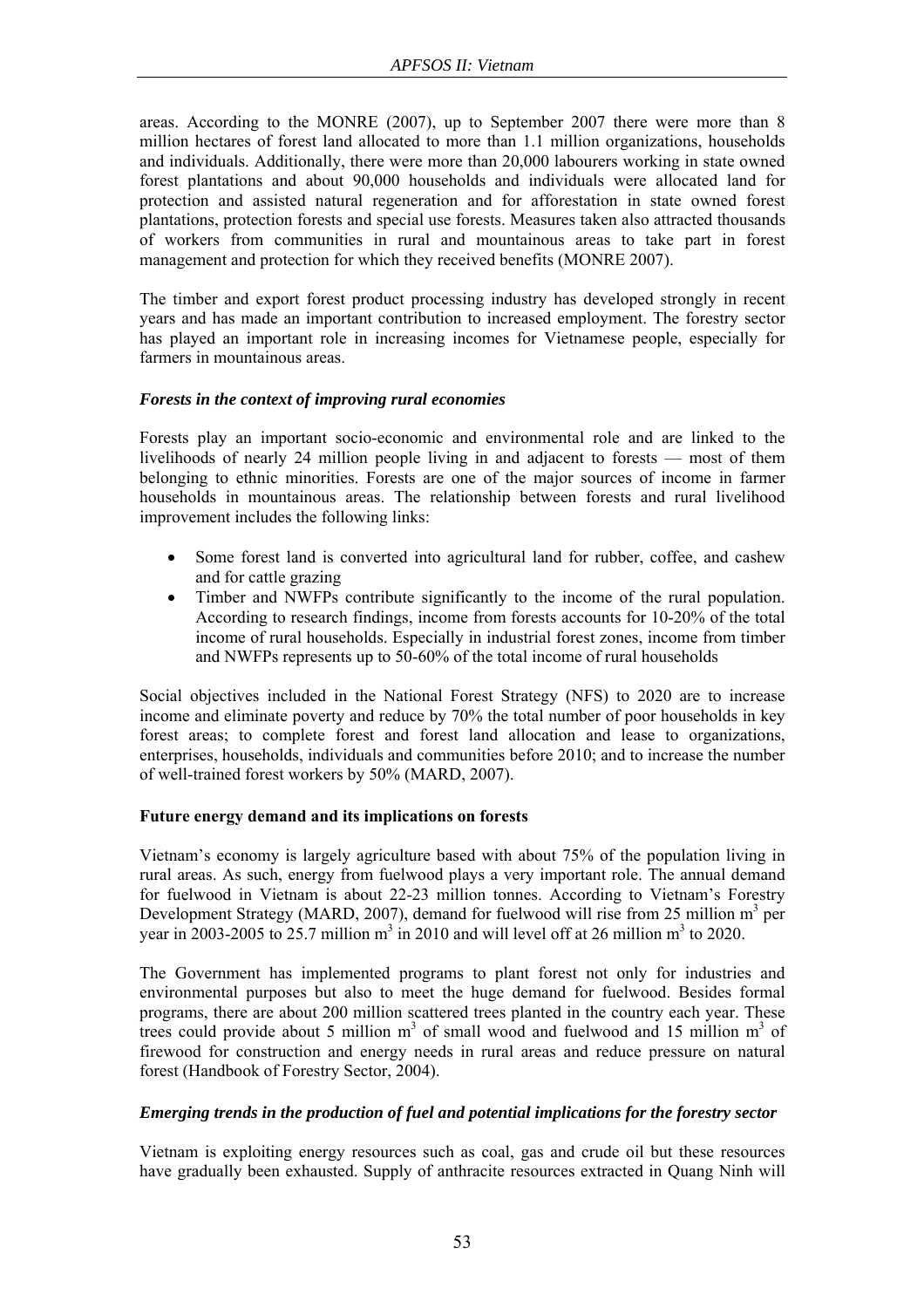be sustained for an estimated 100 years while other types of coal such as peat coal, flame coal and pitch coal will only meet demand for 20-50 years. Vietnam has 10 defined oil and gas reservoirs and has assessed their potentiality. However, because the reserves are not great and are far from the coast, exploitation is likely to be difficult. With existing reserves, Vietnam could extract 30-40 million tonnes up to the year 2020 but according to forecasts gas and oil reserves will be exhausted by 2040. Vietnam also has the potential for mining uranium ore for nuclear power development. However, to exploit this resource, Vietnam needs to apply new technology and improve its human resources.

According to inventory data, the total hydropower reserves of the 10 main rivers in Vietnam are 17,000 MW with a power production potential of 82 billion kWh/year. Due to a range of factors, economically exploitable potential is not more than 50 billion kWh/year — 30 billion kWh/year in the north, >10 billion Kwh/year in the Central area and more than 8 billion kWh/year in the South. It is important to note that hydropower sources are dependent on water resources and that the role of forests in soil protection and water level regulation is very important.

Vietnam has enormous potential for fuelwood development and scientists have estimated that natural forests are likely to provide about 41 million tonnes of fuelwood/year, shrub and other vegetation 25-26 million tonnes/year, forest plantations 1-2 million tonnes/year and scattered trees 8-10 million tonnes/year with a total of 70-80 million tonnes per year (26-28 million tonnes of oil equivalent). Planting trees such as *Jatropha curcas* on denuded hills and bare land to produce biofuel also holds huge potential. Other important forestry sector functions are to develop and protect watershed forests in order to maintain water sources for hydroelectricity generation.

### **Impact of globalization and regional and sub-regional integration**

Vietnam is a member of ASEAN and the WTO. The development of the world and the region will strongly impact upon the domestic situation. There are chances to advance economic and social development in general and in relation to the forestry sector in particular.

Globalization creates many chances for development but can also create inequality and other great challenges for each country. Competition within markets and over natural resources, energy, capital and technology may all cause undesirable effects. Science and technology and especially information technology have also developed rapidly and have led to deep change in society across the country.

Peace, cooperation and development are the era's tendencies not only in the region but also in the world. Global problems related to population, the environment, financial and economic matters, food security and disease are, however, posing difficulties. Requirements for cooperation and development are becoming increasingly important as economic sectors have become increasingly interrelated, with the forestry sector being no exception. Developments such as the regional economic corridor connecting Vietnam's North with Southwest China will create many chances for economic development as well as development in agricultural and forestry production.

Foreign investment in Vietnam is changing significantly and in general, Overseas Development Assistance (ODA) is falling while Foreign Direct Investment (FDI) is increasing. Investments tend towards zones with convenient investment environments and productive sectors with high economic returns.

The trends currently experienced will impact strongly on the country's economic situation and more generally on national politics and society. They are chances for advancing socioeconomic development in general and the forestry sector in particular. Besides opportunities,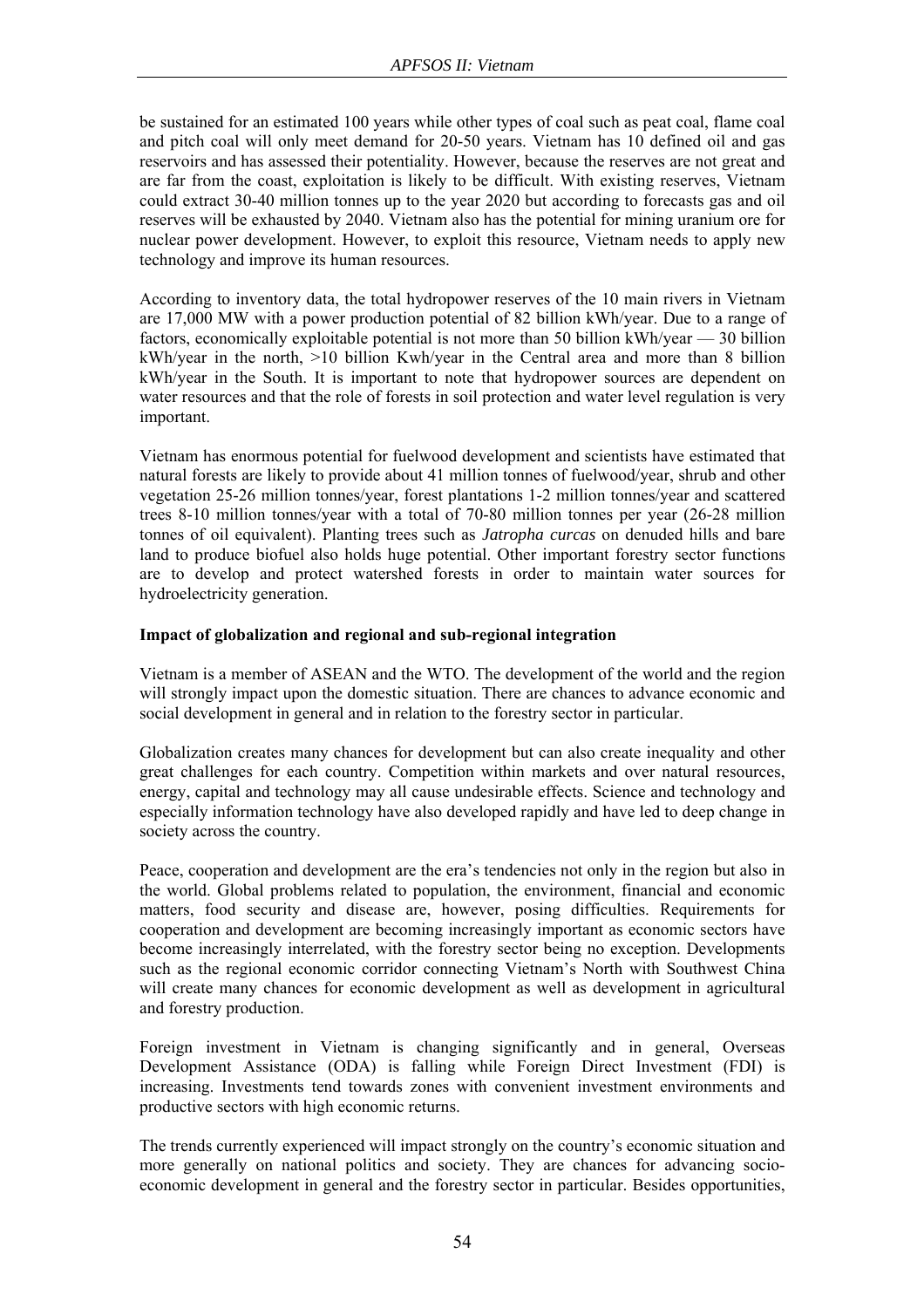Vietnam also faces challenges. The most pressing challenges are the state of the economy, the gap in development level between Vietnam and other countries, the risk of lagging behind economically and the threats posed by bureaucracy and corruption which still exist in complicated forms.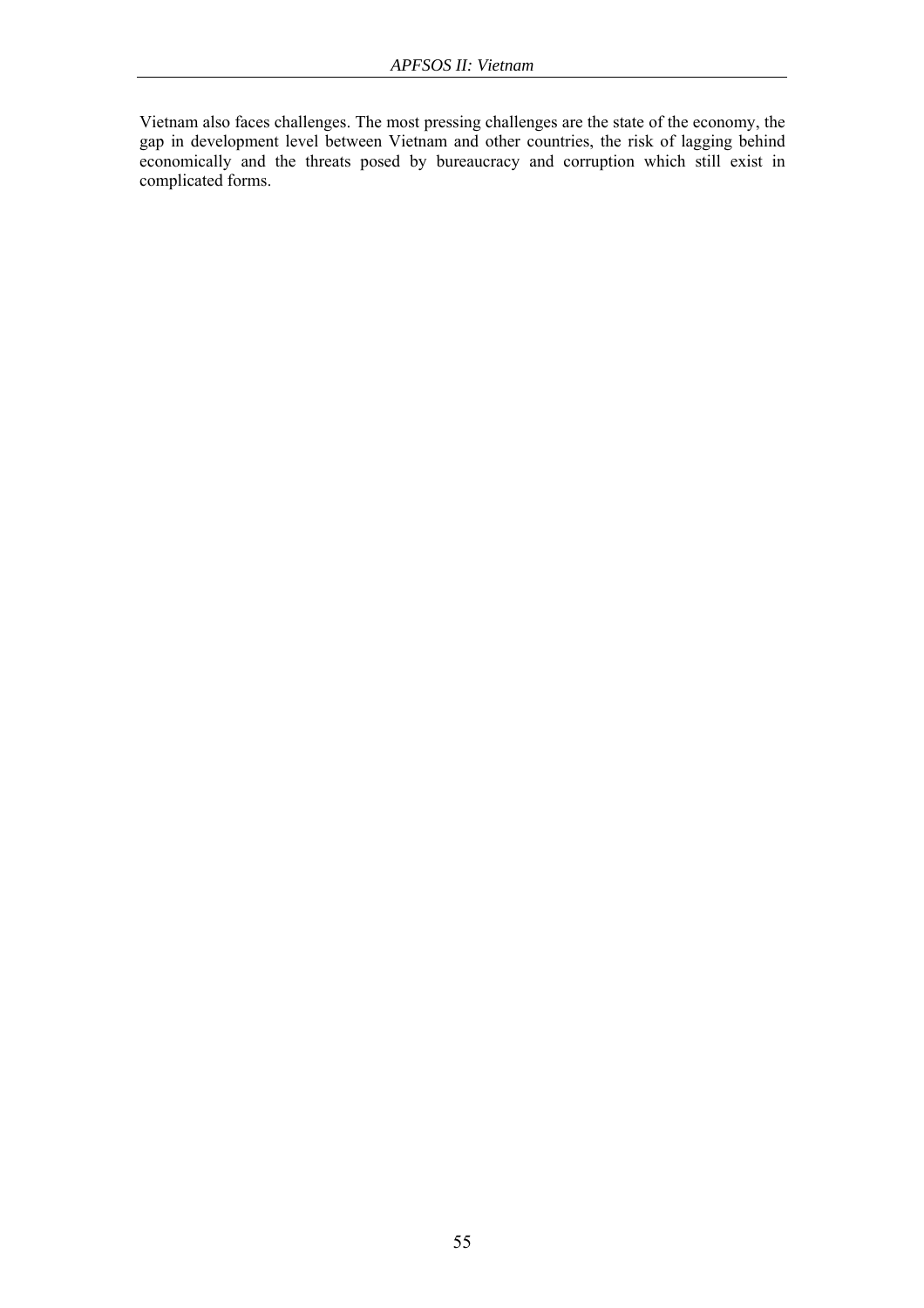# **4. PROBABLE SCENARIOS AND THEIR IMPLICATIONS**

### **Vietnam's socio-economic development to 2010 and beyond**

The main socio-economic development orientation of Vietnam to 2010 and scenarios to 2020 will be based on the following criteria:

### *Economy*

- GDP growth between 2006 and 2010 will reach 7.5-8% per year and GDP in 2010 will be more than 2.1 times that in 2000, per capita GDP will reach US\$1,050-1,100
- By 2010, agriculture will account for 15-16% of GDP, industry and construction for 43-44% and services for 40-41%
- Total export turnover will increase by 16% per year
- By 2010, total national investment capital will reach 40% of GDP
- Telephone use will rise to 35 telephones per 100 people and internet use to 12.6 subscribers per 100 people
- By 2020, Vietnam will have become an industrialised country

### *Society*

- In 2010, the population growth rate will be 1.14% and by 2020 population will reach 100 million people
- The proportion of the labour force occupied in agriculture in 2010 will fall below 50% of the total labour force
- According to the new standard, the proportion of poor households will fall to 10-11% by 2010 from 22% in 2005
- By 2010 universal secondary education will be available and 200 people per 10,000 will study to university and college level. Trained labour will constitute 40% of the total social labour
- Average life expectancy in Vietnam will reach 72 years by 2010

# *Environment*

- By 2010 forest cover will increase to 42-43%
- By 2010 95% of urban inhabitants and 75% of rural inhabitants will have access to clean water
- Newly constructed production facilities will apply low-waste technology or be equipped with pollution abatement and waste disposal devices; over half the country's cities and all industrial and export processing zones will have sewage disposal systems and 90% of common solid waste, 80% of hazardous waste and 100% of medical waste will be collected and treated

### **Strengths, weaknesses, opportunities and threats**

Future scenarios for national development and for forestry sector development will depend to a great extent on the interplay between the drivers of change outlined in section 3. While some of the drivers of change may be conservative in their probable trajectories, others may fluctuate or change direction leading to widely divergent situations. In determining probable future scenarios it is useful to review strengths and weaknesses, opportunities and threats in relation to national socio-economic development: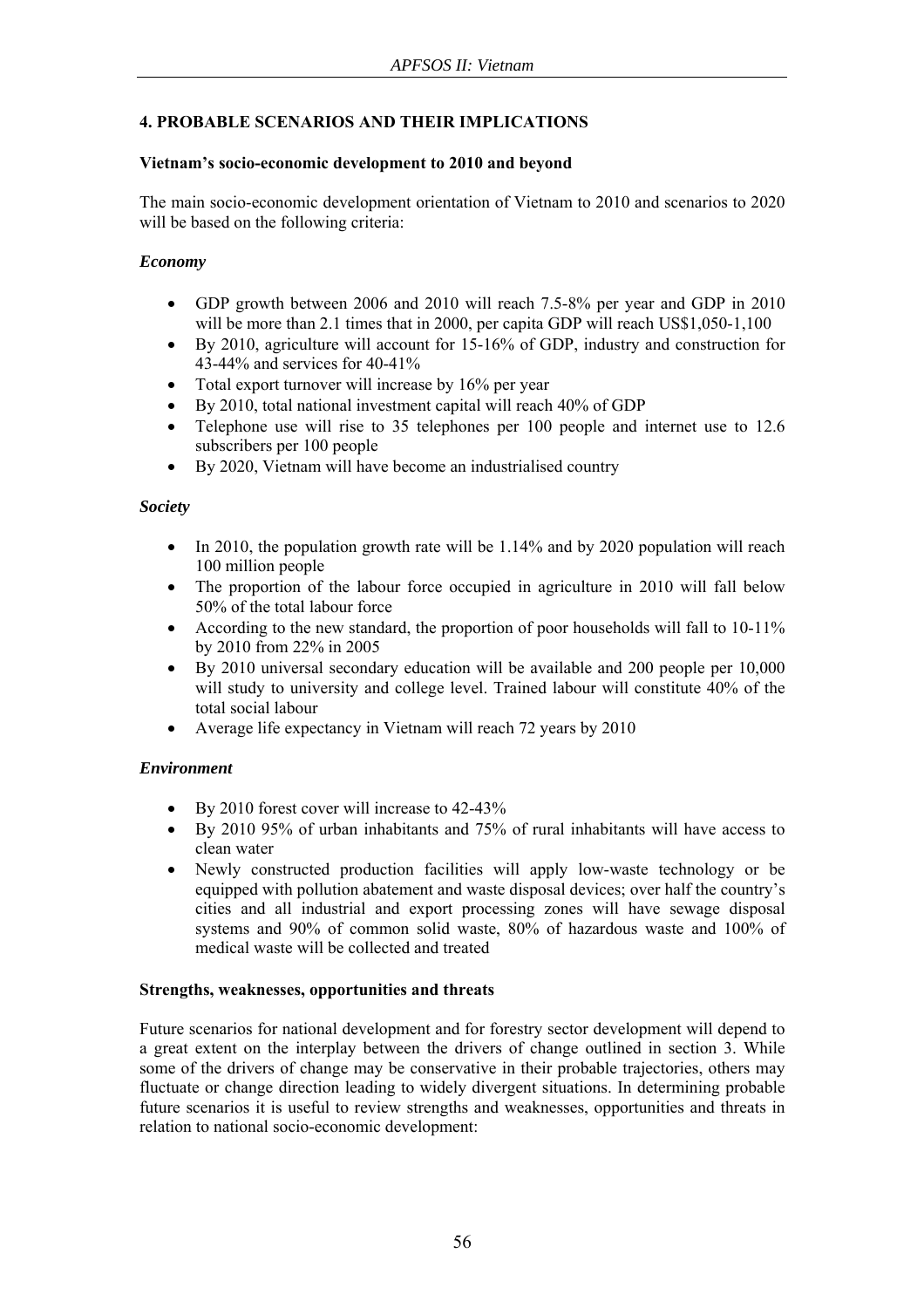### *Strengths and opportunities*

- Dramatically higher national and international demand for forest products; Vietnam's high rate of economic development and international integration is likely to create a major opportunity to expand forest production and forest product processing, trade and business activities and increase income for rural households and communities as well as state-owned and private enterprises
- International integration has created opportunities to improve the national investment environment, to enter global forest product markets, to make use of advanced technologies and financial investments, especially in the development of the timber and NWFP export processing industries, to speed up implementation of sustainable forest management and to create opportunities to develop plantations for industrial raw material supply
- The State, society and the international community have paid more and more attention to forest protection and development
- Socialization of the forestry sector has become institutionalised through implementation of the multi-sector economic development policy and forest land allocation and lease, facilitating mobilisation of social resources for forest protection and development
- Plantations have provided profits for foresters and encouraged local people to invest in planting in areas with sustainable demand

### *Weaknesses and threats*

- High rates of population growth, free immigration and ineffective use of agroforestry results in pressure on forests and expansion of agricultural land
- Higher demand for forest products puts pressure on forest resources and especially natural forests. At present, the demand for forest products exceeds sustainable supply and the area of high yield forest plantations remains limited and fragmented
- The competitiveness of forest product production remains low and international integration is creating both opportunities and challenges for forest product processing and trade. Vietnam will face fierce competition in international and national markets
- The area of depleted natural forest is huge and to improve the quality of this area large, long-term investments are required. However, financial efficiency is generally low and the attractiveness to households and investors is accordingly limited; therefore State support is required
- The need for fast, comprehensive and sustainable growth in the forestry sector to match resource requirements is limited by human resource, infrastructure, capital and management related constraints

### **Scenarios up to 2020**

Key factors affecting forestry and society in Vietnam include GDP and demand for forest products and services, international markets and trade, climate change and environmental policy and implementation of the land allocation program. Of these, the most volatile driver of change is likely to be GDP and the associated demand for forest products. At present, the economies in the USA and Europe are nearing recession and inflation rates are running high in Vietnam. Demand in the region remains strong and the economic powerhouses in the region — China and India — have shown little sign of slowing.

Two possible scenarios are envisaged for economic development as shown in Table 21. Scenario 1 follows a business as usual path where the contribution of agriculture to the economy decreases, that of industry and construction rises and the contribution of services remains relatively constant. In scenario 2, higher rates of growth are realised, the contribution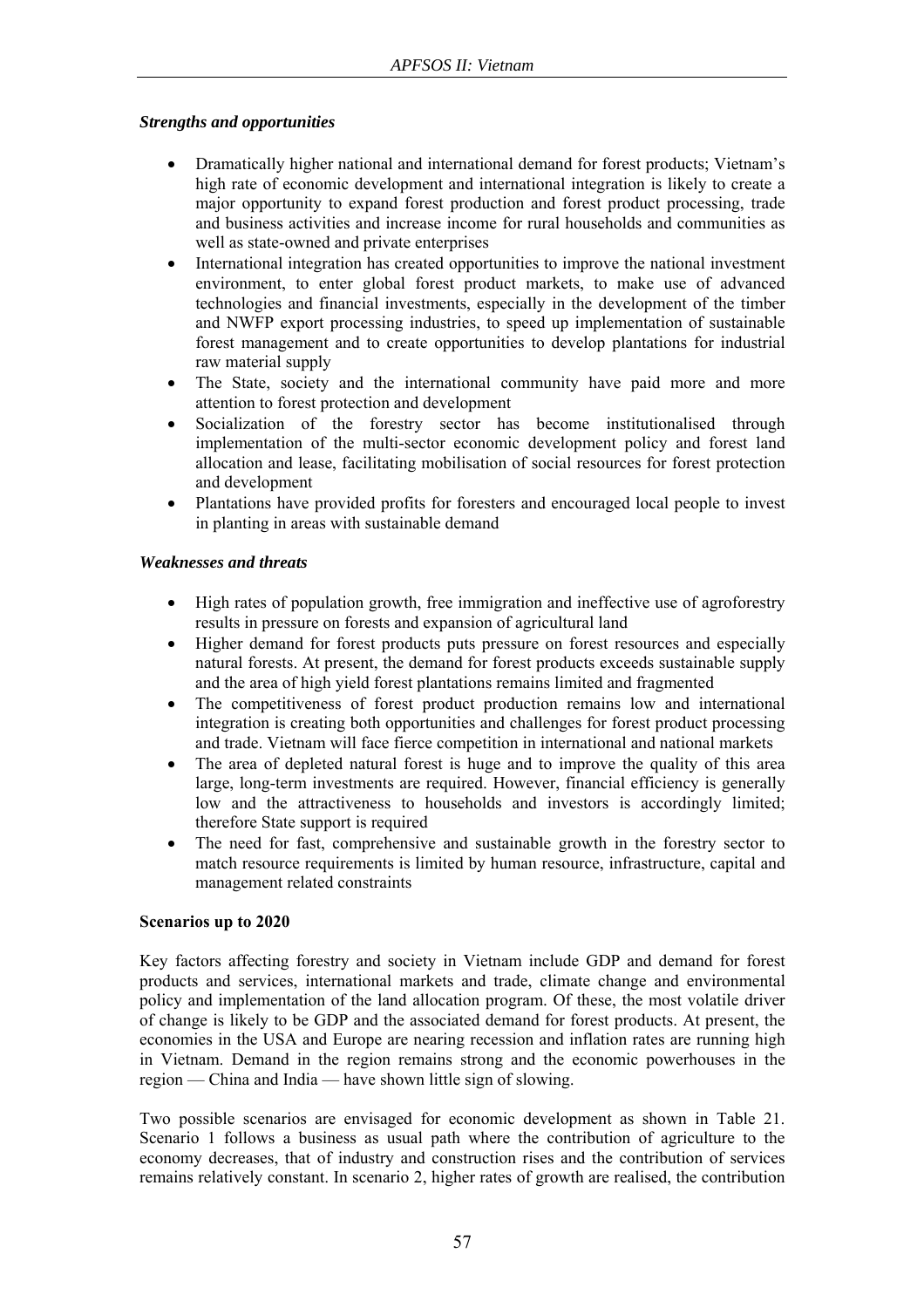of the agriculture sector falls more dramatically while industry and construction grow more strongly. The contribution of services again remains relatively constant.

|                                         |         | <b>Scenario 1</b> |          |       | <b>Scenario 2</b> |           |
|-----------------------------------------|---------|-------------------|----------|-------|-------------------|-----------|
|                                         | 2006-   | $2011 -$          | 2016-    | 2006- | $2011 -$          | $2016 -$  |
|                                         | 2010    | 2015              | 2020     | 2010  | 2015              | 2020      |
| GDP growth rate (%)                     | 7.17    | 7.36              | 7.42     | 8.00  | 7.36              | 7.66      |
| - Agriculture                           | 3.54    | 3.16              | 2.88     | 2.65  | 2.43              | 2.13      |
| - Industry and construction             | 8.70    | 8.81              | 8.68     | 9.87  | 9.21              | 9.33      |
| - Services                              | 7.30    | 7.41              | 7.36     | 8.52  | 7.00              | 7.11      |
|                                         | 2006    | 2015              | 2020     | 2006  | 2015              | 2020      |
| <b>GDP</b><br>(VND<br>billion,<br>Total | 872,688 | 1,643,78          | 2,350,57 | -     | ۰                 | 3,200,000 |
| current prices)                         |         |                   |          |       |                   |           |
| - Agriculture                           | 173,356 | 232,198           | 267,554  | ۰     | ۰                 |           |
| - Industry and construction             | 362,883 | 773,413           | 1,172,79 | ۰     |                   |           |
|                                         |         |                   |          |       |                   |           |
| - Services                              | 336,449 | 638,196           | 910,230  |       |                   |           |
| Sectoral contribution (%)               | 2005    | 2015              | 2020     | 2005  | 2015              | 2020      |
| - Agriculture                           | 20,50   | 14,13             | 11,38    | 20.50 | 12.57             | 9.66      |
| - Industry and construction             | 41,00   | 47,5              | 49,89    | 41.00 | 48.66             | 52.55     |
| - Service                               | 38,5    | 38,82             | 38,72    | 38.50 | 38.77             | 37.97     |

**Table 21. Economic development scenarios to 2020** 

With greater economic growth and an increased focus on industry and construction, it is probable that agricultural livelihoods will become less attractive and that greater urbanisation and rural to urban migration will occur. This may have a number of opposing effects on forestry depending on the specific area concerned and the nature of markets for forest derived goods and services. Possible effects include increasing costs of forest management and scarcity of labour, increased investment in trees and other perennial crops by absentee landlords, increased demand for forest products for construction and growing demand for environmental services by increasingly wealthy urban populations. The way in which these opposing effects play out will be closely linked to the policy environment and the strength of policy implementation. Current efforts to allocate land to individuals, families and enterprises should, however, increase the responsiveness of production to demand for different products. Production of environmental services is likely to be much more dependent on centrally implemented policy given the difficulties associated with establishing markets for environmental services.

The effectiveness of the Vietnamese forestry sector in capturing opportunities and responding to threats will largely depend on reforms that are currently underway and the depths to which they are implemented. As such, the land allocation program is a key determinant of the future of the forestry sector in Vietnam. Currently, land allocation is approximately 50% complete in the country and is progressing more slowly than expected due to difficulties associated with conflicting land claims and boundary disputes. This is especially the case in forest areas where inventories often have to be conducted before allocation takes place due to the value of the established forest.

Although land allocation has resulted in increased forest productivity, there are impediments to large scale production occasioned by implementation of the program. As such, investors cannot secure large areas of land for plantation establishment without negotiating and forming agreements with many farmers/land owners. This has the desirable effect of increasing equity but may impede rapid increases in production and may also lead to lack of uniformity in production as many small scale producers cultivate different products at different times.

Transferring forest rights to individuals and families has also had the undesirable effect of reducing plantation rotation length and decreasing the potential availability of sawlogs in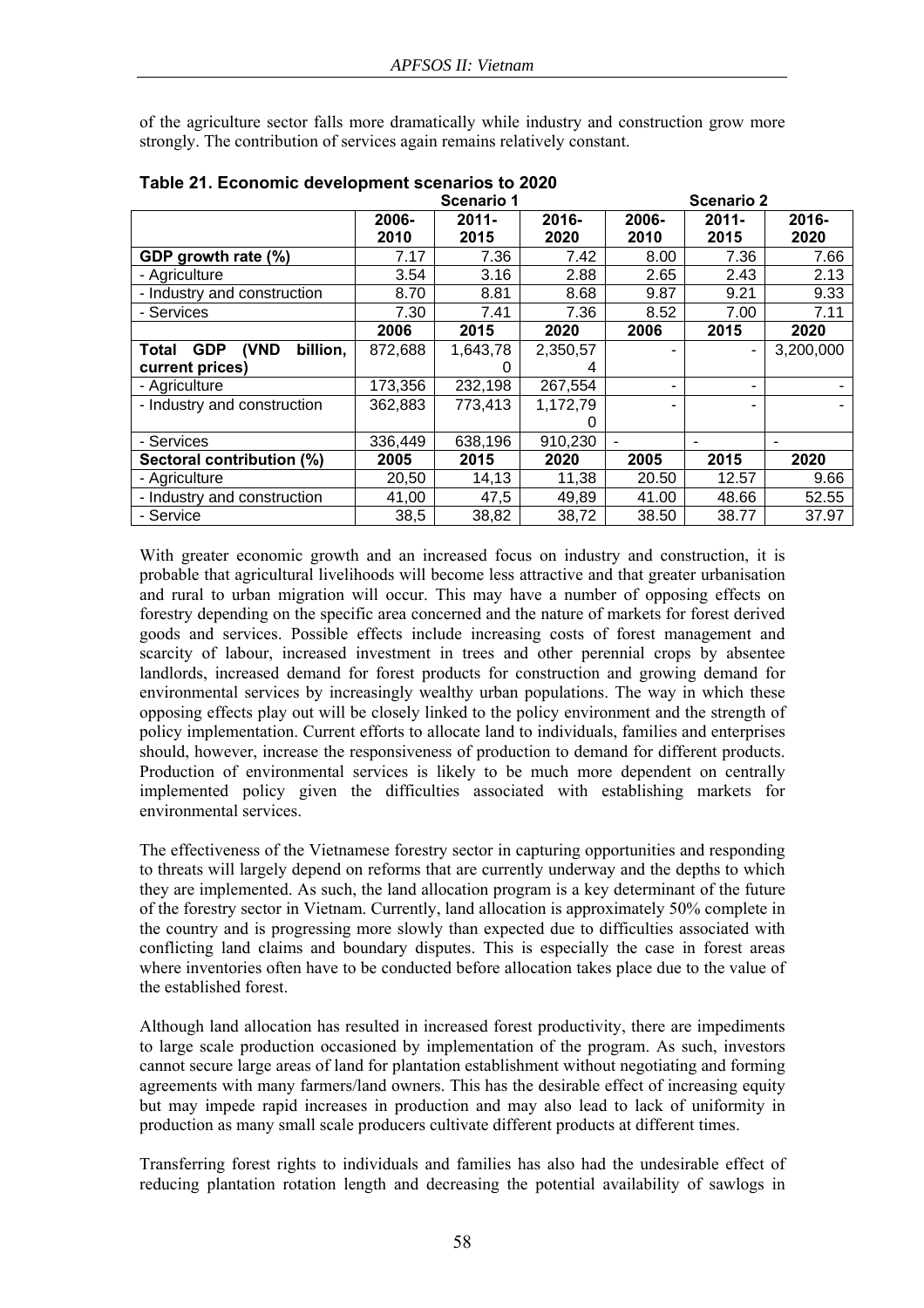comparison with pulp logs. Efforts have been made to lengthen rotations and increase production of sawlogs by encouraging farmers to sell thinnings for pulp production to gain interim income. There is, however, some reluctance to comply due to the long wait involved, increased risk and lack of experience in tree growing.

Figure 2 outlines four different scenarios that may develop depending on levels of economic growth and the effectiveness of implementation of the land allocation program.

|               |        | 2. Unsustainable growth                                                                                                                                                                                                                                                                                                                                                                      | 4. Sustainable development                                                                                                                                                                                                                                                                                                                                                                                                                                                                                                     |
|---------------|--------|----------------------------------------------------------------------------------------------------------------------------------------------------------------------------------------------------------------------------------------------------------------------------------------------------------------------------------------------------------------------------------------------|--------------------------------------------------------------------------------------------------------------------------------------------------------------------------------------------------------------------------------------------------------------------------------------------------------------------------------------------------------------------------------------------------------------------------------------------------------------------------------------------------------------------------------|
| Fast economic | growth | High demand for forest products but<br>$\overline{\phantom{0}}$<br>low incentive for reinvestment<br>resulting in forest degradation<br>- Greater allocation of land to large<br>enterprises for plantation development<br>resulting in increased but inequitable<br>production<br>Contribution of agriculture to GDP<br>÷<br>falls rapidly while industry and<br>construction grow strongly | Increased long-term forest product production<br>$\overline{a}$<br>and increased equitability of benefit sharing<br>resulting from land allocation and associated<br>division of assets and increase in investment<br>security<br>- Impediments to large scale plantation<br>development result from land fragmentation<br>Decreased uniformity and greater diversity of<br>$\overline{a}$<br>products due to land fragmentation.<br>Contribution of agriculture to GDP falls<br>while industry and construction grow strongly |
|               |        | 1. Socio-economic development slows                                                                                                                                                                                                                                                                                                                                                          | 3. Low-growth development                                                                                                                                                                                                                                                                                                                                                                                                                                                                                                      |
| Slow economic | growth | Poor economic development and slow<br>$\overline{a}$<br>land allocation see the economy and<br>forestry sector stagnate<br>- Lack of land allocation compounds<br>effects of slowing economy by<br>providing less incentive to invest<br>Contribution of agriculture to GDP<br>falls slowly while industry and<br>construction grow slowly                                                   | Stable demand and an improved investment<br>$\overline{a}$<br>and production environment resulting from<br>land allocation lead to sustainable<br>development under low growth conditions<br>Greater reliance on production in the<br>agriculture sector due to lower growth in<br>industrial and services sectors<br>Contribution of agriculture to GDP falls<br>while industry and construction grow slowly                                                                                                                  |
|               |        | <b>Land allocation incomplete</b><br>/poorly implemented                                                                                                                                                                                                                                                                                                                                     | <b>Effective land allocation</b>                                                                                                                                                                                                                                                                                                                                                                                                                                                                                               |

**Figure 2. Four different scenarios depending on level of economic growth and effective implementation of the land allocation program**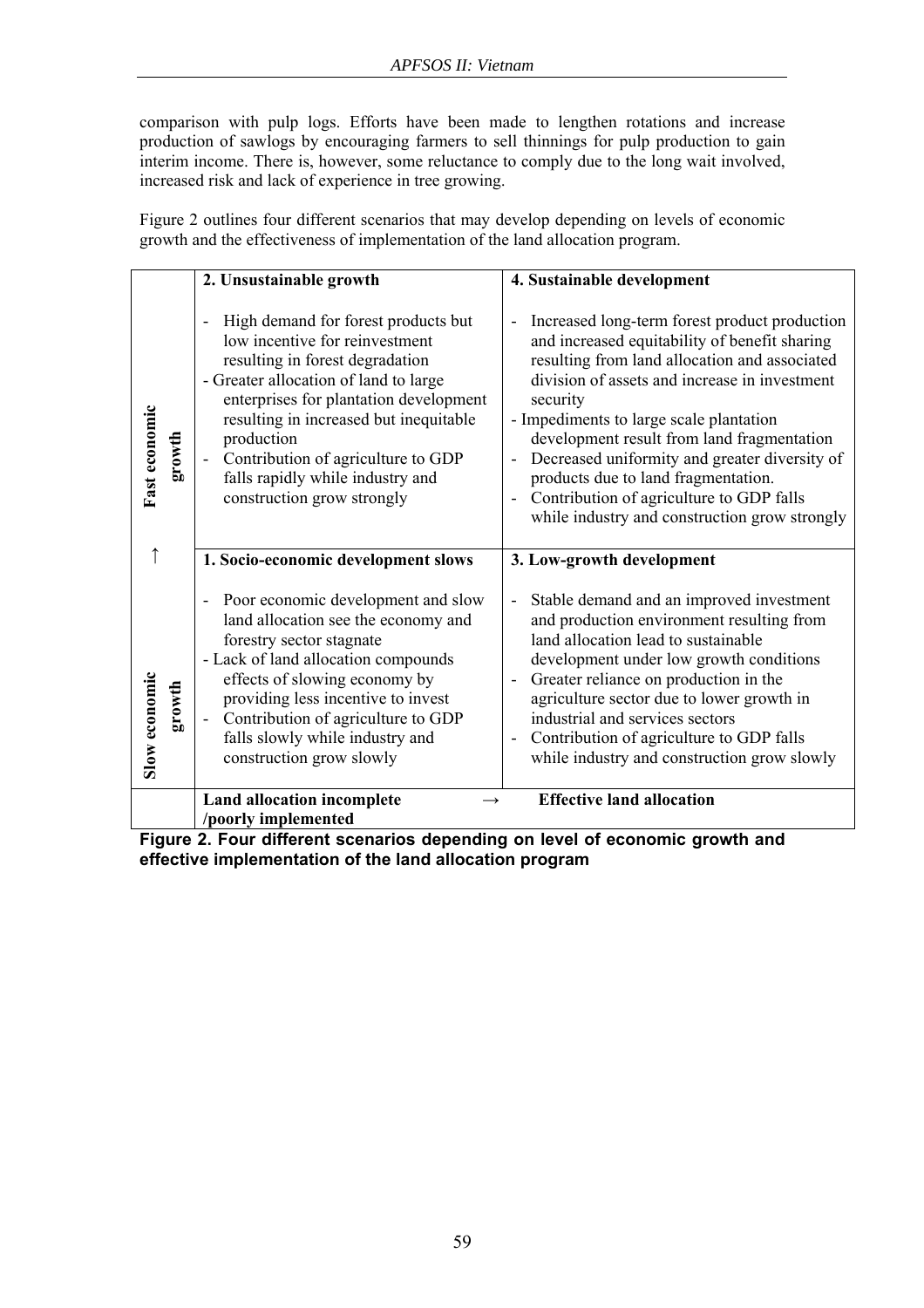### **5. WHAT WE MAY SEE IN 2020**

### **Forest resources in the next two decades**

#### *Forest cover*

Sector targets are to manage, protect and develop 16.24 million hectares of forest and forest land, increasing the forest cover to 42-43% in 2010 and to 47% in 2020 as shown in Table 22 (MARD, 2007). If the investment for afforestation is not sufficient or increases in population and wealth result in other demands for land, the targets will be difficult to reach.

| <u>asiv 22. i vrvadlog aroa or anivioni rorodi typod filmion na </u> | <b>Status</b><br>in. | <b>Forecast</b><br>in. | in<br><b>Forecast</b> |
|----------------------------------------------------------------------|----------------------|------------------------|-----------------------|
|                                                                      | 2005                 | 2010                   | 2020                  |
| <b>Protection forest</b>                                             | 9.47                 | 5.68                   | 5.68                  |
| - Forested land                                                      | 6.19                 | 5.67                   | 5.67                  |
| - Unused land                                                        | 3.38                 |                        |                       |
| - Open land in forest                                                |                      | 0.01                   | 0.01                  |
| <b>Special use forest</b>                                            | 2.32                 | 2.16                   | 2.16                  |
| - Forested land                                                      | 1.92                 | 2.12                   | 2.12                  |
| - Unused land                                                        | 0.4                  |                        |                       |
| - Open land in forest                                                |                      | 0.04                   | 0.04                  |
| <b>Production forest</b>                                             | 7.10                 | 8.40                   | 8.40                  |
| - Forested land                                                      | 4.48                 | 6.28                   | 7.78                  |
| + Natural forest                                                     | 3.10                 | 3.63                   | 3.63                  |
| + Plantation forest                                                  | 1.38                 | 2.65                   | 4.15                  |
| - Unused land                                                        | 2.62                 |                        |                       |
| - Land for reforestation                                             |                      | 0.30                   | $\Omega$              |
| - Land for forest restoration and agroforestry                       |                      | 1.82                   | 0.62                  |
| Forest cover (%)                                                     | 37                   | 42.6                   | 47                    |

Source: MARD 2007.

### *Growing stock, increment and annual timber harvest*

Wood production from natural forests, plantation forests, and scattered trees will reach 9.7 million  $m^3$ /year in 2010 and 20-24 million  $m^3$ /year in 2020, of which 10 million  $m^3$  will be large timber. The forest sector will provide 3.4 million  $m<sup>3</sup>$  of pulp wood in 2010 rising to 8.3 million  $m<sup>3</sup>$  in 2020 and the productivity and quality of plantation forests will be improved. The average growth rate of plantation forests will increase to over 15  $\text{m}^3/\text{ha/year}$ . The growth rate of *Acacia mangium* and hybrid acacia plantations will exceed 20-25 m<sup>3</sup>/ha/year as a result of tree breeding and tissue culture programs. Large areas of rehabilitated natural forests will also be re-harvested.

### **Wood and wood products**

### *Wood product production*

Ensuring forest product production meets domestic demand by 2020 will pose challenges. To meet requirements, major investment will be necessary each year. Infrastructure for forest plantation development will also require significant investment and it may therefore prove difficult to achieve sufficient supply to meet domestic demand in 2020. Providing 70% of domestic wood requirements will require around 22 million  $m^3$ /year as shown in Table 23. This scenario corresponds to total export turnover increasing at 16% per year while meeting wood material demands for production and reducing wood imports. Requirements for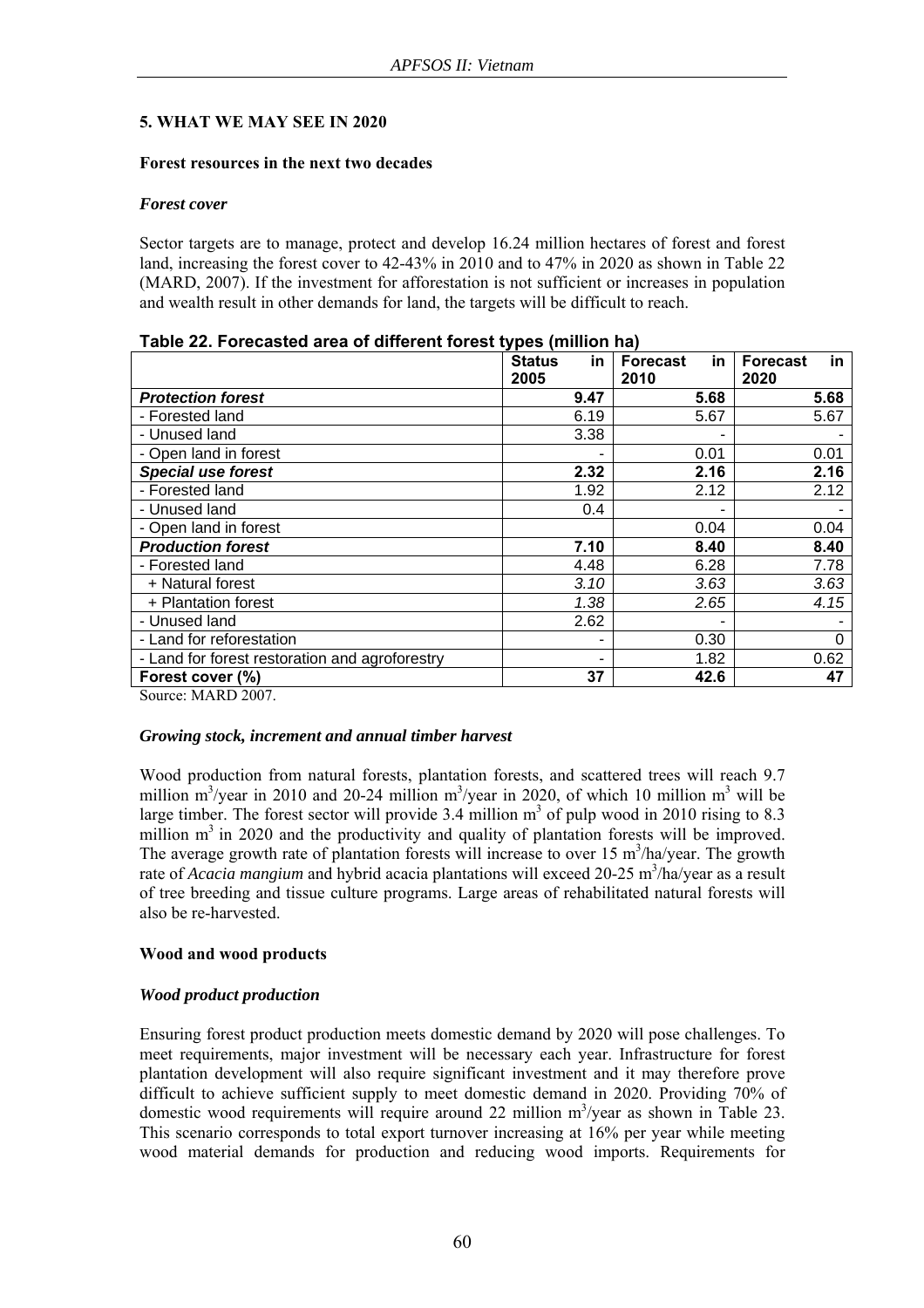investment in forest sector development are not excessive and the contribution of forestry to GDP should increase.

|                                                             | Table 23. Forecasted wood definant for 2009-2020 (Cubic Hielies) |            |            |            |  |  |  |  |
|-------------------------------------------------------------|------------------------------------------------------------------|------------|------------|------------|--|--|--|--|
|                                                             | 2005                                                             | 2010       | 2015       | 2020       |  |  |  |  |
| Large timber for industry and<br>civil engineering          | 5,373,281                                                        | 8,030,909  | 10,266,667 | 12,000,000 |  |  |  |  |
| Small timber<br>for<br>particle<br>board, MDF and woodchips | 2,031,985                                                        | 2,464,804  | 2,922,369  | 1,682,509  |  |  |  |  |
| Pulpwood                                                    | 2,568,000                                                        | 3,388,856  | 5.271.554  | 8,200,000  |  |  |  |  |
| Pit props                                                   | 90,000                                                           | 120,000    | 160,000    | 200,000    |  |  |  |  |
| <b>Total</b>                                                | 10,063,266                                                       | 14,004,569 | 18,620,590 | 22,000,000 |  |  |  |  |

# **Table 23. Forecasted wood demand for 2005-2020 (cubic metres)**

Imports of timber are expected to decrease gradually up to 2020 as greater use is made of domestic timber sources. By 2020 65% of industrial timber and 80% of wood used for furniture is expected to be derived from domestic sources as a result of increasing plantation resources and improved conversion ratios.

By 2020 the forest product processing industry is expected to be the key economic driving force in the forestry sector as timber processing installations are established in industrial zones linked to material supply zones. By 2020, NWFPs will represent 20% of total forest product production and export turnover of NWFPs is also expected to increase by 15-20%.

### *Wood product demand*

At present, Vietnam meets domestic demand for saw logs. However, import of timber has contributed to the production of furniture for export and the value of imported timber is expected to increase from US\$246 million in 2000 to about US\$900 million by 2010 (equivalent to 4.7 million  $m<sup>3</sup>$  round timber). Forest product exports have increased tenfold over the past 6 years. Europe, the USA and Japan are the main destinations. The wooden furniture industry is striving to attain annual exports of US\$8 billion compared to US\$1 billion in 2004. The achievement of this objective is largely dependent on the price and supply of imported timber. Vietnam's competitiveness is enhanced by abundant cheap labour and good marine transport links. The European Union is expected to be an increasingly important importer and is likely to begin importing furniture made of legally sourced or certified wood in the future. With respect to individual wood products, the following forecasts and comparisons are made:

- Domestic sawlog demand is anticipated to increase annually by 7-8% from 2.2 million m<sup>3</sup> in 2003 to approximately  $\overline{7}$  million m<sup>3</sup> in 2020
- Wood fibre demand is estimated to increase from  $40,000 \text{ m}^3$  in 2003 to 165,000 m<sup>3</sup> in 2020. The annual average increase is anticipated to be 7-10%/year mainly due to increased demand for MDF. The annual consumption of wood fibre is presently 0.5  $\text{m}^3$ /1000 persons in Vietnam. This compares to 2003 figures of 8 m<sup>3</sup> in China, 10 m<sup>3</sup> in Malaysia, 40  $m^3$  in Republic of Korea and 31  $m^3$  in the United States
- Particle board demand is estimated to increase by 8-10%/year from the current 80,000  $m<sup>3</sup>$  to 312,000  $m<sup>3</sup>$  by 2020. Current consumption is equivalent to 1  $m<sup>3</sup>/1000$ persons/year. In 2003 equivalent figures were  $4 \text{ m}^3$  in China, 0.4 m<sup>3</sup> in the Philippines, 33  $m<sup>3</sup>$  in Republic of Korea, and 97  $m<sup>3</sup>$  in the USA
- Plywood demand is foreseen to rise by 7-9%/year reaching 37,000 tonnes by 2020 from 11,000 tonnes in 2003. At 0.1  $m^3/1000$  people, the current annual consumption rate of plywood in Vietnam is very low in comparison with 10  $m<sup>3</sup>$  in China; 41  $m<sup>3</sup>$  in Malaysia; 68 m<sup>3</sup> in Republic of Korea and 64 m<sup>3</sup> in the USA
- Hard cover paper demand is forecast to increase rapidly creating many opportunities for producers. Self-sufficiency in paper is dependent on the type of paper. In 2003,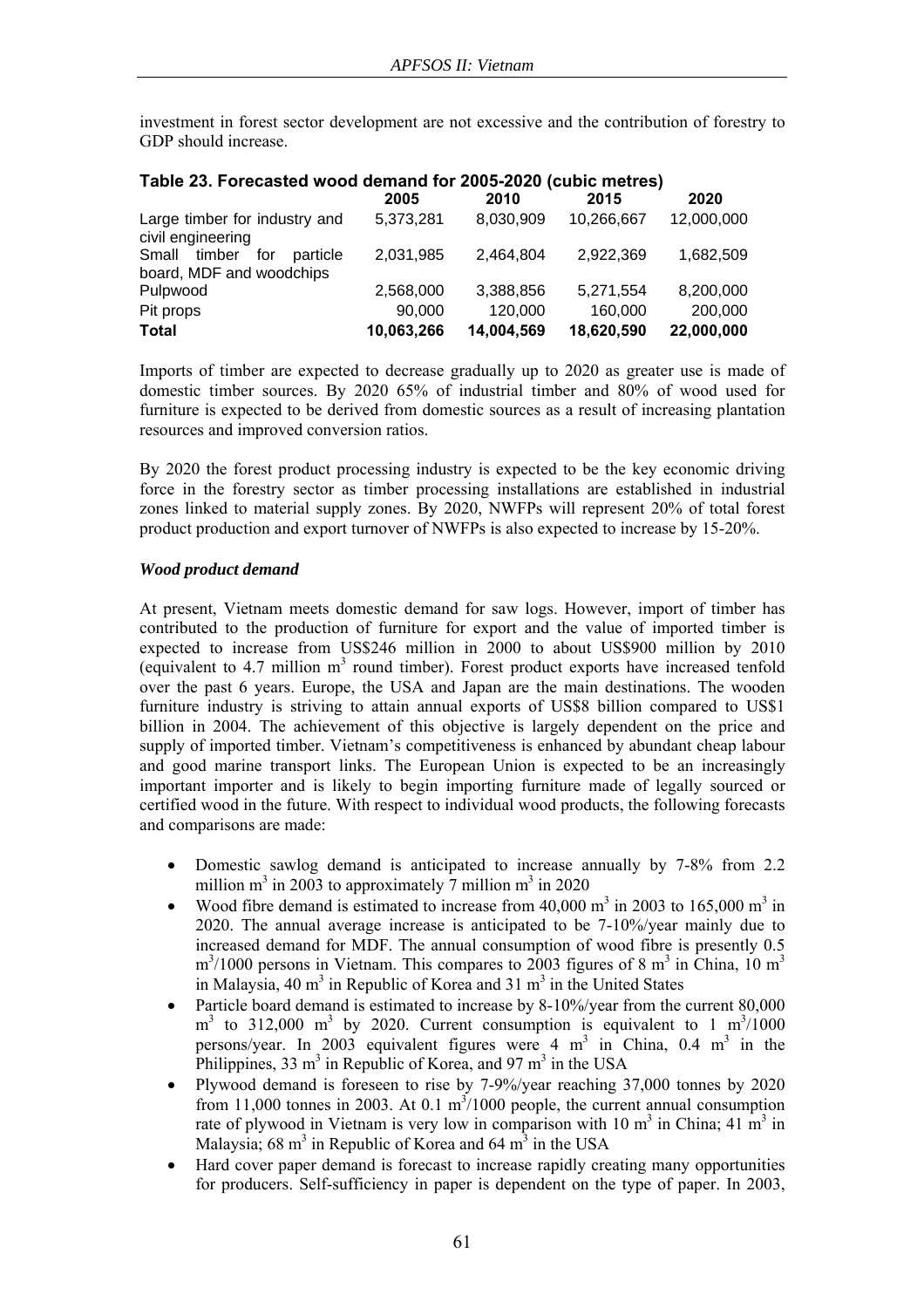about 50% of newspaper was imported compared to 11% of printing and writing paper and 56% of hard cover paper. Imports of woodpulp and paper are increasing and the trend is expected to become clearer if import taxes are reduced/exempted within the AFTA framework in the context of Vietnam's WTO membership

- Newspaper and printing paper demand is anticipated to increase by 8-10%/year from 55,000 tonnes in 2003 to 190,000 tonnes in 2020. In 2003 annual consumption of newspaper and printing paper in Vietnam was estimated at 0.7 kg/1000 people. Comparable figures were 2.3 kg in China; 3.2 kg in Thailand; 16 kg in Malaysia; 29.2 kg in Republic of Korea and 36.6 kg in Australia
- The annual increase in demand for writing and printing paper is estimated to rise from 9% to 13% per year. In 2003, the consumption was about 160,000 tonnes, equivalent to 2 kg/person. Per capita average consumption figures in 2003 were 7.5 kg in China; 12.6 kg in Malaysia; 33.5 kg in Republic of Korea and 90 kg in the USA
- Demand for hard cover paper and other paper is estimated to increase by approximately 60,000 tonnes/year, from 680,000 tonnes in 2003 to 1.7 million tonnes in 2020. Although consumption has increased dramatically in Vietnam in recent years, per capita consumption is only 8.4 kg, considerably lower than Republic of Korea (17.4 kg), Malaysia (73.1 kg) or Thailand (30.9 kg)

### **Wood as a source of energy**

#### *Emerging energy scenarios*

The Long-term Energy Alternative Planning study (LEAP) developed a number of scenarios based on economic development forecasts, national development objectives, population growth, forecasted timber consumption and prospects for commercial energy demand and supply. Different assumptions were made for the different scenarios as follows:

- **Baseline scenario:** Sectors using wood energy included in future calculations are households, industry, agriculture and services
- **Scenario 1:** Baseline scenario + replacing fuelwood with other alternative fuel at different levels, conditional on the sectors using fuel wood as energy
- **Scenario 2:** Scenario 1 + using advanced kitchens (by 2020, 5% of urban households, 15% of rural households are using advanced kitchens for cooking)
- **Scenario 3:** Scenario 2 + industrial tree planting and a scattered tree planting program

Table 24 shows projected demand and supply and the gap or shortfall between these two figures under the four scenarios outlined above. The greatest shortfall is under the baseline scenario where no efforts are implemented to reduce demand or increase fuelwood supply. The lowest shortfall occurs when other alternative fuels are used, improved technology is adopted and tree planting measured are implemented under scenario 3.

| <b>Scenario</b>   |           | 1995  | 2000  | 2010  | 2020  |
|-------------------|-----------|-------|-------|-------|-------|
|                   | Demand    | 23.77 | 24.50 | 25.28 | 23.93 |
| Baseline scenario | Supply    | 23.77 | 17.02 | 13.15 | 12.49 |
|                   | Shortfall | 0.00  | 7.47  | 12.13 | 11.44 |
|                   | Demand    | 23.77 | 22.87 | 19.19 | 12.83 |
| Scenario 1        | Supply    | 23.77 | 15.83 | 10.01 | 6.72  |
|                   | Shortfall | 0.00  | 7.04  | 9.18  | 6.11  |
|                   | Demand    | 23.77 | 22.79 | 18.10 | 10.76 |
| Scenario 2        | Supply    | 23.77 | 15.77 | 9.43  | 5.64  |
|                   | Shortfall | 0.00  | 7.02  | 8.66  | 5.12  |

**Table 24. Fuelwood demand, supply and shortfall under different scenarios (million tonnes)**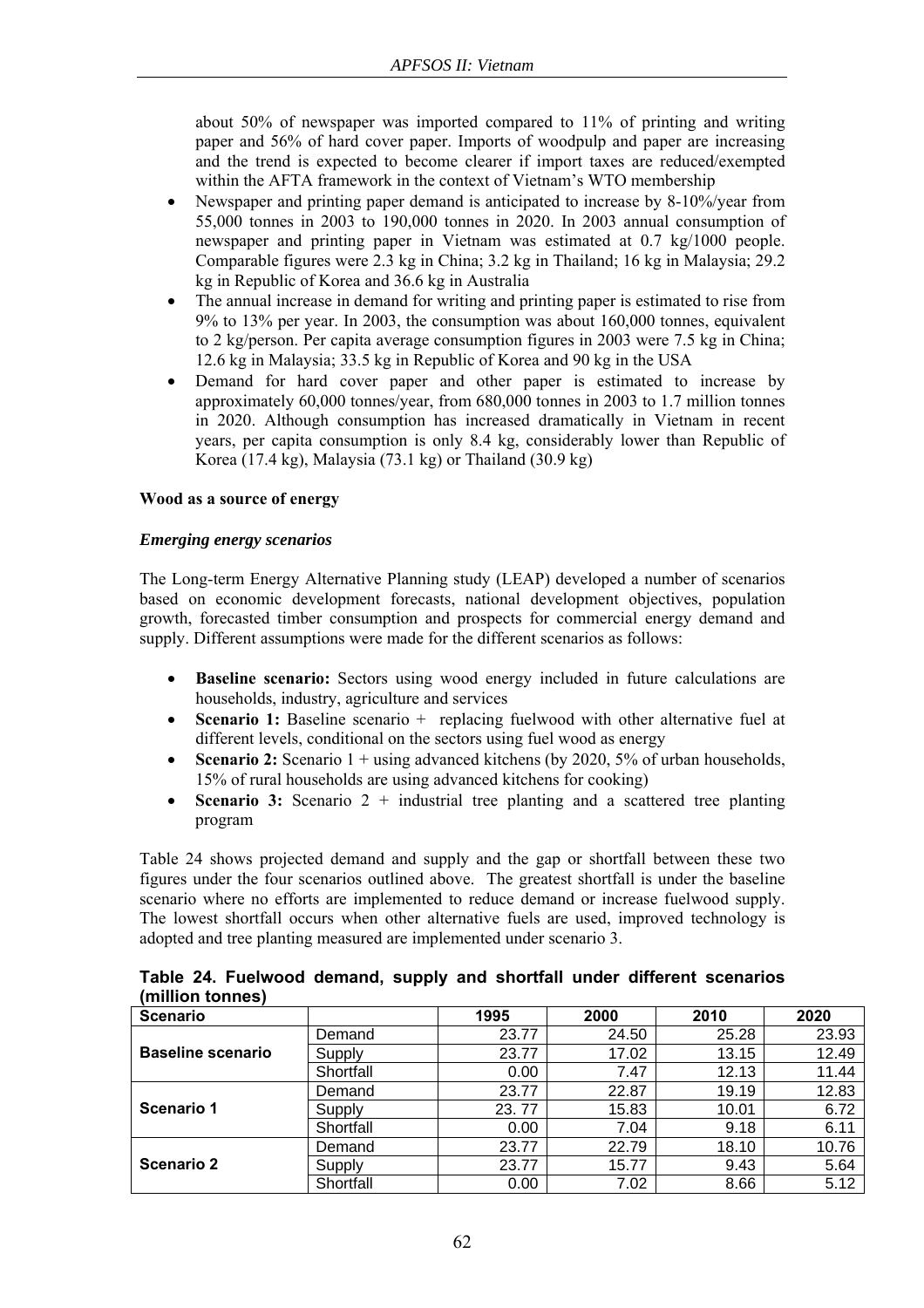| Scenario 3 | Demand    | ົດ<br>$\rightarrow$<br>، ، ، ، ، | ົ<br>$\overline{\phantom{a}}$<br>u<br>ັ<br> | 17.82 | 10.24          |
|------------|-----------|----------------------------------|---------------------------------------------|-------|----------------|
|            | Supplv    | ົດ<br>$\rightarrow$<br>20. I I   | 15.98                                       | 12.00 | Q 78<br>J. I U |
|            | Shortfall | 0.00                             | 6.81                                        | 5.82  | 0.46           |

Source: Long-term Energy Alternative Planning.

#### **Non-wood forest products**

By 2010, NWFP production growth is expected to reach 10%/year and export turnover is estimated to reach 10-15% (about US\$300-400 million per year by 2010). About 1 million people are expected to be employed in NWFP production and processing and this is estimated to be linked with 10-15% increase in income in households in mountainous areas. This income will also contribute to poverty reduction in remote areas as well as NWFP conservation and development in some National Parks, Nature Reserves and will help to control overexploitation and illegal trade of NWFPs (MARD, 2006). By 2010, major NWFPs and respective levels of production are expected to be:

|  | Rattan and bamboo products | 120,000 tonnes/year |
|--|----------------------------|---------------------|
|--|----------------------------|---------------------|

Pine latex 50,000 tonnes/year

• Essential oils 700 tonnes products/year

By 2020, NWFP production is expected to become a major sub-sector of the forestry sector. If, however, the land allocation program stalls, and GDP and demand increase, management of NWFPs and production of greater volumes may be undermined by poor tenure arrangements and depletion of stocks may result. With low GDP and demand growth, on the other hand, there may be little incentive to invest. The following characteristics of the NWFP sub-sector are forecast as follows (MARD, 2006):

- The value of NWFP production will reach around 20% of total production in the forestry sector
- NWFP export turnover will increase by 10-15% per year obtaining US\$700-800 million/year by 2020 (30-34% of the total timber export turnover)
- 1.5 million mountainous rural labourers will be mobilised to collect, process and trade NWFPs, accounting for 50% of the total forestry sector labor force by 2020
- 15-20% of income in rural households will be from NWFPs
- People's and community capacity and awareness of NWFP conservation and development will be raised
- Economic and scientific values of NWFPs will thus be conserved and overexploitation reduced

### **Service functions of forests**

### *Long-term shift in demand for service functions of forests*

Forest protection and natural resource conservation aim to provide environmental services, including watershed protection, coastal protection, urban environmental protection, disaster mitigation, habitat protection and soil, water and biodiversity conservation. At the same time the potential for revenue generation from activities associated with these services such park visits,  $CO<sub>2</sub>$  sequestration, ecotourism, cultural tourism, recreation, etc. is increasing and could make a contribution to national economic development.

The Forest Protection and Development Fund was established in 2007; by 2020, the forest sector is expected to meet the demands for environmental services and increased revenue through payments for environmental services and in particular through the Clean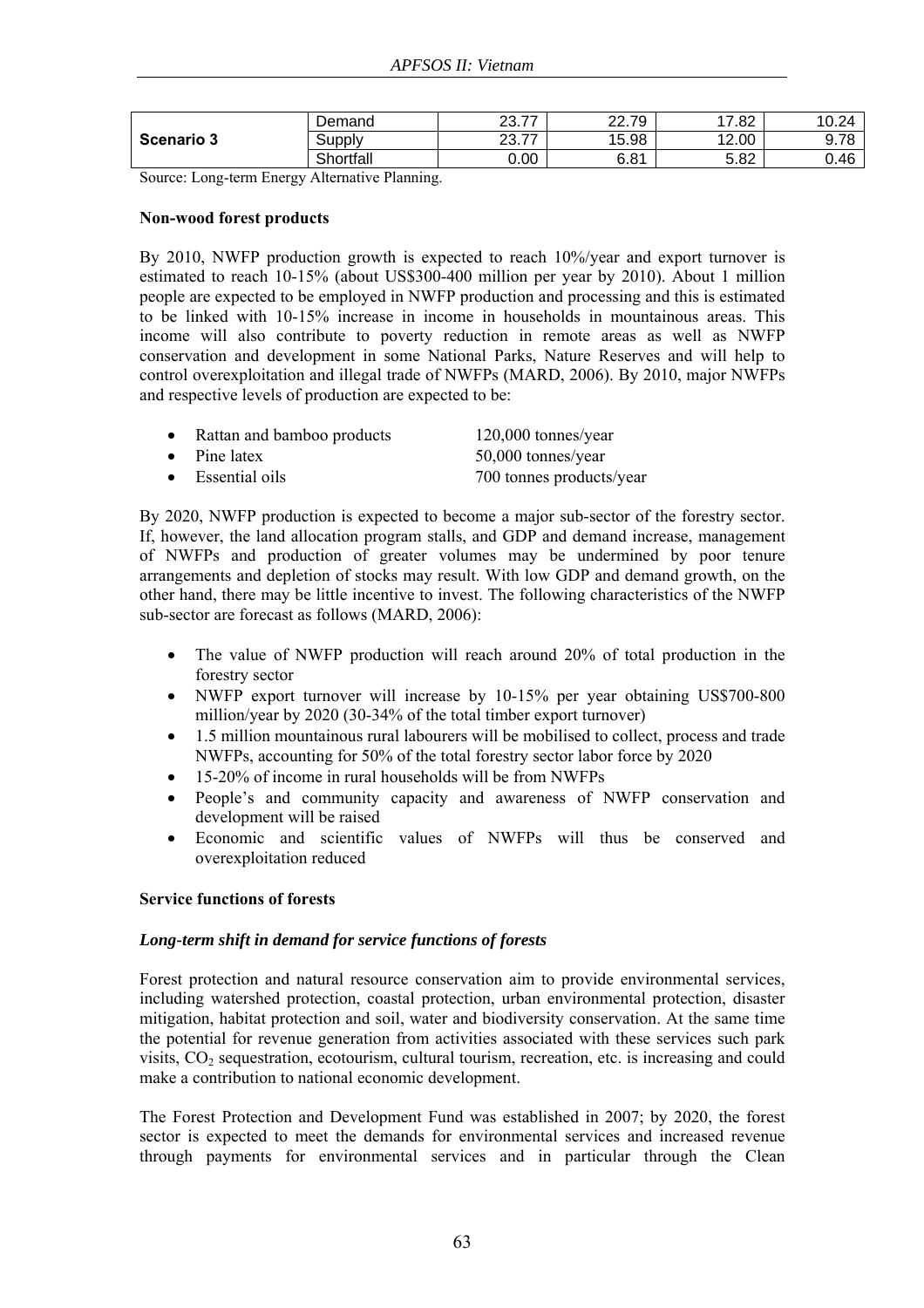Development Mechanism (CDM), eco-tourism, forest protection and water conservation etc. Associated revenues are expected to reach US\$2 billion in 2020 as shown in Table 25.

| I UMIV EVI I VI UVUJLUU TUTUNU II VIII VITTII VIIIIIVIILUI JUI TIVU MUTIIIVIILU LU EVEV |      |                          |      |      |       |  |  |
|-----------------------------------------------------------------------------------------|------|--------------------------|------|------|-------|--|--|
|                                                                                         | 2003 | 2005                     | 2010 | 2015 | 2020  |  |  |
| CDM                                                                                     |      | $\overline{\phantom{a}}$ |      | 400  | 800   |  |  |
| Coastal and urban watershed protection                                                  |      | $\overline{\phantom{a}}$ | 200  | 300  | 800   |  |  |
| Ecotourism                                                                              |      |                          | 50   | 200  | 400   |  |  |
| Total environment service value (million US\$)                                          |      | -                        | 250  | 900  | 2.000 |  |  |

# **Table 25. Forecasted revenue from environmental service payments to 2020**

# *Managing forests for biodiversity — the likely future situation*

As well as the plan for sustainable forest eco-system establishment, management and use, a national biodiversity conservation plan has been elaborated and implemented. By 2010 the following achievements are expected:

- A special-use forest system including 128 nature reserves covering a total area of 2.16 million ha will be fully implemented
- 50% of the total depleted watershed forest area will be rehabilitated and rare and endangered fauna and flora will be effectively protected
- Nature reserves which are considered World Heritage Sites (e.g. Ha Long Bay, Phong Nha Ke Bang National Park) or world biosphere reserve (Can Gio, Cat Tien, Cat Ba and the Red River Delta) will be established
- Efforts will be made to establish and expand nationally and internationally important wetland reserves to reach 1.2 million ha
- 200,000 ha of mangrove forests will be rehabilitated and 5 wetland areas of international standard will be established
- Efforts will also be made to restrict import of alien biological material and to build capacity in relation to biodiversity conservation and biological safety

By 2020, the country will have developed considerably in the direction of sustainable biodiversity conservation, development and use, efficient implementation of biological safety measures, human health protection, environmental protection and biodiversity conservation. Vietnam will also make active contributions to biodiversity conservation and development both regionally and globally. By 2020, Vietnam will have established organizational structures, mechanisms, policies and legal instruments related to biodiversity and biological safety management. The country will adopt the National Action Plan for Biodiversity by 2010 and Vision 2020, implement the Convention on Biodiversity and promulgate the Biodiversity Law.

# *Forests as a carbon sink — potentials and constraints*

To control  $CO<sub>2</sub>$  emissions and global climate change, 180 countries including Vietnam signed the Kyoto Protocol in 1997. Agencies and units are concentrating on CDM projects. However, the Kyoto Protocol and the value of greenhouse gas reduction are not yet fully understood by the majority of the population. Regulations stipulating that institutions which emit  $CO<sub>2</sub>$  should pay environmental taxes for sustainable ecosystem management are still not strictly enforced. In the coming years, law makers will be required to focus on related fields and formulate policies on sustainable forest ecosystem development and management.

There is a considerable lack of understanding of the importance of forests to the environment and climate among the population and forests are still known primarily as a source of forest products. There is insufficient research on the value of environmental services. It is very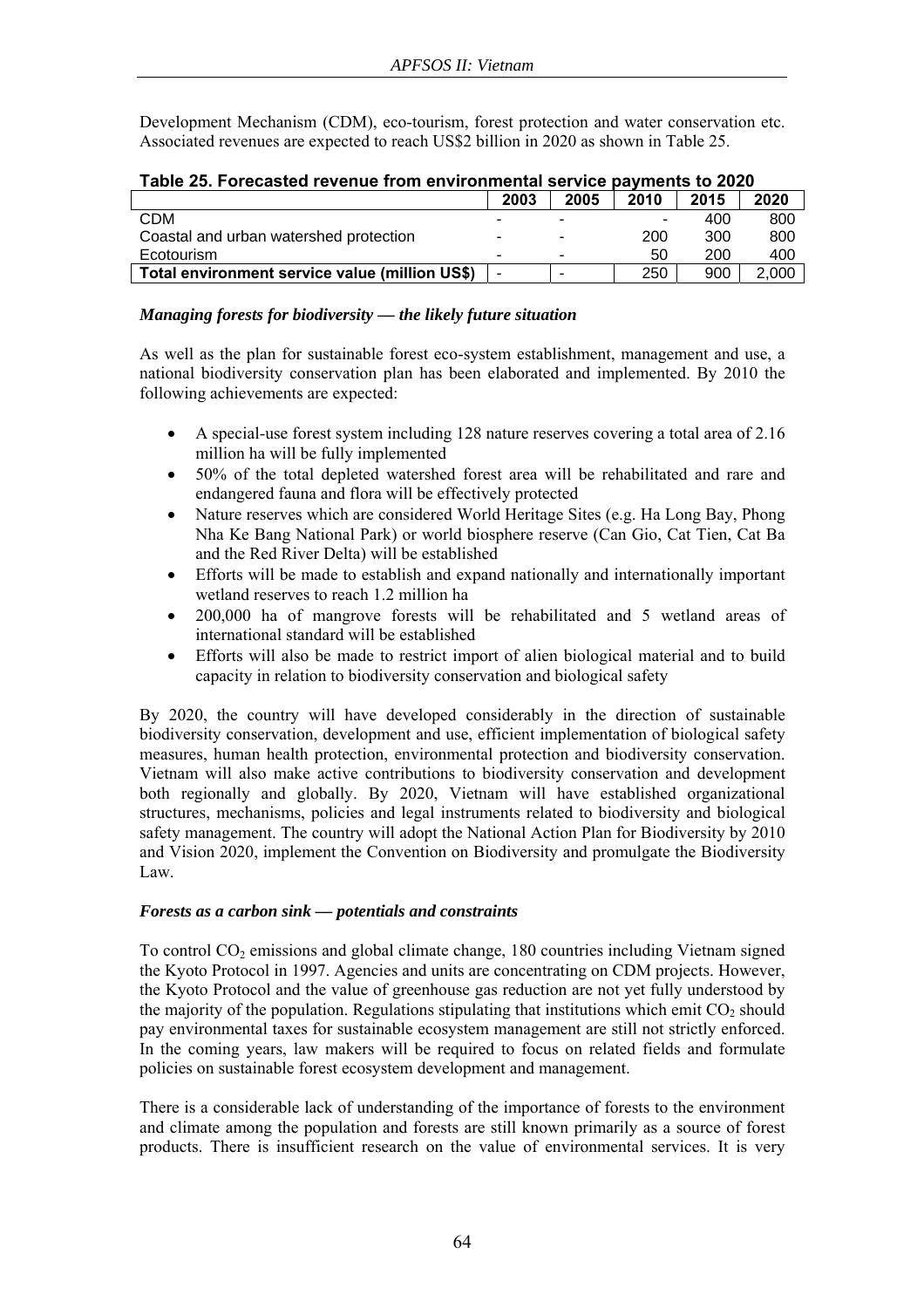important and necessary not only to raise awareness of the environmental services provided by forests but also to promote research programs on the value and quality of forests.

Vietnam must pay more attention to climate change adaptation and mitigation and combine suitable activities with its socio-economic development plans. Programs to manage water, coastal regions and forests and promotion and development of agriculture and aquatic products should be considered. In relation it is very important for Vietnam to improve related skills and improve access to information so that goals related to climate change can be achieved.

### **Social functions of forests**

Forest resources provide income for minority groups, particularly in mountainous areas; they also contribute to poverty reduction in other rural areas as well as income generation through the wood processing industry.

By 2010 and 2020, implementation of forest and land allocation and lease policies targeted at households, communities and individuals is forecast to create 2 million new jobs in the forest sector and provide additional jobs in mountainous communities through tree planting, tending, protecting, and harvesting and forest product processing activities.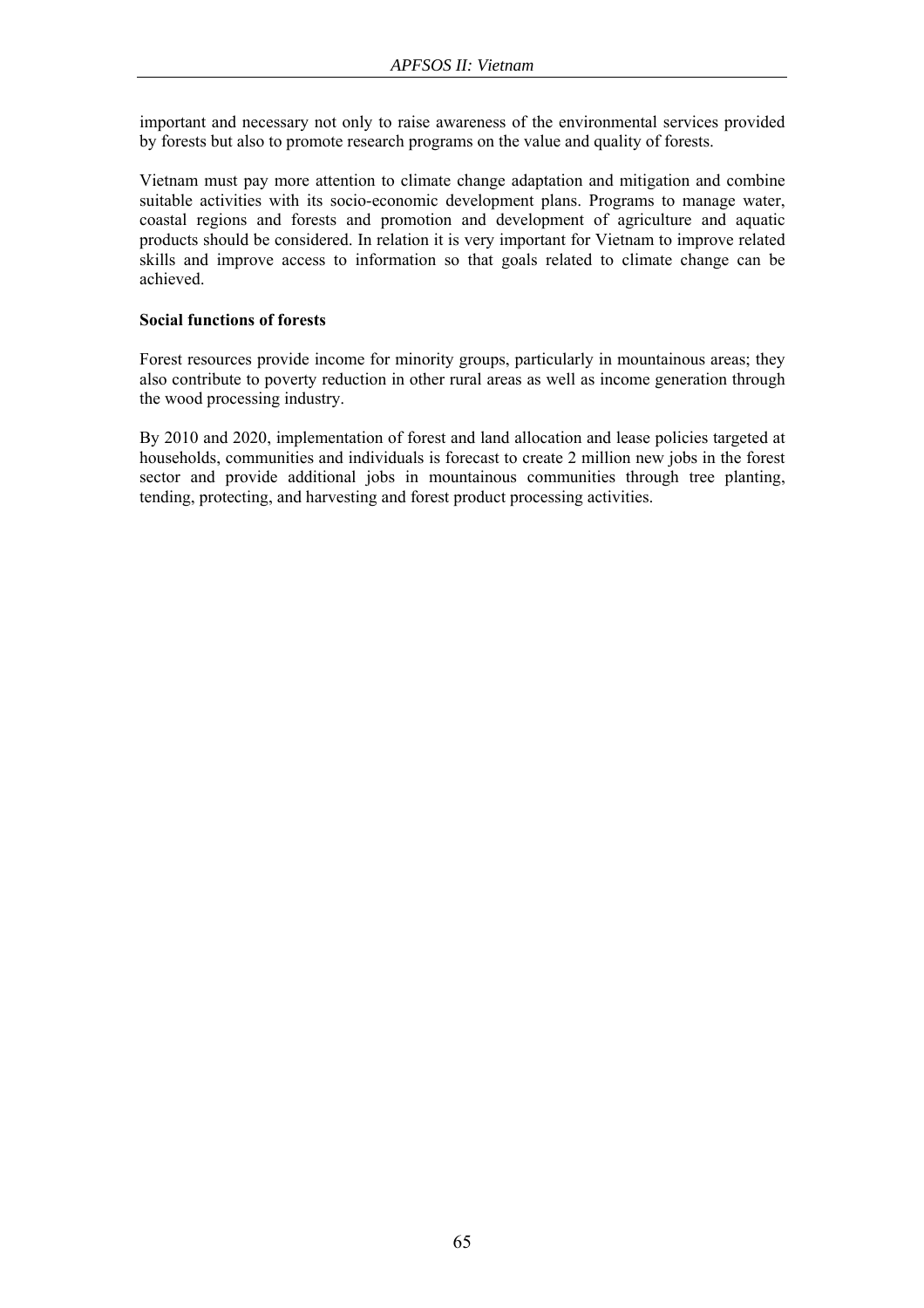### **6. HOW COULD WE CREATE A BETTER FUTURE?**

### **Forest development planning**

Priorities for the forestry sector concern planning a stable national forest estate according to the three designated types of forest and forest land. The national protection forest system should be reviewed and re-arranged, with its area not to exceed 5.68 million hectares. The special-use forest area, which should cover 2.16 million hectares, also needs to be reviewed and activities should be strengthened to improve forest quality and biodiversity values. The planned protection forest system should cover 8.4 million hectares, of which 7.78 million hectares should be stable production forest. With respect to production forests, attention should be paid to creating concentrated raw material supply zones where forest products are sustainably produced and processed by a growing forest product industry.

### **Management, protection, development and use of forest**

A total of 16.24 million hectares of forests and forest land will be uniformly managed within the national permanent forest estate with the block, compartment and plot system delineated on maps and demarcated in the field. Up to 2010, almost all natural and plantation forests, and forest land, will have to be allocated and leased to forest owners belonging to various economic entities, with priority given to communities and families. State organizations will manage most of the special-use forests (around 85%), large-scale and nationally important protection forests (70%) and some concentrated natural and planted forest areas (around 25%). The remaining special-use forests (15%), protection forests (30%) and production forests (70%) will mainly be managed and used by private enterprises, communities, cooperatives, households, and individuals as stipulated in the laws of the country.

Forest protection and conservation must be based on the development principle, which creates conditions for forest owners and local people to be engaged in forest protection and development activities in order to provide them with legitimate and essential income. The State will support communities, households and individuals involved in forest protection activities, when their direct forest-based income is not available. Forest conservation should combine in-situ and ex-situ conservation including the domestication and rearing of wildlife under legal regulations.

Development of special-use forests will be mainly based on the preservation of current status to create suitable habitats and ecosystems for endemic flora and fauna species and to improve forest quality and biodiversity values. Ecotourism and outdoor recreation activities should be strengthened. A renovation of management approaches for special-use forest should be considered and should be in line with new international perception on natural resource conservation.

Natural production forests should be managed with appropriate silvicultural techniques to reach maximum productivity and efficiency. Enhancement of rehabilitation and development of natural forest through application of silvicultural measures with multi-purpose species and NWFPs aim to improve the quality of forests and the income of forest dependent people. Plantation forests for production should be prioritized according to the requirements of the processing industry, e.g. planting fast-growing species and also longer rotation timber trees, while also cultivating multi-purpose species and NWFPs. Development of production forests will be based on market demand and concentrated in areas with competitive advantage, stable production and high economic efficiency. Focus also should be directed towards species for which Vietnam has a comparative advantage.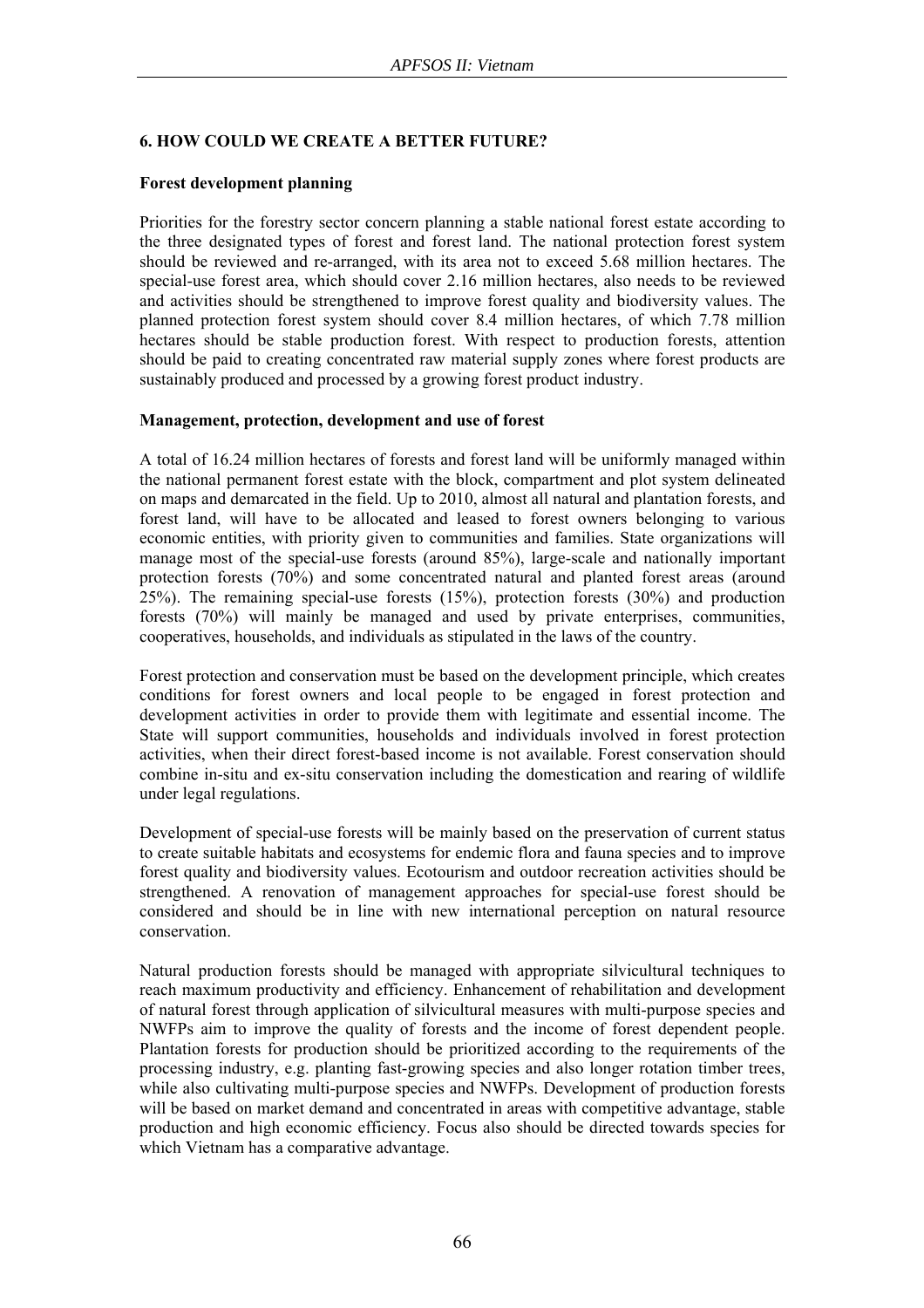Farmers' income sources should be diversified through the development of tree crops, promotion of short-rotation trees and animal husbandry to generate immediate income, while establishing small-scale plantation forests and taking part in natural forest enrichment, management and protection. Income should also be generated through the development of local occupations, particularly in small and medium-scale forest product processing, to increase income for the poor and help households to avoid falling into poverty.

### *Forest harvest and use, forest product processing and trade*

Sustainable harvesting and utilization of natural forests should be based on an appropriate forest management plan. The key principle is that the harvest should depend upon the mean annual increment of the forest. Planting and utilisation of NWFPs should be strengthened, focusing on advantageous products, such as bamboo, rattan, latex, medicinal herbs and foodstuffs. The legal mechanism should allow forest owners to manage, harvest and use NWFPs in accordance with the principles of sustainability.

The forest product processing industry and associated trade should be a key factor in forestry sector development. Focus should be directed towards products in which the country has high competitive advantage such as indoor and outdoor furniture, wooden art handicrafts and other products made from bamboo and rattan. The processing of wood-based panels and pulp should be enhanced and processing of woodchips for export should be gradually reduced. Manufacture of products made from wood-based panel and timber from plantation forest should be encouraged.

Key export products should include indoor, outdoor furniture, wooden art handicrafts and NWFP-based processed products. Attention should be paid to major markets, such as the USA, the European Union and Japan. Diversification and continuous improvement of the quality and design of processed products is necessary to meet the interests of national and international customers. Special attention should also be paid to develop brand names and to achieve forest certification for export items.

### **Priority program**

Up until 2020, attention will be paid on effective implementation of the Five Million Hectare Reforestation Program and five priority programs including three development programs and two support programs:

### **1.** *Sustainable forest management and development program*

- Establish the national permanent forest estate for 3 forest types, mapping and boundary demarcation in the field; 100% of forests and forest land will be allocated and leased to forest management entities before 2020 and capacity building for forest owners will be enhanced
- Implement sustainable forest management in accordance with the forest strategy, sustainable principles and plans from forest owners
- Stabilize wood production from natural forests, plantation forests and scattered planted trees and develop NWFPs to meet the major demands for domestic consumption and export
- A forest inventory will periodically be undertaken
- A database of forest resources and related socio-economic aspects will be consolidated and updated
- By 2020, at least 30% of production forests will be issued with certification for sustainable forest management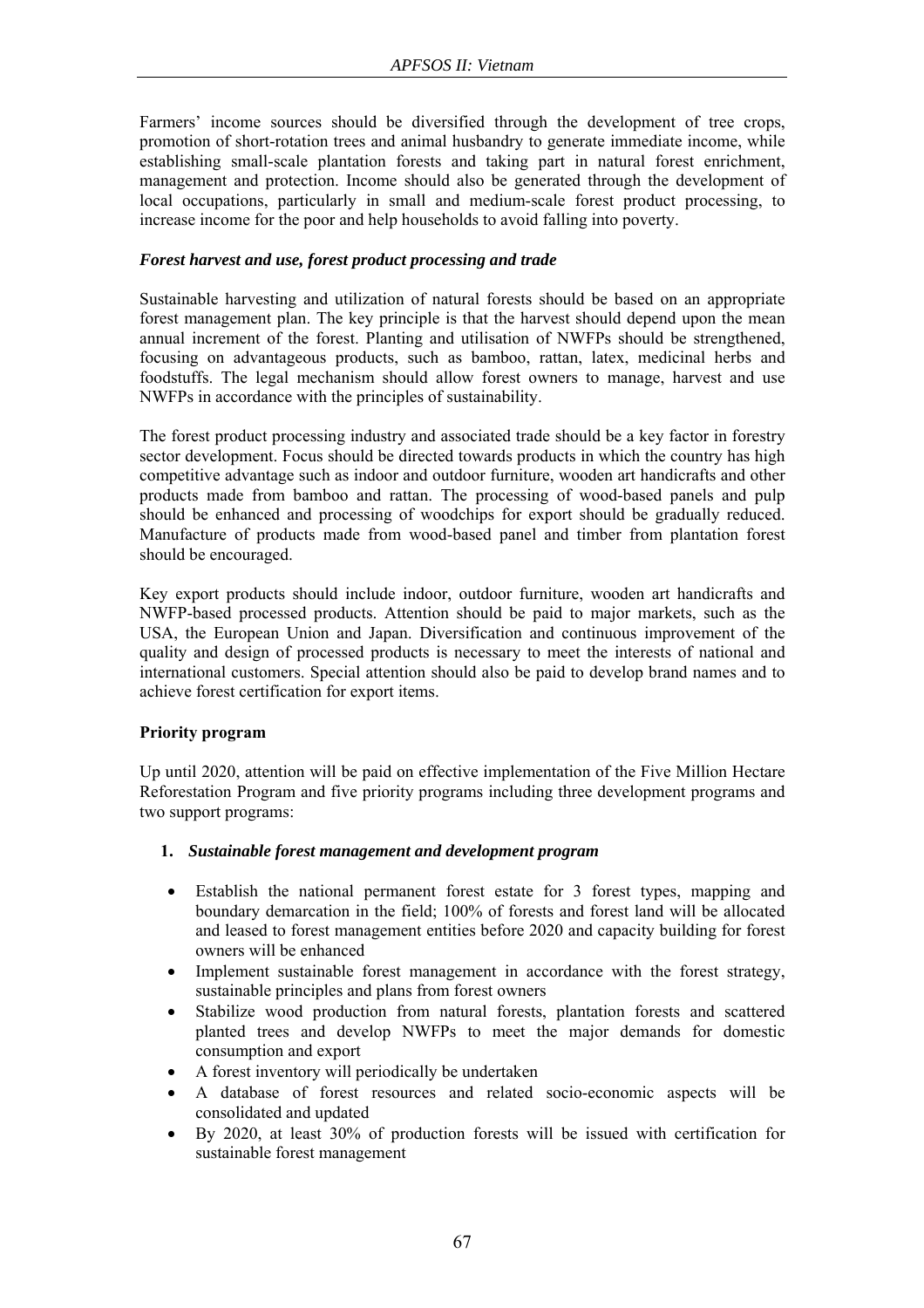# **2.** *Program on forest protection, biodiversity conservation and environmental services development*

- 16.24 million ha of forests and forest land area will effectively be protected with a reduction of 80% of cases violating the forest protection and development laws
- The State will continue to allocate 1.5 million ha of special-use and protection forests under protection contracts by 2010
- The system of protection forests (watershed, coastal and urban environment) and special-use forests will be developed and consolidated
- All protection and special-use forests will have a management owner (state agencies, private owners, or communities), and medium and long term forest protection and development plans
- Continue to pilot and scale-up the community-based forest management modality and other modalities
- Studies on the valuation of forest environmental services such as water source protection, erosion control, sedimentation protection,  $CO<sub>2</sub>$  sequestration, and ecotourism will be implemented, and mechanisms for payment of environmental services during the period of 2006-2010 will be developed
- The Forest Protection and Development Fund should be established and implemented

# **3.** *Forest product processing and trade program*

- Reorganize the wood processing industry and NWFPs in order to match production capacity with sustainable raw material supply sources
- By 2020, NWFPs will become one of the main production commodities, accounting for more than 20% of the total value of forest production
- The average exported NWFP value will increase 15-20%, attracting 1.5 million labourers and the incomes from NWFPs will comprise about 15-20% of the rural household economy

# **4.** *Program on research, education, training and forestry extension*

- *Research*: Research is focused on several key areas, such as bio-technology, refining technology for NWFPs, high yielding plantation, agroforestry and rehabilitation of degraded natural forests. Technologies and equipment for the forest product processing industry are improved in order to enhance its competitive capacity and to meet the requirements of international economic integration. A scientific and practical basis will be studied to develop break-through policies within the forestry sector
- *Education and training***:** An average of 5000 students will annually be trained at the education and training institutions of MARD in which attention will be paid on training key staff for capacity improvement. Vocational training will be conducted for 50% of farmers working on forestry activities and those from craft villages with forest product processing capacity
- *Forestry extension*: The professional level for forest management and protection is improved to 80% of farmers. Around 50% of forestry-related private sector entities and mass organization is attracted and involved in forest extension activities. The linkages between the forest extension and training system with forest owners and forest product processing enterprises will be developed and consolidated.

# **5.** *Program on renovating forest sector institutions, policy, planning and monitoring*

• Policy, law and forestry institutional systems will be developed and updated, and decentralized to local levels; they will be developed sustainably according to market orientation and socialization of forestry activities. Mechanisms and policies will be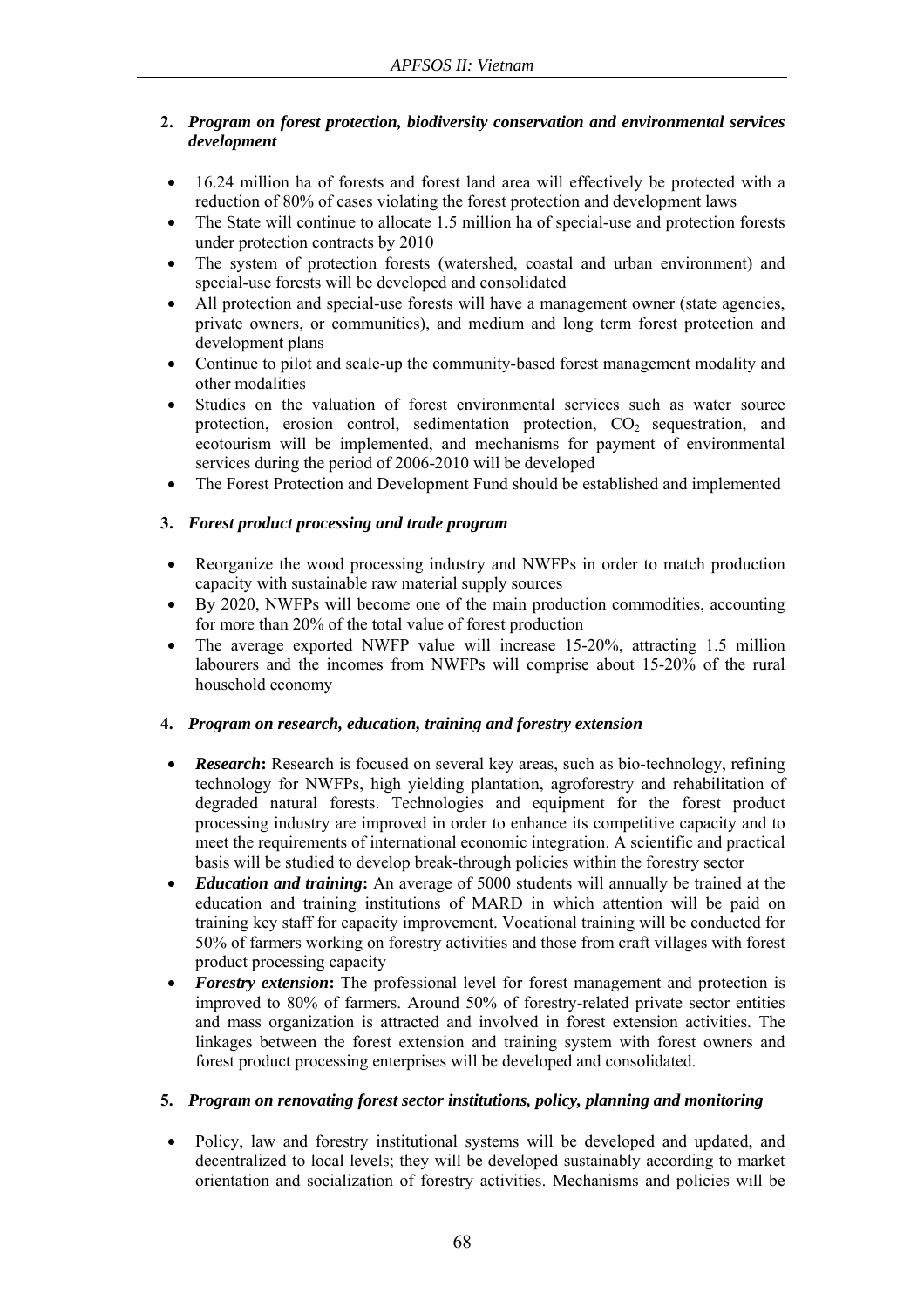developed to create momentum to encourage the participation of various economic entities in forest protection and development, and to stimulate development of the forestry economy among domestic and international economic entities

• The state management system in forestry will be reorganized and improved in the direction of unified forest management, protection, utilization and development. The functions and tasks of forestry organizations at all levels will be clarified and, and the modalities of forestry services will be diversified. Several state forestry companies will be reorganized and operated according to the market mechanism in key forestry areas, and move towards harmonization of inefficient forestry production and forest product processing enterprises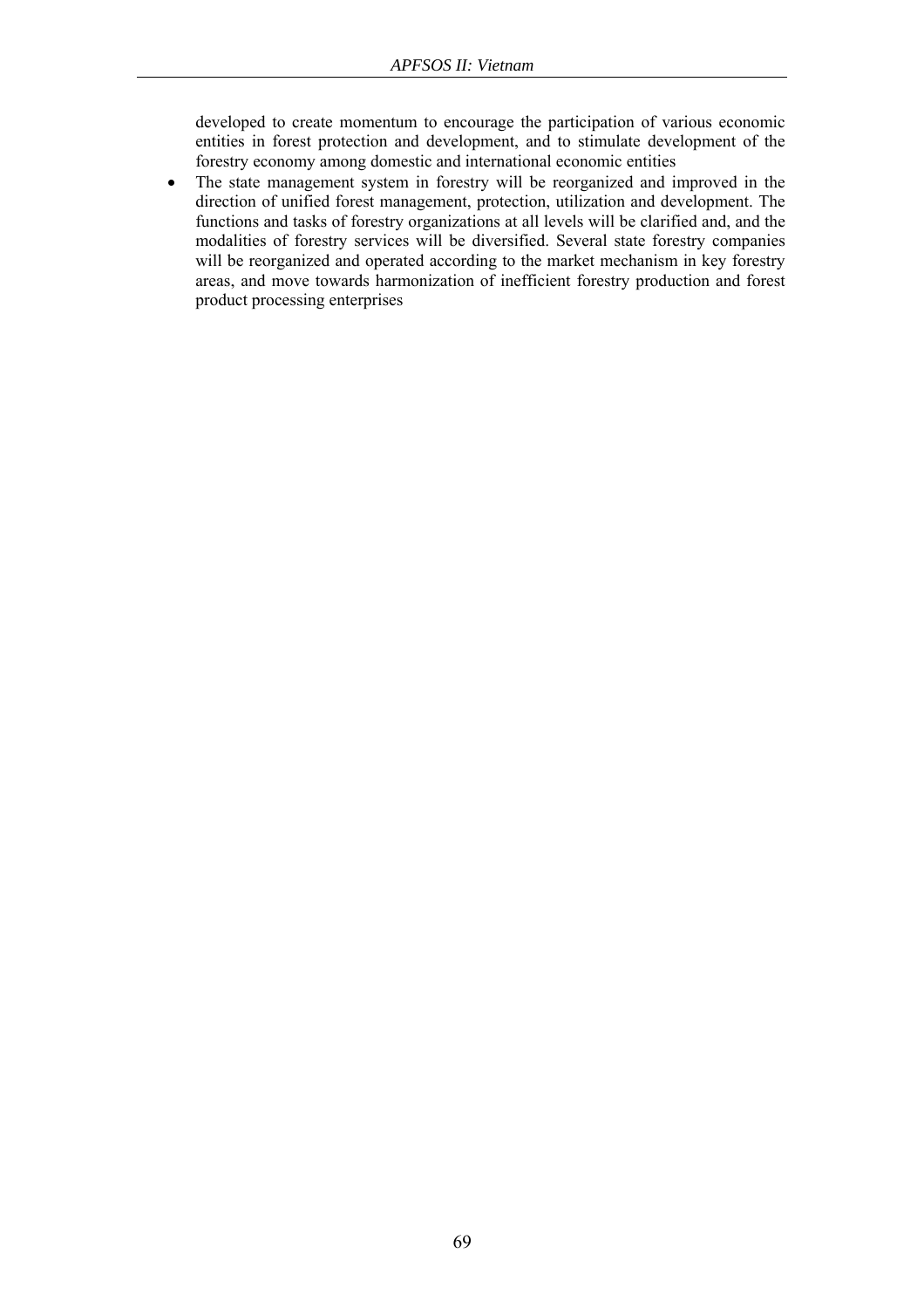### **7. CONCLUSIONS**

From 1995 onwards, the forest area of Vietnam has continuously increased due to forest rehabilitation and plantation programs. By the end of 2006, the forests of Vietnam were estimated at 12.874 million ha (covering 38% of the country), of which 10.41 million ha were natural forests, and 2.464 million ha were plantation forests. However, Vietnam has one of the lowest rates of forest cover and wood volume per capita in the world. The bare land area is still large so both potentials and challenges exist for the development of national forest production in the coming years.

In order to sustainably manage, protect and use 16.24 million ha of forests and forest land allocated to forest sector; to increase the rate of forested land to 42-43% in 2010 and 47% in 2020; to increase the sector contribution to around 2-3% GDP; to reach the annual harvest of 20-24 million  $m^3$ , of which around 10 million  $m^3$  are sawlogs; to meet the main material demands for forest processing industries, pulp and export; to maintain fuelwood harvest at 25-  $26$  million m<sup>3</sup>/year; and to reach the annual forest product export value of more than US\$7.8 billion (including US\$7 billion from wood products and US\$0.8 billion from NWFP products), the Forest Sector needs to make a great effort to effectively enhance and implement the appropriate policy and benefit sharing mechanisms, to implement forest and forest land allocation and lease, plant high productivity clones, establish intensive forest plantations, and sustainably manage natural forests.

The forest product processing industry and the associated trade should become the economic centre of the Forestry Sector. It will be necessary to develop forest products with high competitive advantage and the production of integrated processing of plantation wood and NWFPs will also be desirable. Production of wood-based panels and pulp should be strengthened while production of woodchips for export should be reduced. Use of woodbased panels and timber from forest plantations should also be encouraged to reduce pressure on natural forest.

By 2020, fuelwood consumption will be reduced, but the modes of using fuelwood should be more effective as it will still be an important energy source in rural and mountainous areas. Production of bioenergy materials will become more realistic and bioenergy sources are likely to be competitive with fossil energy.

Forests play an essential role in watershed protection and in the environment more generally including in relation to land maintenance, erosion control, river flow control, flood reduction and water quality control. The Forestry Sector should strive to meet the requirements for environmental services with the help of income incentives through the CDM, ecotourism, and watershed and water source protection which could reach around US\$2 billion per year by 2020. By this time, sustainable forest management certificates will cover at least 30% of the production forest area in Vietnam.

The forestry sector has contributed greatly to production, bare land utilization, job creation, and improvement of living standards for nearly 25% of Vietnam's population living in hilly and mountainous areas. By 2020, the target is to increase income of local people so that poverty will be alleviated in 70% of the poor households in the main forestry areas. Forest and forest land allocation and lease to organizations, enterprises, households, individuals, and communities will be completed before 2010 to help achieve this goal.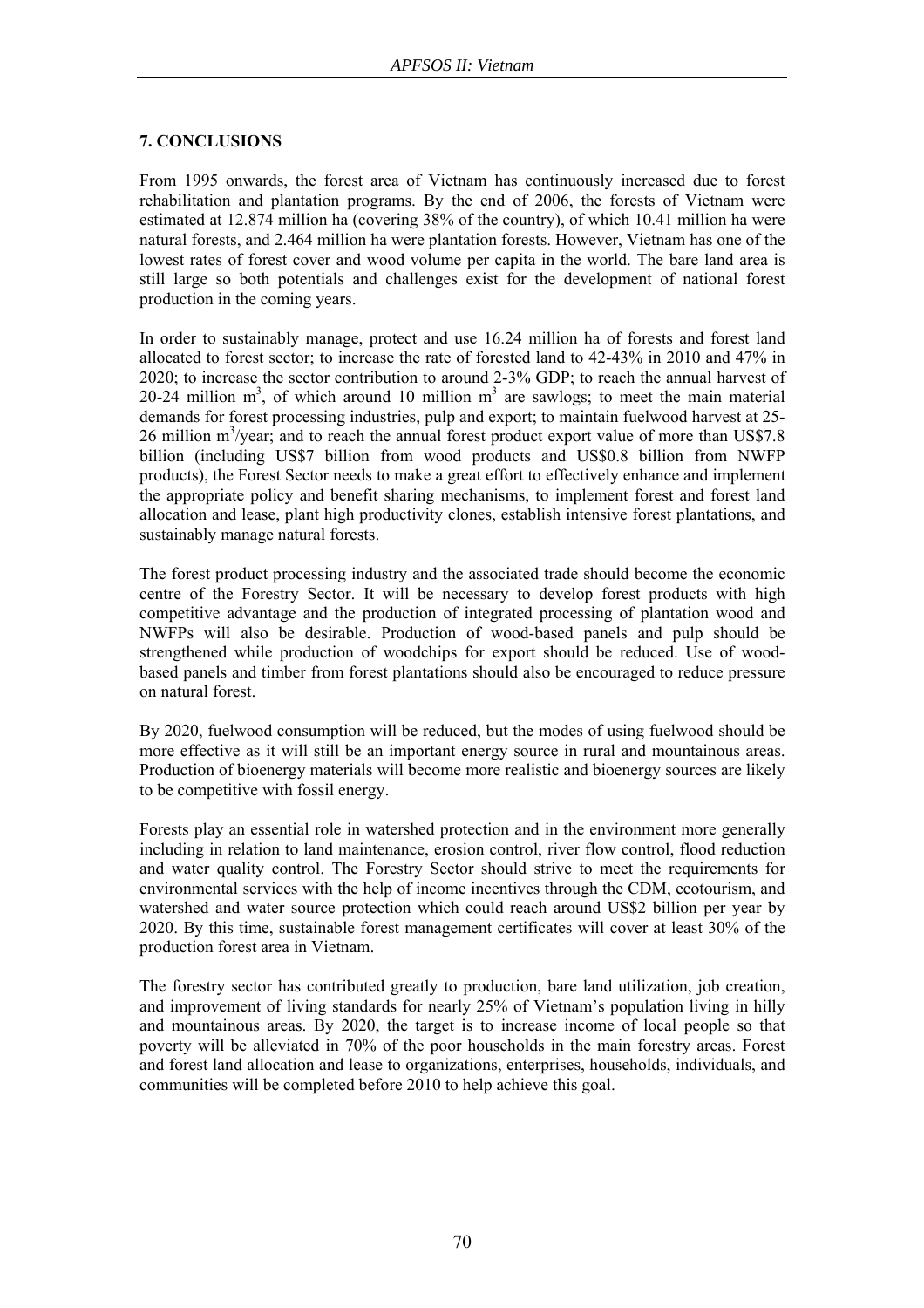#### **8. REFERENCES**

- Bui Nganh, Vu Van Me and Nguyen Danh Mo. 1984. Research on erosion under the different vegetative types in the North of Vietnam. Scientific Report. Forest Science Institute of Vietnam. Hanoi.
- Do D.S., Phan N.H., Vu T.P. & Ngo D.Q. 2006. National action plan for protection and development of Vietnam's mangrove forests until 2015. Mangrove sub-component Vietnam/UNEP/GEF/SCS. (English editors: Vu T.P. & Nyberg, Y.) Forest Science Institute of Vietnam (FSIV) Hanoi.
- EC-FAO Partnership Program (2000-2002). Project GCP/RAS/173/EC. Desk study on: National wood fuels and wood energy information analysis - Vietnam. Hanoi 2002.
- FAO 2005. Forestry (access from: www.fao.org\forestry).
- Fuelwood Energy Development Program in Asia GCP/RAS/131/NET. 1992. Review on energy and fuelwood sector. Bangkok.
- General Statistics Office. 2005. Statistical yearbook 2004. Statistical Publishing House, Hanoi.

General Statistics Office. 2006. Statistical yearbook 2005. Statistical Publishing House, Hanoi General Statistics Office. 2007. Statistical yearbook 2006. Statistical Publishing House, Hanoi Hoang Niem. 1994. Impact of forests on the flow. Meteorology Newsletter, Number 7 (403).

- IIED/SIDA/FSI. 1991. National Seminar on Setting Priorities for Research in the Land Use Continuum in Vietnam. Hoa Binh, September 1991.
- Institute of Energy. 2001. Case study on wood energy planning. Hanoi 2001.
- Ministry of Agriculture and Rural Development (MARD). 2004. Forestry Sector Manual. Transportation Publisher, Hanoi.
- Ministry of Agriculture and Rural Development. 2004. Decision on the declaration of forest and un-used land areas of the country in 2003. Decision No 1281/QD-BNN-LN, Hanoi, May 1, 2004.
- Ministry of Agriculture and Rural Development. 2004. Handbook for Forestry Sector. Transportation Publisher, Hanoi, 32 chapters.
- Ministry of Agriculture and Rural Development. 2005. Decision on the declaration of forest and un-used land areas of the country in 2004. Decision No 1116/QD-BNN-LN, Hanoi, May 18, 2005.
- Ministry of Agriculture and Rural Development. 2006. Decision on the declaration of forest status of the country in 2005. Decision No 1970/QD-BNN-LN, Hanoi, July 6, 2006.
- Ministry of Agriculture and Rural Development. 2006. Decision on approval of Proposal to develop scattered forest trees for the period of 2006-2020. Decision No 2241/QD-BNN-LN, Hanoi, August 3, 2006.
- Ministry of Agriculture and Rural Development. 2006. Decision on approval of forest seed development strategy for the period of 2006-2020. Decision No 62/QD-BNN-LN, Hanoi, August 16, 2006.
- Ministry of Agriculture and Rural Development. 2006. Decision on approval of NTFP conservation and development for the period of 2006-2020. Decision No 2366/QD-BNN-LN, Hanoi, August 17, 2006.
- Ministry of Agriculture and Rural Development. 2007. Decision on the declaration of forest status of the country in 2006. Decision No 2503/QD-BNN-LN, Hanoi, August 7, 2006.
- Ministry of Agriculture and Rural Development. 2007. Vietnam forestry development strategy for the period of 2006-2020. Agriculture Publisher, Hanoi, 124 pages.
- Ministry of Natural Resources and Environment. 2007. Ice melting the issue of age. Environmental Protection Journal. Number 6/2007.
- Nguyen Duc Cuong. 2001. Status utilization of biomass in Vietnam. Document for the Workshop "Renewable Energy Production from biomass sources" Hanoi.
- Nguyen Hoang Nghia. 2005. Bamboo of Vietnam. Agricultural Publishing House. Hanoi, 406 pages.